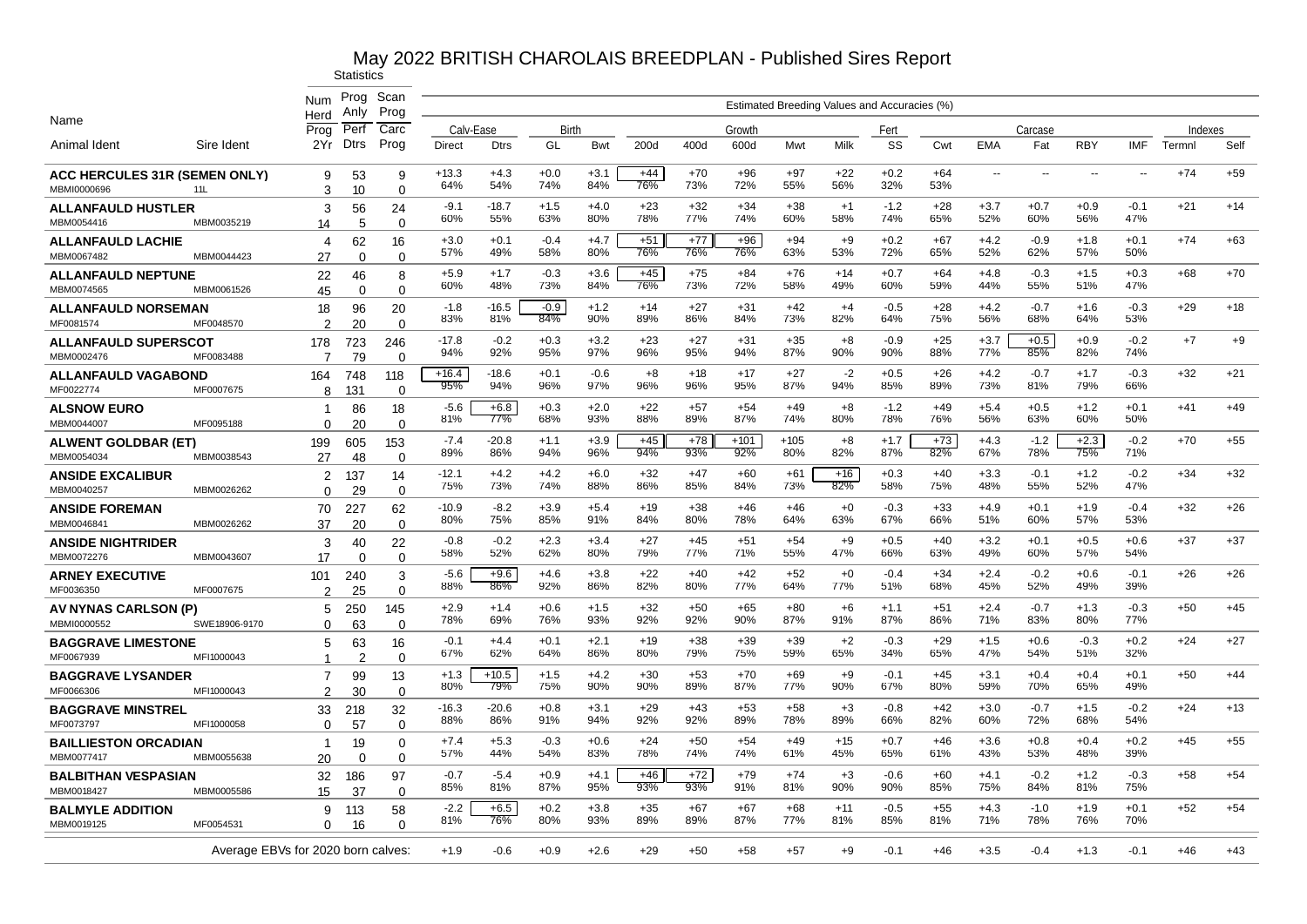|                                         |                                    | Num                        | Prog                  | Scan              |                |                |               |               |              |              |               |              |                                              |               |              |               |               |               |               |        |         |
|-----------------------------------------|------------------------------------|----------------------------|-----------------------|-------------------|----------------|----------------|---------------|---------------|--------------|--------------|---------------|--------------|----------------------------------------------|---------------|--------------|---------------|---------------|---------------|---------------|--------|---------|
| Name                                    |                                    | Herd                       | Anly                  | Prog              |                |                |               |               |              |              |               |              | Estimated Breeding Values and Accuracies (%) |               |              |               |               |               |               |        |         |
|                                         |                                    | Prog                       | Perf                  | Carc              | Calv-Ease      |                | Birth         |               |              |              | Growth        |              |                                              | Fert          |              |               | Carcase       |               |               |        | Indexes |
| Animal Ident                            | Sire Ident                         | 2Yr                        | <b>Dtrs</b>           | Prog              | Direct         | <b>Dtrs</b>    | GL            | Bwt           | 200d         | 400d         | 600d          | Mwt          | Milk                                         | SS            | Cwt          | <b>EMA</b>    | Fat           | <b>RBY</b>    | IMF           | Termnl | Self    |
| <b>BALMYLE BOLLINGER</b>                |                                    | 86                         | 305                   | 150               | $-17.5$<br>90% | $+0.8$<br>88%  | $+3.5$<br>92% | $+4.8$<br>96% | $+30$<br>94% | $+53$<br>94% | $+55$<br>92%  | $+57$<br>85% | $+17$<br>88%                                 | $-1.0$<br>89% | $+46$<br>87% | $+4.3$<br>77% | $+0.0$<br>84% | $+1.7$<br>82% | $-0.3$<br>79% | $+26$  | $+32$   |
| MBM0026262                              | MF0054531                          | 5                          | 46                    | $\Omega$          |                |                |               |               |              |              |               |              |                                              |               |              |               |               |               |               |        |         |
| <b>BALMYLE DICKLER</b><br>MBM0035934    | MBM0019186                         | 3<br>6                     | 138<br>28             | 60<br>$\Omega$    | $+11.4$<br>87% | $-3.9$<br>84%  | $-2.1$<br>88% | $+2.8$<br>95% | $+46$<br>93% | $+68$<br>92% | $+90$<br>89%  | $+81$<br>82% | $+9$<br>86%                                  | $-1.7$<br>91% | $+64$<br>84% | $+4.5$<br>73% | $-1.0$<br>80% | $+2.2$<br>77% | $-0.6$<br>70% | $+77$  | $+56$   |
| <b>BALMYLE ECLIPSE</b>                  |                                    | 12                         | 64                    | 43                | $-9.1$         | $+2.7$         | $+0.9$        | $+3.8$        | $+37$        | $+61$        | $+78$         | $+83$        | $+15$                                        | $-0.8$        | $+53$        | $+3.6$        | $-1.1$        | $+1.0$        | $+0.4$        | $+47$  | $+34$   |
| MBM0040901                              | MBM0019186                         | 5                          | 18                    | $\Omega$          | 73%            | 71%            | 75%           | 90%           | 88%          | 88%          | 86%           | 74%          | 79%                                          | 81%           | 77%          | 63%           | 75%           | 71%           | 63%           |        |         |
| <b>BALMYLE HARLEQUIN</b>                |                                    | -1                         | 151                   | 89                | $+3.9$<br>70%  | $-0.6$<br>64%  | $+0.7$<br>82% | $+2.0$<br>89% | $+36$<br>87% | $+74$<br>85% | $+84$<br>84%  | $+74$<br>71% | $+17$<br>73%                                 | $-0.3$<br>76% | $+74$<br>74% | $+6.8$<br>56% | $-1.5$<br>68% | $+3.5$<br>64% | $-0.5$<br>56% | $+78$  | $+74$   |
| MBM0088931<br><b>BALMYLE HEADLINE</b>   | MBM0044107                         | $\Omega$<br>-1             | 29<br>75              | $\Omega$<br>29    | -4.8           | $-1.6$         | $+1.3$        | $+4.7$        | $+44$        | $+89$        | $+99$         | $+88$        | $+14$                                        | $-0.4$        | $+77$        | $+6.0$        | $-1.3$        | $+3.0$        | $-0.5$        | $+76$  | $+73$   |
| MBM0054901                              | MBM0044107                         | $\Omega$                   | $\boldsymbol{\Delta}$ | $\mathbf 0$       | 56%            | 57%            | 58%           | 76%           | 75%          | 74%          | 72%           | 60%          | 61%                                          | 69%           | 64%          | 50%           | 60%           | 56%           | 45%           |        |         |
| <b>BALMYLE IMPRESSION</b>               |                                    | 3                          | 100                   | 60                | $-1.5$         | $-2.9$         | $+0.8$        | $+4.3$        | $+45$        | $+86$        | $+93$         | $+87$        | $+17$                                        | $-0.3$        | $+72$        | $+4.7$        | $-1.2$        | $+2.2$        | $-0.2$        | $+70$  | $+68$   |
| MBM0058944                              | MBM0044107                         | 8                          | 16                    | 0                 | 71%            | 67%            | 65%           | 86%           | 80%          | 79%          | 78%           | 65%          | 57%                                          | 74%           | 67%          | 54%           | 65%           | 60%           | 51%           |        |         |
| <b>BALMYLE JASPER</b><br>MBM0061526     | MBM0024892                         | 15                         | 134                   | 71<br>$\Omega$    | $+4.9$<br>76%  | $+8.5$<br>66%  | $-1.1$<br>79% | $+3.5$<br>92% | $+53$<br>90% | $+76$<br>89% | $+91$<br>86%  | $+82$<br>73% | $+16$<br>71%                                 | $-0.7$<br>82% | $+68$<br>78% | $+4.4$<br>63% | $-0.3$<br>74% | $+1.4$<br>71% | $+0.2$<br>64% | $+71$  | $+67$   |
| <b>BALMYLE JUPITER</b>                  |                                    | 77<br>-1                   | 18<br>30              | 22                | $-5.2$         | $+7.3$         | $+0.4$        | $+4.4$        | $+41$        | $+80$        | $+83$         | $+72$        | $+16$                                        | $-0.4$        | $+64$        | $+5.9$        | $-1.3$        | $+2.5$        | $-0.2$        | $+63$  | $+65$   |
| MBM0061448                              | MBM0040901                         | 3                          | 4                     | $\Omega$          | 53%            | 50%            | 57%           | 78%           | 76%          | 75%          | 75%           | 63%          | 58%                                          | 73%           | 65%          | 52%           | 61%           | 57%           | 46%           |        |         |
| <b>BALMYLE MAGNATE (ET)</b>             |                                    | 16                         | 252                   | 100               | $+27.2$        | $+16.1$        | $+0.2$        | $+1.2$        | $+21$        | $+26$        | $+24$         | $+23$        | $+5$                                         | $-1.3$        | $+32$        | $+4.6$        | $-0.7$        | $+2.3$        | $-0.6$        | $+43$  | $+41$   |
| MFET0015537                             | MF0054531                          | $\mathbf{Q}$               | 56                    | $\Omega$          | 85%            | 84%            | 86%           | 93%           | 94%          | 93%          | 92%           | 84%          | 91%                                          | 82%           | 86%          | 73%           | 83%           | 80%           | 73%           |        |         |
| <b>BALMYLE NAVARONE</b><br>MBM0073915   | MBMI0000758                        | -1<br>88                   | 84<br>$\Omega$        | 27<br>0           | $-3.3$<br>71%  | $-1.5$<br>52%  | $+1.1$<br>56% | $+2.4$<br>86% | $+23$<br>87% | $+66$<br>86% | $+79$<br>77%  | $+85$<br>58% | $+4$<br>40%                                  | $-0.1$<br>80% | $+59$<br>70% | $+4.3$<br>54% | $-1.0$<br>61% | $+1.8$<br>58% | $-0.1$<br>50% | $+58$  | $+49$   |
| <b>BALMYLE NEPTUNE</b>                  |                                    | -1                         | 5                     | 0                 | $+3.2$         | $+4.2$         | $+0.5$        | $+4.4$        | $+49$        | $+69$        | $+89$         | $+82$        | $+14$                                        | $-0.3$        | $+63$        | $+4.7$        | $-0.8$        | $+2.0$        | $-0.5$        | $+71$  | $+61$   |
| MBM0073309                              | MF0080154                          | $\Omega$                   | $\Omega$              | 0                 | 59%            | 55%            | 66%           | 78%           | 76%          | 70%          | 70%           | 59%          | 57%                                          | 54%           | 60%          | 46%           | 55%           | 52%           | 45%           |        |         |
| <b>BALMYLE OLEARY</b>                   |                                    | -1                         | 5                     | 4                 | $-4.7$<br>53%  | $+7.3$<br>44%  | $-0.2$<br>56% | $+5.5$<br>77% | $+55$<br>76% | $+98$<br>74% | $+110$<br>71% | $+96$<br>57% | $+18$<br>50%                                 | $-0.4$<br>72% | $+82$<br>63% | $+6.5$<br>50% | $-0.6$<br>60% | $+2.6$<br>56% | $+0.0$<br>49% | $+83$  | $+83$   |
| MBM0077575                              | MBM0061526                         | 5                          | $\Omega$              | $\Omega$          |                |                |               |               |              |              |               |              |                                              |               |              |               |               |               |               |        |         |
| <b>BALMYLE STATESMAN</b><br>MBM0000565  | MF005453                           | $\overline{7}$<br>3        | 103<br>15             | 59<br>$\Omega$    | $-4.2$<br>84%  | $+12.9$<br>82% | $+2.9$<br>85% | $+3.4$<br>93% | $+27$<br>91% | $+52$<br>91% | $+60$<br>89%  | $+61$<br>78% | $+10$<br>86%                                 | $+0.1$<br>78% | $+51$<br>82% | $+5.5$<br>69% | $-0.6$<br>77% | $+1.9$<br>74% | $+0.0$<br>64% | $+48$  | $+48$   |
| <b>BALMYLE VAGABOND</b>                 |                                    | 90                         | 340                   | 60                | -24.7          | $+18.6$        | $+2.9$        | $+5.0$        | $+18$        | $+24$        | $+14$         | $+3$         | $+11$                                        | $-1.6$        | $+13$        | $+2.6$        | $-0.5$        | $+1.0$        | $+0.2$        | $-20$  | -8      |
| MBM0015270                              | MF0087855                          | $\Omega$                   | 39                    | $\Omega$          | 89%            | 86%            | 94%           | 95%           | 93%          | 92%          | 90%           | 78%          | 82%                                          | 80%           | 81%          | 65%           | 74%           | 71%           | 63%           |        |         |
| <b>BALMYLE VENDETTA</b>                 |                                    | 65                         | 172                   | 43                | -20.5<br>81%   | $+6.9$<br>79%  | $+1.8$<br>89% | $+3.6$<br>93% | $+29$<br>90% | $+56$<br>89% | $+57$<br>88%  | $+72$<br>78% | $+2$<br>84%                                  | $-0.7$<br>75% | $+45$<br>78% | $+2.5$<br>60% | $-1.1$<br>74% | $+1.3$<br>70% | $-0.2$<br>62% | $+16$  | $+19$   |
| MBM0016120                              | MBMI0000024                        |                            | 27                    | $\Omega$          |                |                |               |               |              |              |               |              | $+4$                                         |               |              |               |               |               |               |        |         |
| <b>BALNUITH BRUTUS</b><br>MBM0026783    | MBM0017187                         | $\overline{2}$<br>$\Omega$ | 98<br>10              | 54<br>$\mathbf 0$ | $+8.2$<br>72%  | $-6.6$<br>66%  | $+2.2$<br>66% | $+1.5$<br>88% | $+21$<br>87% | $+37$<br>86% | $+33$<br>86%  | $+37$<br>71% | 73%                                          | $+0.5$<br>72% | $+29$<br>74% | $+0.2$<br>53% | $+0.2$<br>67% | $-0.7$<br>62% | $+0.5$<br>52% | $+22$  | $+25$   |
| <b>BALTHAYOCK ADONIS</b>                |                                    | 38                         | 214                   | 131               | $-4.7$         | $+12.8$        | $+1.7$        | $+2.7$        | +41          | $+52$        | $+78$         | $+69$        | $+15$                                        | $+1.0$        | $+64$        | $+6.8$        | $-1.0$        | $+3.5$        | $-0.7$        | $+68$  | $+63$   |
| MBM0020431                              | MBM0008631                         | -1                         | 40                    | $\Omega$          | 86%            | 83%            | 90%           | 95%           | 94%          | 94%          | 93%           | 85%          | 90%                                          | 91%           | 87%          | 77%           | 85%           | 83%           | 78%           |        |         |
| <b>BALTHAYOCK AESOP</b>                 |                                    | 24                         | 262                   | 136               | $+15.1$<br>87% | $-11.0$<br>85% | $-0.5$<br>87% | $+1.2$<br>94% | $+24$<br>93% | $+47$<br>92% | $+40$<br>91%  | $+40$<br>82% | $+13$<br>87%                                 | $+0.6$<br>84% | $+39$<br>84% | $+3.3$<br>68% | $-0.2$<br>79% | $+1.1$<br>75% | $+0.0$<br>67% | $+42$  | $+47$   |
| MBM0021294                              | MBM0001203                         | 3                          | 42                    | $\Omega$          | $+29.4$        | $+4.9$         | $+2.4$        | $+0.1$        | $+5$         | $+11$        | $-1$          | $+4$         | $+2$                                         | $+1.1$        | $+9$         | $+0.8$        | $+0.4$        | $-0.9$        | $+0.5$        | $+9$   | $+18$   |
| <b>BALTHAYOCK CHAMPION</b><br>MF0029605 | MF0025275                          | 156<br>2                   | 501<br>49             | 79<br>$\Omega$    | 92%            | 90%            | 95%           | 95%           | 95%          | 94%          | 92%           | 81%          | 91%                                          | 54%           | 85%          | 63%           | 76%           | 72%           | 48%           |        |         |
| <b>BALTHAYOCK DARCY</b>                 |                                    | 5                          | 55                    | 36                | $-13.0$        | $+16.7$        | $+1.7$        | $+3.8$        | $+38$        | $+64$        | $+76$         | $+83$        | $+18$                                        | $-0.4$        | $+58$        | $+3.2$        | $-1.4$        | $+1.8$        | $-0.3$        | $+44$  | $+42$   |
| MBM0039401                              | MBM0020431                         | $\Omega$                   | g                     | $\Omega$          | 70%            | 66%            | 75%           | 85%           | 84%          | 83%          | 80%           | 67%          | 69%                                          | 78%           | 72%          | 60%           | 70%           | 67%           | 61%           |        |         |
|                                         | Average EBVs for 2020 born calves: |                            |                       |                   | $+1.9$         | $-0.6$         | $+0.9$        | $+2.6$        | $+29$        | $+50$        | $+58$         | $+57$        | $+9$                                         | $-0.1$        | $+46$        | $+3.5$        | $-0.4$        | $+1.3$        | $-0.1$        | $+46$  | $+43$   |
|                                         |                                    |                            |                       |                   |                |                |               |               |              |              |               |              |                                              |               |              |               |               |               |               |        |         |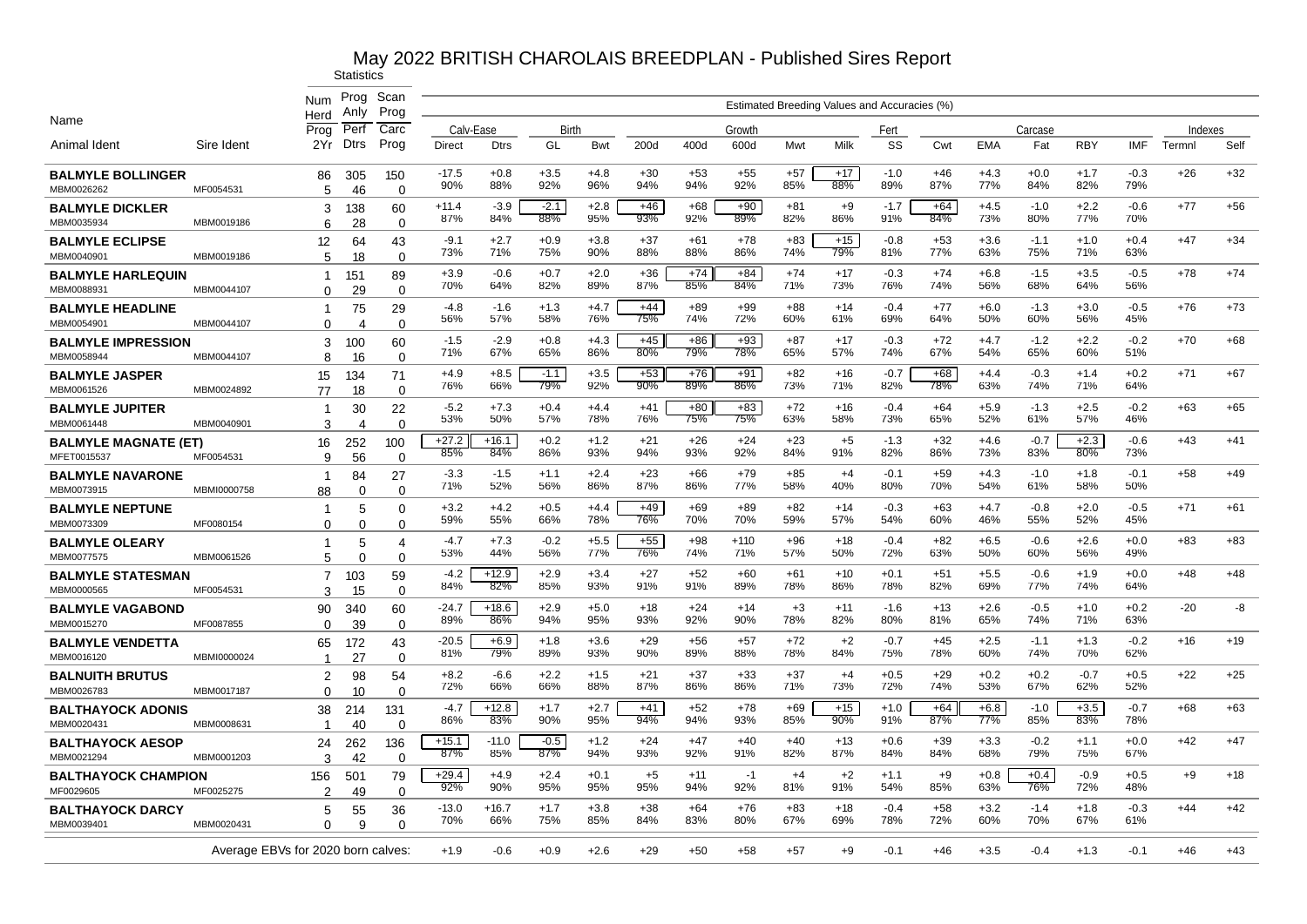|                                                |            | Num                                | Prog<br>Anlv         | Scan<br>Prog      |                |                |               |               |                 |              |                 |               | Estimated Breeding Values and Accuracies (%) |               |              |               |               |               |               |         |       |
|------------------------------------------------|------------|------------------------------------|----------------------|-------------------|----------------|----------------|---------------|---------------|-----------------|--------------|-----------------|---------------|----------------------------------------------|---------------|--------------|---------------|---------------|---------------|---------------|---------|-------|
| Name                                           |            | Herd<br>Proa                       | Perf                 | Carc              | Calv-Ease      |                | Birth         |               |                 |              | Growth          |               |                                              | Fert          |              |               | Carcase       |               |               | Indexes |       |
| Animal Ident                                   | Sire Ident | 2Yr                                | <b>Dtrs</b>          | Prog              | Direct         | <b>Dtrs</b>    | GL            | Bwt           | 200d            | 400d         | 600d            | Mwt           | Milk                                         | SS            | Cwt          | <b>EMA</b>    | Fat           | <b>RBY</b>    | <b>IMF</b>    | Termnl  | Self  |
| <b>BALTHAYOCK DIPLOMAT</b><br>MBM0035780       | MBM0018427 | 10<br>$\Omega$                     | 64<br>11             | 36<br>$\Omega$    | $+5.4$<br>76%  | $-6.1$<br>71%  | $-0.5$<br>80% | $+3.1$<br>91% | $+43$<br>89%    | $+55$<br>88% | $+59$<br>86%    | $+55$<br>73%  | $+6$<br>76%                                  | $-0.7$<br>82% | $+49$<br>77% | $+3.6$<br>64% | $+0.2$<br>74% | $+0.8$<br>70% | $+0.2$<br>61% | $+48$   | $+46$ |
| <b>BALTHAYOCK EAGLE</b><br>MBM0041833          | MBM0020431 | 3<br>1                             | 30                   | 15<br>$\Omega$    | $+10.9$<br>64% | $+7.9$<br>55%  | $+0.7$<br>75% | $+1.7$<br>87% | +28<br>84%      | $+41$<br>82% | $+59$<br>78%    | $+60$<br>63%  | $+11$<br>57%                                 | $+0.6$<br>81% | $+50$<br>70% | $+5.1$<br>60% | $-1.1$<br>68% | $+2.8$<br>64% | $-0.5$<br>54% | $+62$   | $+55$ |
| <b>BALTHAYOCK EMPIRE</b><br>MBM0041662         | MBM0020431 | 6<br>12                            | 89<br>8              | 47<br>$\Omega$    | $+2.8$<br>64%  | $+13.4$<br>60% | $+1.2$<br>67% | $+1.4$<br>82% | $+27$<br>81%    | $+36$<br>81% | $+49$<br>76%    | $+38$<br>64%  | $+9$<br>65%                                  | $-1.3$<br>79% | $+52$<br>70% | $+8.2$<br>60% | $-0.6$<br>69% | $+3.7$<br>65% | $-0.8$<br>59% | $+59$   | $+55$ |
| <b>BALTHAYOCK FERDINAND (ET)</b><br>MBM0045811 | MBM0018427 | 2<br>10                            | 48<br>11             | 40<br>0           | $+4.9$<br>75%  | $-0.3$<br>68%  | $+0.1$<br>75% | $+3.3$<br>92% | $+47$<br>90%    | $+74$<br>90% | $+79$<br>88%    | $+64$<br>76%  | $+10$<br>75%                                 | $-0.8$<br>84% | $+68$<br>79% | $+6.7$<br>66% | $-0.2$<br>77% | $+2.2$<br>74% | $-0.2$<br>69% | $+70$   | $+70$ |
| <b>BALTHAYOCK GLADIATOR</b><br>MBM0050079      | MBM0033299 | 50<br>54                           | 234<br>27            | 87<br>$\Omega$    | $+0.2$<br>83%  | $+0.9$<br>77%  | $+0.7$<br>90% | $+4.1$<br>94% | $+38$<br>92%    | $+73$<br>92% | $+88$<br>$89\%$ | $+95$<br>78%  | $+17$<br>82%                                 | $-0.8$<br>87% | $+67$<br>80% | $+6.1$<br>66% | $-0.4$<br>76% | $+2.3$<br>73% | $-0.1$<br>67% | $+72$   | $+63$ |
| <b>BALTHAYOCK HAMISH</b><br>MBM0053960         | MBM0042762 | 69<br>13                           | 186<br>19            | 63<br>$\Omega$    | $-7.4$<br>80%  | $-3.0$<br>72%  | $-0.6$<br>88% | $+2.2$<br>93% | $+37$<br>90%    | $+52$<br>90% | $+62$<br>87%    | $+60$<br>75%  | $+12$<br>73%                                 | $-0.8$<br>84% | $+49$<br>78% | $+2.8$<br>63% | $+0.0$<br>74% | $+0.9$<br>71% | $-0.2$<br>65% | $+39$   | $+38$ |
| <b>BALTHAYOCK IMP</b><br>MBM0058763            | MBM0045702 | 4<br>6                             | 65<br>15             | 49<br>$\mathbf 0$ | $-7.5$<br>74%  | $-7.2$<br>65%  | $+1.1$<br>72% | $+3.7$<br>91% | $+42$<br>$90\%$ | $+65$<br>90% | $+69$<br>86%    | $+66$<br>71%  | $+10$<br>73%                                 | $-1.0$<br>86% | $+52$<br>78% | $+1.6$<br>65% | $-0.8$<br>76% | $+0.4$<br>72% | $+0.4$<br>65% | $+38$   | $+34$ |
| <b>BALTHAYOCK IMPRESSION</b><br>MBM0058661     | MBM0033299 | 7<br>23                            | 97<br>14             | 63<br>$\Omega$    | $+18.5$<br>78% | $+5.8$<br>69%  | $-1.3$<br>79% | $+3.1$<br>93% | $+46$<br>92%    | $+90$<br>92% | $+105$<br>89%   | $+101$<br>76% | $+15$<br>77%                                 | $+1.6$<br>88% | $+79$<br>81% | $+6.3$<br>69% | $-0.7$<br>79% | $+2.2$<br>76% | $+0.1$<br>71% | $+92$   | $+89$ |
| <b>BALTHAYOCK INFLUENCE</b><br>MBM0060545      | MBM0045811 | $\overline{2}$<br>16               | 40<br>$\overline{c}$ | 28<br>$\Omega$    | $+6.8$<br>65%  | $+4.7$<br>55%  | $+0.8$<br>62% | $+2.3$<br>88% | $+36$<br>86%    | $+61$<br>85% | $+74$<br>81%    | $+69$<br>65%  | $+12$<br>58%                                 | $+0.0$<br>83% | $+61$<br>73% | $+5.6$<br>61% | $-0.5$<br>71% | $+2.1$<br>67% | $-0.3$<br>60% | $+66$   | $+63$ |
| <b>BALTHAYOCK JONATHAN</b><br>MBM0063016       | MBM0042762 | $\mathbf 1$<br>26                  | 74<br>3              | 8<br>$\Omega$     | $+13.9$<br>75% | $+2.8$<br>61%  | $+0.2$<br>64% | $+3.7$<br>92% | $+46$<br>88%    | $+91$<br>83% | $+106$<br>82%   | $+111$<br>67% | $+15$<br>60%                                 | $+0.8$<br>77% | $+75$<br>71% | $+3.6$<br>57% | $-0.4$<br>64% | $+1.2$<br>61% | $-0.1$<br>54% | $+82$   | $+77$ |
| <b>BALTHAYOCK JUPITER</b><br>MBM0061946        | MBM0033299 | 6<br>8                             | 38<br>8              | 22<br>$\Omega$    | $-7.7$<br>61%  | $+5.9$<br>58%  | $+0.3$<br>65% | $+4.8$<br>80% | $+50$<br>78%    | $+85$<br>77% | $+102$<br>73%   | $+95$<br>60%  | $+24$<br>67%                                 | $+0.2$<br>76% | $+75$<br>66% | $+6.5$<br>56% | $-0.5$<br>63% | $+2.7$<br>60% | $-0.4$<br>53% | $+75$   | $+76$ |
| <b>BALTHAYOCK JUSTICE</b><br>MBM0062172        | MBM0045811 | 5<br>5                             | 73<br>$\Omega$       | 5<br>$\Omega$     | $+17.9$<br>66% | $+3.3$<br>57%  | $+0.8$<br>73% | $+2.8$<br>86% | $+46$<br>81%    | $+80$<br>78% | $+87$<br>75%    | $+75$<br>60%  | $+14$<br>51%                                 | $-0.3$<br>74% | $+76$<br>64% | $+6.6$<br>51% | $-1.2$<br>60% | $+2.7$<br>56% | $-0.1$<br>49% | $+83$   | $+79$ |
| <b>BALTHAYOCK LINEUP</b><br>MBM0066983         | MBM0042762 | 3<br>85                            | 175<br>0             | 62<br>$\Omega$    | $+19.0$<br>65% | $-5.1$<br>57%  | $-0.2$<br>69% | $+0.6$<br>90% | $+31$<br>82%    | $+63$<br>79% | $+64$<br>77%    | +78<br>63%    | $+15$<br>59%                                 | $+0.4$<br>72% | $+52$<br>67% | $+0.6$<br>54% | $+0.5$<br>63% | $-0.6$<br>60% | $+0.1$<br>55% | $+47$   | $+48$ |
| <b>BALTHAYOCK LONGBOW</b><br>MF0071403         | MF0054531  | 21<br>-1                           | 224<br>28            | 43<br>$\Omega$    | $+11.2$<br>88% | $+12.3$<br>87% | $+0.7$<br>90% | $+1.4$<br>94% | $+22$<br>93%    | $+38$<br>92% | $+44$<br>90%    | $+45$<br>82%  | $+17$<br>89%                                 | $-0.5$<br>81% | $+41$<br>84% | $+5.4$<br>71% | $+0.4$<br>77% | $+1.3$<br>75% | $-0.4$<br>69% | $+47$   | $+49$ |
| <b>BALTHAYOCK LOYALIST</b><br>MBM0066116       | MBM0053963 | $\mathbf{1}$<br>31                 | 64<br>$\overline{2}$ | 41<br>$\Omega$    | $-8.0$<br>70%  | -4.3<br>58%    | $-0.1$<br>66% | $+5.7$<br>91% | $+45$<br>89%    | $+68$<br>88% | $+79$<br>85%    | $+74$<br>69%  | $+8$<br>58%                                  | -0.4<br>83%   | +54<br>75%   | $+4.4$<br>61% | $-0.1$<br>72% | $+1.3$<br>68% | $+0.2$<br>64% | $+52$   | $+46$ |
| <b>BALTHAYOCK MAESTRO</b><br>MBM0069734        | MBM0053963 | -1<br>$\Omega$                     | 13<br>$\Omega$       | 5<br>$\mathbf 0$  | -3.5<br>58%    | -6.0<br>51%    | $-0.2$<br>63% | $+5.1$<br>77% | $+41$<br>75%    | $+56$<br>75% | $+69$<br>70%    | $+61$<br>57%  | $+10$<br>54%                                 | $-0.2$<br>74% | $+48$<br>64% | $+5.0$<br>53% | $-0.3$<br>62% | $+2.0$<br>58% | $-0.3$<br>52% | $+54$   | $+47$ |
| <b>BALTHAYOCK MANIFESTO</b><br>MBM0069858      | MBM0058763 | $\mathbf{1}$<br>55                 | 69<br>$\Omega$       | -1<br>$\Omega$    | $-4.3$<br>70%  | $-3.8$<br>54%  | $+0.0$<br>59% | $+3.5$<br>91% | $+47$<br>85%    | $+72$<br>80% | $+78$<br>77%    | $+69$<br>60%  | $+14$<br>51%                                 | $-1.6$<br>73% | $+64$<br>67% | $+4.6$<br>52% | $-0.9$<br>59% | $+1.8$<br>56% | $+0.1$<br>49% | $+57$   | $+52$ |
| <b>BALTHAYOCK MARKSMAN</b><br>MBM0069618       | MBM0058661 | $\overline{2}$<br>31               | 45<br>$\Omega$       | 26<br>$\mathbf 0$ | $+17.6$<br>54% | $+7.0$<br>47%  | $-0.8$<br>57% | $+3.6$<br>77% | $+43$<br>77%    | $+82$<br>76% | $+101$<br>72%   | $+100$<br>59% | $+12$<br>54%                                 | $+2.7$<br>77% | $+71$<br>66% | $+5.2$<br>56% | $-0.3$<br>63% | $+1.6$<br>60% | $+0.2$<br>52% | $+85$   | $+83$ |
| <b>BALTHAYOCK MARQUIS</b><br>MBM0069502        | MBM0058661 | 3<br>18                            | 50<br>$\Omega$       | 46<br>$\Omega$    | $+19.1$<br>62% | $+3.0$<br>53%  | $-1.2$<br>62% | $-0.1$<br>86% | $+26$<br>86%    | $+53$<br>86% | $+61$<br>81%    | $+62$<br>66%  | $+11$<br>55%                                 | $+0.9$<br>85% | $+53$<br>74% | $+4.5$<br>63% | $-0.5$<br>73% | $+1.3$<br>70% | $+0.1$<br>65% | $+59$   | $+57$ |
| <b>BALTHAYOCK MATTHEW</b><br>MF0072049         | MF0054531  | 85<br>$\Omega$                     | 367<br>79            | 71<br>$\Omega$    | $+0.0$<br>91%  | $+22.7$<br>91% | $+0.9$<br>95% | $+3.8$<br>95% | $+28$<br>95%    | $+56$<br>94% | $+60$<br>92%    | $+69$<br>84%  | $+15$<br>92%                                 | $+0.1$<br>77% | $+47$<br>86% | $+4.6$<br>69% | $-0.5$<br>78% | $+1.6$<br>75% | $-0.2$<br>65% | $+49$   | $+52$ |
|                                                |            | Average EBVs for 2020 born calves: |                      |                   | $+1.9$         | $-0.6$         | $+0.9$        | $+2.6$        | $+29$           | +50          | $+58$           | +57           | $+9$                                         | $-0.1$        | $+46$        | $+3.5$        | $-0.4$        | $+1.3$        | $-0.1$        | $+46$   | $+43$ |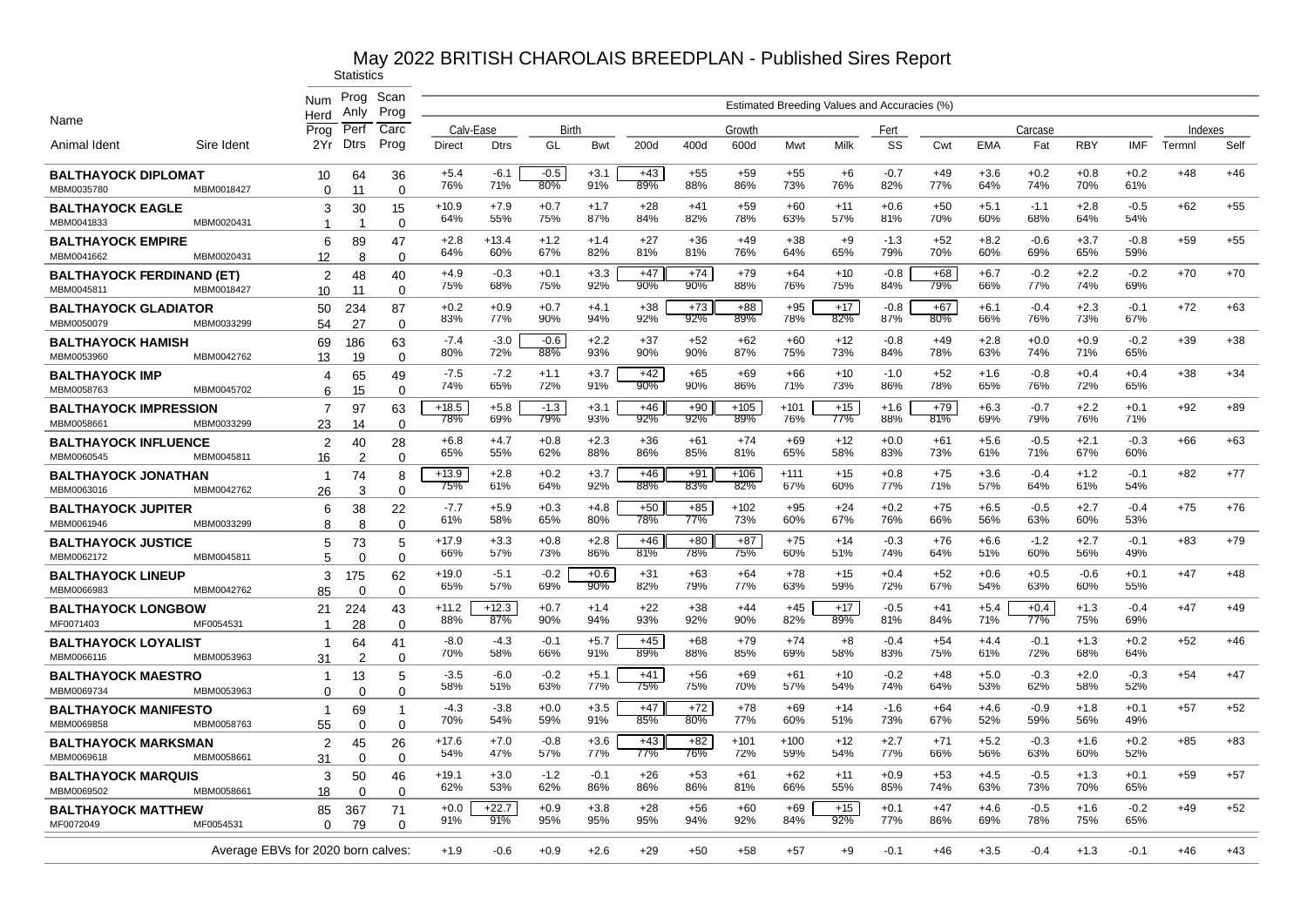|                                              |            | Num                                | Prog<br>Anly         | Scan<br>Prog               |                |                |               |               |              |              |               |              | Estimated Breeding Values and Accuracies (%) |               |              |               |               |               |               |         |       |
|----------------------------------------------|------------|------------------------------------|----------------------|----------------------------|----------------|----------------|---------------|---------------|--------------|--------------|---------------|--------------|----------------------------------------------|---------------|--------------|---------------|---------------|---------------|---------------|---------|-------|
| Name                                         |            | Herd<br>Prog                       | Perf                 | Carc                       | Calv-Ease      |                | Birth         |               |              |              | Growth        |              |                                              | Fert          |              |               | Carcase       |               |               | Indexes |       |
| Animal Ident                                 | Sire Ident | 2Yr                                | Dtrs                 | Prog                       | <b>Direct</b>  | <b>Dtrs</b>    | GL            | <b>Bwt</b>    | 200d         | 400d         | 600d          | Mwt          | Milk                                         | SS            | Cwt          | <b>EMA</b>    | Fat           | <b>RBY</b>    | <b>IMF</b>    | Termnl  | Self  |
| BALTHAYOCK MAXIMILLIAN<br>MBM0071764         | MBM0042762 | -1<br>7                            | 11<br>$\Omega$       | 8<br>$\Omega$              | $+2.3$<br>59%  | $-6.8$<br>52%  | $+1.2$<br>60% | $+4.1$<br>80% | $+43$<br>79% | $+87$<br>78% | $+91$<br>75%  | $+92$<br>62% | $+14$<br>55%                                 | $+0.0$<br>76% | $+67$<br>68% | $+3.0$<br>55% | $+0.3$<br>65% | $+0.5$<br>61% | $-0.1$<br>56% | $+63$   | $+64$ |
| <b>BALTHAYOCK METEOR</b>                     |            | 3                                  | 10                   | 4                          | $+10.3$<br>59% | $+9.6$<br>54%  | $+0.8$<br>65% | $+2.4$<br>80% | $+28$<br>79% | $+58$<br>78% | $+72$<br>74%  | +81<br>61%   | $+14$<br>57%                                 | $+2.2$<br>76% | $+51$<br>67% | $+2.9$<br>55% | $-0.2$<br>64% | $+0.7$<br>60% | $+0.2$<br>52% | $+57$   | $+59$ |
| MBM0069506<br>BALTHAYOCK MIKADO              | MF0003238  | 6<br>-1                            | $\Omega$<br>38       | 0<br>13                    | -5.9           | $-2.8$         | $-0.2$        | $+4.6$        | $+56$        | $+98$        | $+109$        | $+100$       | $+13$                                        | $+0.9$        | $+78$        | $+4.1$        | $-1.0$        | $+1.4$        | $+0.3$        | $+71$   | $+72$ |
| MBM0069507                                   | MBM0058763 | 23                                 | $\Omega$             | $\Omega$                   | 66%            | 53%            | 59%           | 88%           | 86%          | 86%          | 79%           | 63%          | 52%                                          | 82%           | 73%          | 60%           | 68%           | 64%           | 56%           |         |       |
| <b>BALTHAYOCK MINSTREL</b><br>MBM0069857     | MBM0045811 | 3<br>59                            | 86<br>$\overline{2}$ | 39<br>$\Omega$             | $+8.0$<br>70%  | $-0.2$<br>55%  | $-0.4$<br>62% | $+2.9$<br>92% | $+41$<br>88% | $+64$<br>86% | $+77$<br>83%  | $+69$<br>68% | $+12$<br>55%                                 | $+0.8$<br>78% | $+58$<br>74% | $+5.2$<br>58% | $+0.2$<br>71% | $+1.3$<br>67% | $+0.1$<br>61% | $+65$   | $+65$ |
| <b>BALTHAYOCK MUSKETEER</b><br>MBM0069647    | MBM0058661 | 45<br>244                          | 228<br>$\Omega$      | 38<br>$\Omega$             | $+12.2$<br>75% | $+9.2$<br>56%  | $-0.1$<br>82% | $+1.9$<br>92% | $+32$<br>86% | $+74$<br>85% | $+83$<br>80%  | $+82$<br>63% | $+17$<br>54%                                 | $+0.0$<br>79% | $+71$<br>71% | $+7.0$<br>57% | $-0.2$<br>68% | $+2.4$<br>64% | $+0.1$<br>59% | $+78$   | $+80$ |
| BALTHAYOCK NEVADA<br>MBM0075481              | MBM0058661 | $\overline{1}$<br>39               | 38<br>$\Omega$       | 13<br>$\Omega$             | $+8.2$<br>63%  | $+1.6$<br>51%  | $-0.3$<br>60% | $+4.5$<br>88% | $+49$<br>85% | $+89$<br>82% | $+103$<br>78% | $+95$<br>63% | $+13$<br>55%                                 | $+1.6$<br>77% | $+75$<br>70% | $+6.3$<br>56% | $-0.7$<br>65% | $+2.7$<br>62% | $-0.8$<br>55% | +88     | $+87$ |
| <b>BALTHAYOCK NORMILE</b><br>MBM0073160      | MF0054531  | -1<br>$\overline{7}$               | 7                    | 3                          | $+3.7$<br>61%  | $+7.3$<br>57%  | $-0.3$<br>66% | $+4.9$<br>80% | +46<br>79%   | $+71$<br>74% | $+90$<br>73%  | $+83$<br>64% | $+12$<br>59%                                 | $-0.3$<br>60% | $+65$<br>65% | $+6.5$<br>55% | $-0.5$<br>61% | $+2.7$<br>59% | $-0.4$<br>56% | $+78$   | $+69$ |
| <b>BALTHAYOCK NOUGAT</b>                     |            | 90                                 | $\Omega$<br>514      | $\Omega$<br>168            | $-6.7$<br>94%  | $+3.8$<br>93%  | $+1.6$<br>96% | $+2.9$<br>97% | $+35$<br>96% | $+54$<br>96% | $+63$<br>94%  | $+56$<br>88% | $+5$<br>94%                                  | $-0.9$<br>84% | $+59$<br>89% | $+7.6$<br>78% | $-0.1$<br>85% | $+2.8$<br>83% | $-0.4$<br>73% | $+55$   | $+54$ |
| MF0080113<br><b>BALTHAYOCK TOMAHAWK (ET)</b> | MF0054531  | 2<br>7                             | 104<br>96            | $\Omega$<br>3              | $+4.3$<br>73%  | $+11.5$<br>71% | $+0.7$<br>73% | $+2.4$<br>89% | $+34$<br>84% | $+49$<br>83% | $+54$<br>80%  | +47<br>69%   | $+10$<br>67%                                 | $+0.0$<br>66% | $+52$<br>71% | $+6.3$<br>58% | $-0.4$<br>62% | $+2.5$<br>60% | $-0.3$<br>55% | $+55$   | $+59$ |
| MBM0007585<br><b>BARBICAN LANCER</b>         | MF0054531  | 2<br>9                             | 4<br>166             | $\Omega$<br>67             | $+29.0$        | $+6.9$         | $-0.9$        | $+0.3$        | $+17$        | $+36$        | $+49$         | +69          | $+12$                                        | $+1.7$        | $+31$        | $-0.3$        | $+0.5$        | $-1.3$        | $+0.7$        | $+37$   | $+31$ |
| MF0003238                                    | MFI0000982 | 9                                  | 47                   | $\Omega$                   | 88%<br>$+7.3$  | 87%<br>$-6.4$  | 85%<br>$+2.0$ | 94%<br>$+2.9$ | 94%<br>$+27$ | 94%<br>$+51$ | 92%<br>$+57$  | 83%<br>$+64$ | 93%<br>$+17$                                 | 83%<br>$-0.3$ | 86%<br>$+48$ | 70%<br>$+3.5$ | 81%<br>$+0.1$ | 77%<br>$+1.3$ | 68%<br>$-0.1$ | $+50$   | $+47$ |
| <b>BARNSFORD FERNY</b><br>MBM0046421         | MBM0026262 | 65<br>55                           | 274<br>16            | 86<br>$\mathbf 0$          | 79%            | 73%            | 85%           | 93%           | 89%          | 87%          | 85%           | 74%          | 71%                                          | 74%           | 75%          | 59%           | 71%           | 67%           | 63%           |         |       |
| <b>BARNSFORD JUBILANT</b><br>MBM0062754      | MBM0050948 | 3<br>6                             | 41<br>5              | 12<br>$\Omega$             | $-14.9$<br>60% | $-6.0$<br>51%  | $+1.4$<br>61% | $+3.0$<br>84% | $+31$<br>80% | $+62$<br>77% | $+61$<br>72%  | $+66$<br>55% | $+14$<br>48%                                 | $+0.4$<br>74% | $+47$<br>63% | $+1.0$<br>51% | $-0.7$<br>58% | $+0.3$<br>55% | $+0.1$<br>48% | $+22$   | $+29$ |
| <b>BASSETT JUDGE</b><br>MF0060782            | MF0029136  | 31<br>$\Omega$                     | 260<br>41            | 44<br>0                    | $+0.6$<br>88%  | $+6.0$<br>86%  | $+2.8$<br>90% | $+1.2$<br>93% | $+8$<br>93%  | $+6$<br>92%  | $+3$<br>88%   | $+3$<br>76%  | $+6$<br>85%                                  | $-0.5$<br>56% | $+15$<br>81% | $+3.6$<br>58% | $+0.3$<br>67% | $+1.0$<br>63% | $-0.2$<br>43% | $+12$   | $+17$ |
| <b>BATTLEFORD LASER (ET)</b><br>MBM0067454   | MBM0022928 | 2<br>28                            | 59<br>$\overline{2}$ | $\overline{7}$<br>$\Omega$ | $-5.8$<br>60%  | $-2.0$<br>55%  | $+1.7$<br>63% | $+2.7$<br>76% | $+28$<br>75% | $+58$<br>73% | $+65$<br>70%  | $+74$<br>56% | $+8$<br>54%                                  | $+0.7$<br>67% | $+50$<br>62% | $+3.6$<br>48% | $+0.2$<br>54% | $+0.6$<br>52% | $-0.1$<br>44% | $+42$   | $+43$ |
| <b>BEAUCHAMP EXCELLOR (ET)</b>               | MF0021557  | 57                                 | 159                  | 4                          | $+18.9$<br>86% | $+8.3$<br>86%  | $+0.6$<br>88% | $-0.1$<br>85% | $+15$<br>84% | $+29$<br>82% | $+36$<br>79%  | $+43$<br>68% | $+5$<br>77%                                  | $+0.5$<br>52% | $+31$<br>71% | $+1.5$<br>51% | $+0.4$<br>56% | $-0.2$<br>54% | $+0.2$<br>43% | $+34$   | $+33$ |
| MFET0014314<br><b>BEECHTREE GEORGE</b>       |            | 3<br>3                             | 28<br>89             | $\Omega$<br>0              | $-4.1$<br>79%  | $-3.9$<br>77%  | $+3.5$<br>61% | $+4.7$<br>88% | $+34$<br>77% | $+64$<br>74% | $+82$<br>75%  | $+89$<br>63% | $+9$<br>48%                                  | $+0.6$<br>62% | $+59$<br>61% | $+4.3$<br>48% | $-0.2$<br>58% | $+1.1$<br>55% | $+0.4$<br>49% | $+57$   | $+47$ |
| MBM0048972<br>BEGONIA (SEMEN ONLY)           | MBM0022057 | $\Omega$<br>5                      | 13<br>42             | $\Omega$<br>19             | $-9.0$<br>70%  | $-2.4$<br>61%  | $+1.8$<br>82% | $+4.1$<br>87% | +41<br>80%   | $+63$<br>82% | $+75$<br>76%  | +66<br>57%   | $+15$<br>56%                                 | $+0.5$<br>79% | $+56$<br>65% | $+3.1$<br>52% | $-1.4$<br>60% | $+2.2$<br>56% | $-0.6$<br>47% | $+50$   | $+47$ |
| MBMI0000639<br><b>BENTINCK JASPAR</b>        | 2303107428 | -1<br>-1                           | 10<br>36             | $\Omega$<br>$\Omega$       | $+1.0$         | $+2.9$         | $+0.5$        | $+2.3$        | $+33$        | $+51$        | $+65$         | +61          | +8                                           | $+0.4$        | $+52$        | $+4.8$        | $-0.7$        | $+2.1$        | $-0.3$        | +56     | $+52$ |
| MBM0061296                                   | MBM0038543 | 0<br>$\overline{1}$                | 3                    | 0                          | 63%<br>$+4.8$  | 58%<br>$-1.3$  | 68%<br>$+0.7$ | 85%<br>$+2.0$ | 83%<br>$+35$ | 75%<br>$+59$ | 73%<br>$+77$  | 60%<br>$+73$ | 58%<br>$+13$                                 | 52%<br>$+1.1$ | 62%<br>$+60$ | 46%<br>$+4.9$ | 49%<br>$-0.5$ | 48%<br>$+1.7$ | 46%<br>$+0.0$ | $+64$   | $+58$ |
| <b>BENTINCK NEIL</b><br>MBM0072852           | MBM0042583 | 25                                 | 39<br>$\Omega$       | 0<br>$\Omega$              | 65%            | 57%            | 65%           | 87%           | 83%          | 75%          | 73%           | 60%          | 56%                                          | 53%           | 61%          | 44%           | 49%           | 48%           | 45%           |         |       |
| <b>BENTINCK NEO</b><br>MBM0072848            | MBM0024892 | -1<br>17                           | 24<br>$\Omega$       | $\Omega$<br>$\Omega$       | $-11.9$<br>58% | $+4.9$<br>52%  | $+3.2$<br>66% | $+4.9$<br>82% | $+28$<br>78% | $+54$<br>71% | $+70$<br>71%  | $+69$<br>58% | $+11$<br>54%                                 | $+0.0$<br>51% | $+48$<br>59% | $+4.1$<br>41% | $+0.1$<br>46% | $+1.1$<br>45% | $+0.1$<br>41% | $+41$   | $+36$ |
|                                              |            | Average EBVs for 2020 born calves: |                      |                            | $+1.9$         | $-0.6$         | $+0.9$        | $+2.6$        | $+29$        | $+50$        | $+58$         | $+57$        | $+9$                                         | $-0.1$        | $+46$        | $+3.5$        | $-0.4$        | $+1.3$        | $-0.1$        | $+46$   | $+43$ |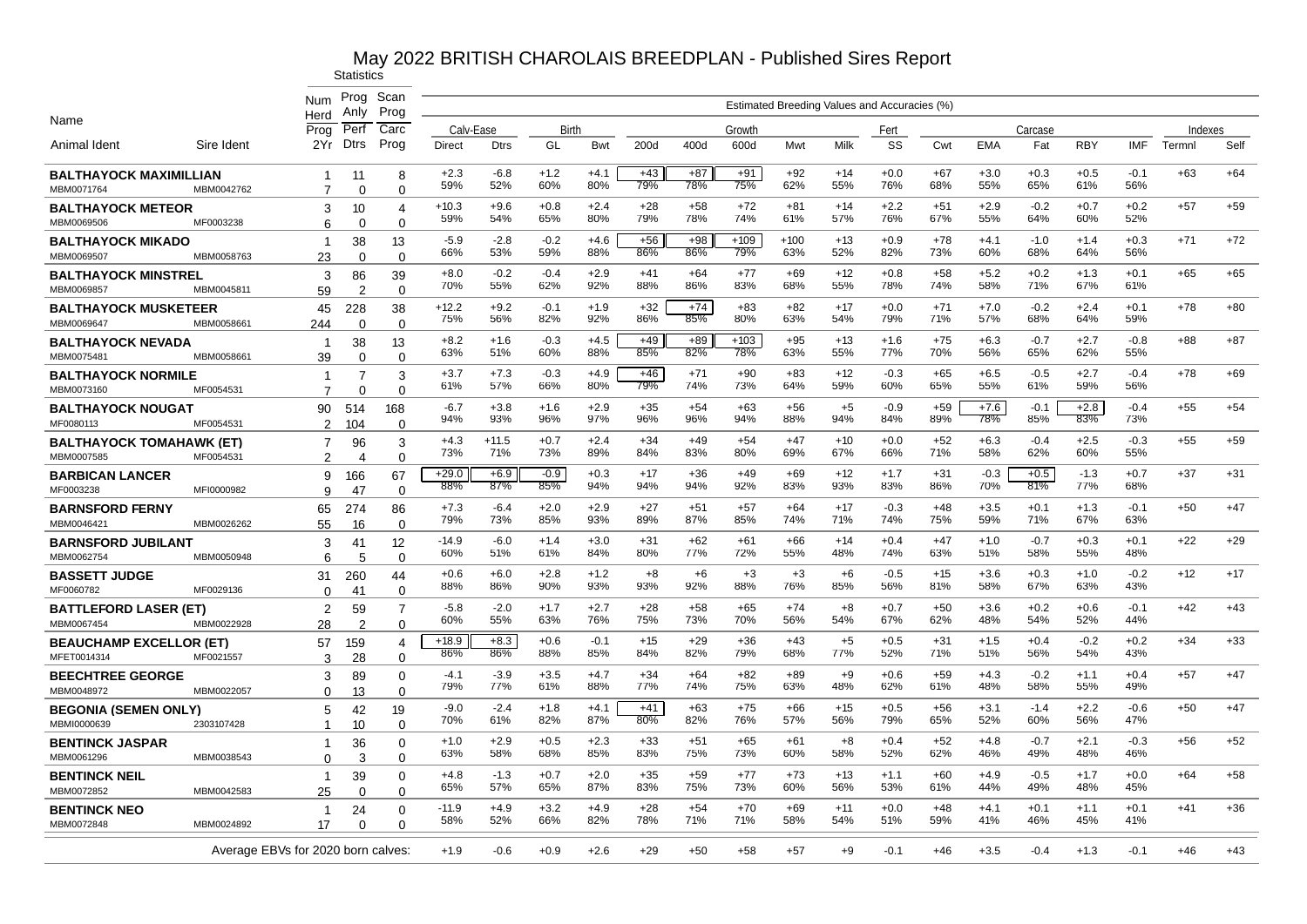|                                              |            | Num                                | Prog                | Scan                 |                            |                |               |               |              |              |                |              | Estimated Breeding Values and Accuracies (%) |               |              |                          |                          |                          |                          |                   |       |
|----------------------------------------------|------------|------------------------------------|---------------------|----------------------|----------------------------|----------------|---------------|---------------|--------------|--------------|----------------|--------------|----------------------------------------------|---------------|--------------|--------------------------|--------------------------|--------------------------|--------------------------|-------------------|-------|
| Name                                         |            | Herd                               | Anly                | Prog                 |                            |                |               |               |              |              |                |              |                                              |               |              |                          |                          |                          |                          |                   |       |
| Animal Ident                                 | Sire Ident | Prog<br>2Yr.                       | Perf<br><b>Dtrs</b> | Carc<br>Prog         | Calv-Ease<br><b>Direct</b> | <b>Dtrs</b>    | Birth<br>GL   | Bwt           | 200d         | 400d         | Growth<br>600d | Mwt          | Milk                                         | Fert<br>SS    | Cwt          | <b>EMA</b>               | Carcase<br>Fat           | <b>RBY</b>               | IMF                      | Indexes<br>Termnl | Self  |
| <b>BENTINCK ODIN (P)</b>                     |            | -1                                 | 37                  | $\mathbf 0$          | $+12.5$                    | $+5.3$         | $-0.4$        | $+2.5$        | $+37$<br>75% | $+65$<br>72% | $+74$          | $+72$        | $+12$                                        | $-0.1$        | $+57$<br>53% | $\overline{\phantom{a}}$ | $\overline{\phantom{a}}$ | $\overline{\phantom{a}}$ | $\overline{\phantom{a}}$ | $+63$             | $+60$ |
| MBM0076546                                   | MBM0053931 | 37                                 | $\Omega$            | $\mathbf 0$          | 49%                        | 39%            | 60%           | 81%           |              |              | 68%            | 50%          | 40%                                          | 25%           |              |                          |                          |                          |                          |                   |       |
| <b>BILLINGLEY SIRALEX (ET)</b><br>MBM0004234 | MFI1000301 | 11<br>$\Omega$                     | 77<br>11            | 21<br>$\mathbf 0$    | $-29.3$<br>76%             | $-8.1$<br>71%  | $+5.3$<br>84% | $+6.1$<br>90% | $+24$<br>86% | $+33$<br>84% | $+45$<br>80%   | $+49$<br>66% | $-5$<br>77%                                  | $-0.2$<br>74% | $+29$<br>71% | $+2.3$<br>54%            | $-0.7$<br>65%            | $+1.3$<br>61%            | $-0.1$<br>53%            | $-13$             | $-16$ |
| <b>BLACKFORD DYNAMITE</b>                    |            | 11                                 | 102                 | 47                   | $-6.9$                     | $-3.4$         | $+2.7$        | $+0.9$        | $+22$        | $+38$        | $+28$          | $+17$        | $+19$                                        | $-1.1$        | $+34$        | $+1.4$                   | $+0.2$                   | $-0.4$                   | $+0.2$                   | $+10$             | $+21$ |
| MBM0036842                                   | MBM0004745 | $\overline{2}$                     | 19                  | $\mathbf 0$          | 73%                        | 73%            | 78%           | 83%           | 81%          | 80%          | 77%            | 67%          | 77%                                          | 66%           | 70%          | 55%                      | 62%                      | 59%                      | 55%                      |                   |       |
| <b>BLEAKLOW IMAX</b>                         |            | -1                                 | 26                  | 0                    | $-16.3$<br>68%             | $-10.5$<br>64% | $+1.9$<br>68% | $+3.3$<br>82% | $+22$<br>76% | $+39$<br>74% | $+50$<br>72%   | $+54$<br>59% | -1<br>51%                                    | $-0.5$<br>70% | $+38$<br>61% | $+4.4$<br>48%            | $-0.1$<br>56%            | $+1.4$<br>53%            | $-0.3$<br>46%            | $+24$             | $+17$ |
| MBM0057953                                   | MBM0035219 | $\Omega$                           | $\Omega$            | $\mathbf 0$          | $-1.2$                     | $-15.6$        | $+1.2$        | $+3.4$        | $+35$        | $+64$        | $+82$          | $+85$        | $+16$                                        | $+2.2$        | $+57$        | $+2.9$                   | $+0.0$                   | $+0.5$                   | $+0.6$                   | $+55$             | $+47$ |
| <b>BLELACK BLACKBERET</b><br>MBM0026850      | MBM0000631 | 59<br>16                           | 384<br>68           | 213<br>$\mathbf 0$   | 88%                        | 85%            | 93%           | 96%           | 95%          | 95%          | 93%            | 84%          | 91%                                          | 93%           | 88%          | 78%                      | 86%                      | 84%                      | 79%                      |                   |       |
| <b>BLELACK CRUSADER</b>                      |            | 3                                  | 144                 | 85                   | $-7.9$                     | $-5.3$         | $+1.2$        | $+4.3$        | $+41$        | $+64$        | $+73$          | $+76$        | $+19$                                        | $+1.2$        | $+53$        | $+2.8$                   | $+0.5$                   | $+0.3$                   | $+0.4$                   | $+43$             | $+47$ |
| MBM0032085                                   | MBM0000631 | $\Omega$                           | 22                  | $\mathbf 0$          | 80%                        | 77%            | 71%           | 94%           | 92%          | 92%          | 88%            | 75%          | 86%                                          | 85%           | 81%          | 69%                      | 80%                      | 77%                      | 72%                      |                   |       |
| <b>BLELACK DIGGER</b>                        |            | 458                                | 2420                | 812                  | $+16.4$<br>97%             | $+2.7$<br>96%  | $-0.3$<br>98% | $+0.7$<br>98% | $+36$<br>98% | $+62$<br>98% | $+82$<br>98%   | $+78$<br>95% | $+14$<br>96%                                 | $+1.7$<br>97% | $+67$<br>94% | $+5.6$<br>88%            | $-0.8$<br>93%            | $+2.3$<br>91%            | $-0.2$<br>89%            | $+77$             | $+72$ |
| MBM0038543                                   | MBM0020431 | 156                                | 363                 | $\Omega$             |                            |                |               |               |              |              |                |              |                                              |               |              |                          |                          |                          |                          |                   |       |
| <b>BLELACK ECU</b><br>MFI1000019             | MFI1000033 | 4<br>$\Omega$                      | 27<br>13            | 10<br>$\mathbf 0$    | $+5.5$<br>70%              | $+9.7$<br>72%  | $-1.4$<br>60% | $+2.8$<br>76% | $+34$<br>82% | $+35$<br>81% | $+40$<br>77%   | $+29$<br>61% | $+5$<br>84%                                  | $-1.3$<br>45% | $+31$<br>69% | $+3.0$<br>51%            | $+0.7$<br>57%            | $+0.4$<br>54%            | $+0.2$<br>29%            | $+35$             | $+35$ |
| <b>BLELACK EDITION</b>                       |            | 3                                  | 91                  | 30                   | $-6.2$                     | $+0.9$         | $+0.4$        | $+3.1$        | $+25$        | $+45$        | $+45$          | $+47$        | $+16$                                        | $+1.2$        | $+33$        | $+2.2$                   | $-0.4$                   | $+0.7$                   | $+0.0$                   | $+27$             | $+35$ |
| MBM0043219                                   | MBM0022175 | $\mathcal{P}$                      | 8                   | $\Omega$             | 68%                        | 63%            | 79%           | 91%           | 87%          | 86%          | 82%            | 67%          | 68%                                          | 80%           | 73%          | 59%                      | 69%                      | 65%                      | 53%                      |                   |       |
| <b>BLELACK FABULOUS</b>                      |            | 19                                 | 222                 | 89                   | $+12.6$<br>84%             | $+2.2$<br>72%  | $-2.4$<br>81% | $+1.6$<br>96% | $+32$<br>92% | +68<br>92%   | $+83$<br>88%   | $+77$<br>74% | +6<br>64%                                    | $+1.8$<br>91% | $+65$<br>81% | $+7.6$<br>70%            | $+0.0$<br>79%            | $+2.8$<br>76%            | $-0.1$<br>70%            | $+82$             | $+83$ |
| MBM0045343                                   | MBM0025632 | 43                                 | 11                  | $\Omega$             |                            |                |               |               |              |              |                |              |                                              |               |              |                          |                          |                          |                          |                   |       |
| <b>BLELACK FORESTER</b><br>MBM0045702        | MBM0036035 | 12<br>6                            | 56<br>16            | 32<br>$\Omega$       | $-13.5$<br>72%             | $-8.7$<br>67%  | $+2.8$<br>78% | $+4.3$<br>89% | $+31$<br>88% | $+39$<br>87% | $+51$<br>85%   | $+50$<br>72% | $+9$<br>78%                                  | $-0.3$<br>82% | $+32$<br>77% | $+0.8$<br>64%            | $-0.4$<br>75%            | $+0.0$<br>71%            | $+0.3$<br>61%            | $+17$             | $+9$  |
| <b>BLELACK GIGGSEY</b>                       |            | $\overline{2}$                     | 90                  | 37                   | $-4.3$                     | $-1.3$         | $+0.6$        | $+3.4$        | $+37$        | $+69$        | $+73$          | $+83$        | +6                                           | $+0.6$        | $+53$        | $+1.1$                   | $+0.4$                   | $-0.4$                   | $+0.6$                   | $+41$             | $+43$ |
| MBM0050441                                   | MBM0039668 | $\Omega$                           | $\overline{4}$      | $\mathbf 0$          | 69%                        | 63%            | 74%           | 87%           | 79%          | 77%          | 75%            | 60%          | 47%                                          | 71%           | 63%          | 50%                      | 59%                      | 54%                      | 43%                      |                   |       |
| <b>BLELACK IMMACULATE</b>                    |            | 45                                 | 171                 | 17                   | $+10.4$                    | $+2.1$         | $+0.3$        | $+1.7$        | $+38$        | $+57$        | $+76$          | $+70$        | $+13$                                        | $+0.4$        | $+61$        | $+5.3$                   | $-1.4$                   | $+2.7$                   | $-0.6$                   | $+71$             | $+62$ |
| MBM0059916                                   | MBM0038543 | 104                                | $\overline{2}$      | $\overline{0}$       | 73%                        | 64%            | 82%           | 89%           | 84%          | 82%          | 79%            | 67%          | 61%                                          | 78%           | 70%          | 59%                      | 65%                      | 62%                      | 55%                      |                   |       |
| <b>BLELACK IMPERIALIST</b><br>MBM006022      | MBM0048828 | 8<br>0                             | 63<br>9             | 19<br>$\overline{0}$ | $-25.0$<br>70%             | $+5.2$<br>62%  | $+1.7$<br>68% | $+5.1$<br>87% | $+41$<br>86% | $+81$<br>84% | $+83$<br>80%   | $+82$<br>66% | $+12$<br>69%                                 | $+0.4$<br>79% | $+60$<br>71% | $+2.9$<br>54%            | $-1.3$<br>61%            | $+1.5$<br>57%            | $-0.2$<br>41%            | $+23$             | $+34$ |
| <b>BLELACK IMPRESSIVE</b>                    |            | -1                                 | 21                  | 10                   | $+16.7$                    | $+0.3$         | $-0.2$        | $+2.3$        | $+40$        | $+69$        | $+87$          | $+82$        | $+11$                                        | $+0.0$        | $+72$        | $+6.9$                   | $-1.1$                   | $+3.3$                   | $-0.5$                   | $+86$             | $+76$ |
| MBM0059864                                   | MBM0038543 | 2                                  | $\mathcal{P}$       | $\mathbf 0$          | 60%                        | 58%            | 66%           | 76%           | 75%          | 74%          | 71%            | 62%          | 57%                                          | 75%           | 65%          | 57%                      | 62%                      | 59%                      | 51%                      |                   |       |
| <b>BLELACK JAGUAR</b>                        |            | 14                                 | 168                 | 15                   | $+20.4$                    | $-9.6$         | $+0.0$        | $+1.6$        | $+31$        | $+42$        | $+46$          | $+43$        | $+0$                                         | $+1.7$        | $+40$        | $+1.9$                   | $-0.3$                   | $+0.6$                   | $+0.2$                   | $+44$             | $+39$ |
| MF0062641                                    | MF0039841  | $\Omega$                           | 49                  | $\mathbf 0$          | 87%                        | 86%            | 87%           | 95%           | 93%          | 93%          | 90%            | 81%          | 91%                                          | 75%           | 84%          | 70%                      | 74%                      | 72%                      | 52%                      |                   |       |
| <b>BLELACK JERRYLEE</b><br>MBM0063440        | MBM0037339 | -1<br>$\Omega$                     | 36<br>$\mathcal{P}$ | 6<br>$\mathbf 0$     | $+7.6$<br>62%              | $+3.5$<br>54%  | $-0.1$<br>59% | $+2.2$<br>84% | $+33$<br>82% | $+49$<br>80% | $+60$<br>75%   | $+56$<br>60% | $+8$<br>53%                                  | $-0.3$<br>73% | $+44$<br>67% | $+3.2$<br>52%            | $+0.0$<br>57%            | $+0.6$<br>54%            | $-0.1$<br>40%            | $+48$             | $+43$ |
| <b>BLELACK LADYSMAN</b>                      |            | 104                                | 261                 | 18                   | $+10.2$                    | $+14.2$        | $-0.6$        | $+1.1$        | $+20$        | $+35$        | $+40$          | $+42$        | $+11$                                        | $+0.9$        | $+32$        | $+3.1$                   | $+1.2$                   | $-0.2$                   | $+0.3$                   | $+35$             | $+43$ |
| MF0068633                                    | MF0035169  |                                    | 20                  | $\mathbf 0$          | 88%                        | 85%            | 92%           | 93%           | 90%          | 88%          | 86%            | 74%          | 81%                                          | 58%           | 77%          | 59%                      | 64%                      | 62%                      | 44%                      |                   |       |
| <b>BLELACK MONTGOMERY</b>                    |            | 21                                 | 187                 | 70                   | $+2.0$<br>90%              | $+2.7$<br>89%  | $+1.1$<br>85% | $+1.6$<br>93% | $+21$<br>95% | $+46$<br>95% | $+38$<br>92%   | $+33$<br>84% | $+9$<br>93%                                  | $-0.4$<br>81% | $+36$<br>88% | $+3.3$<br>78%            | $+0.5$<br>82%            | $+0.1$<br>80%            | $+0.3$<br>66%            | $+29$             | $+40$ |
| MF0076839                                    | MF0035169  | 0<br>22                            | 53                  | $\mathbf 0$          | $+1.9$                     | $+5.0$         | $+2.4$        | $+3.0$        | $+20$        | $+38$        | $+46$          | $+46$        | +6                                           | $-0.4$        | $+34$        | $+3.5$                   | $+0.9$                   | $+0.2$                   | $+0.2$                   | $+35$             | $+35$ |
| <b>BLELACK TYCOON</b><br>MBM0008552          | MF0076839  | $\Omega$                           | 193<br>31           | 104<br>$\Omega$      | 81%                        | 77%            | 83%           | 91%           | 88%          | 88%          | 86%            | 76%          | 71%                                          | 77%           | 79%          | 67%                      | 75%                      | 72%                      | 64%                      |                   |       |
|                                              |            | Average EBVs for 2020 born calves: |                     |                      | $+1.9$                     | $-0.6$         | $+0.9$        | $+2.6$        | $+29$        | $+50$        | $+58$          | $+57$        | $+9$                                         | $-0.1$        | $+46$        | $+3.5$                   | $-0.4$                   | $+1.3$                   | $-0.1$                   | $+46$             | $+43$ |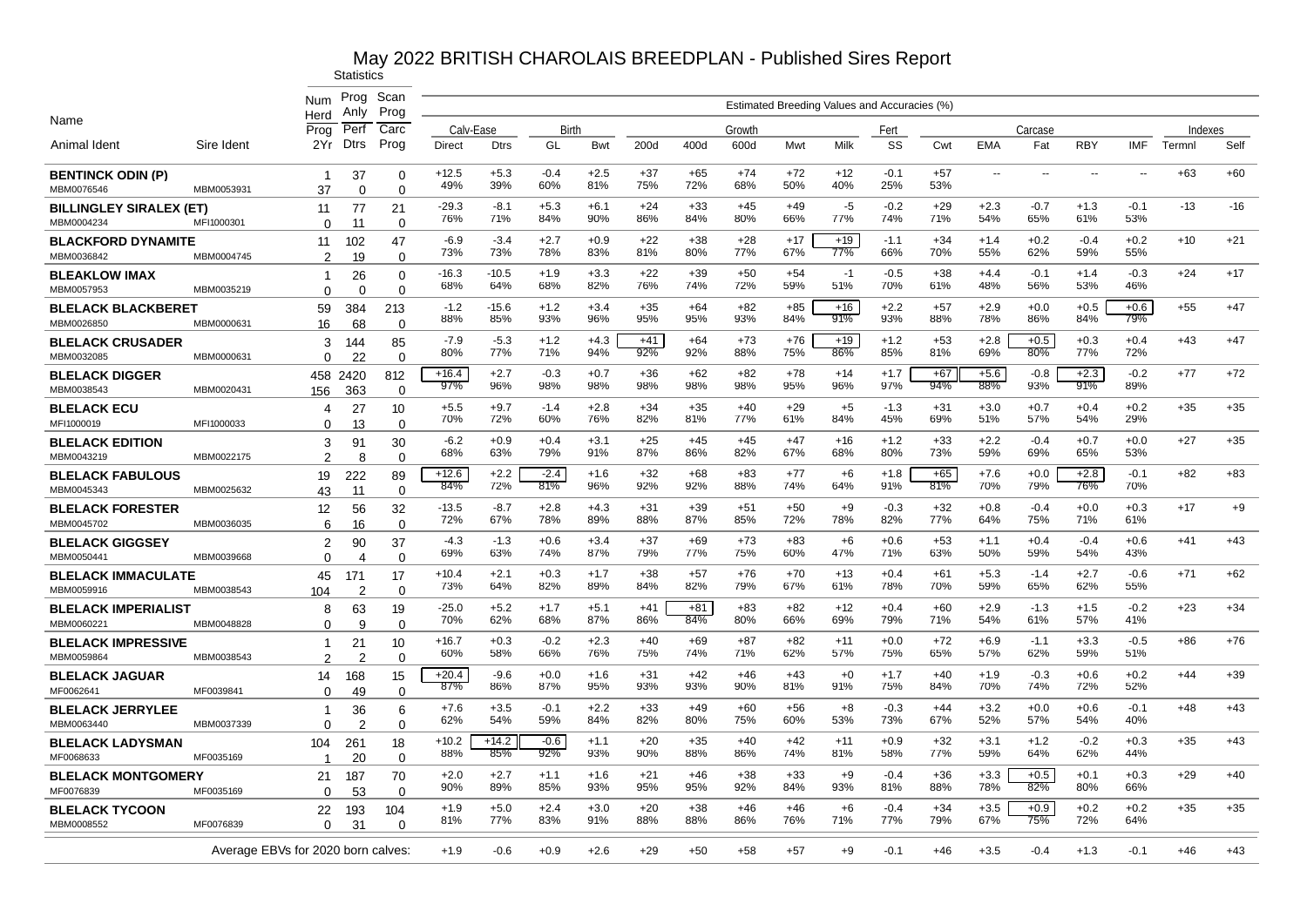|                                                 |                                    | <b>Num</b><br>Herd            | Prog<br>Anly         | Scan<br>Prog                      |                |                |               |               |              |              |              |              |              | Estimated Breeding Values and Accuracies (%) |              |               |               |               |               |         |       |
|-------------------------------------------------|------------------------------------|-------------------------------|----------------------|-----------------------------------|----------------|----------------|---------------|---------------|--------------|--------------|--------------|--------------|--------------|----------------------------------------------|--------------|---------------|---------------|---------------|---------------|---------|-------|
| Name                                            |                                    | Prog                          | Perf                 | Carc                              | Calv-Ease      |                | Birth         |               |              |              | Growth       |              |              | Fert                                         |              |               | Carcase       |               |               | Indexes |       |
| Animal Ident                                    | Sire Ident                         | 2Yr                           | Dtrs                 | Prog                              | Direct         | <b>Dtrs</b>    | GL            | <b>Bwt</b>    | 200d         | 400d         | 600d         | Mwt          | Milk         | SS                                           | Cwt          | <b>EMA</b>    | Fat           | <b>RBY</b>    | IMF           | Termnl  | Self  |
| <b>BORDER JAMBOREE</b><br>MBM0064334            | MBM0045322                         | 5<br>41                       | 149<br>10            | 70<br>$\Omega$                    | $+11.0$<br>67% | $+11.7$<br>58% | $-0.3$<br>74% | $+1.1$<br>91% | $+21$<br>88% | $+32$<br>85% | $+41$<br>81% | $+51$<br>65% | $+6$<br>60%  | $+0.6$<br>67%                                | $+32$<br>71% | $+2.4$<br>55% | $+0.1$<br>69% | $+0.7$<br>65% | $-0.3$<br>60% | $+38$   | $+39$ |
| <b>BOVA SYLVAIN (SEMEN ONLY)</b><br>MBMI0000219 | 5898106514                         | 57<br>5                       | 129<br>12            | 14<br>$\Omega$                    | $-6.1$<br>72%  | $-13.0$<br>67% | $+1.2$<br>82% | $+5.6$<br>88% | $+39$<br>80% | $+58$<br>78% | $+67$<br>74% | $+55$<br>57% | $+5$<br>55%  | $+0.9$<br>61%                                | $+42$<br>60% | $+2.4$<br>40% | $-0.7$<br>50% | $+1.3$<br>46% | $-0.4$<br>42% | $+43$   | $+39$ |
| <b>BOWERHOUSES TOPPER (ET)</b><br>MFET0013866   | MF0001382                          | 271<br>$\overline{2}$         | 1490<br>324          | 117<br>$\Omega$                   | $-8.3$<br>98%  | $+6.0$<br>98%  | $+4.7$<br>98% | $+4.0$<br>98% | $+12$<br>98% | $+23$<br>98% | $+35$<br>97% | $+59$<br>93% | $-2$<br>97%  | $+1.3$<br>80%                                | $+17$<br>95% | $+0.8$<br>84% | $+1.0$<br>89% | $-1.3$<br>87% | $+0.4$<br>71% | $+9$    | $+5$  |
| <b>BRAILES ASTEROID</b><br>MBM0019199           | MBMI0000100                        | $\mathbf{1}$<br>$\Omega$      | 112<br>23            | $\Omega$<br>$\Omega$              | $+11.7$<br>71% | $+7.9$<br>66%  | $+0.0$<br>64% | $+0.3$<br>89% | $+21$<br>83% | $+41$<br>83% | $+45$<br>82% | $+50$<br>68% | $+2$<br>52%  | $+0.1$<br>41%                                | $+40$<br>70% | $+2.0$<br>42% | $-0.2$<br>50% | $+0.3$<br>46% | $+0.2$<br>28% | $+38$   | $+38$ |
| <b>BRAMPTON HELIUM</b><br>MBM0053647            | MBM0038348                         | $\overline{1}$<br>0           | 42<br>10             | 14                                | -6.1<br>66%    | $+1.4$<br>61%  | $+1.4$<br>74% | $+4.0$<br>82% | $+31$<br>84% | +58<br>84%   | $+70$<br>83% | $+76$<br>69% | $+7$<br>67%  | $+0.8$<br>77%                                | $+51$<br>73% | $+3.1$<br>54% | $-0.6$<br>62% | $+1.7$<br>58% | $+0.0$<br>48% | $+49$   | $+47$ |
| <b>BRAMPTON NACODAR</b><br>MF0080154            | MF0010272                          | 47                            | 464                  | 0<br>148<br>$\Omega$              | $-1.6$<br>92%  | $+8.5$<br>92%  | $+1.9$<br>95% | $+2.9$<br>97% | $+35$<br>96% | $+56$<br>96% | $+70$<br>95% | $+62$<br>88% | $+15$<br>95% | $-0.4$<br>90%                                | $+55$<br>90% | $+4.6$<br>78% | $-0.9$<br>87% | $+2.0$<br>84% | $-0.6$<br>78% | $+55$   | $+51$ |
| <b>BRAMPTON PETITION</b>                        |                                    | 40<br>112                     | 79<br>388            | 28                                | $-9.4$<br>95%  | $-7.6$<br>96%  | $+4.3$<br>96% | $+2.5$<br>96% | $+21$<br>94% | $+34$<br>94% | $+37$<br>92% | $+53$<br>86% | $+6$<br>94%  | $+0.3$<br>76%                                | $+31$<br>88% | $+1.3$<br>72% | $+0.0$<br>78% | $-0.1$<br>76% | $+0.0$<br>63% | $+14$   | $+14$ |
| MF0007675<br><b>BRAMPTON VALIANT</b>            | MF0001382                          | $\Omega$<br>20                | 95<br>65             | $\Omega$<br>11                    | $+15.6$<br>84% | $-1.6$<br>85%  | $+0.1$<br>87% | $+1.4$<br>90% | $+21$<br>88% | $+30$<br>86% | $+25$<br>84% | $+22$<br>72% | $-1$<br>86%  | $-1.3$<br>52%                                | $+27$<br>76% | $+2.4$<br>51% | $+0.0$<br>59% | $+0.4$<br>57% | $-0.1$<br>40% | $+28$   | $+26$ |
| MF0020830<br><b>BRIGADOON HIMSELF</b>           | MF0010272                          | $\Omega$<br>5                 | 19<br>38             | $\Omega$<br>$\boldsymbol{\Delta}$ | $-7.0$<br>63%  | $-5.9$<br>62%  | $+2.1$<br>71% | $+4.5$<br>81% | $+39$<br>79% | $+50$<br>76% | $+58$<br>75% | $+64$<br>61% | $+10$<br>55% | $-0.4$<br>67%                                | $+42$<br>64% | $+1.8$<br>49% | $+0.3$<br>58% | $+0.4$<br>55% | $+0.0$<br>46% | $+33$   | $+32$ |
| MBM0052800<br><b>BURNSIDE TAZ</b>               | MF0007675                          | 5<br>8                        | $\overline{4}$<br>34 | $\Omega$<br>4                     | $-12.1$<br>69% | $+9.5$<br>66%  | $+3.4$<br>72% | $+2.1$<br>83% | $+15$<br>79% | $+40$<br>76% | $+46$<br>74% | $+61$<br>60% | $+5$<br>72%  | $+1.0$<br>42%                                | $+37$<br>63% | $+2.3$<br>43% | $+0.3$<br>51% | $+0.1$<br>48% | $+0.2$<br>37% | $+19$   | $+25$ |
| MBM0005043<br><b>BURRADON GARIBALDI</b>         | MF0091370                          | $\Omega$<br>3                 | -7<br>64             | $\Omega$<br>18                    | $+2.7$<br>74%  | $+6.1$<br>65%  | $+0.9$<br>71% | $+1.9$<br>89% | $+25$<br>88% | $+56$<br>86% | $+62$<br>83% | $+69$<br>72% | $+9$<br>67%  | $-0.1$<br>83%                                | $+49$<br>75% | $+3.1$<br>61% | $+0.7$<br>69% | $+0.2$<br>66% | $+0.4$<br>58% | $+45$   | $+48$ |
| MBM0050154<br><b>BURRADON GOLDENBALLS</b>       | MBM0024892                         | 1<br>4                        | 2<br>240             | $\Omega$<br>101                   | $+11.6$<br>79% | $+1.3$<br>70%  | $-0.3$<br>86% | $+2.7$<br>94% | $+46$<br>92% | $+74$<br>91% | $+86$<br>88% | $+74$<br>75% | $+14$<br>79% | $-0.2$<br>86%                                | $+65$<br>80% | $+4.4$<br>67% | $+0.0$<br>78% | $+0.9$<br>75% | $+0.4$<br>70% | +69     | $+66$ |
| MBM0050665<br><b>BURRADON INSOMNIAC</b>         | MBM0024892                         | 11<br>$\overline{1}$          | 33<br>108            | $\Omega$<br>45                    | $-8.0$<br>81%  | +6.3<br>72%    | $+2.8$<br>72% | +4.6<br>93%   | $+30$<br>92% | $+60$<br>91% | $+71$<br>86% | $+68$<br>72% | $+15$<br>78% | $-1.3$<br>89%                                | $+52$<br>79% | $+4.5$<br>66% | $-0.3$<br>73% | $+1.7$<br>70% | $-0.3$<br>62% | $+49$   | $+45$ |
| MBM0058734<br><b>BURRADON TALISMAN</b>          | MBM0024892                         | 15<br>270                     | 19<br>1360           | $\Omega$<br>353                   | $-20.3$<br>97% | $-6.0$<br>97%  | $+5.4$<br>97% | $+5.1$<br>98% | $+41$<br>98% | $+67$<br>98% | $+63$<br>97% | $+40$<br>94% | $+18$<br>97% | $+0.2$<br>96%                                | $+52$<br>94% | $+2.2$<br>88% | $+0.3$<br>92% | $+0.3$<br>91% | $-0.3$<br>88% | $+17$   | $+33$ |
| MBM0004745<br><b>CARGRIFF VICTORIOUS</b>        | MF0091323                          | 21<br>$\overline{7}$          | 270<br>149           | $\Omega$<br>47                    | $-20.6$<br>81% | $+5.8$<br>76%  | $+0.7$<br>81% | $+3.9$<br>93% | $+34$<br>91% | $+61$<br>89% | $+66$<br>84% | $+66$<br>70% | $+6$<br>79%  | $+0.0$<br>85%                                | $+46$<br>76% | $+1.5$<br>63% | $-0.6$<br>69% | $+0.4$<br>66% | $+0.4$<br>49% | $+17$   | $+21$ |
| MBM0015009<br><b>CARWOOD EMERALD</b>            | MF0070548                          | $\Omega$<br>-1                | 27<br>21             | $\Omega$<br>12                    | $+6.3$<br>58%  | $-0.4$<br>51%  | $-0.3$<br>58% | $+1.9$<br>83% | $+35$<br>75% | $+49$<br>74% | $+46$<br>74% | $+35$<br>62% | $+9$<br>57%  | $+0.0$<br>64%                                | $+45$<br>62% | $+4.4$<br>49% | $-0.6$<br>60% | $+2.1$<br>56% | $-0.8$<br>51% | $+47$   | $+54$ |
| MBM0042961<br><b>CARWOOD JAGERBOMB</b>          | MBM0005387                         | $\Omega$<br>-1                | $\Omega$<br>59       | $\Omega$<br>20                    | $+5.0$         | $-8.9$         | $-0.8$        | $+4.5$        | $+41$        | $+68$        | $+89$        | $+83$        | $+14$        | $-0.4$                                       | $+61$        | $+5.5$        | $+0.0$        | $+1.9$        | $+0.1$        | $+74$   | $+60$ |
| MBM0063911<br><b>CARWOOD LOCHNESS</b>           | MBM0041832                         | 33<br>4                       | $\overline{7}$<br>68 | $\Omega$<br>42                    | 70%<br>$+6.0$  | 56%<br>$+1.5$  | 60%<br>$-0.8$ | 91%<br>$+3.2$ | 88%<br>$+40$ | 86%<br>$+58$ | 80%<br>$+76$ | 63%<br>$+81$ | 61%<br>$+15$ | 83%<br>$+0.0$                                | 71%<br>$+53$ | 57%<br>$+3.2$ | 65%<br>$-0.4$ | 61%<br>$+1.6$ | 52%<br>$-0.9$ | $+61$   | $+53$ |
| MBM0066900<br><b>CARWOOD LOGAN</b>              | MBM0040830                         | 10<br>$\overline{\mathbf{1}}$ | 3<br>8               | 0<br>-1                           | 66%<br>$+0.2$  | 54%<br>$+1.6$  | 59%<br>$+1.2$ | 87%<br>$+2.6$ | 86%<br>$+25$ | 85%<br>$+39$ | 83%<br>$+41$ | 69%<br>$+39$ | 59%<br>$+11$ | 81%<br>$-0.9$                                | 74%<br>$+38$ | 59%<br>$+4.1$ | 70%<br>$+0.1$ | 66%<br>$+1.4$ | 60%<br>$-0.5$ | $+37$   | $+38$ |
| MBM0065836                                      | MBM0040830                         | 7                             | $\Omega$             | $\Omega$                          | 50%            | 42%            | 51%           | 79%           | 75%          | 74%          | 76%          | 63%          | 54%          | 73%                                          | 64%          | 51%           | 60%           | 56%           | 47%           |         |       |
| <b>CASTELLMAWR JACPOT</b><br>MBM0061592         | MBMI0000720                        | 1<br>$\Omega$                 | 9<br>n               | 8<br>U                            | $-7.6$<br>47%  | $+0.7$<br>38%  | $+0.8$<br>50% | $+4.4$<br>78% | $+40$<br>75% | $+70$<br>72% | $+82$<br>72% | $+78$<br>56% | $+7$<br>40%  | $-0.2$<br>68%                                | $+59$<br>59% | $+4.5$<br>44% | $+0.2$<br>57% | $+1.2$<br>52% | $+0.0$<br>45% | $+54$   | $+52$ |
|                                                 | Average EBVs for 2020 born calves: |                               |                      |                                   | $+1.9$         | $-0.6$         | $+0.9$        | $+2.6$        | $+29$        | $+50$        | $+58$        | +57          | $+9$         | -0.1                                         | $+46$        | $+3.5$        | $-0.4$        | $+1.3$        | $-0.1$        | $+46$   | $+43$ |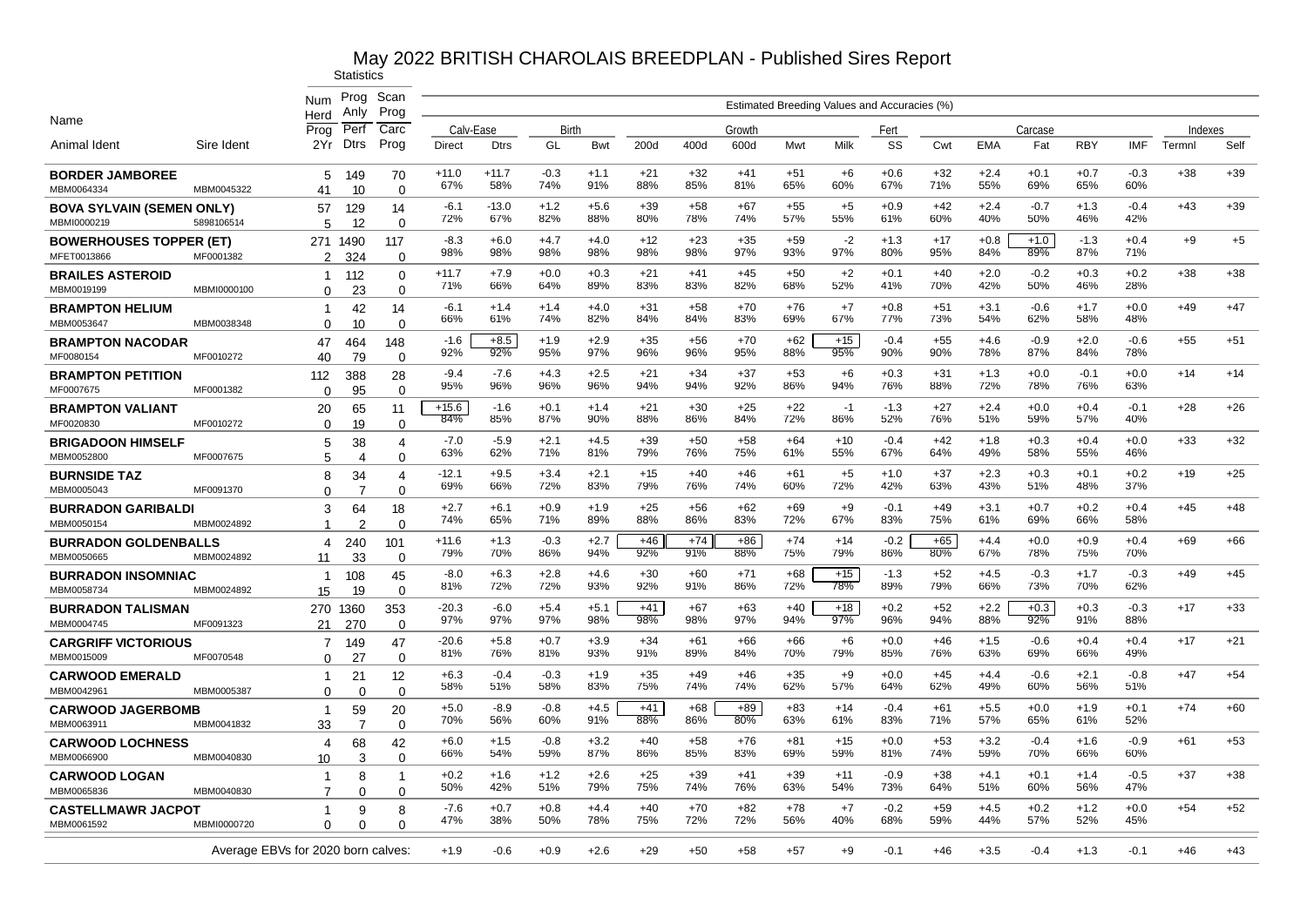|                                                |             | Num                                | Prog<br>Anly   | Scan<br>Prog            |                |                |               |               |              |              |              |              |              | Estimated Breeding Values and Accuracies (%) |              |               |               |               |               |         |       |
|------------------------------------------------|-------------|------------------------------------|----------------|-------------------------|----------------|----------------|---------------|---------------|--------------|--------------|--------------|--------------|--------------|----------------------------------------------|--------------|---------------|---------------|---------------|---------------|---------|-------|
| Name                                           |             | Herd<br>Prog                       | Perf           | Carc                    | Calv-Ease      |                | Birth         |               |              |              | Growth       |              |              | Fert                                         |              |               | Carcase       |               |               | Indexes |       |
| Animal Ident                                   | Sire Ident  | 2Yr                                | Dtrs           | Prog                    | Direct         | <b>Dtrs</b>    | GL            | Bwt           | 200d         | 400d         | 600d         | Mwt          | Milk         | SS                                           | Cwt          | <b>EMA</b>    | Fat           | <b>RBY</b>    | IMF           | Termnl  | Self  |
| <b>CAYLERS GLADIATOR</b><br>MBM0048398         | MBM0019125  | 5<br>$\Omega$                      | 101<br>24      | 82<br>$\Omega$          | $+8.9$<br>78%  | $+1.5$<br>74%  | $-1.2$<br>75% | $+3.5$<br>91% | $+37$<br>90% | $+74$<br>90% | $+76$<br>87% | $+65$<br>74% | $+10$<br>83% | $+0.1$<br>86%                                | $+61$<br>79% | $+5.1$<br>66% | $-2.0$<br>76% | $+3.1$<br>73% | $-0.2$<br>69% | $+71$   | $+70$ |
| <b>CAYLERS HUSTLER</b><br>MBM0053170           | MBM0039478  | 29<br>35                           | 195<br>17      | 34<br>$\Omega$          | $+2.1$<br>74%  | $-0.5$<br>69%  | $+1.0$<br>68% | $+3.0$<br>90% | $+35$<br>85% | $+41$<br>84% | $+57$<br>80% | $+62$<br>66% | $+10$<br>71% | $-0.1$<br>81%                                | $+37$<br>73% | $+1.2$<br>60% | $+0.2$<br>69% | $+0.0$<br>65% | $+0.0$<br>56% | $+38$   | $+30$ |
| <b>CAYLERS JUMBO</b><br>MBM0064366             | MBM0051765  | 2<br>$\Omega$                      | 37<br>0        | 0<br>0                  | $+6.5$<br>60%  | $+2.4$<br>54%  | $+0.1$<br>66% | $+3.6$<br>84% | $+34$<br>78% | $+56$<br>78% | $+69$<br>73% | $+63$<br>58% | $+8$<br>55%  | $-0.9$<br>71%                                | $+52$<br>64% | $+5.8$<br>50% | $-0.1$<br>56% | $+2.0$<br>54% | $-0.3$<br>47% | $+63$   | $+55$ |
| <b>CAYLERS LIMERICK</b><br>MBM0068101          | MBM0053960  | 1<br>$\Omega$                      | 5<br>$\Omega$  | 2<br>$\Omega$           | $+0.2$<br>55%  | $-5.0$<br>50%  | $-1.8$<br>66% | $+2.4$<br>77% | $+41$<br>77% | $+59$<br>75% | $+75$<br>71% | $+71$<br>57% | +12<br>50%   | $-0.6$<br>73%                                | $+54$<br>63% | $+2.9$<br>52% | $+0.0$<br>60% | $+1.1$<br>57% | $+0.0$<br>49% | $+55$   | $+48$ |
| <b>CAYLERS MCLAREN</b><br>MBM0071749           | MBM0009876  | -1<br>23                           | 35<br>$\Omega$ | $\Omega$<br>$\Omega$    | $+13.5$<br>58% | $-6.8$<br>53%  | $-1.2$<br>68% | $+2.4$<br>76% | $+33$<br>75% | $+38$<br>73% | $+46$<br>70% | $+46$<br>57% | $+1$<br>56%  | $-1.5$<br>72%                                | $+34$<br>62% | $+1.9$<br>51% | $-0.5$<br>59% | $+0.8$<br>56% | $+0.0$<br>49% | $+42$   | $+28$ |
| <b>CAYLERS NAPOLEON</b><br>MBM0075638          | MBMI0000803 | 2<br>51                            | 45<br>$\Omega$ | 9<br>$\Omega$           | $+1.9$<br>57%  | $+1.9$<br>48%  | $+2.1$<br>70% | $+3.4$<br>77% | $+34$<br>75% | $+62$<br>74% | $+69$<br>70% | $+61$<br>54% | $+12$<br>46% | $+1.3$<br>71%                                | $+52$<br>60% | $+3.5$<br>46% | $-0.8$<br>55% | $+1.2$<br>51% | $-0.1$<br>44% | $+52$   | $+54$ |
| <b>CAYLERS NOAH</b><br>MBM0072185              | MBMI0000803 | 3<br>50                            | 65<br>$\Omega$ | 34<br>$\Omega$          | $+4.5$<br>59%  | $-3.0$<br>47%  | $-0.1$<br>66% | $+2.1$<br>80% | $+35$<br>77% | $+63$<br>75% | $+61$<br>72% | $+62$<br>56% | $+9$<br>42%  | $+0.2$<br>57%                                | $+52$<br>61% | $+2.4$<br>42% | $+0.0$<br>56% | $+0.7$<br>51% | $+0.1$<br>47% | $+46$   | $+53$ |
| <b>CAYLERS OXFORD</b><br>MBM0076708            | MBMI0000803 | -1<br>49                           | 49<br>$\Omega$ | 11<br>$\Omega$          | $+0.3$<br>57%  | $+3.5$<br>47%  | $+0.9$<br>67% | $+4.1$<br>80% | $+42$<br>81% | $+68$<br>81% | $+74$<br>77% | $+69$<br>61% | $+11$<br>43% | $+0.5$<br>73%                                | $+57$<br>67% | $+3.7$<br>49% | $-1.0$<br>61% | $+2.2$<br>56% | $-0.6$<br>51% | $+59$   | $+62$ |
| <b>CAYLERS SPORT</b><br>MF0011346              | MF0004060   | 6<br>$\Omega$                      | 73<br>3        | 0<br>$\Omega$           | $-12.4$<br>82% | $-4.7$<br>81%  | $+2.6$<br>78% | $+2.9$<br>86% | $+18$<br>79% | $+24$<br>75% | $+26$<br>73% | $+28$<br>58% | -4<br>62%    | $-0.4$<br>29%                                | $+22$<br>58% | $+2.0$<br>26% | $+0.0$<br>29% | $+0.4$<br>28% | ц,            | $+7$    | $+6$  |
| <b>CELTIC VICHY</b><br>MBMI0000362             | 8588103870  | 24<br>$\Omega$                     | 58<br>14       | 17<br>$\mathbf 0$       | $-7.7$<br>66%  | $-4.1$<br>60%  | $+2.6$<br>75% | $+2.6$<br>82% | $+23$<br>76% | $+42$<br>75% | +43<br>71%   | $+33$<br>52% | -8<br>59%    | $-0.5$<br>52%                                | $+39$<br>57% | $+3.8$<br>35% | $-0.4$<br>50% | $+1.3$<br>45% | $-0.2$<br>38% | $+29$   | $+29$ |
| <b>CHAMERAN ICARUS</b><br>MBM0060232           | MBM0042710  | -1<br>11                           | 31<br>-1       | 13<br>$\Omega$          | $+4.2$<br>59%  | $+11.0$<br>50% | $+0.7$<br>51% | $+2.9$<br>78% | $+34$<br>76% | $+53$<br>77% | $+62$<br>73% | $+67$<br>59% | $+10$<br>54% | $-0.8$<br>64%                                | $+50$<br>64% | $+3.0$<br>47% | $-0.6$<br>59% | $+1.3$<br>55% | $+0.0$<br>50% | $+50$   | $+45$ |
| <b>CHAMERAN MAREK</b><br>MBM0070060            | MBM0055942  | -1<br>48                           | 53<br>$\Omega$ | $\Omega$<br>$\mathbf 0$ | $-7.3$<br>66%  | $+4.1$<br>55%  | $+1.3$<br>68% | $+0.7$<br>86% | $+20$<br>80% | $+44$<br>76% | $+45$<br>73% | $+45$<br>58% | $+9$<br>50%  | $+0.1$<br>68%                                | $+47$<br>62% | $+5.4$<br>47% | $-0.6$<br>54% | $+2.2$<br>50% | $-0.3$<br>42% | $+37$   | $+43$ |
| <b>CHESHAM MORPHEUS</b><br>MBM0069050          | MBM0043457  | 1<br>$\Omega$                      | 9<br>$\Omega$  | 6<br>$\Omega$           | $+22.8$<br>55% | $+1.4$<br>50%  | $+0.2$<br>61% | $+2.3$<br>73% | $+32$<br>75% | $+37$<br>74% | $+44$<br>69% | $+34$<br>58% | $+9$<br>52%  | $+0.3$<br>75%                                | $+37$<br>62% | $+3.5$<br>52% | $+0.0$<br>59% | $+1.2$<br>56% | $-0.3$<br>49% | $+48$   | $+45$ |
| <b>CHUNAL DOUGIE</b><br>MBM0036979             | MBM0021804  | 39<br>11                           | 155<br>29      | 55<br>$\Omega$          | $-1.2$<br>80%  | $+14.5$<br>75% | $+1.8$<br>87% | $+1.7$<br>92% | $+20$<br>89% | $+46$<br>88% | $+54$<br>87% | $+73$<br>76% | $+12$<br>80% | $+1.1$<br>81%                                | $+41$<br>78% | $+1.2$<br>62% | $+0.1$<br>73% | $+0.0$<br>69% | $+0.5$<br>65% | $+34$   | $+39$ |
| <b>CLEFFANY SPITFIRE</b><br>MBM0001411         | MFI1000293  | $\overline{2}$<br>$\Omega$         | 42<br>15       | 10<br>$\Omega$          | $-16.1$<br>70% | $-3.0$<br>69%  | $+1.8$<br>68% | $+4.1$<br>85% | $+27$<br>83% | $+31$<br>82% | $+42$<br>79% | $+40$<br>64% | $+4$<br>76%  | $-0.8$<br>44%                                | $+24$<br>69% | $+1.5$<br>46% | $+0.1$<br>59% | $-0.1$<br>54% | $+0.4$<br>43% | $+9$    | $+4$  |
| <b>CLENAGH LYLE (ET)</b><br>MBMI0000856        | MFI1000299  | 23<br>110                          | 160<br>5       | 39<br>$\Omega$          | $-1.6$<br>72%  | $+7.7$<br>58%  | $+1.7$<br>83% | $+4.9$<br>88% | $+39$<br>84% | $+53$<br>82% | $+65$<br>81% | $+48$<br>64% | $+4$<br>51%  | $-0.6$<br>66%                                | $+50$<br>66% | $+5.7$<br>43% | $+0.0$<br>54% | $+2.4$<br>50% | $-0.4$<br>44% | $+57$   | $+56$ |
| <b>CLONOULTY ANDRAEMON (ET)</b><br>MBMI0000500 | 0002505     | 34<br>1                            | 81<br>4        | 7<br>0                  | -15.4<br>70%   | $-9.0$<br>62%  | $+2.2$<br>79% | $+4.8$<br>86% | $+34$<br>78% | $+55$<br>75% | $+59$<br>73% | $+52$<br>56% | $+5$<br>46%  | $-1.1$<br>48%                                | $+45$<br>56% | $+2.9$<br>33% | $-1.3$<br>43% | $+1.9$<br>39% | $-0.4$<br>35% | $+30$   | $+26$ |
| <b>CLYTH DIPLOMAT</b><br>MBM0038632            | MF0036719   | 125<br>24                          | 440<br>50      | 109<br>$\Omega$         | $-9.1$<br>87%  | $-8.9$<br>84%  | $+0.9$<br>93% | $+2.2$<br>96% | $+30$<br>92% | $+32$<br>92% | $+51$<br>90% | $+56$<br>82% | $+14$<br>86% | $+1.1$<br>86%                                | $+38$<br>81% | $+3.6$<br>69% | $-1.4$<br>78% | $+2.4$<br>75% | $-1.0$<br>71% | $+37$   | $+30$ |
| <b>CLYTH INDESTRUCTABLE</b><br>MBM0059975      | MBM0042583  | 2<br>$\Omega$                      | 48<br>6        | 23<br>$\Omega$          | -4.8<br>66%    | -4.5<br>60%    | $+1.9$<br>66% | $+2.7$<br>86% | $+25$<br>85% | $+49$<br>81% | $+63$<br>78% | $+62$<br>65% | $+9$<br>67%  | $+0.7$<br>73%                                | $+50$<br>70% | $+5.0$<br>57% | $-0.3$<br>67% | $+1.8$<br>64% | $-0.1$<br>60% | $+49$   | $+43$ |
| <b>CLYTH JACKTHELAD</b><br>MBM0064080          | MBM0038543  | 2<br>37                            | 100<br>Δ       | 34<br>$\Omega$          | $-0.9$<br>73%  | $+2.5$<br>64%  | -1.5<br>70%   | $+1.9$<br>91% | $+40$<br>89% | $+69$<br>89% | $+89$<br>82% | $+89$<br>68% | $+16$<br>61% | $+1.1$<br>70%                                | $+62$<br>74% | $+2.7$<br>57% | $-1.7$<br>66% | $+1.8$<br>63% | $-0.2$<br>61% | $+64$   | $+57$ |
|                                                |             | Average EBVs for 2020 born calves: |                |                         | $+1.9$         | $-0.6$         | $+0.9$        | $+2.6$        | $+29$        | $+50$        | $+58$        | +57          | $+9$         | $-0.1$                                       | $+46$        | $+3.5$        | $-0.4$        | $+1.3$        | $-0.1$        | $+46$   | $+43$ |
|                                                |             |                                    |                |                         |                |                |               |               |              |              |              |              |              |                                              |              |               |               |               |               |         |       |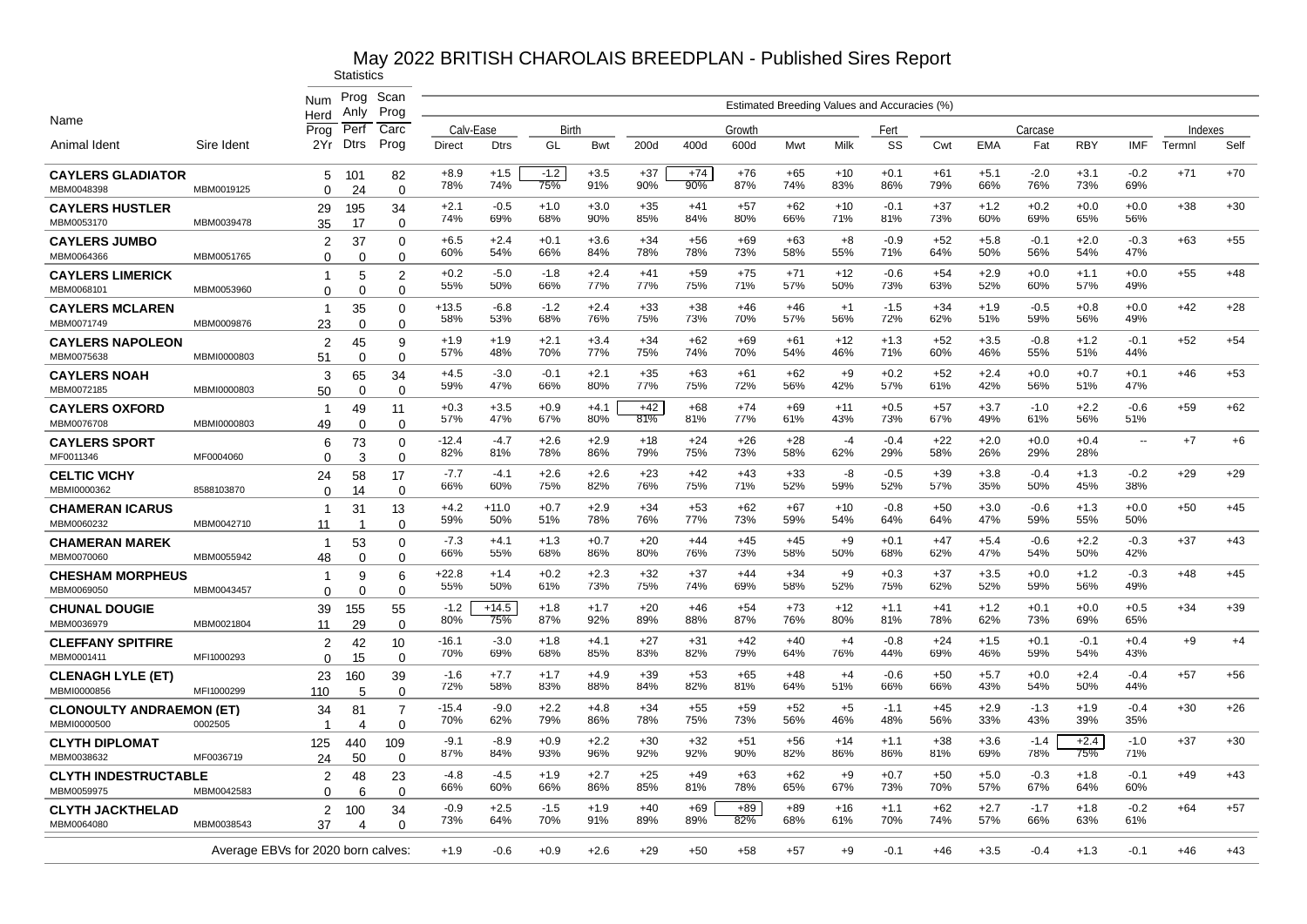|                                                 |             | Num                                | Prog<br>Anly   | Scan<br>Prog            |                |                |               |               |              |              |              |               |              | Estimated Breeding Values and Accuracies (%) |              |               |               |               |               |         |       |
|-------------------------------------------------|-------------|------------------------------------|----------------|-------------------------|----------------|----------------|---------------|---------------|--------------|--------------|--------------|---------------|--------------|----------------------------------------------|--------------|---------------|---------------|---------------|---------------|---------|-------|
| Name                                            |             | Herd<br>Prog                       | Perf           | Carc                    | Calv-Ease      |                | Birth         |               |              |              | Growth       |               |              | Fert                                         |              |               | Carcase       |               |               | Indexes |       |
| Animal Ident                                    | Sire Ident  | 2Yr                                | Dtrs           | Prog                    | Direct         | <b>Dtrs</b>    | GL            | <b>Bwt</b>    | 200d         | 400d         | 600d         | Mwt           | Milk         | SS                                           | Cwt          | <b>EMA</b>    | Fat           | <b>RBY</b>    | <b>IMF</b>    | Termnl  | Self  |
| <b>COAT LEZARD</b><br>MFI0003266                | 0371100505  | 191<br>$\Omega$                    | 936<br>218     | 36<br>$\Omega$          | $+3.6$<br>97%  | $+9.0$<br>97%  | $-1.8$<br>97% | $+1.3$<br>98% | $+25$<br>97% | $+40$<br>97% | $+44$<br>96% | $+35$<br>91%  | $+1$<br>97%  | $-0.6$<br>75%                                | $+42$<br>92% | $+4.6$<br>75% | $-1.4$<br>83% | $+2.7$<br>80% | $-0.3$<br>63% | $+47$   | $+45$ |
| <b>COCKERINGTON BARON</b>                       |             |                                    | 496 2316       | 171                     | $+12.7$        | $-6.4$         | $-1.7$        | $+1.4$        | $+20$        | $+23$        | $+20$        | $+6$          | $-13$        | $-1.1$                                       | $+19$        | $+1.4$        | $-0.4$        | $+0.5$        | $+0.0$        | $+23$   | $+16$ |
| MF0027672                                       | MF0010332   | $\mathbf{1}$                       | 327            | $\Omega$                | 98%            | 98%            | 98%           | 98%           | 98%          | 98%          | 97%          | 92%           | 97%          | 74%                                          | 93%          | 80%           | 86%           | 84%           | 63%           |         |       |
| <b>COCKERINGTON GOTHIC (P)</b><br>MBM0049007    | MBMI0000552 | -1<br>$\Omega$                     | 22<br>-7       | 14<br>$\Omega$          | $+8.0$<br>53%  | $+5.5$<br>46%  | $+0.2$<br>54% | $+1.7$<br>80% | $+31$<br>77% | +69<br>76%   | $+77$<br>73% | $+95$<br>62%  | $+1$<br>59%  | $+1.3$<br>73%                                | $+61$<br>65% | $+2.8$<br>51% | $-1.1$<br>61% | $+1.6$<br>57% | $-0.4$<br>52% | $+62$   | $+60$ |
| <b>COCKERINGTON HENRY (P)</b>                   |             | 3                                  | 30             | 4                       | $+8.0$         | $-0.4$         | $+0.4$        | $+0.3$        | $+19$        | $+40$        | $+43$        | $+61$         | $+1$         | $+1.7$                                       | $+40$        | $+2.1$        | $+0.8$        | $+0.0$        | $+0.3$        | $+35$   | $+41$ |
| MBM0053112                                      | MBMI0000552 | 16                                 | $\overline{2}$ | $\Omega$                | 55%            | 46%            | 52%           | 79%           | 75%          | 74%          | 71%          | 60%           | 57%          | 72%                                          | 63%          | 50%           | 59%           | 56%           | 50%           |         |       |
| <b>COCKERINGTON HERDSMAN (P)</b><br>MBM0053109  | MBMI0000552 | 6<br>7                             | 21<br>$\Omega$ | $\Omega$                | +4.4<br>55%    | $+1.2$<br>47%  | $+0.4$<br>61% | $+2.1$<br>80% | $+30$<br>77% | +56<br>74%   | $+67$<br>71% | $+65$<br>61%  | $+8$<br>59%  | $+1.0$<br>72%                                | $+52$<br>63% | $+3.8$<br>50% | $-0.6$<br>58% | $+1.5$<br>55% | $-0.2$<br>49% | $+55$   | $+54$ |
| <b>COCKERINGTON JETHRO (P)</b>                  |             | $\overline{c}$                     | 25             | 9                       | $+2.6$         | $+2.5$         | $+0.1$        | $+1.9$        | $+28$        | $+55$        | $+64$        | $+76$         | $+12$        | $-0.6$                                       | $+51$        | $+2.6$        | $-0.1$        | $+0.9$        | $+0.2$        | $+49$   | $+45$ |
| MBM0061408                                      | MBMI0000716 | 4                                  | -1             | $\Omega$                | 52%            | 46%            | 50%           | 77%           | 74%          | 75%          | 70%          | 60%           | 59%          | 73%                                          | 63%          | 50%           | 61%           | 57%           | 51%           |         |       |
| <b>COCKERINGTON JOLES (P)</b><br>MBM0064253     | MBMI0000716 | $\overline{2}$<br>$\Omega$         | 24<br>2        | 21<br>$\Omega$          | $+4.3$<br>55%  | $+2.5$<br>43%  | $+0.1$<br>52% | $+1.9$<br>84% | $+31$<br>78% | $+39$<br>80% | $+52$<br>77% | $+49$<br>69%  | $+10$<br>56% | $-1.3$<br>74%                                | $+41$<br>68% | $+2.2$<br>52% | $-0.2$<br>64% | $+0.9$<br>60% | $-0.1$<br>56% | $+42$   | $+35$ |
| <b>COCKERINGTON JUSTICE (P)</b><br>MBM0060815   | MBMI0000716 | $\overline{1}$<br>21               | 64<br>$\Omega$ | 0<br>$\Omega$           | $+3.2$<br>57%  | $-0.3$<br>45%  | $+0.6$<br>53% | $+1.1$<br>88% | $+23$<br>77% | $+47$<br>75% | $+53$<br>72% | $+59$<br>62%  | $+11$<br>55% | $+0.8$<br>72%                                | $+43$<br>61% | $+1.9$<br>48% | $+0.2$<br>57% | $+0.3$<br>54% | $+0.1$<br>48% | $+39$   | $+42$ |
| <b>COCKERINGTON NELSON (P)</b><br>MBM0073668    | MBMI0000772 | $\mathbf{1}$<br>16                 | 16<br>$\Omega$ | $\Omega$<br>$\Omega$    | $+8.5$<br>48%  | $+2.4$<br>37%  | $-0.1$<br>51% | $+0.6$<br>80% | $+24$<br>78% | $+54$<br>78% | $+73$<br>72% | $+107$<br>62% | $+5$<br>52%  | $+0.9$<br>66%                                | $+51$<br>65% | $+1.4$<br>43% | $-1.9$<br>53% | $+0.9$<br>49% | $-0.1$<br>44% | $+54$   | $+36$ |
| <b>COCKERINGTON OAKLAHOMA</b>                   |             | $\overline{1}$                     | 33             | 0                       | $+6.0$<br>50%  | $-0.3$<br>36%  | $+0.8$<br>52% | $+1.3$<br>85% | $+21$<br>79% | $+43$<br>77% | $+65$<br>72% | $+85$<br>61%  | $+8$<br>50%  | $+0.6$<br>49%                                | $+46$<br>61% | $+2.9$<br>37% | $-0.4$<br>48% | $+0.9$<br>45% | $+0.0$<br>42% | $+51$   | $+37$ |
| MBM0077479                                      | MBMI0000772 | 35                                 | $\Omega$       | $\Omega$                |                |                |               |               |              |              |              |               |              |                                              |              |               |               |               |               |         |       |
| <b>COCKERINGTON OBE (P)</b><br>MBM0082293       | MBMI0000772 | $\overline{1}$<br>11               | 11<br>$\Omega$ | 0<br>$\Omega$           | $+4.6$<br>47%  | $+1.0$<br>35%  | $+1.3$<br>50% | $+0.9$<br>81% | $+12$<br>78% | $+28$<br>75% | $+48$<br>70% | $+75$<br>57%  | $+5$<br>50%  | $+0.3$<br>49%                                | $+32$<br>61% | $+1.8$<br>35% | $-0.7$<br>45% | $+0.5$<br>42% | $+0.0$<br>39% | $+36$   | $+19$ |
| <b>COCKERINGTON URCHIN (P)</b><br>MBM0010431    | MF0097534   | 11<br>4                            | 69             | $\Omega$<br>$\mathbf 0$ | $+18.9$<br>73% | $+5.1$<br>67%  | -0.6<br>72%   | $+1.7$<br>85% | $+23$<br>75% | $+53$<br>69% | $+57$<br>70% | +56<br>58%    | $+8$<br>60%  | +0.5<br>44%                                  | $+41$<br>52% | $+2.2$<br>32% | $+0.4$<br>40% | $-0.1$<br>38% | $+0.4$<br>33% | $+48$   | $+49$ |
| <b>COLEY HAMISH (ET)</b><br>MFET0014928         | MFI0003266  | 89<br>3                            | 298<br>34      | 36<br>$\Omega$          | $+15.2$<br>89% | $-1.0$<br>89%  | $-1.8$<br>92% | $+0.2$<br>93% | $+22$<br>92% | +28<br>91%   | $+26$<br>88% | $+14$<br>78%  | $+5$<br>86%  | $-0.2$<br>57%                                | $+32$<br>81% | $+4.2$<br>61% | $-0.5$<br>71% | $+1.8$<br>68% | $-0.4$<br>48% | $+38$   | $+40$ |
| <b>CONVAL FRANK</b><br>MBM0047511               | MBM0022928  | 87<br>14                           | 239<br>7       | 34<br>$\Omega$          | $-11.4$<br>77% | $-1.2$<br>71%  | $+2.1$<br>84% | $+2.5$<br>90% | $+27$<br>84% | $+42$<br>82% | $+51$<br>80% | $+51$<br>64%  | $+4$<br>52%  | $-0.7$<br>71%                                | $+47$<br>67% | $+6.0$<br>49% | $-0.7$<br>58% | $+2.5$<br>54% | $-0.8$<br>47% | $+38$   | $+35$ |
| <b>COOLNASLEE ADVOCATE</b><br>MBM0020452        | MBM0002476  | 2<br>$\Omega$                      | 175<br>37      | 61<br>$\Omega$          | $-14.7$<br>84% | $+8.9$<br>79%  | $-0.7$<br>90% | $+2.8$<br>94% | $+26$<br>91% | $+33$<br>91% | $+44$<br>87% | $+36$<br>74%  | $+3$<br>81%  | $-2.1$<br>84%                                | $+34$<br>80% | $+4.4$<br>68% | $-1.1$<br>77% | $+2.6$<br>73% | $-0.9$<br>64% | $+28$   | $+20$ |
| <b>COOLNASLEE UNIVERSE</b><br>MBM0011009        | MFI1000271  | 123                                | 239            | 22                      | $-15.7$<br>80% | $-15.3$<br>77% | $+2.3$<br>87% | $+3.8$<br>90% | $+16$<br>87% | $+32$<br>85% | $+43$<br>82% | $+45$<br>68%  | $+3$<br>68%  | $-0.4$<br>70%                                | $+27$<br>72% | $+3.3$<br>55% | $-0.3$<br>64% | $+0.9$<br>60% | $-0.1$<br>46% | $+16$   | $+5$  |
| <b>CORRIE ALAN (ET)</b>                         |             | 4<br>115                           | 12<br>548      | $\Omega$<br>162         | $-2.1$<br>91%  | $+0.9$<br>88%  | $+1.5$<br>95% | $+1.4$<br>97% | $+19$<br>95% | $+45$<br>94% | $+51$<br>92% | $+63$<br>83%  | $+5$<br>88%  | $+1.1$<br>90%                                | $+43$<br>86% | $+3.0$<br>75% | $-0.3$<br>83% | $+0.8$<br>80% | $+0.3$<br>76% | $+36$   | $+38$ |
| MBM0021804<br><b>COTTAGE DEVON (SEMEN ONLY)</b> | MF0036719   | 22<br>90                           | 59<br>217      | $\Omega$<br>31          | $-13.2$        | $-3.1$         | $+2.0$        | $+4.9$        | $+40$        | $+63$        | +86          | $+87$         | $+7$         | $-0.5$                                       | $+57$        | $+4.3$        | $-0.4$        | $+1.2$        | $+0.1$        | $+49$   | $+37$ |
| MBMI0000604                                     | MBMI0000603 | 3                                  | 14             | $\Omega$                | 81%            | 75%            | 89%           | 93%           | 87%          | 86%          | 83%          | 71%           | 73%          | 72%                                          | 71%          | 51%           | 65%           | 61%           | 56%           |         |       |
| <b>COVE LORDLINHAY</b><br>MBM0064583            | MBM0048475  | 4<br>19                            | 31             | 13<br>$\Omega$          | $+14.3$<br>58% | $-3.0$<br>49%  | $-2.0$<br>66% | $+1.3$<br>78% | $+39$<br>78% | $+65$<br>73% | $+76$<br>71% | $+84$<br>57%  | $+10$<br>44% | $+1.2$<br>62%                                | $+54$<br>60% | $+0.3$<br>43% | $-0.4$<br>54% | $-0.2$<br>50% | $+0.5$<br>44% | $+54$   | $+50$ |
| <b>CULLA HIGHFLYER (ET)</b><br>MBMI0000797      | MBMI0000042 | $\mathbf{1}$<br>11                 | 114<br>6       | 12<br>$\Omega$          | $-6.8$<br>81%  | $-4.9$<br>72%  | $+1.2$<br>67% | $+3.1$<br>94% | $+27$<br>89% | $+37$<br>85% | $+48$<br>83% | $+44$<br>68%  | $+9$<br>63%  | $-2.2$<br>66%                                | $+38$<br>70% | $+3.5$<br>48% | $-0.8$<br>54% | $+1.8$<br>51% | $-0.2$<br>43% | $+35$   | $+24$ |
|                                                 |             | Average EBVs for 2020 born calves: |                |                         | $+1.9$         | $-0.6$         | $+0.9$        | $+2.6$        | $+29$        | $+50$        | $+58$        | $+57$         | $+9$         | $-0.1$                                       | $+46$        | $+3.5$        | $-0.4$        | $+1.3$        | $-0.1$        | $+46$   | $+43$ |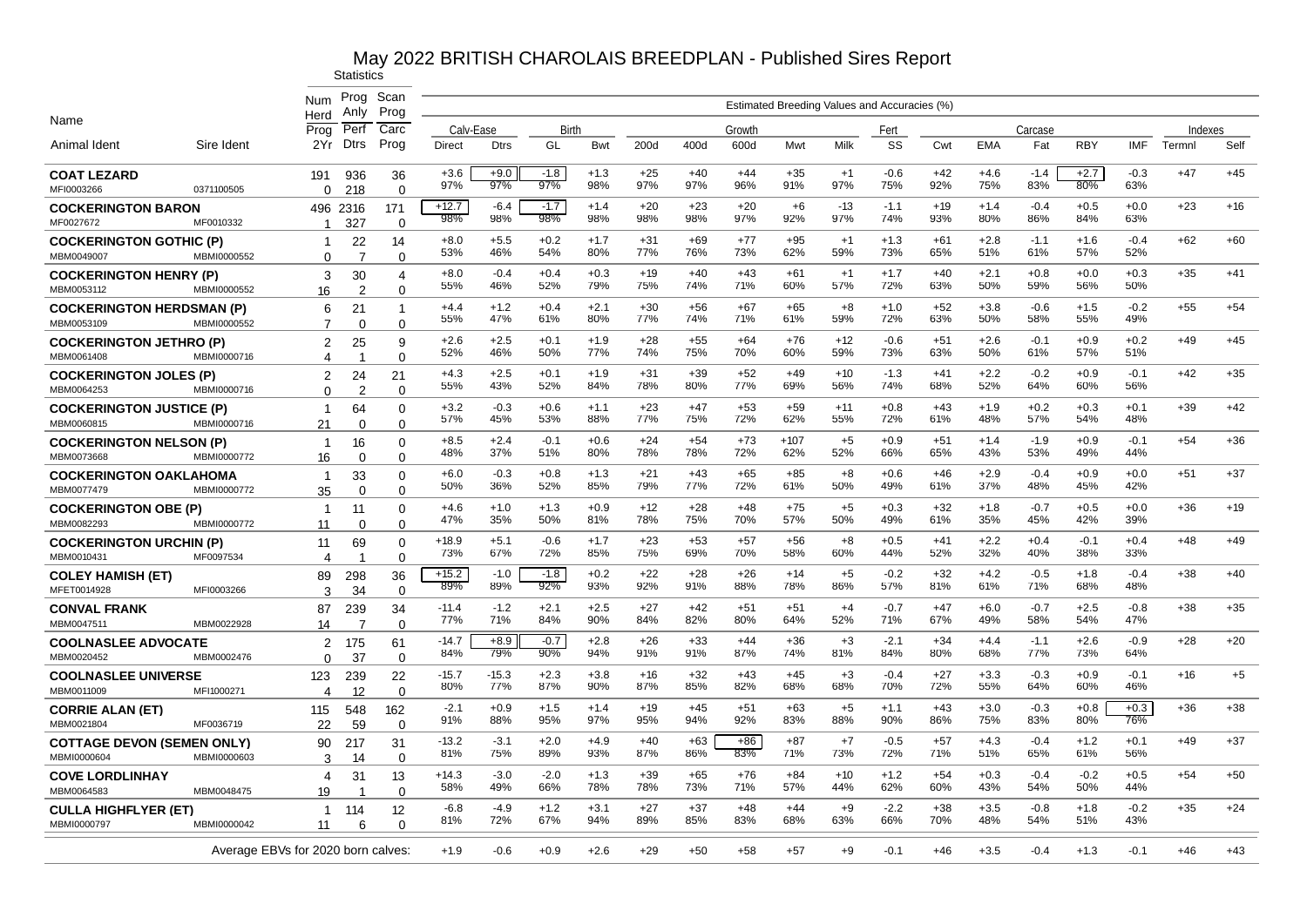|                                             |                                    | Num<br>Herd                         | Prog<br>Anly               | Scan<br>Prog                  |                |                |               |               |              |              |              |              |              | Estimated Breeding Values and Accuracies (%) |              |               |               |               |                          |         |       |
|---------------------------------------------|------------------------------------|-------------------------------------|----------------------------|-------------------------------|----------------|----------------|---------------|---------------|--------------|--------------|--------------|--------------|--------------|----------------------------------------------|--------------|---------------|---------------|---------------|--------------------------|---------|-------|
| Name                                        |                                    | Prog                                | Perf                       | Carc                          | Calv-Ease      |                | Birth         |               |              |              | Growth       |              |              | Fert                                         |              |               | Carcase       |               |                          | Indexes |       |
| Animal Ident                                | Sire Ident                         | 2Yr                                 | <b>Dtrs</b>                | Prog                          | Direct         | <b>Dtrs</b>    | GL            | Bwt           | 200d         | 400d         | 600d         | Mwt          | Milk         | SS                                           | Cwt          | <b>EMA</b>    | Fat           | <b>RBY</b>    | <b>IMF</b>               | Termnl  | Self  |
| DAVALLY IGOLO (ET)<br>MBM0060388            | MF0071403                          | 4<br>4                              | 51<br>3                    | 17<br>$\Omega$                | $+19.8$<br>67% | $+8.0$<br>61%  | $+0.8$<br>63% | $+0.2$<br>85% | $+18$<br>80% | $+35$<br>81% | $+34$<br>80% | $+27$<br>67% | $+8$<br>57%  | $+0.3$<br>78%                                | $+36$<br>71% | $+4.2$<br>58% | $-0.3$<br>65% | $+1.1$<br>62% | $-0.2$<br>53%            | $+41$   | $+45$ |
| <b>DAVALLY ILLUSION (ET)</b><br>MBM0060601  | MF0071403                          | 121<br>37                           | 418<br>29                  | 89<br>$\Omega$                | $-1.1$<br>86%  | $+0.7$<br>78%  | $+1.6$<br>92% | $+1.6$<br>95% | $+20$<br>92% | $+29$<br>91% | $+24$<br>89% | $+13$<br>76% | $+7$<br>74%  | $-0.4$<br>84%                                | $+26$<br>78% | $+2.4$<br>63% | $-0.6$<br>74% | $+0.8$<br>70% | $-0.3$<br>66%            | $+19$   | $+24$ |
| DE CRESPIGNY REGENT<br>MF0010523            | MF0000922                          | 22<br>$\Omega$                      | 178<br>37                  | 16<br>$\Omega$                | $+11.6$<br>87% | $-10.3$<br>89% | $+1.8$<br>90% | $+1.1$<br>94% | $+23$<br>93% | $+53$<br>92% | $+55$<br>89% | $+55$<br>78% | $+7$<br>88%  | $+0.4$<br>64%                                | $+50$<br>82% | $+3.4$<br>53% | $+0.2$<br>63% | $+0.8$<br>59% | $+0.0$<br>46%            | $+49$   | $+47$ |
| <b>DEESIDE GULLIVER (ET)</b><br>MBMI0000753 | MBMI0000655                        | 5<br>33                             | 142<br>14                  | 48<br>$\Omega$                | $+20.0$<br>72% | -9.3<br>60%    | $+0.2$<br>72% | $+3.2$<br>90% | $+42$<br>86% | $+71$<br>84% | $+82$<br>76% | +76<br>56%   | $+15$<br>52% | $+0.2$<br>78%                                | $+64$<br>67% | $+4.0$<br>52% | $-0.5$<br>61% | $+1.5$<br>58% | $+0.3$<br>50%            | $+72$   | $+62$ |
| <b>DERRYGIFF MILLS (ET)</b><br>MFET0015722  | MFI1000068                         | 105<br>$\mathfrak{p}$               | 381<br>67                  | 134<br>$\Omega$               | $-3.7$<br>91%  | $-2.4$<br>91%  | $-0.2$<br>93% | $+3.4$<br>94% | $+23$<br>94% | $+41$<br>93% | $+36$<br>91% | $+39$<br>81% | $+0$<br>89%  | $-2.4$<br>73%                                | $+27$<br>83% | $+1.5$<br>65% | $+1.4$<br>76% | $-0.7$<br>72% | $+0.4$<br>55%            | $+19$   | $+20$ |
| <b>DERRYHARNEY OUTSTANDING</b><br>MF0087935 | MF0036719                          | 86<br>2                             | 442                        | 105<br>$\Omega$               | $-15.0$<br>92% | $+7.2$<br>91%  | $+3.4$<br>94% | $+4.5$<br>96% | $+27$<br>95% | $+45$<br>95% | $+63$<br>94% | $+87$<br>87% | $+4$<br>92%  | $+0.2$<br>87%                                | $+45$<br>88% | $+4.6$<br>77% | $-0.4$<br>85% | $+1.8$<br>83% | $-0.5$<br>77%            | $+36$   | $+28$ |
| <b>DINGLE HOFMEISTER</b><br>MF0054531       | MF0009440                          | 215                                 | 105<br>1647<br>414         | 752<br>$\mathbf 0$            | $+3.3$<br>98%  | $+10.2$<br>98% | $-0.1$<br>98% | $+2.5$<br>98% | $+31$<br>98% | $+48$<br>98% | $+53$<br>98% | $+45$<br>96% | $+10$<br>98% | $-1.5$<br>97%                                | $+53$<br>96% | $+8.0$<br>93% | $-0.3$<br>96% | $+3.3$<br>95% | $-0.7$<br>92%            | $+60$   | $+60$ |
| <b>DOMINO (SEMEN ONLY)</b><br>MFI1000299    |                                    | 56<br>15<br>$\overline{\mathbf{1}}$ | 33<br>9                    | 14<br>$\Omega$                | $-2.5$<br>80%  | $+12.8$<br>78% | $+1.2$<br>84% | $+2.6$<br>88% | $+27$<br>86% | $+31$<br>84% | $+39$<br>82% | $+20$<br>71% | $+5$<br>72%  | $-1.4$<br>67%                                | $+40$<br>72% | $+6.4$<br>51% | $-0.5$<br>61% | $+3.2$<br>57% | $-0.7$<br>46%            | $+45$   | $+45$ |
| <b>DOOLEY LEWIS</b><br>MBM0066224           | 5885107617<br>MBM0037339           | 33<br>30                            | 88<br>$\Omega$             | $\overline{7}$<br>$\mathbf 0$ | $-2.2$<br>67%  | $-0.8$<br>56%  | $+0.7$<br>75% | $+2.8$<br>84% | $+31$<br>80% | $+50$<br>77% | $+54$<br>75% | $+51$<br>60% | $+8$<br>47%  | $-0.1$<br>55%                                | $+43$<br>63% | $+3.1$<br>43% | $-0.4$<br>50% | $+1.1$<br>47% | $-0.1$<br>39%            | $+39$   | $+40$ |
| <b>DOONALLY NEW</b><br>MFI1000312           | MFI1000280                         | 391<br>39                           | 1993                       | 552<br>$\Omega$               | $-6.0$<br>97%  | $+1.4$<br>97%  | $-1.9$<br>98% | $+3.8$<br>98% | $+31$<br>98% | $+48$<br>98% | $+66$<br>97% | $+43$<br>93% | $+10$<br>96% | $-3.8$<br>94%                                | $+45$<br>93% | $+5.1$<br>84% | $-2.1$<br>90% | $+3.9$<br>88% | $-0.9$<br>83%            | $+58$   | $+39$ |
| <b>DOONALLY NICEFOR</b><br>MFI1000315       | MFI1000119                         | 103<br>$\overline{7}$               | 316<br>248                 | 42<br>0                       | $+18.6$<br>88% | $+4.4$<br>84%  | $+1.2$<br>90% | $+2.6$<br>92% | $+26$<br>90% | $+41$<br>88% | $+39$<br>87% | $+33$<br>73% | $+7$<br>73%  | $-0.9$<br>66%                                | $+32$<br>75% | $+1.2$<br>56% | $-1.5$<br>66% | $+1.2$<br>62% | $-0.4$<br>54%            | $+39$   | $+34$ |
| <b>DOONALLY PRINCE</b><br>MFI1000314        | 0396112072                         | 70<br>2                             | 21<br>181<br>26            | 42<br>$\mathbf 0$             | $-22.0$<br>84% | $-14.3$<br>82% | $+3.3$<br>90% | $+4.4$<br>93% | $+31$<br>90% | $+52$<br>89% | $+74$<br>85% | $+76$<br>71% | $+8$<br>82%  | $-0.8$<br>68%                                | +52<br>76%   | $+3.5$<br>54% | $+0.1$<br>64% | $+0.9$<br>60% | $+0.5$<br>46%            | $+26$   | $+14$ |
| <b>DOONALLY SOUVERAIN</b><br>MBMI0000063    | 5897154172                         | 27                                  | 93                         | 28                            | $+0.1$<br>76%  | $-9.2$<br>71%  | $-0.9$<br>85% | $+4.6$<br>90% | $+37$<br>88% | $+53$<br>86% | $+80$<br>82% | $+78$<br>70% | $+10$<br>73% | $+0.6$<br>74%                                | $+49$<br>71% | $+4.9$<br>50% | $-0.6$<br>64% | $+1.9$<br>59% | $+0.1$<br>52%            | $+64$   | $+44$ |
| <b>DORCAS FALCON</b>                        |                                    | 3<br>4                              | 16<br>53                   | $\Omega$<br>0                 | $+10.2$<br>68% | $+4.4$<br>63%  | $+0.3$<br>63% | $+1.4$<br>90% | $+29$<br>81% | $+47$<br>81% | $+51$<br>77% | $+46$<br>62% | $+9$<br>52%  | $-0.4$<br>69%                                | $+48$<br>66% | $+4.0$<br>49% | $-1.4$<br>54% | $+2.2$<br>52% | $-0.5$<br>44%            | $+51$   | $+48$ |
| MBM0053106<br><b>DORCAS ICENI</b>           | MBM0023330                         | 13<br>$\mathbf{1}$                  | $\Omega$<br>72<br>$\Omega$ | $\Omega$<br>0<br>$\Omega$     | $+15.9$<br>73% | $+1.2$<br>61%  | $+0.4$<br>53% | $+0.0$<br>91% | $+22$<br>77% | $+37$<br>73% | $+39$<br>71% | $+39$<br>53% | $+3$<br>32%  | $+0.2$<br>30%                                | $+39$<br>50% | $\sim$        | $\sim$        | $\mathbf{u}$  | $\overline{\phantom{a}}$ | $+41$   | $+39$ |
| MBM0064280<br><b>DORCAS IMPERIAL</b>        | MBMI0000623                        | $\Omega$<br>-1                      | 136                        | 0                             | $+6.0$<br>74%  | $+8.2$<br>65%  | $+0.3$<br>58% | $+1.7$<br>95% | $+24$<br>78% | $+38$<br>71% | $+40$<br>72% | $+40$<br>58% | $+7$<br>47%  | $+0.5$<br>49%                                | $+36$<br>52% | $+3.2$<br>36% | $+0.1$<br>39% | $+0.9$<br>38% | $+0.0$<br>32%            | $+37$   | $+42$ |
| MBM0066721<br><b>DORCAS JEDI</b>            | MBM0028580                         | 33<br>$\mathbf 1$                   | $\Omega$<br>60             | $\mathbf 0$<br>0              | $+9.8$<br>70%  | $-6.9$<br>61%  | $+0.7$<br>60% | $+2.0$<br>92% | $+22$<br>76% | $+40$<br>70% | $+42$<br>71% | $+44$<br>58% | $+8$<br>52%  | $+0.6$<br>47%                                | $+35$<br>52% | $+2.7$<br>37% | $+0.1$<br>42% | $+0.6$<br>41% | $+0.1$<br>36%            | $+38$   | $+37$ |
| MBM0067106<br><b>DROMISKIN VICEROY</b>      | MBM0021294                         | $\Omega$<br>24                      | $\mathbf 0$<br>39          | $\mathbf 0$<br>9              | $+0.3$<br>68%  | $-1.1$<br>65%  | $+0.1$<br>75% | $+2.8$<br>82% | $+24$<br>75% | $+35$<br>71% | $+44$<br>70% | $+27$<br>58% | $+4$<br>55%  | $-3.0$<br>58%                                | $+37$<br>58% | $+4.3$<br>47% | $-1.6$<br>53% | $+3.0$<br>51% | $-0.6$<br>47%            | $+45$   | $+31$ |
| MBMI0000327<br><b>DRUMLONE JUSTTHEJOB</b>   | MFI1000312                         | $\Omega$<br>74                      | 6<br>138                   | 0<br>5                        | $-22.0$        | $-2.8$         | $+6.4$        | $+2.6$        | $+15$        | $+28$        | $+31$        | $+40$        | $+7$         | $-0.1$                                       | $+31$        | $+2.5$        | $+0.7$        | $+0.1$        | $+0.2$                   | -6      | $+2$  |
| MF0060371                                   | MF0030170                          | 0                                   | 15                         | 0                             | 82%            | 79%            | 88%           | 86%           | 82%          | 79%          | 77%          | 65%          | 68%          | 49%                                          | 67%          | 52%           | 55%           | 54%           | 42%<br>$-0.4$            |         |       |
| <b>DRUMMEER MAJOR</b><br>MF0074380          | MF0036719                          | 10<br>$\Omega$                      | 133<br>16                  | 36<br>$\Omega$                | $-9.8$<br>81%  | $-8.4$<br>76%  | $+2.0$<br>78% | $+3.8$<br>89% | $+33$<br>87% | $+53$<br>85% | $+66$<br>83% | $+75$<br>72% | $+8$<br>73%  | $+0.5$<br>56%                                | $+48$<br>74% | $+3.0$<br>54% | $-1.5$<br>61% | $+1.9$<br>58% | 50%                      | $+42$   | $+32$ |
|                                             | Average EBVs for 2020 born calves: |                                     |                            |                               | $+1.9$         | $-0.6$         | $+0.9$        | $+2.6$        | $+29$        | $+50$        | $+58$        | $+57$        | $+9$         | $-0.1$                                       | $+46$        | $+3.5$        | $-0.4$        | $+1.3$        | $-0.1$                   | $+46$   | $+43$ |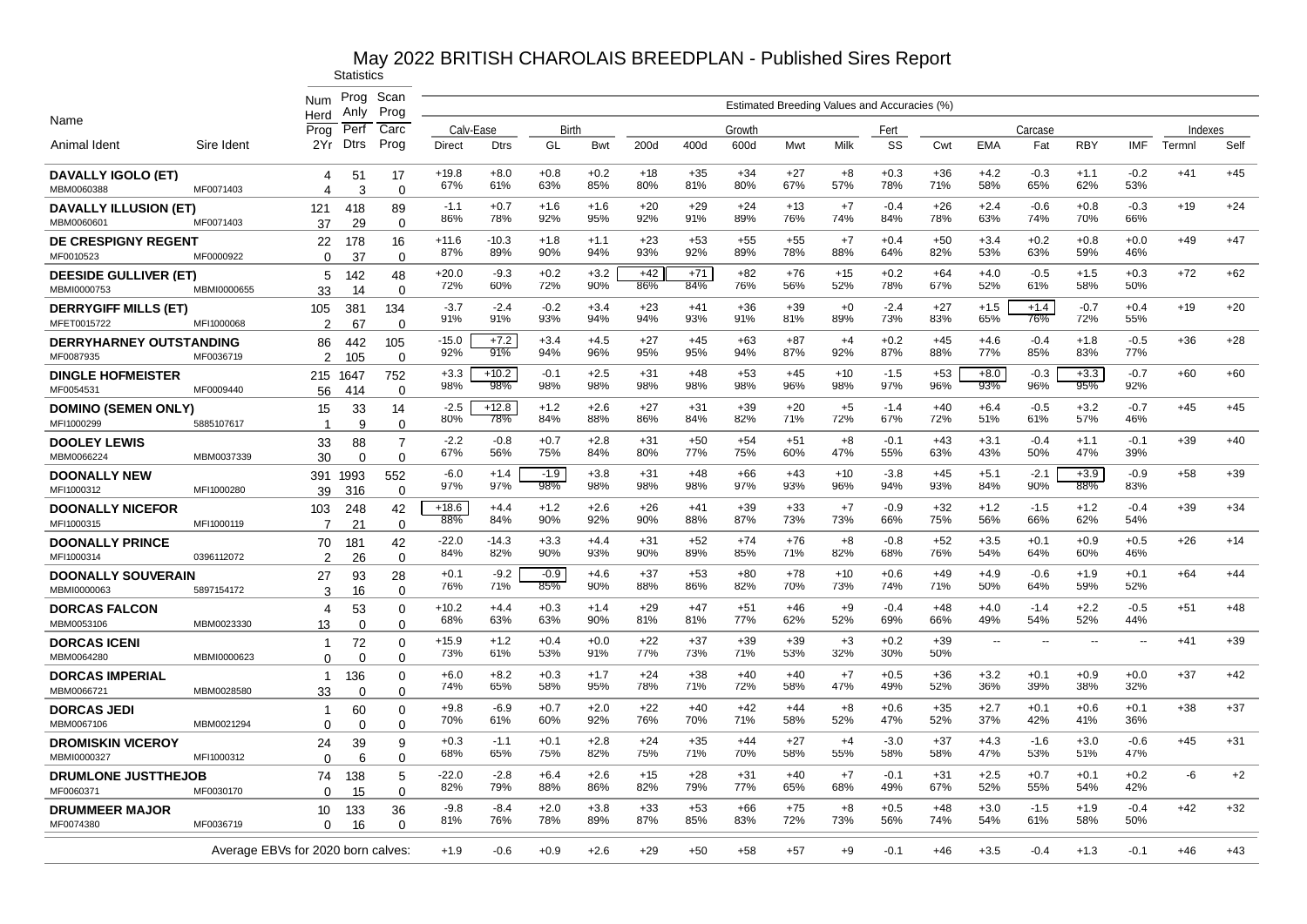|                                        |                                    | Num                           | Prog                 | Scan                 |                |                |               |               |              |              |                                              |              |              |               |              |               |               |               |               |         |       |
|----------------------------------------|------------------------------------|-------------------------------|----------------------|----------------------|----------------|----------------|---------------|---------------|--------------|--------------|----------------------------------------------|--------------|--------------|---------------|--------------|---------------|---------------|---------------|---------------|---------|-------|
|                                        |                                    | Herd                          | Anly                 | Prog                 |                |                |               |               |              |              | Estimated Breeding Values and Accuracies (%) |              |              |               |              |               |               |               |               |         |       |
| Name                                   |                                    | Prog                          | Perf                 | Carc                 | Calv-Ease      |                | Birth         |               |              |              | Growth                                       |              |              | Fert          |              |               | Carcase       |               |               | Indexes |       |
| Animal Ident                           | Sire Ident                         | 2Yr                           | <b>Dtrs</b>          | Prog                 | <b>Direct</b>  | <b>Dtrs</b>    | GL            | Bwt           | 200d         | 400d         | 600d                                         | Mwt          | Milk         | SS            | Cwt          | <b>EMA</b>    | Fat           | <b>RBY</b>    | <b>IMF</b>    | Termnl  | Self  |
| <b>DUNLON ULICK</b><br>MBMI0000174     | MFI1000276                         | 11<br>3                       | 112<br>28            | 42<br>$\Omega$       | $+3.7$<br>75%  | $-18.3$<br>76% | $-1.3$<br>79% | $+3.5$<br>85% | $+42$<br>84% | $+60$<br>84% | $+68$<br>81%                                 | $+62$<br>68% | $+11$<br>78% | $-0.7$<br>71% | $+48$<br>72% | $+2.2$<br>54% | $-1.4$<br>61% | $+1.6$<br>58% | $-0.4$<br>46% | $+52$   | $+38$ |
| <b>EDENHURST HERO</b><br>MBM0053107    | MF0054531                          | 1<br>$\Omega$                 | 40<br>$\Omega$       | -1<br>$\Omega$       | $+0.8$<br>67%  | $+5.3$<br>64%  | $+0.9$<br>69% | $+3.4$<br>82% | $+35$<br>78% | $+60$<br>75% | $+68$<br>73%                                 | $+62$<br>62% | $+7$<br>59%  | $-0.9$<br>73% | $+61$<br>65% | $+7.4$<br>57% | $-0.5$<br>62% | $+3.1$<br>59% | $-0.4$<br>51% | $+65$   | $+63$ |
| <b>EDENHURST IDOL</b><br>MBM0057296    | MF0095188                          | -1<br>25                      | 116                  | 0<br>0               | $-11.6$<br>76% | $-4.4$<br>65%  | $+2.9$<br>70% | $+3.0$<br>92% | $+21$<br>86% | +46<br>80%   | $+47$<br>77%                                 | $+50$<br>63% | $+14$<br>61% | $+0.2$<br>70% | $+39$<br>68% | $+3.4$<br>52% | $+0.6$<br>59% | $+0.2$<br>55% | $+0.3$<br>42% | $+22$   | $+30$ |
| <b>EDENHURST LEADER</b><br>MBM0066473  | MBM0055942                         | -1<br>$\Omega$                | 19<br>$\overline{2}$ | 8<br>$\Omega$        | $-9.6$<br>61%  | $+1.3$<br>53%  | $+0.7$<br>69% | $+2.6$<br>83% | $+19$<br>79% | $+33$<br>76% | $+40$<br>73%                                 | $+38$<br>58% | $+7$<br>54%  | $+0.4$<br>57% | $+31$<br>61% | $+3.5$<br>41% | $-1.3$<br>50% | $+2.2$<br>47% | $-0.4$<br>41% | $+28$   | $+28$ |
| <b>EDENHURST PIONEER</b><br>MF0093284  | MF0054531                          | 10<br>0                       | 185<br>37            | 61<br>$\mathbf 0$    | $+5.8$<br>83%  | $+3.5$<br>81%  | $+1.9$<br>80% | $+3.1$<br>91% | $+33$<br>90% | +55<br>89%   | $+63$<br>86%                                 | $+62$<br>74% | $+13$<br>82% | $-1.2$<br>77% | $+52$<br>78% | $+4.4$<br>65% | $-0.3$<br>73% | $+1.1$<br>70% | $+0.3$<br>62% | $+53$   | $+46$ |
| <b>ELGIN COLUMBO</b><br>MBM0030535     | MBMI0000137                        | 137<br>$\mathcal{P}$          | 367                  | 30<br>$\Omega$       | $-12.9$<br>83% | $-1.4$<br>77%  | $+2.2$<br>88% | $+2.5$<br>94% | $+21$<br>90% | $+35$<br>88% | $+51$<br>86%                                 | $+39$<br>73% | $+2$<br>75%  | $-1.0$<br>77% | $+37$<br>75% | $+3.0$<br>54% | $-1.5$<br>66% | $+1.6$<br>62% | $-0.3$<br>55% | $+27$   | $+14$ |
| <b>ELGIN DAVINCI</b><br>MBM0035219     | MBMI0000301                        | 70<br>$\overline{\mathbf{1}}$ | 14<br>318            | 123<br>$\Omega$      | $-18.6$<br>87% | $-27.0$<br>83% | $+1.8$<br>89% | $+5.6$<br>95% | $+27$<br>93% | $+41$<br>92% | $+54$<br>90%                                 | $+56$<br>79% | $-1$<br>82%  | $-1.2$<br>87% | $+31$<br>82% | $+3.0$<br>68% | $-0.8$<br>79% | $+1.4$<br>75% | $-0.5$<br>70% | $+19$   | $-2$  |
| <b>ELGIN EMPEROR</b><br>MBM0040830     | MBM0026262                         | 2<br>$\Omega$                 | 38<br>81             | 59<br>$\mathbf 0$    | $-4.2$<br>72%  | $+1.9$<br>65%  | $+1.2$<br>71% | $+4.2$<br>91% | $+32$<br>89% | $+42$<br>89% | $+56$<br>88%                                 | $+63$<br>77% | $+15$<br>80% | $-0.6$<br>85% | $+39$<br>80% | $+2.9$<br>66% | $+0.1$<br>77% | $+1.0$<br>73% | $-0.3$<br>68% | $+39$   | $+32$ |
| <b>ELGIN FERGAL</b><br>MBM0047595      | MBM0035219                         | 55<br>9                       | 21<br>118            | 9<br>$\mathbf 0$     | $-12.3$<br>75% | $-21.5$<br>68% | $+4.1$<br>84% | $+5.6$<br>89% | $+24$<br>83% | $+29$<br>81% | $+42$<br>78%                                 | $+43$<br>62% | $+0$<br>56%  | $-0.6$<br>70% | $+24$<br>66% | $+2.2$<br>48% | $-0.4$<br>56% | $+1.0$<br>53% | $-0.5$<br>46% | $+19$   | $+2$  |
| <b>ELGIN FLAGSHIP</b>                  |                                    | 4                             | 41                   | 27                   | $-7.8$<br>66%  | $-9.1$<br>64%  | $+1.9$<br>70% | $+6.4$<br>83% | $+44$<br>81% | $+78$<br>80% | $+89$<br>76%                                 | $+91$<br>66% | $+18$<br>72% | $-0.2$<br>75% | $+64$<br>69% | $+5.5$<br>57% | $-0.1$<br>66% | $+2.1$<br>63% | $-0.3$<br>58% | $+63$   | $+59$ |
| MBM0047594<br><b>ELGIN GLENLIVET</b>   | MBM0026262                         | 0<br>8                        | 10<br>45             | $\Omega$<br>31       | $-13.7$<br>68% | $-14.6$<br>63% | $+1.5$<br>68% | $+4.5$<br>86% | $+32$<br>84% | $+58$<br>83% | $+64$<br>81%                                 | $+59$<br>66% | $+5$<br>68%  | $-1.1$<br>78% | $+47$<br>72% | $+3.7$<br>58% | $-0.8$<br>71% | $+2.0$<br>66% | $-0.7$<br>59% | $+37$   | $+31$ |
| MBM0049581<br><b>ELGIN JAGGER</b>      | MBM0035219                         | 1<br>$\overline{7}$           | 5<br>153             | $\Omega$<br>92       | $-0.6$<br>74%  | $-11.3$<br>66% | $-0.6$<br>72% | $+2.0$<br>88% | $+36$<br>85% | +60<br>83%   | $+72$<br>79%                                 | +61<br>66%   | $+15$<br>67% | +0.9<br>79%   | +61<br>72%   | $+6.3$<br>60% | $-0.8$<br>69% | $+3.2$<br>66% | $-0.9$<br>60% | $+66$   | $+63$ |
| MBM0063998<br><b>ELGIN NAILER</b>      | MBM0026850                         | 74<br>-1                      | 6<br>29              | $\Omega$<br>15       | $-10.3$<br>64% | $-5.6$<br>55%  | $+1.6$<br>70% | $+4.7$<br>75% | $+37$<br>74% | +54<br>75%   | $+60$<br>69%                                 | $+53$<br>56% | $+8$<br>54%  | $+0.6$<br>66% | $+47$<br>63% | $+4.5$<br>49% | $-0.8$<br>61% | $+2.1$<br>57% | $-0.2$<br>54% | $+41$   | $+41$ |
| MBM0075536<br><b>ELGIN OLIVER</b>      | MBM0043607                         | 29<br>2                       | $\Omega$<br>23       | $\Omega$<br>4        | $-2.9$<br>58%  | $-3.3$<br>50%  | $+0.8$<br>55% | $+3.6$<br>79% | $+34$<br>76% | $+54$        | $+62$<br>74%                                 | $+62$<br>60% | $+7$         | $+0.7$        | $+47$<br>62% | $+3.5$        | $-0.4$<br>56% | $+0.9$        | $+0.7$        | $+44$   | $+42$ |
| MBM0077489<br><b>ELRICK GALLANT</b>    | MBM0043607                         | 26<br>4                       | $\Omega$<br>105      | $\Omega$<br>5        | $-6.0$         | $-5.3$         | $+1.7$        | $+4.3$        | $+33$        | 73%<br>$+64$ | $+76$                                        | $+71$        | 50%<br>$+11$ | 70%<br>$+0.5$ | $+53$        | 48%<br>$+3.8$ | $-0.5$        | 53%<br>$+1.3$ | 46%<br>$+0.0$ | $+51$   | $+47$ |
| MBM0049945<br><b>ELRICK HIGHLANDER</b> | MBM0036035                         | $\overline{7}$<br>1           | 2<br>77              | $\Omega$<br>18       | 67%<br>$-14.9$ | 62%<br>$-8.9$  | 64%<br>$+1.8$ | 87%<br>$+4.2$ | 79%<br>$+28$ | 76%<br>$+43$ | 74%<br>$+63$                                 | 60%<br>$+57$ | 57%<br>$+18$ | 74%<br>$-0.7$ | 63%<br>$+39$ | 53%<br>$+3.2$ | 58%<br>$-0.4$ | 55%<br>$+1.0$ | 40%<br>$+0.1$ | $+31$   | $+19$ |
| MBM0053827<br><b>ELRICK IMPECCABLE</b> | MBM0036035                         | $\Omega$<br>$\overline{2}$    | 8<br>28              | $\Omega$<br>2        | 68%<br>$-0.8$  | 59%<br>$-10.6$ | 63%<br>$+1.8$ | 88%<br>$+4.4$ | 86%<br>$+34$ | 84%<br>$+52$ | 80%<br>+66                                   | 65%<br>+69   | 65%<br>$+13$ | 76%<br>$-1.3$ | 71%<br>$+45$ | 55%<br>$+1.8$ | 60%<br>$-0.6$ | 57%<br>$+0.7$ | 43%<br>$+0.1$ | $+44$   | $+28$ |
| MBM0057645<br><b>ELRICK JESTER</b>     | MBM0036035                         | 0<br>$\overline{2}$           | 3<br>47              | $\Omega$<br>29       | 60%<br>$-15.3$ | 57%<br>+4.8    | 56%<br>$+0.7$ | 79%<br>$+3.3$ | 77%<br>+38   | 76%<br>$+55$ | 72%<br>+66                                   | 58%<br>$+57$ | 61%<br>$+24$ | 74%<br>$-0.8$ | 64%<br>$+49$ | 52%<br>$+2.9$ | 58%<br>$-0.3$ | 55%<br>$+0.9$ | 40%<br>$-0.1$ | $+31$   | $+33$ |
| MBM0062880                             | MBM0046310                         | 10                            | $\overline{4}$       | $\Omega$             | 60%            | 55%            | 66%           | 78%           | 78%          | 78%          | 73%                                          | 60%          | 58%          | 72%           | 66%          | 52%           | 60%           | 57%           | 50%           |         |       |
| <b>ELRICK OFFICER</b><br>MBM0077362    | MBMI0000758                        | -1<br>48                      | 47<br>$\Omega$       | 13<br>$\Omega$       | $+2.3$<br>56%  | -4.4<br>43%    | $+0.9$<br>55% | $+2.3$<br>83% | $+22$<br>81% | $+67$<br>77% | $+81$<br>73%                                 | $+91$<br>55% | $+12$<br>37% | $+0.8$<br>74% | $+56$<br>64% | $+2.5$<br>49% | $+0.3$<br>57% | $+0.1$<br>53% | $+0.5$<br>45% | $+55$   | $+49$ |
| <b>ELRICK PARAGON</b><br>MBM0080035    | MBMI0000758                        | -1<br>28                      | 26<br>$\Omega$       | $\Omega$<br>$\Omega$ | $-3.7$<br>58%  | $-1.3$<br>44%  | $+0.7$<br>54% | $+1.4$<br>83% | $+22$<br>80% | +68<br>76%   | $+77$<br>71%                                 | $+80$<br>54% | $+13$<br>36% | $+0.5$<br>70% | $+63$<br>61% | $+4.9$<br>45% | $-0.4$<br>51% | $+1.8$<br>48% | $-0.1$<br>40% | $+58$   | $+59$ |
|                                        | Average EBVs for 2020 born calves: |                               |                      |                      | $+1.9$         | $-0.6$         | $+0.9$        | $+2.6$        | $+29$        | $+50$        | $+58$                                        | $+57$        | +9           | $-0.1$        | $+46$        | $+3.5$        | -0.4          | $+1.3$        | $-0.1$        | $+46$   | $+43$ |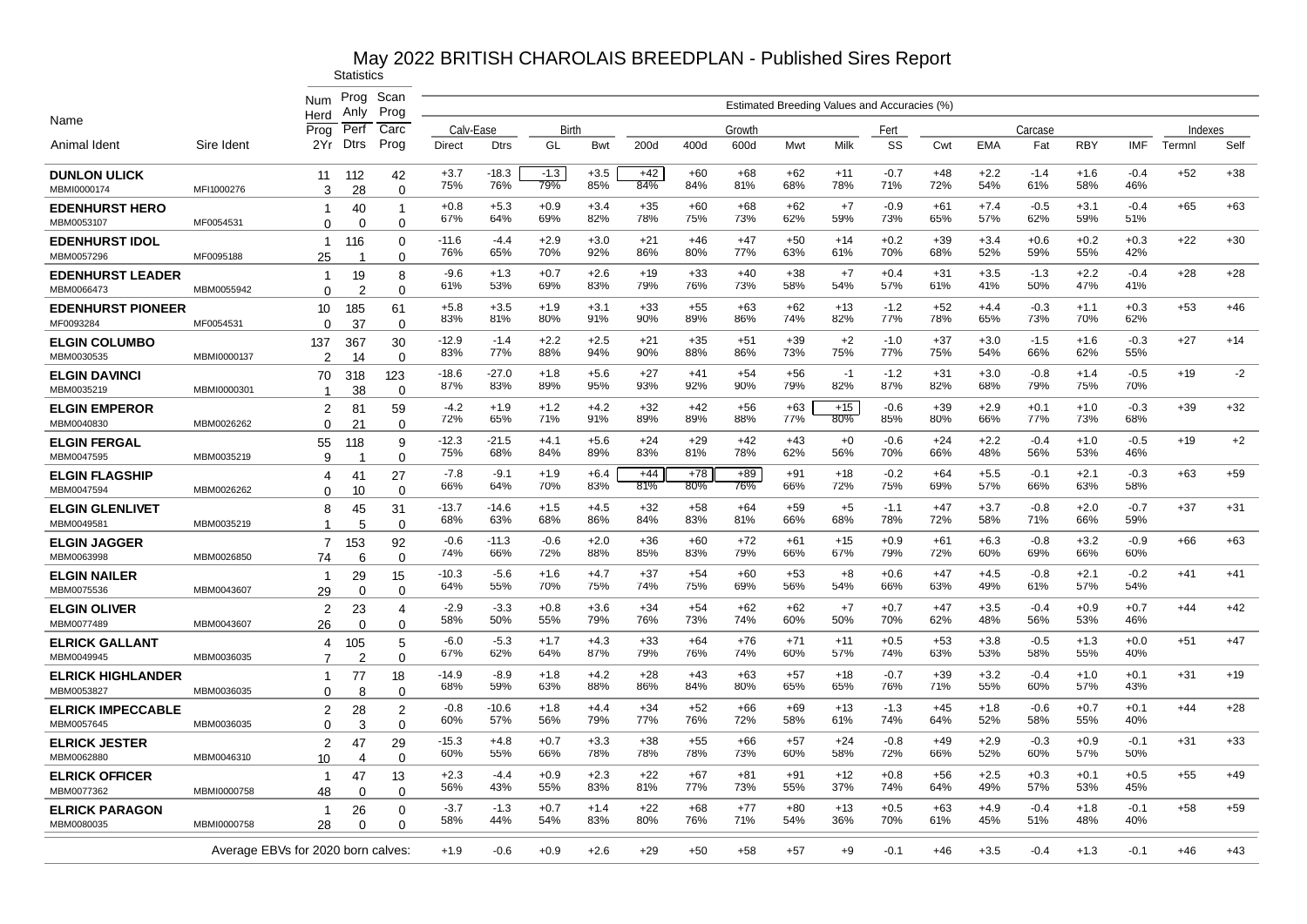|                                                   |             | Num                                | Prog<br>Anlv         | Scan<br>Prog               |                |                |               |               |              |              |              |              |              | Estimated Breeding Values and Accuracies (%) |              |               |               |               |               |         |       |
|---------------------------------------------------|-------------|------------------------------------|----------------------|----------------------------|----------------|----------------|---------------|---------------|--------------|--------------|--------------|--------------|--------------|----------------------------------------------|--------------|---------------|---------------|---------------|---------------|---------|-------|
| Name                                              |             | Herd<br>Prog                       | Per                  | Carc                       | Calv-Ease      |                | Birth         |               |              |              | Growth       |              |              | Fert                                         |              |               | Carcase       |               |               | Indexes |       |
| Animal Ident                                      | Sire Ident  | 2Yr                                | <b>Dtrs</b>          | Prog                       | Direct         | <b>Dtrs</b>    | GL            | <b>Bwt</b>    | 200d         | 400d         | 600d         | Mwt          | Milk         | SS                                           | Cwt          | <b>EMA</b>    | Fat           | <b>RBY</b>    | IMF           | Termnl  | Self  |
| <b>EPSOM (SEMEN ONLY)</b><br>MFI1000281           | 5887116022  | 6<br>$\Omega$                      | 31<br>13             | 3<br>$\Omega$              | $+3.0$<br>67%  | $+2.0$<br>70%  | $+0.4$<br>71% | $+1.8$<br>82% | $+21$<br>80% | $+22$<br>76% | $+29$<br>72% | $+30$<br>54% | $+6$<br>74%  | $-1.3$<br>46%                                | +23<br>59%   | $+1.2$<br>30% | $-0.2$<br>37% | $+0.4$<br>34% | ٠.            | $+23$   | $+15$ |
| <b>ESGOB FERRARI</b><br>MBM0046639                | MBM0017228  | 7<br>$\Omega$                      | 117<br>13            | 16<br>$\Omega$             | $-5.2$<br>69%  | $-3.6$<br>66%  | $+3.2$<br>63% | $+2.9$<br>85% | $+30$<br>80% | $+49$<br>78% | $+45$<br>75% | $+34$<br>61% | $+12$<br>65% | $+0.4$<br>52%                                | $+44$<br>65% | $+3.2$<br>42% | $-1.2$<br>51% | $+2.0$<br>48% | $-0.6$<br>42% | $+34$   | $+42$ |
| <b>FAIRWAY BRUCE</b><br>MBM0026272                | MBMI0000065 | 13<br>4                            | 85<br>$\overline{4}$ | 41<br>$\Omega$             | $-7.2$<br>65%  | $-12.4$<br>59% | $+2.1$<br>79% | $+2.3$<br>86% | $+22$<br>84% | $+36$<br>82% | $+31$<br>79% | $+27$<br>64% | $+1$<br>57%  | $-0.3$<br>73%                                | +33<br>69%   | $+3.1$<br>52% | $-0.3$<br>63% | $+1.1$<br>59% | $+0.0$<br>53% | $+21$   | $+24$ |
| <b>FAIRWAY JAZZ</b><br>MBM0062002                 | MBM0054034  | 1<br>4                             | 68                   | 0<br>$\Omega$              | $+13.3$<br>73% | $-9.0$<br>65%  | $+0.6$<br>70% | $+2.6$<br>89% | $+37$<br>83% | $+59$<br>76% | $+75$<br>74% | $+78$<br>59% | $+7$<br>55%  | $+0.6$<br>52%                                | $+58$<br>61% | $+3.8$<br>42% | $-0.6$<br>49% | $+1.5$<br>47% | $+0.0$<br>41% | $+65$   | $+52$ |
| <b>FARLEYCOPSE GARETH</b><br>MBM0050513           | MBM0037453  | $\mathbf{1}$<br>22                 | 140<br>$\Omega$      | 0<br>$\Omega$              | $-11.7$<br>70% | $+5.1$<br>61%  | $+1.0$<br>65% | $+3.1$<br>90% | $+30$<br>78% | $+49$<br>73% | $+53$<br>72% | $+56$<br>56% | $+15$<br>49% | $+0.0$<br>44%                                | $+37$<br>54% | $+1.2$<br>31% | $-0.1$<br>34% | $-0.2$<br>32% | $\sim$        | $+20$   | $+26$ |
| <b>FARLEYCOPSE TURBO</b><br>MBM0008471            | MFI1000314  | 17<br>$\Omega$                     | 216<br>51            | 76<br>$\Omega$             | $-1.3$<br>84%  | $-10.0$<br>83% | $+0.5$<br>85% | $+4.2$<br>93% | $+45$<br>91% | $+66$<br>90% | $+92$<br>88% | $+98$<br>77% | $+11$<br>85% | $-1.1$<br>84%                                | $+62$<br>81% | $+2.9$<br>66% | $+0.1$<br>75% | $+0.8$<br>71% | $+0.5$<br>64% | $+63$   | $+43$ |
| <b>FLEETS VIBRANT</b><br>MF0021557                | MF0001382   | 166<br>$\Omega$                    | 864<br>182           | 57<br>0                    | $+32.7$<br>96% | $+12.4$<br>97% | $+0.1$<br>97% | $-0.4$<br>97% | $+10$<br>97% | $+23$<br>97% | $+34$<br>96% | $+50$<br>91% | $+12$<br>96% | $+1.4$<br>81%                                | $+25$<br>92% | $+1.2$<br>78% | $+1.3$<br>84% | $-1.0$<br>82% | $+0.3$<br>70% | $+33$   | $+31$ |
| <b>FURY ACTION</b><br>MBM0021627                  | MFI1000299  | 70<br>22                           | 223<br>24            | 19<br>$\Omega$             | $-13.0$<br>82% | $+12.5$<br>81% | $+1.2$<br>89% | $+1.9$<br>92% | $+25$<br>87% | $+37$<br>84% | $+44$<br>81% | $+36$<br>66% | $+3$<br>74%  | $-1.1$<br>62%                                | $+44$<br>68% | $+5.6$<br>44% | $-1.0$<br>53% | $+3.1$<br>50% | $-0.8$<br>43% | $+34$   | $+35$ |
| <b>GAMAY (SEMEN ONLY)</b><br>MBMI0000757          | 7121639364  | $\mathbf 1$<br>$\Omega$            | 31<br>$\overline{2}$ | 12<br>$\Omega$             | $+0.5$<br>54%  | $+1.7$<br>36%  | $-0.2$<br>75% | $+1.3$<br>84% | $+32$<br>77% | $+54$<br>72% | $+84$<br>66% | $+92$<br>42% | $+19$<br>28% | $-1.3$<br>67%                                | $+59$<br>51% | $+2.2$<br>38% | $-1.8$<br>44% | $+1.6$<br>41% | $-0.1$<br>32% | $+60$   | $+38$ |
| <b>GARTONGRANGE BEAM (P) (ET)</b><br>MFETP0014067 | MF0001382   | 34<br>$\Omega$                     | 142<br>28            | $\overline{2}$<br>$\Omega$ | $+6.9$<br>84%  | $+9.4$<br>85%  | $+4.6$<br>86% | $-0.8$<br>90% | $-7$<br>88%  | $+2$<br>87%  | -6<br>83%    | $+10$<br>72% | $+5$<br>84%  | $+0.6$<br>52%                                | $+9$<br>76%  | $+0.9$<br>52% | $+0.9$<br>55% | $-1.0$<br>54% | $+0.2$<br>44% | $-2$    | $+8$  |
| <b>GLENERICHT HOLLYWOOD</b><br>MBM0056192         | MBM0017012  | $\overline{2}$<br>$\Omega$         | 16<br>$\Omega$       | 9<br>$\Omega$              | $-14.1$<br>53% | $+4.5$<br>45%  | $+3.5$<br>51% | $+4.8$<br>75% | $+32$<br>75% | $+42$<br>76% | $+49$<br>73% | $+51$<br>60% | $+6$<br>49%  | $+0.5$<br>72%                                | $+35$<br>65% | $+2.4$<br>51% | $-0.2$<br>60% | $+0.9$<br>56% | $-0.2$<br>46% | $+21$   | $+24$ |
| <b>GLENERICHT LIMPET</b><br>MBM0068321            | MF0021557   | 2<br>34                            | 61                   | 35<br>$\Omega$             | $+19.9$<br>69% | $+4.2$<br>63%  | $+0.6$<br>70% | $+1.4$<br>85% | +16<br>85%   | $+38$<br>84% | $+58$<br>82% | $+70$<br>70% | $+13$<br>62% | $+1.1$<br>79%                                | $+43$<br>74% | $+4.7$<br>60% | $+1.1$<br>70% | $+0.8$<br>66% | $+0.1$<br>60% | $+58$   | $+50$ |
| <b>GLENERICHT MAJESTIC</b><br>MBM0070422          | MBM0048398  | $\mathbf{1}$<br>53                 | 94<br>$\Omega$       | 25<br>$\Omega$             | $+12.6$<br>58% | $+0.6$<br>51%  | $-1.6$<br>65% | $+2.1$<br>77% | +38<br>75%   | $+58$<br>75% | $+66$<br>71% | $+58$<br>58% | $+13$<br>56% | $-0.7$<br>74%                                | $+59$<br>64% | $+5.8$<br>53% | $-2.0$<br>61% | $+3.5$<br>58% | $-0.3$<br>51% | $+70$   | $+64$ |
| <b>GLENERICHT MECCA</b><br>MBM0071517             | MF0021557   | 2<br>52                            | 70<br>$\Omega$       | 34<br>0                    | $+31.2$<br>68% | $+2.8$<br>60%  | $-1.2$<br>71% | $+1.5$<br>83% | $+32$<br>84% | $+66$<br>84% | $+80$<br>80% | $+87$<br>68% | $+12$<br>58% | $+1.0$<br>79%                                | $+60$<br>73% | $+3.2$<br>59% | $-1.0$<br>69% | $+1.4$<br>65% | $+0.4$<br>59% | $+73$   | $+61$ |
| <b>GLENERNAN NORTHSTAR</b><br>MBM0076073          | MBM0063998  | 2<br>41                            | 36<br>$\Omega$       | $\overline{2}$<br>$\Omega$ | $+3.2$<br>64%  | $-8.1$<br>51%  | $+1.0$<br>57% | $+2.6$<br>85% | $+31$<br>79% | $+48$<br>75% | $+58$<br>71% | $+55$<br>53% | $+11$<br>46% | $-0.2$<br>73%                                | $+46$<br>60% | $+3.9$<br>48% | $-0.5$<br>55% | $+1.8$<br>52% | $-0.8$<br>44% | $+50$   | $+44$ |
| <b>GLENERNAN OHBOY</b><br>MBM0077787              | MBM0063998  | 1<br>48                            | 41<br>$\Omega$       | 6<br>$\mathbf 0$           | -4.3<br>63%    | $-2.0$<br>50%  | $+0.0$<br>65% | $+1.9$<br>86% | $+32$<br>83% | $+45$<br>79% | $+56$<br>74% | $+50$<br>56% | $+11$<br>45% | $-0.4$<br>68%                                | $+49$<br>64% | $+5.0$<br>46% | $-0.6$<br>52% | $+2.5$<br>49% | $-0.8$<br>43% | $+48$   | $+45$ |
| <b>GLENLEARY BALZAC</b><br>MFI0014053             | 7179125002  | 86<br>-1                           | 227<br>61            | 11<br>$\Omega$             | $-5.9$<br>91%  | $-4.1$<br>92%  | $+0.7$<br>92% | $+1.9$<br>93% | $+6$<br>91%  | $+9$<br>90%  | $+16$<br>88% | $+20$<br>75% | -5<br>90%    | $-0.6$<br>42%                                | $+12$<br>79% | $+3.5$<br>51% | $+0.7$<br>60% | $+0.4$<br>56% | $+0.2$<br>34% | $+11$   | $+6$  |
| <b>GLENLIVET SINGLEMALT</b><br>MBM0003928         | MF0081045   | 18<br>$\Omega$                     | 48<br>$\mathcal{P}$  | $\overline{7}$<br>$\Omega$ | $-13.6$<br>63% | $+2.4$<br>55%  | $+1.3$<br>73% | $+1.8$<br>81% | $+17$<br>77% | $+23$<br>72% | $+29$<br>69% | $+42$<br>53% | $+3$<br>45%  | $-0.8$<br>43%                                | $+24$<br>56% | $+1.5$<br>31% | $+0.1$<br>39% | $+0.5$<br>36% | $-0.1$<br>30% | $+8$    | $+7$  |
| <b>GOLDIES BANKER (ET)</b><br>MBM0025550          | MF0036719   | 29<br>2                            | 222<br>33            | 117<br>$\Omega$            | $-7.2$<br>86%  | $-7.4$<br>85%  | $+1.9$<br>88% | $+2.6$<br>94% | $+35$<br>93% | $+63$<br>92% | $+68$<br>90% | $+81$<br>81% | $+13$<br>87% | $+0.4$<br>88%                                | $+50$<br>84% | $+0.2$<br>73% | $-0.2$<br>81% | $-0.5$<br>78% | $+0.3$<br>73% | $+32$   | $+32$ |
| <b>GOLDIES CARNIVAL</b><br>MBM0030428             | MBM0004745  | 25<br>$\overline{1}$               | 118<br>24            | 31<br>$\Omega$             | $-3.4$<br>81%  | $-4.9$<br>81%  | $+3.7$<br>84% | $+3.8$<br>90% | $+29$<br>88% | $+53$<br>87% | $+45$<br>85% | $+28$<br>74% | $+11$<br>80% | $+0.0$<br>80%                                | $+38$<br>77% | $+2.1$<br>62% | $+0.1$<br>70% | $+0.1$<br>67% | $+0.0$<br>62% | $+27$   | $+36$ |
|                                                   |             | Average EBVs for 2020 born calves: |                      |                            | $+1.9$         | $-0.6$         | $+0.9$        | $+2.6$        | $+29$        | $+50$        | $+58$        | $+57$        | $+9$         | $-0.1$                                       | $+46$        | $+3.5$        | $-0.4$        | $+1.3$        | $-0.1$        | $+46$   | $+43$ |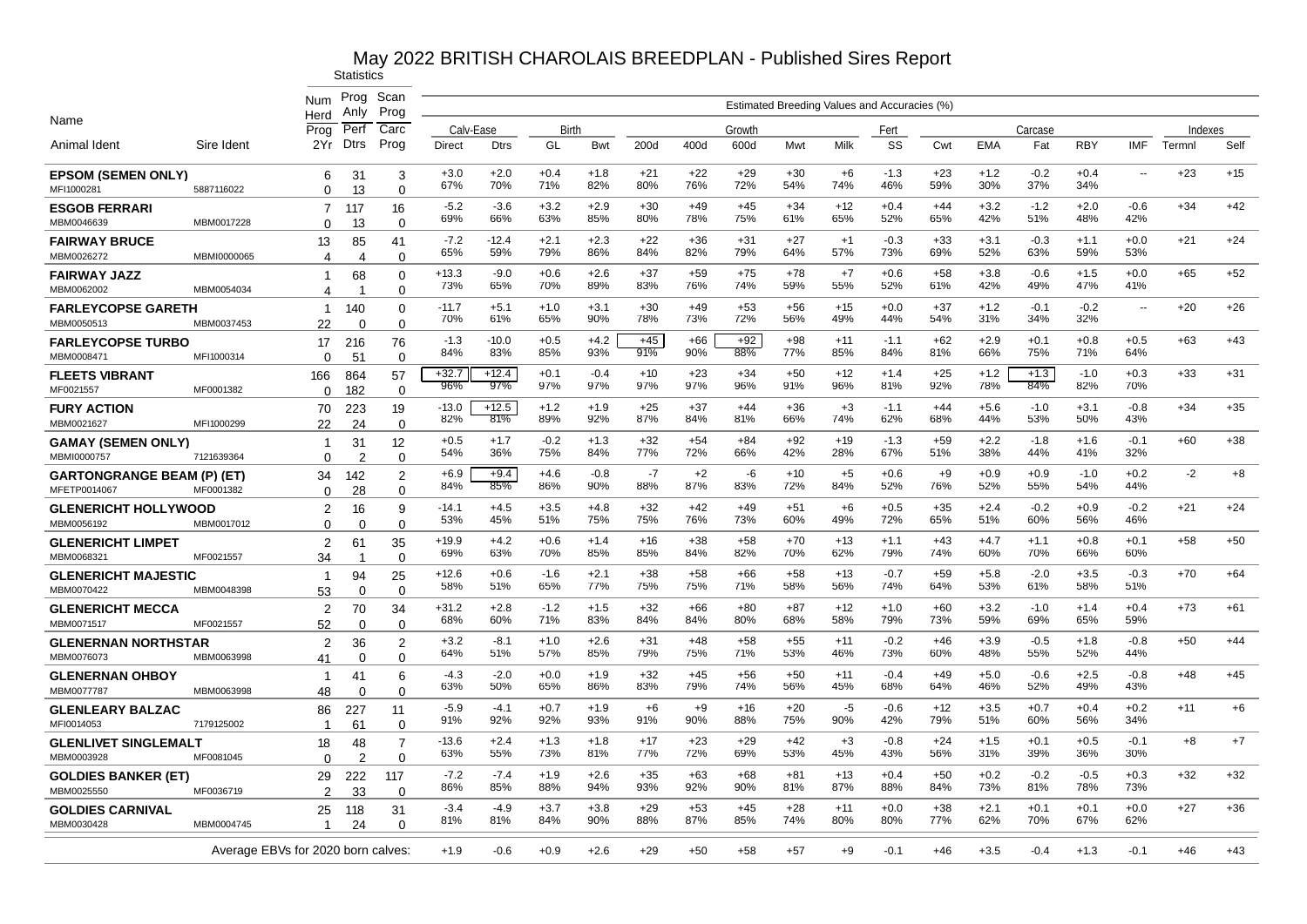|                                           |            | <b>Num</b><br>Herd                 | Prog<br>Anly       | Scan<br>Prog         |                |                |               |               |              |              |               |               | Estimated Breeding Values and Accuracies (%) |               |              |               |               |               |               |         |       |
|-------------------------------------------|------------|------------------------------------|--------------------|----------------------|----------------|----------------|---------------|---------------|--------------|--------------|---------------|---------------|----------------------------------------------|---------------|--------------|---------------|---------------|---------------|---------------|---------|-------|
| Name                                      |            | Prog                               | Perf               | Carc                 | Calv-Ease      |                | Birth         |               |              |              | Growth        |               |                                              | Fert          |              |               | Carcase       |               |               | Indexes |       |
| Animal Ident                              | Sire Ident | 2Yr                                | <b>Dtrs</b>        | Prog                 | <b>Direct</b>  | <b>Dtrs</b>    | GL            | Bwt           | 200d         | 400d         | 600d          | Mwt           | Milk                                         | SS            | Cwt          | EMA           | Fat           | <b>RBY</b>    | <b>IMF</b>    | Termnl  | Self  |
| <b>GOLDIES CHAMPION</b><br>MBM0031194     | MBM0014139 | 68<br>$\Omega$                     | 230<br>40          | 104<br>$\Omega$      | $-36.2$<br>86% | $-23.1$<br>84% | $+3.0$<br>92% | $+6.3$<br>95% | $+34$<br>93% | $+54$<br>93% | $+67$<br>90%  | $+64$<br>81%  | $+3$<br>87%                                  | $-0.5$<br>88% | $+46$<br>82% | $+5.4$<br>69% | $-0.2$<br>79% | $+2.4$<br>75% | $-0.7$<br>69% | $-22$   | $-15$ |
| <b>GOLDIES EDDY</b><br>MBM0042583         | MBM0026850 | 155<br>38                          | 641<br>69          | 190<br>$\Omega$      | $-11.2$<br>91% | $-10.5$<br>88% | $+3.4$<br>95% | $+3.7$<br>97% | $+24$<br>95% | $+44$<br>95% | $+71$<br>93%  | +68<br>86%    | $+10$<br>88%                                 | $+1.4$<br>90% | $+49$<br>86% | $+5.0$<br>74% | $-0.2$<br>84% | $+1.8$<br>81% | $+0.0$<br>77% | $+47$   | $+33$ |
| <b>GOLDIES ELATION (ET)</b><br>MBM0044423 | MF0054531  | 17<br>$\Omega$                     | 83<br>12           | 33<br>$\mathbf 0$    | $+3.7$<br>77%  | $+3.1$<br>72%  | $-0.6$<br>81% | $+2.2$<br>92% | $+36$<br>90% | $+56$<br>89% | $+65$<br>85%  | $+54$<br>74%  | $+7$<br>82%                                  | $-1.1$<br>83% | $+58$<br>79% | $+6.6$<br>68% | $-0.9$<br>76% | $+2.8$<br>73% | $-0.3$<br>67% | $+63$   | $+57$ |
| <b>GOLDIES FORMIDABLE</b><br>MBM0046715   | MF0054531  | 4                                  | 108<br>31          | 77<br>$\Omega$       | $+1.1$<br>80%  | $+5.1$<br>75%  | $+0.4$<br>90% | $+3.3$<br>94% | $+37$<br>93% | $+65$<br>93% | $+76$<br>90%  | $+64$<br>80%  | $+21$<br>87%                                 | $-0.5$<br>90% | $+63$<br>85% | $+7.1$<br>75% | $-0.6$<br>83% | $+2.8$<br>80% | $-0.4$<br>76% | $+69$   | $+67$ |
| GOLDIES GLADIATOR                         |            | $\Omega$<br>-1                     | 18                 | 17                   | $+4.0$<br>61%  | $-6.6$<br>58%  | $-0.7$<br>74% | $+2.1$<br>83% | $+36$<br>82% | $+62$<br>81% | $+71$<br>78%  | $+58$<br>65%  | $+12$<br>70%                                 | $-0.2$<br>77% | $+63$<br>71% | $+6.8$<br>59% | $-1.9$<br>69% | $+4.1$<br>65% | $-1.3$<br>57% | $+72$   | $+66$ |
| MBM0052075<br><b>GOLDIES HOTSPUR</b>      | MBM0014139 | 0<br>4                             | 6<br>93            | $\Omega$<br>62       | $+6.5$<br>68%  | $-1.3$<br>62%  | $-0.8$<br>74% | $+2.5$<br>88% | $+34$<br>83% | $+57$<br>82% | $+63$<br>79%  | $+53$<br>65%  | $+7$<br>57%                                  | $+0.0$<br>78% | $+55$<br>69% | $+6.3$<br>57% | $-1.2$<br>67% | $+3.2$<br>63% | $-0.6$<br>55% | $+64$   | $+62$ |
| MBM0054555<br><b>GOLDIES ICEMAN (ET)</b>  | MBM0044423 | 9<br>2                             | 3<br>23            | $\Omega$<br>0        | -5.4<br>62%    | $-3.5$<br>59%  | $+1.1$<br>69% | $+3.1$<br>79% | $+28$<br>75% | $+48$<br>74% | $+61$<br>72%  | $+53$<br>63%  | $+10$<br>58%                                 | $-0.6$<br>71% | $+52$<br>65% | $+7.2$<br>58% | $-1.2$<br>63% | $+3.5$<br>60% | $-0.8$<br>53% | $+57$   | $+48$ |
| MBM0060669<br><b>GOLDIES ICON</b>         | MF0054531  | $\overline{ }$<br>67               | $\mathbf 0$<br>268 | 0<br>74              | $-13.7$<br>80% | $-11.2$<br>68% | $+0.1$<br>89% | $+2.6$<br>93% | $+32$<br>88% | $+47$<br>88% | $+49$<br>85%  | $+37$<br>70%  | $+3$<br>61%                                  | $-0.8$<br>73% | $+46$<br>74% | $+6.0$<br>57% | $+0.2$<br>68% | $+2.1$<br>64% | $+0.0$<br>59% | $+34$   | $+38$ |
| MBM0059785<br>GOLDIES IVAN                | MBM0014139 | 76<br>2                            | 8<br>80            | $\Omega$<br>16       | $-10.6$<br>75% | $+6.7$<br>68%  | $+0.4$<br>68% | $+4.4$<br>88% | $+34$<br>82% | $+68$<br>81% | $+73$<br>80%  | $+72$<br>66%  | $+12$<br>50%                                 | $+0.7$<br>78% | $+50$<br>69% | $+3.1$<br>57% | $-0.9$<br>67% | $+1.4$<br>63% | $-0.4$<br>54% | $+43$   | $+47$ |
| MBM0059328<br><b>GOLDIES JASPER</b>       | MBM0043219 | $\overline{7}$<br>5                | 2<br>105           | $\Omega$<br>57       | $+6.0$<br>68%  | $-7.6$<br>59%  | $+1.0$<br>77% | $+4.0$<br>89% | $+34$<br>87% | $+62$<br>86% | $+76$<br>82%  | $+68$<br>67%  | $+16$<br>62%                                 | $+0.3$<br>83% | $+52$<br>74% | $+4.3$<br>61% | $-0.9$<br>71% | $+1.7$<br>67% | $-0.5$<br>62% | $+62$   | $+52$ |
| MBM0063179<br><b>GOLDIES JERRY</b>        | MBM0046715 | 34<br>$\overline{2}$               | 7<br>47            | $\Omega$<br>10       | $+1.4$<br>55%  | $-3.0$<br>50%  | $-0.1$<br>68% | $+4.1$<br>78% | $+50$<br>76% | $+80$<br>76% | $+92$<br>72%  | $+82$<br>59%  | $+19$<br>59%                                 | $-0.6$<br>75% | $+69$<br>65% | $+4.2$<br>56% | $-1.1$<br>63% | $+1.9$<br>60% | $-0.2$<br>54% | $+70$   | $+63$ |
| MBM0063514<br>GOLDIES JETSET (ET)         | MBM0046715 | 2<br>2                             | $\Omega$<br>20     | $\Omega$<br>14       | $+0.2$<br>64%  | $-9.0$         | $+0.6$        | $+3.0$        | $+38$<br>83% | $+72$<br>82% | $+83$<br>81%  | $+70$         | +21<br>68%                                   | $+0.3$        | $+66$<br>72% | $+5.7$<br>57% | $-0.9$<br>68% | $+2.5$<br>63% | $-0.6$        | $+68$   | $+66$ |
| MBM0062001<br>GOLDIES JOSS                | MF0068071  | 0<br>3                             | 3<br>19            | $\Omega$<br>6        | $+8.3$         | 60%<br>$-4.5$  | 73%<br>$-0.1$ | 84%<br>$+2.0$ | $+36$        | $+66$        | $+74$         | 69%<br>$+65$  | $+14$                                        | 75%<br>$-1.2$ | +66          | $+6.5$        | $-1.6$        | $+3.4$        | 55%<br>$-0.8$ | $+73$   | $+65$ |
| MBM0064436<br><b>GOLDIES LAD</b>          | MBM0053282 | $\Omega$<br>2                      | 121                | $\Omega$<br>43       | 56%<br>$+14.6$ | 52%<br>$+1.2$  | 70%<br>$+0.5$ | 78%<br>$+2.4$ | 76%<br>$+33$ | 76%<br>$+52$ | 72%<br>$+59$  | 60%<br>$+55$  | 59%<br>$+15$                                 | 74%<br>$+1.7$ | 65%<br>$+50$ | 55%<br>$+4.4$ | 61%<br>$-0.1$ | 58%<br>$+1.7$ | 53%<br>$-0.2$ | $+58$   | $+62$ |
| MBM0066835<br><b>GOLDIES LESLIE</b>       | MBM0038543 | 66<br>-1                           | $\Omega$<br>31     | $\Omega$<br>$\Omega$ | 77%<br>+1.5    | 66%<br>$+2.5$  | 65%<br>$+0.0$ | 90%<br>$+2.9$ | 81%<br>$+42$ | 82%<br>$+74$ | 81%<br>$+87$  | 69%<br>$+81$  | 57%<br>+18                                   | 80%<br>$-0.5$ | 71%<br>+66   | 62%<br>$+4.7$ | 71%<br>$-1.0$ | 67%<br>$+1.9$ | 63%<br>$-0.2$ | +68     | $+62$ |
| MBM0068269<br><b>GOLDIES LIMELIGHT</b>    | MBM0046715 | 9<br>-1                            | $\Omega$<br>40     | $\Omega$<br>8        | 61%<br>$+2.8$  | 53%<br>$-2.6$  | 69%<br>-0.1   | 84%<br>$+3.6$ | 77%<br>$+37$ | 75%<br>$+64$ | 73%<br>$+77$  | 60%<br>$+69$  | 60%<br>+16                                   | 73%<br>$+0.1$ | 63%<br>$+54$ | 53%<br>$+4.4$ | 60%<br>$-0.6$ | 57%<br>$+1.4$ | 51%<br>$-0.1$ | $+60$   | $+53$ |
| MBM0068271<br>GOLDIES LINFORD (ET)        | MBM0046715 | 20<br>-1                           | $\Omega$<br>54     | 0<br>18              | 60%<br>$+5.9$  | 51%<br>$-4.0$  | 69%<br>$-0.2$ | 85%<br>$+2.0$ | 80%<br>$+37$ | 79%<br>$+65$ | 75%<br>$+89$  | 61%<br>$+84$  | 57%<br>$+12$                                 | 76%<br>$+0.6$ | 67%<br>$+70$ | 55%<br>$+6.6$ | 61%<br>$-1.2$ | 58%<br>$+3.2$ | 52%<br>$-0.5$ | $+81$   | $+68$ |
| MBM0066941                                | MBM0038543 | 22                                 | -1                 | $\Omega$             | 68%            | 61%            | 66%           | 89%           | 81%<br>$+40$ | 81%          | 77%           | 65%           | 61%<br>$+19$                                 | 78%           | 69%          | 61%           | 67%           | 64%           | 59%           |         |       |
| <b>GOLDIES NOELLE</b><br>MBM0075551       | MBM0046715 | -1<br>44                           | 44<br>$\mathbf 0$  | 34<br>$\mathbf 0$    | $+1.0$<br>57%  | $-2.5$<br>50%  | $+0.7$<br>70% | $+3.3$<br>84% | 82%          | $+61$<br>82% | $+76$<br>77%  | $+68$<br>63%  | 59%                                          | $+0.2$<br>77% | $+60$<br>71% | $+5.5$<br>60% | $+0.4$<br>71% | $+1.6$<br>67% | $-0.2$<br>62% | $+62$   | $+60$ |
| <b>GOLDIES NOTABLE</b><br>MBM0074442      | MBM0053282 | 2<br>70                            | 62<br>$\Omega$     | 0<br>$\Omega$        | $+6.3$<br>56%  | $-3.6$<br>51%  | $+0.3$<br>68% | $+3.2$<br>77% | $+39$<br>76% | $+79$<br>75% | $+93$<br>70%  | $+82$<br>58%  | $+13$<br>58%                                 | $-0.6$<br>74% | $+75$<br>63% | $+7.3$<br>54% | $-2.0$<br>60% | $+3.9$<br>57% | $-0.7$<br>52% | $+86$   | $+75$ |
| <b>GOLDIES OASIS</b><br>MBM0077710        | MBM0053282 | $\overline{1}$<br>55               | 53<br>$\Omega$     | 8<br>$\Omega$        | $+6.9$<br>61%  | $-3.8$<br>51%  | $-0.6$<br>69% | $+3.4$<br>88% | $+43$<br>84% | $+91$<br>79% | $+113$<br>76% | $+105$<br>61% | $+14$<br>54%                                 | $+0.8$<br>76% | $+86$<br>67% | $+8.1$<br>55% | $-1.6$<br>62% | $+4.1$<br>59% | $-0.7$<br>52% | $+101$  | $+91$ |
|                                           |            | Average EBVs for 2020 born calves: |                    |                      | $+1.9$         | $-0.6$         | $+0.9$        | $+2.6$        | $+29$        | +50          | $+58$         | +57           | $+9$                                         | $-0.1$        | $+46$        | $+3.5$        | $-0.4$        | $+1.3$        | $-0.1$        | $+46$   | $+43$ |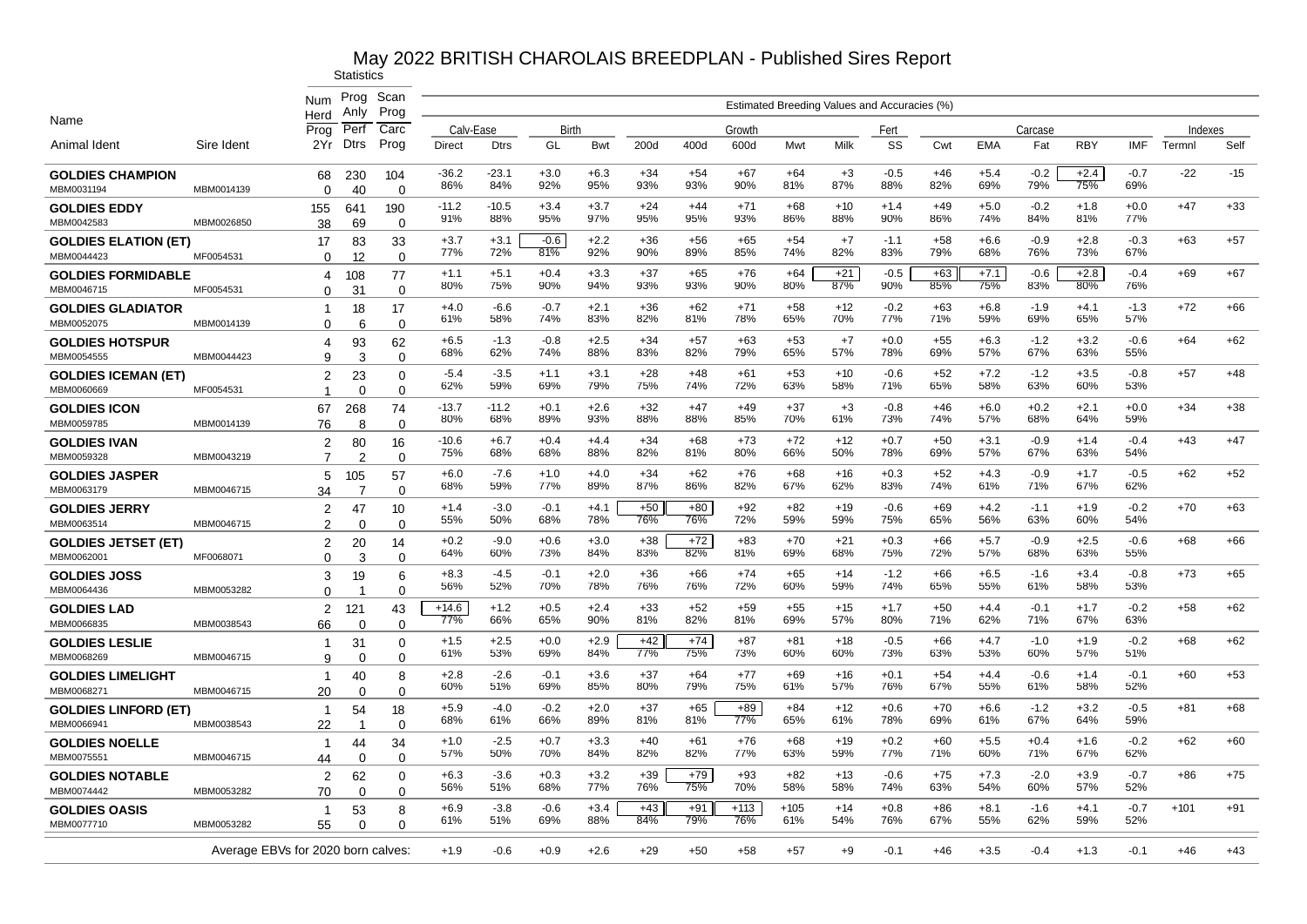|                                                    |                                    | Num<br>Herd                                              | Prog<br>Anly    | Scan<br>Prog               |                |                |               |               |              |              |               |               | Estimated Breeding Values and Accuracies (%) |               |              |               |               |               |               |         |       |
|----------------------------------------------------|------------------------------------|----------------------------------------------------------|-----------------|----------------------------|----------------|----------------|---------------|---------------|--------------|--------------|---------------|---------------|----------------------------------------------|---------------|--------------|---------------|---------------|---------------|---------------|---------|-------|
| Name                                               |                                    | Prog                                                     | Perf            | Carc                       | Calv-Ease      |                | Birth         |               |              |              | Growth        |               |                                              | Fert          |              |               | Carcase       |               |               | Indexes |       |
| Animal Ident                                       | Sire Ident                         | 2Yr                                                      | <b>Dtrs</b>     | Prog                       | <b>Direct</b>  | <b>Dtrs</b>    | GL            | Bwt           | 200d         | 400d         | 600d          | Mwt           | Milk                                         | SS            | Cwt          | <b>EMA</b>    | Fat           | <b>RBY</b>    | <b>IMF</b>    | Termnl  | Self  |
| <b>GOLDIES ORCHARD</b><br>MBM0078893               | MBM0069623                         | -1<br>15                                                 | 15<br>$\Omega$  | -1<br>$\Omega$             | $+6.6$<br>49%  | $-9.0$<br>41%  | $-0.2$<br>63% | $+2.8$<br>77% | $+46$<br>75% | $+87$<br>73% | $+100$<br>69% | $+89$<br>54%  | $+15$<br>45%                                 | $+0.5$<br>70% | $+81$<br>60% | $+6.6$<br>49% | $-1.2$<br>56% | $+2.9$<br>53% | $-0.4$<br>47% | $+86$   | $+80$ |
| <b>GOLDIES UNBEATABLE (ET)</b><br>MBM0012710       | MF0096409                          | 72<br>10 <sup>°</sup>                                    | 353<br>60       | 134<br>$\mathbf 0$         | $-0.8$<br>89%  | $-10.3$<br>87% | $+0.4$<br>92% | $+3.7$<br>96% | $+38$<br>94% | $+67$<br>93% | $+68$<br>92%  | $+64$<br>83%  | $+7$<br>90%                                  | $+0.3$<br>84% | $+48$<br>85% | $+1.0$<br>71% | $-2.0$<br>82% | $+1.2$<br>79% | $-0.2$<br>73% | $+45$   | $+39$ |
| <b>GOLDIES UPPERMOST (ET)</b><br>MBM0014139        | MFET0015901                        | 7<br>$\Omega$                                            | 121<br>34       | 79<br>$\Omega$             | $-5.3$<br>86%  | $-10.4$<br>85% | $-0.5$<br>90% | $+2.0$<br>94% | $+28$<br>93% | $+43$<br>93% | $+49$<br>91%  | $+42$<br>82%  | $+4$<br>90%                                  | $-0.5$<br>89% | $+47$<br>86% | $+6.1$<br>75% | $-1.2$<br>83% | $+3.4$<br>81% | $-0.9$<br>74% | $+48$   | $+44$ |
| <b>GOLDIES USHER</b><br>MBM0010405                 | MF0054531                          | 44<br>9                                                  | 203<br>33       | 80<br>$\Omega$             | $+3.9$<br>84%  | $+1.6$<br>81%  | $+1.9$<br>89% | $+2.9$<br>92% | $+27$<br>90% | $+47$<br>89% | $+50$<br>87%  | $+44$<br>77%  | $+9$<br>80%                                  | $+0.4$<br>76% | $+46$<br>79% | $+6.0$<br>64% | $+0.3$<br>73% | $+2.0$<br>70% | $-0.5$<br>67% | $+50$   | $+55$ |
| <b>GOLDSTAR ECHO (SEMEN ONLY)</b><br>MBMI0000642   | MBMI0000603                        | 31                                                       | 68              | 17                         | $-9.6$<br>65%  | $+9.8$<br>60%  | $+0.4$<br>76% | $+5.4$<br>81% | $+37$<br>78% | $+48$<br>75% | $+65$<br>72%  | $+56$<br>56%  | $+9$<br>52%                                  | $-1.1$<br>56% | $+38$<br>59% | $+2.5$<br>38% | $-0.8$<br>48% | $+1.4$<br>44% | $-0.1$<br>39% | $+39$   | $+30$ |
| <b>GOLDSTAR HUGO2 (ET)</b>                         |                                    | 5<br>8                                                   | 8<br>67         | $\Omega$<br>8              | $+9.4$<br>73%  | $-12.7$<br>68% | $+0.0$<br>74% | $+2.9$<br>87% | $+31$<br>78% | $+48$<br>75% | $+50$<br>72%  | $+46$<br>58%  | $+9$<br>54%                                  | $-1.1$<br>54% | $+39$<br>59% | $+1.9$<br>40% | $-0.1$<br>48% | $+0.4$<br>45% | $+0.1$<br>39% | $+40$   | $+32$ |
| MBMI0000752<br><b>GOWER ADDITION</b>               | MFI1000302<br>MF0015172            | 10<br>53                                                 | 4<br>269        | $\Omega$<br>16             | $-23.8$<br>91% | $+24.1$<br>91% | $+5.3$<br>93% | $+4.7$<br>95% | $+19$<br>93% | $+37$<br>90% | $+54$<br>89%  | $+67$<br>79%  | $+6$<br>89%                                  | $+0.2$<br>52% | $+33$<br>80% | $+1.7$<br>54% | $-0.5$<br>60% | $+0.5$<br>58% | $+0.1$<br>41% | $+4$    | $+0$  |
| MF0024868<br><b>GOWER BLINGBLING</b><br>MBM0026865 |                                    | $\overline{\mathbf{1}}$<br>23<br>$\overline{\mathbf{1}}$ | 45<br>85        | $\mathbf 0$<br>16          | $-5.2$<br>80%  | $+2.6$<br>78%  | $+3.0$<br>85% | $+5.4$<br>91% | $+35$<br>87% | $+55$<br>85% | $+53$<br>84%  | $+32$<br>71%  | $+9$<br>69%                                  | $+0.8$<br>72% | $+40$<br>72% | $+3.3$<br>50% | $-0.3$<br>64% | $+1.2$<br>59% | $-0.2$<br>51% | $+36$   | $+46$ |
| <b>GRETNAHOUSE ARCHANGEL (ET)</b><br>MBM0022057    | MFI1000302<br>MF0036719            | 43                                                       | 16<br>167<br>34 | $\Omega$<br>58<br>$\Omega$ | $-2.5$<br>85%  | $+1.1$<br>83%  | $+4.4$<br>87% | $+3.9$<br>93% | $+31$<br>90% | $+57$<br>89% | $+78$<br>87%  | $+93$<br>77%  | $+12$<br>82%                                 | $+1.1$<br>82% | $+60$<br>79% | $+5.6$<br>66% | $-0.4$<br>74% | $+1.7$<br>72% | $+0.4$<br>66% | $+60$   | $+51$ |
| <b>GRETNAHOUSE HEMAN</b><br>MBM0053282             |                                    | 3<br>5                                                   | 161             | 125                        | $+15.0$<br>80% | $-7.9$<br>76%  | $-0.5$<br>90% | $+2.3$<br>94% | $+39$<br>93% | $+79$<br>93% | $+103$<br>91% | $+98$<br>80%  | $+15$<br>85%                                 | $+0.1$<br>91% | $+77$<br>84% | $+6.3$<br>73% | $-1.5$<br>81% | $+3.0$<br>79% | $-0.4$<br>74% | $+92$   | $+74$ |
| <b>GRETNAHOUSE HUGO</b>                            | MBM0038543                         | 28<br>$\overline{2}$                                     | 34<br>40        | $\Omega$<br>5              | $+16.9$<br>58% | $+3.2$<br>52%  | $+1.0$<br>68% | $+1.0$<br>78% | $+27$<br>75% | $+54$<br>74% | $+55$<br>70%  | $+50$<br>58%  | $+11$<br>55%                                 | $+0.5$<br>72% | $+51$<br>62% | $+3.8$<br>52% | $-0.8$<br>60% | $+1.6$<br>56% | $-0.3$<br>45% | $+54$   | $+58$ |
| MBM0054307<br><b>GRETNAHOUSE INDIAN</b>            | MBM0043457                         | $\Omega$<br>$\mathbf 1$                                  | $\Omega$<br>63  | $\Omega$<br>$\mathbf 0$    | $-14.1$<br>64% | $-4.7$<br>57%  | $+3.2$<br>79% | $+5.3$<br>85% | $+36$<br>82% | $+65$<br>78% | $+86$<br>75%  | $+81$<br>61%  | $+8$<br>55%                                  | $+0.0$<br>72% | $+66$<br>65% | $+8.3$<br>52% | $-1.0$<br>59% | $+3.9$<br>55% | $-0.9$<br>45% | $+65$   | $+56$ |
| MBM0057605<br><b>GRETNAHOUSE JUGULAR (ET)</b>      | MBM0022928                         | $\Omega$<br>1                                            | $\Omega$<br>134 | $\mathbf 0$<br>62          | $+8.6$<br>73%  | $+7.3$<br>68%  | $+0.4$<br>78% | $+1.2$<br>88% | $+28$<br>85% | $+49$<br>84% | $+69$<br>83%  | $+73$<br>73%  | $+13$<br>70%                                 | $+0.4$<br>76% | $+56$<br>75% | $+5.4$<br>63% | $-1.3$<br>72% | $+2.5$<br>69% | $-0.2$<br>65% | $+65$   | $+55$ |
| MBM0063800<br><b>GRETNAHOUSE JUROR</b>             | MBM0038543                         | 44<br>2                                                  | 12<br>82        | $\Omega$<br>38             | $+27.9$<br>69% | $+2.7$<br>60%  | $-0.3$<br>80% | $+2.6$<br>89% | $+38$<br>85% | $+51$<br>85% | $+59$<br>82%  | $+62$<br>69%  | $+10$<br>56%                                 | $+0.6$        | $+48$<br>73% | $+3.9$<br>61% | $+1.0$<br>70% | $+0.6$<br>67% | $+0.0$<br>61% | $+58$   | $+55$ |
| MBM0063751<br><b>GRETNAHOUSE LUNAR</b>             | MBM0043457                         | 16<br>4                                                  | 3<br>60         | $\Omega$<br>47             | $+11.8$        | $-4.6$         | $+1.6$        | $+3.9$        | $+47$        | $+79$        | $+96$         | $+91$         | $+15$                                        | 82%<br>$-0.4$ | $+69$        | $+3.1$        | $-1.4$        | $+1.5$        | $-0.1$        | $+75$   | $+61$ |
| MBM0067837<br><b>GRETNAHOUSE MING</b>              | MBM0043457                         | 9<br>9                                                   | $\Omega$<br>46  | $\Omega$<br>19             | 68%<br>$+16.6$ | 56%<br>$-0.8$  | 69%<br>$+1.5$ | 88%<br>$+1.5$ | 88%<br>$+27$ | 87%<br>$+56$ | 83%<br>$+58$  | 69%<br>$+57$  | 51%<br>$+11$                                 | 84%<br>$+1.3$ | 74%<br>$+50$ | 62%<br>$+2.9$ | 72%<br>$+0.0$ | 69%<br>$+0.6$ | 63%<br>$+0.2$ | $+51$   | $+55$ |
| MBM0071767                                         | MBM0043457                         | 34                                                       | 0               | $\Omega$                   | 61%            | 55%            | 68%           | 80%           | 79%          | 77%          | 74%           | 62%           | 56%                                          | 73%           | 66%          | 54%           | 63%           | 60%           | 54%           |         |       |
| <b>GRETNAHOUSE PRIMATE</b><br>MBM0079725           | MBM0064341                         | $\mathbf 1$<br>14                                        | 11<br>0         | 0<br>$\mathbf 0$           | $+17.9$<br>53% | $-0.6$<br>46%  | $-0.3$<br>65% | $+3.1$<br>78% | $+54$<br>77% | $+88$<br>74% | $+102$<br>70% | $+100$<br>56% | $+11$<br>49%                                 | $-0.5$<br>71% | $+79$<br>61% | $+4.8$<br>48% | $-1.4$<br>54% | $+2.2$<br>51% | $-0.3$<br>45% | $+87$   | $+75$ |
| <b>GRETNAHOUSE PRINCETON</b><br>MBM0080013         | MBM0064341                         | $\mathbf{1}$<br>25                                       | 19<br>$\Omega$  | $\overline{4}$<br>0        | $+10.8$<br>58% | $-0.7$<br>47%  | $-1.3$<br>65% | $+4.0$<br>80% | $+47$<br>75% | $+73$<br>71% | $+82$<br>69%  | $+79$<br>55%  | $+9$<br>48%                                  | $+0.0$<br>59% | $+57$<br>58% | $+2.3$<br>43% | $-0.7$<br>52% | $+1.0$<br>49% | $+0.0$<br>42% | $+63$   | $+58$ |
| <b>GRETNAHOUSE ULTIMATE (ET)</b><br>MBM0009876     | MF0054531                          | 27<br>5                                                  | 210<br>44       | 103<br>0                   | $+8.0$<br>86%  | -4.9<br>84%    | $-1.1$<br>91% | $+3.1$<br>94% | $+36$<br>93% | $+63$<br>93% | $+67$<br>91%  | $+61$<br>82%  | $-2$<br>89%                                  | $-1.0$<br>87% | $+52$<br>84% | $+3.9$<br>73% | $-1.4$<br>81% | $+2.1$<br>79% | $-0.2$<br>72% | $+59$   | $+50$ |
| <b>GRETNAHOUSE VIGOROUS</b><br>MBM0016674          | MF0083488                          | 3<br>0                                                   | 124<br>25       | 93<br>$\Omega$             | $-0.1$<br>79%  | $-7.0$<br>80%  | $+2.7$<br>78% | $+3.0$<br>89% | $+22$<br>87% | $+26$<br>87% | $+34$<br>86%  | $+40$<br>76%  | $+9$<br>80%                                  | $-1.4$<br>72% | $+32$<br>78% | $+4.1$<br>64% | $-0.6$<br>76% | $+1.6$<br>73% | $-0.1$<br>67% | $+33$   | $+20$ |
|                                                    | Average EBVs for 2020 born calves: |                                                          |                 |                            | $+1.9$         | $-0.6$         | $+0.9$        | $+2.6$        | $+29$        | $+50$        | $+58$         | $+57$         | $+9$                                         | $-0.1$        | $+46$        | $+3.5$        | $-0.4$        | $+1.3$        | $-0.1$        | $+46$   | $+43$ |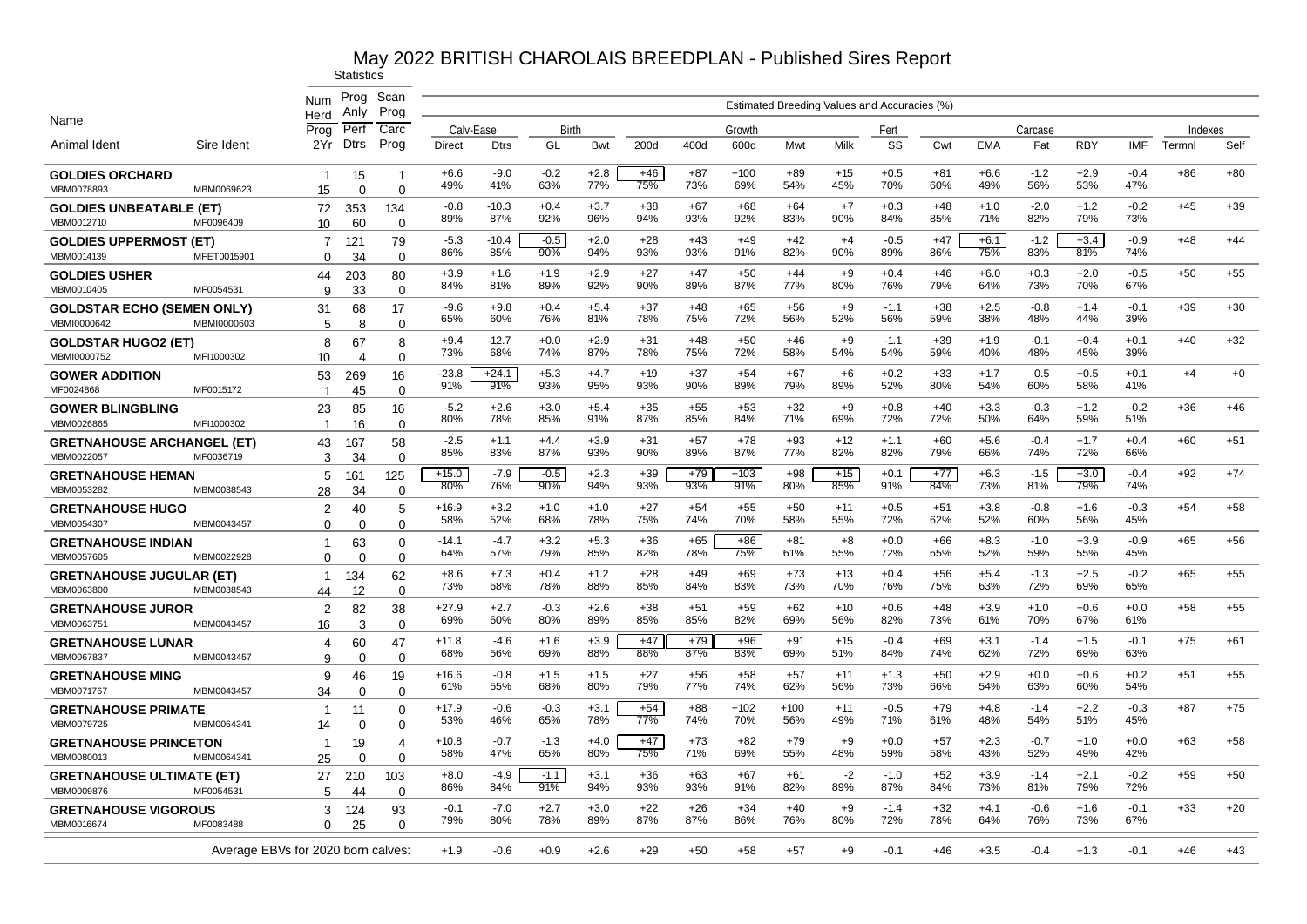|                                                |              | Num                                | Prog<br>Anlv                 | Scan<br>Prog               |                |                |               |               |              |              |              |              | Estimated Breeding Values and Accuracies (%) |               |              |               |               |               |               |         |       |
|------------------------------------------------|--------------|------------------------------------|------------------------------|----------------------------|----------------|----------------|---------------|---------------|--------------|--------------|--------------|--------------|----------------------------------------------|---------------|--------------|---------------|---------------|---------------|---------------|---------|-------|
| Name                                           |              | Herd<br>Proa                       | Perf                         | Carc                       | Calv-Ease      |                | Birth         |               |              |              | Growth       |              |                                              | Fert          |              |               | Carcase       |               |               | Indexes |       |
| Animal Ident                                   | Sire Ident   | 2Yr                                | Dtrs                         | Prog                       | Direct         | <b>Dtrs</b>    | GL            | Bwt           | 200d         | 400d         | 600d         | Mwt          | Milk                                         | SS            | Cwt          | <b>EMA</b>    | Fat           | <b>RBY</b>    | <b>IMF</b>    | Termnl  | Self  |
| <b>GUTHRIE DAZZLER</b><br>MF0033814            | MF0026113    | 60<br>$\Omega$                     | 189<br>38                    | 18<br>$\Omega$             | $-7.2$<br>88%  | $+10.6$<br>88% | $+0.9$<br>90% | $+1.6$<br>92% | $+23$<br>91% | $+39$<br>89% | $+42$<br>87% | $+42$<br>74% | $-1$<br>88%                                  | $+0.0$<br>51% | $+36$<br>78% | $+1.9$<br>50% | $-0.9$<br>59% | $+0.8$<br>56% | $+0.1$<br>36% | $+24$   | $+25$ |
| <b>GWENOG BANJO</b><br>MBM0024892              | MBM0008552   | 30<br>$\Omega$                     | 220<br>49                    | 144<br>$\mathbf 0$         | $-6.8$<br>86%  | $+11.4$<br>84% | $+1.0$<br>89% | $+3.3$<br>94% | $+30$<br>93% | $+59$<br>93% | $+74$<br>92% | $+72$<br>84% | $+12$<br>89%                                 | $-0.8$<br>87% | $+52$<br>86% | $+4.4$<br>71% | $+0.3$<br>80% | $+1.0$<br>77% | $+0.1$<br>72% | $+49$   | $+46$ |
| <b>GWENOG BRAVEHEART</b><br>MBM0025735         | MBM0008552   | 7<br>$\Omega$                      | 76<br>5                      | 9<br>$\Omega$              | $+2.0$<br>64%  | $+5.6$<br>62%  | $+0.8$<br>71% | $+2.2$<br>81% | $+20$<br>75% | $+37$<br>71% | $+46$<br>71% | $+51$<br>57% | $+6$<br>59%                                  | $-0.5$<br>57% | $+32$<br>58% | $+1.9$<br>42% | $+0.1$<br>48% | $+0.0$<br>46% | $+0.1$<br>39% | $+32$   | $+27$ |
| <b>GWENOG FRANKBRUNO</b><br>MBM0045393         | MBM0032768   | 5<br>$\Omega$                      | 36                           | 7<br>$\Omega$              | $-5.4$<br>59%  | $+0.5$<br>50%  | $+2.4$<br>56% | $+2.8$<br>81% | $+28$<br>73% | $+46$<br>75% | $+50$<br>70% | $+52$<br>55% | $+9$<br>43%                                  | $-1.0$<br>70% | $+42$<br>61% | $+2.4$<br>49% | $-0.2$<br>58% | $+0.7$<br>54% | $-0.2$<br>48% | $+31$   | $+30$ |
| <b>HARESTONE HERCULES</b>                      |              | 17                                 | 78                           | 31                         | $-2.1$<br>58%  | $+3.5$<br>46%  | $+0.0$<br>76% | $+3.4$<br>87% | $+34$<br>83% | $+67$<br>80% | $+72$<br>76% | $+65$<br>58% | $+11$<br>42%                                 | $-0.4$<br>70% | $+53$<br>65% | $+3.5$<br>46% | $-1.2$<br>57% | $+1.7$<br>53% | $-0.3$<br>45% | $+53$   | $+50$ |
| MBM0055719<br><b>HARESTONE JAQUARD</b>         | MBM0043500   | 48<br>11                           | 3<br>66                      | $\Omega$<br>25             | $-13.6$<br>64% | $+2.4$<br>47%  | $+1.1$<br>60% | $+3.2$<br>86% | $+30$<br>79% | $+43$<br>75% | $+67$<br>67% | $+68$<br>44% | $+16$<br>42%                                 | $+0.4$<br>59% | $+44$<br>54% | $+3.3$<br>34% | $-0.1$<br>47% | $+1.4$<br>43% | $-0.5$<br>41% | $+37$   | $+32$ |
| MBMI0000934<br><b>HARESTONE NIGHTHAWK (ET)</b> | FR7121762462 | 16<br>2                            | 7<br>42                      | $\Omega$<br>8              | $-0.6$<br>68%  | $-1.0$<br>56%  | $-0.2$<br>57% | $+3.3$<br>86% | $+35$<br>76% | $+55$<br>74% | $+59$<br>75% | $+58$<br>61% | $+16$<br>52%                                 | $-1.0$<br>73% | $+46$<br>63% | $+2.8$<br>53% | $-0.1$<br>60% | $+0.9$<br>57% | $+0.2$<br>50% | $+43$   | $+43$ |
| MBM0075971<br><b>HARESTONE RONSARD</b>         | MBM0019125   | 42<br>$\mathbf{1}$                 | $\Omega$<br>106              | $\mathbf 0$<br>31          | $+0.0$<br>78%  | $-16.4$<br>76% | $+0.6$<br>74% | $+3.6$<br>93% | $+34$<br>89% | $+49$<br>87% | $+57$<br>84% | $+51$<br>72% | $+17$<br>80%                                 | $-0.8$<br>77% | $+40$<br>76% | $+1.8$<br>62% | $-0.8$<br>73% | $+1.2$<br>70% | $-0.1$<br>65% | $+42$   | $+33$ |
| MBMI0000193<br><b>HARESTONE TRIOMPHE</b>       | MFI1000252   | 4<br>$\overline{2}$                | 19<br>40                     | $\Omega$<br>11             | $+13.2$<br>58% | $+5.1$<br>47%  | $+1.1$<br>56% | $+3.1$<br>83% | $+27$<br>80% | $+48$<br>74% | $+57$<br>69% | $+36$<br>49% | $+9$<br>45%                                  | $-0.5$<br>62% | $+48$<br>57% | $+6.5$<br>40% | $-1.4$<br>51% | $+3.4$<br>47% | $-0.5$<br>40% | $+65$   | $+59$ |
| MBMI0000293<br><b>HENDY FANFARE</b>            | 5897118060   | $\Omega$<br>$\overline{2}$         | $\boldsymbol{\Delta}$<br>132 | $\Omega$<br>91             | $-8.1$<br>75%  | $+2.3$<br>70%  | $+0.5$<br>73% | $+3.0$<br>93% | $+22$<br>92% | $+38$<br>92% | $+43$<br>85% | $+31$<br>70% | $+9$<br>80%                                  | $-0.9$<br>85% | $+34$<br>79% | $+4.0$<br>65% | $-1.0$<br>75% | $+2.4$<br>72% | $-0.6$<br>69% | $+34$   | $+34$ |
| MBM0049135<br><b>HENHAMLODGE LEGIONAIRE</b>    | MFI1000312   | $\Omega$<br>34                     | 18<br>73                     | $\Omega$<br>$\overline{4}$ | $+4.8$<br>86%  | $-4.3$<br>88%  | $+3.5$<br>83% | $+1.9$<br>87% | $+12$<br>85% | $+23$<br>84% | $+17$<br>82% | $+16$<br>69% | -9<br>85%                                    | $+0.0$<br>42% | $+24$<br>73% | $+3.6$<br>42% | $+0.5$<br>48% | $+0.6$<br>45% | $+0.1$<br>28% | $+21$   | $+24$ |
| MF0002757<br><b>HERMES (SEMEN ONLY)</b>        | MF0000749    | $\Omega$<br>18                     | 24<br>75                     | $\Omega$<br>23             | $+7.2$<br>84%  | $+3.1$<br>85%  | $-1.4$<br>87% | $+1.0$<br>90% | $+20$<br>90% | $+32$<br>88% | $+35$<br>86% | $+16$<br>76% | $+12$<br>85%                                 | $-1.6$<br>73% | $+36$<br>80% | $+5.3$<br>65% | $-1.0$<br>73% | $+3.3$<br>70% | $-1.0$<br>61% | $+48$   | $+47$ |
| MFI1000280<br><b>INDURAIN</b>                  | 6083100139   | 1<br>116                           | 31<br>388                    | $\Omega$<br>91             | $+5.3$<br>92%  | $-17.9$<br>92% | $-1.2$<br>95% | $+1.4$<br>96% | $+8$<br>95%  | $+5$<br>94%  | $-2$<br>92%  | $-1$<br>82%  | $+5$<br>90%                                  | $-1.9$<br>75% | $+5$<br>84%  | $+1.5$<br>65% | $-0.6$<br>76% | $+1.0$<br>72% | $+0.0$<br>57% | $+8$    | $-2$  |
| MFI1000183<br><b>INVERLOCHY FENCER</b>         | 8584100170   | 2<br>8                             | 81<br>270                    | $\Omega$<br>101            | $-5.2$<br>89%  | $-1.8$<br>84%  | $+1.3$<br>80% | $+3.9$<br>96% | +36<br>95%   | $+67$<br>95% | $+73$<br>89% | $+76$<br>76% | $+15$<br>89%                                 | $+0.2$<br>93% | $+57$<br>84% | $+4.6$<br>74% | $+0.1$<br>80% | $+1.3$<br>78% | $+0.1$<br>72% | $+52$   | $+55$ |
| MBM0047993<br><b>INVERLOCHY FERDIE</b>         | MBM0026262   | 27<br>77                           | 52<br>259                    | $\Omega$<br>75             | $-18.7$        | $+10.8$        | $+2.5$        | $+4.6$        | $+33$        | $+55$        | $+64$        | $+57$        | $+10$                                        | $-0.6$        | +52          | $+6.3$        | $-0.7$        | $+2.9$        | $-0.5$        | $+37$   | $+39$ |
| MBM0047992<br><b>INVERLOCHY GURKHA</b>         | MBM0026262   | 32<br>28                           | 28<br>53                     | $\Omega$<br>0              | 82%<br>$-6.3$  | 79%<br>$-1.4$  | 89%<br>$+1.4$ | 95%<br>$+2.9$ | 91%<br>$+27$ | 89%<br>$+68$ | 88%<br>$+72$ | 75%<br>$+69$ | 79%<br>$+12$                                 | 83%<br>$+0.4$ | 78%<br>$+57$ | 64%<br>$+5.4$ | 75%<br>$-0.6$ | 72%<br>$+1.9$ | 67%<br>$-0.2$ | $+53$   | $+56$ |
| MBM0052219<br><b>INVERLOCHY NELSON</b>         | MBM0026262   | 10<br>$\mathbf{1}$                 | 30                           | $\mathbf 0$<br>0           | 63%<br>$-14.1$ | 61%<br>$-7.3$  | 74%<br>$+2.0$ | 79%<br>$+3.8$ | 76%<br>$+27$ | 74%<br>$+40$ | 71%<br>$+54$ | 59%<br>$+55$ | 57%<br>$+7$                                  | 71%<br>$-3.1$ | 62%<br>$+43$ | 53%<br>$+4.7$ | 59%<br>$-1.3$ | 57%<br>$+2.8$ | 51%<br>$-0.9$ | $+35$   | $+19$ |
| MBM0074333                                     | MBMI0000801  | 30                                 | $\Omega$                     | $\Omega$                   | 53%            | 44%            | 64%           | 82%           | 78%          | 72%          | 69%          | 51%          | 38%                                          | 64%           | 56%          | 40%           | 47%           | 44%           | 36%           |         |       |
| <b>INVERLOCHY RESOLVE</b><br>MF0097262         | MF0087532    | 57<br>2                            | 326<br>81                    | 136<br>0                   | $-14.7$<br>91% | $+12.0$<br>90% | $+2.4$<br>92% | $+3.9$<br>95% | $+37$<br>94% | $+52$<br>94% | $+65$<br>93% | $+59$<br>86% | $+2$<br>91%                                  | $+0.2$<br>89% | $+57$<br>87% | $+7.7$<br>75% | $-0.4$<br>84% | $+3.3$<br>81% | $-0.7$<br>74% | $+49$   | $+50$ |
| <b>INVERLOCHY TOPSIRE</b><br>MBM0005586        | MFI1000286   | 44<br>0                            | 244<br>45                    | 101<br>$\Omega$            | $-10.0$<br>86% | $-5.6$<br>84%  | $-1.0$<br>89% | $+2.2$<br>93% | $+41$<br>92% | $+60$<br>92% | $+65$<br>91% | $+64$<br>82% | $+10$<br>89%                                 | $-0.7$<br>83% | $+51$<br>84% | $+2.3$<br>69% | $+1.2$<br>79% | $-0.1$<br>75% | $+0.1$<br>66% | $+34$   | $+41$ |
| <b>INVINCIBLE (SEMEN ONLY)</b><br>MFI1000255   | 5887116108   | $\overline{7}$<br>$\Omega$         | 31<br>17                     | $\overline{2}$<br>$\Omega$ | -9.3<br>82%    | $-16.7$<br>82% | $+0.1$<br>82% | $+4.0$<br>89% | $+36$<br>87% | $+49$<br>86% | $+56$<br>84% | $+51$<br>73% | $+9$<br>82%                                  | $-1.5$<br>68% | $+44$<br>77% | $+3.5$<br>58% | $-0.4$<br>64% | $+1.9$<br>62% | $-0.4$<br>51% | $+38$   | $+30$ |
|                                                |              | Average EBVs for 2020 born calves: |                              |                            | $+1.9$         | $-0.6$         | $+0.9$        | $+2.6$        | $+29$        | +50          | +58          | +57          | $+9$                                         | $-0.1$        | $+46$        | $+3.5$        | $-0.4$        | $+1.3$        | $-0.1$        | $+46$   | $+43$ |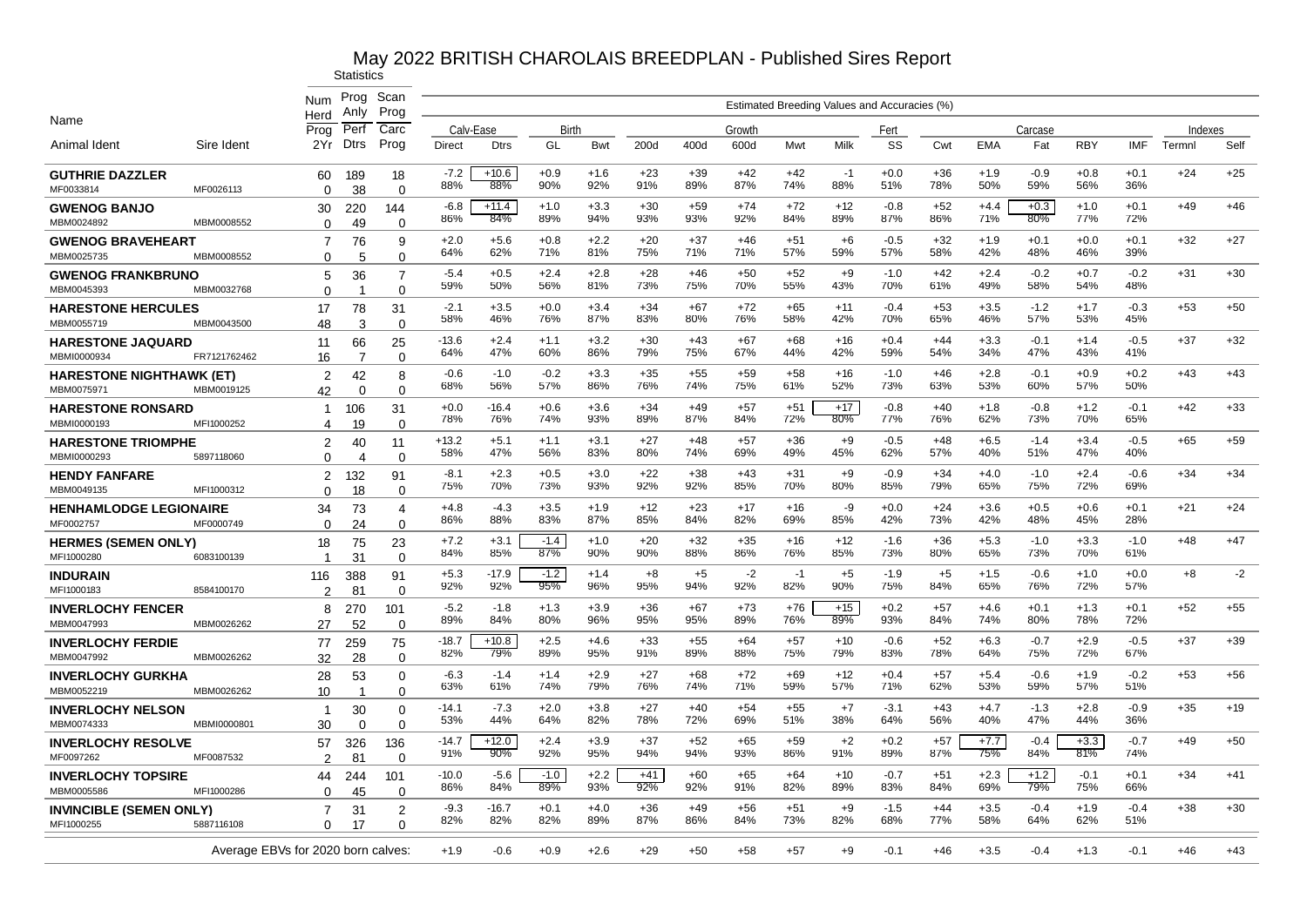|                                                   |                                    | Num<br>Herd                | Prog<br>Anly   | Scan<br>Prog      |                |                |               |               |              |              |              |              |                          | Estimated Breeding Values and Accuracies (%) |              |               |                      |                          |               |         |       |
|---------------------------------------------------|------------------------------------|----------------------------|----------------|-------------------|----------------|----------------|---------------|---------------|--------------|--------------|--------------|--------------|--------------------------|----------------------------------------------|--------------|---------------|----------------------|--------------------------|---------------|---------|-------|
| Name                                              |                                    | Proa                       | Perf           | Carc              | Calv-Ease      |                | Birth         |               |              |              | Growth       |              |                          | Fert                                         |              |               | Carcase              |                          |               | Indexes |       |
| Animal Ident                                      | Sire Ident                         | 2Yr                        | <b>Dtrs</b>    | Prog              | Direct         | <b>Dtrs</b>    | GL            | Bwt           | 200d         | 400d         | 600d         | Mwt          | Milk                     | SS                                           | Cwt          | <b>EMA</b>    | Fat                  | <b>RBY</b>               | <b>IMF</b>    | Termnl  | Self  |
| <b>JORDANCASTLE DARCY (P)</b><br>MBM0039362       | MBM0014069                         | -1<br>$\Omega$             | 63<br>$\Omega$ | 0<br>$\Omega$     | $+7.9$<br>72%  | $+0.4$<br>64%  | $+1.2$<br>57% | $+2.0$<br>90% | $+19$<br>77% | $+32$<br>69% | $+34$<br>71% | $+35$<br>55% | $\overline{\phantom{a}}$ | $\sim$                                       | $+29$<br>38% | $\sim$        | $\sim$               | $\overline{\phantom{a}}$ | $\sim$ $\sim$ | $+30$   | $+28$ |
| <b>JUMPER (SEMEN ONLY)</b><br>MFI1000302          | MFI1000163                         | 33<br>10                   | 158<br>23      | 60<br>$\mathbf 0$ | $+1.2$<br>85%  | $+0.6$<br>82%  | $+1.5$<br>90% | $+2.6$<br>92% | $+30$<br>92% | $+57$<br>91% | $+59$<br>88% | $+60$<br>76% | $+6$<br>83%              | $+0.6$<br>72%                                | $+43$<br>79% | $+1.4$<br>57% | $-0.3$<br>72%        | $-0.2$<br>67%            | $+0.3$<br>59% | $+37$   | $+39$ |
| <b>JUPITER (SEMEN ONLY)</b><br>MFI100024          | MFI1000059                         | 15<br>4                    | 65<br>25       | 13<br>$\Omega$    | $-7.0$<br>85%  | -4.3<br>84%    | $+2.1$<br>88% | $+3.0$<br>90% | $+20$<br>88% | $+34$<br>87% | $+38$<br>85% | $+22$<br>73% | $+10$<br>84%             | $-1.2$<br>72%                                | $+31$<br>77% | $+3.5$<br>58% | $-0.9$<br>67%        | $+1.7$<br>64%            | $-0.6$<br>51% | $+27$   | $+24$ |
| <b>JURIESHOUSE HERO</b><br>MBM0056284             | MBM0038543                         | $\mathbf 1$<br>$\Omega$    | 61<br>20       | 18<br>$\Omega$    | $+3.9$<br>80%  | $+3.4$<br>75%  | $+1.2$<br>67% | $+2.0$<br>85% | $+35$<br>90% | $+59$<br>90% | $+67$<br>83% | $+67$<br>70% | $+11$<br>77%             | $+1.6$<br>86%                                | $+55$<br>78% | $+3.1$<br>67% | $+0.5$<br>72%        | $+0.2$<br>70%            | $+0.5$<br>63% | $+49$   | $+55$ |
| <b>KELTON TRIDENT</b><br>MBM0005387               | MF0091272                          | 29                         | 233            | 141<br>$\Omega$   | $+1.6$<br>83%  | $+2.1$<br>77%  | $+0.2$<br>87% | $+2.1$<br>94% | $+28$<br>92% | $+36$<br>92% | $+49$<br>90% | $+39$<br>80% | $+11$<br>88%             | $-0.3$<br>87%                                | $+42$<br>84% | $+5.8$<br>70% | $-0.9$<br>80%        | $+2.9$<br>77%            | $-1.1$<br>69% | $+51$   | $+47$ |
| <b>KERSKNOWE JAKE</b><br>MBM0061465               | MBM0048767                         | 2<br>2                     | 41<br>67       | 23<br>$\Omega$    | $+18.7$<br>74% | $-2.2$<br>66%  | $+0.6$<br>56% | $+2.3$<br>86% | $+24$<br>88% | $+34$<br>87% | $+39$<br>80% | $+40$<br>61% | $+9$<br>69%              | $-0.2$<br>85%                                | $+29$<br>73% | $+1.8$<br>60% | $-0.5$<br>66%        | $+0.8$<br>63%            | $-0.4$<br>53% | $+39$   | $+31$ |
| <b>KERSKNOWE JAMBO</b><br>MBM0062277              | MBM0047993                         | 15<br>5<br>5               | 13<br>53<br>7  | 33<br>$\mathbf 0$ | $-8.7$<br>66%  | -5.7<br>59%    | $+1.1$<br>76% | $+3.8$<br>87% | $+31$<br>85% | $+65$<br>84% | $+75$<br>79% | $+74$<br>63% | $+15$<br>67%             | $+0.9$<br>79%                                | $+55$<br>71% | $+5.0$<br>58% | $-0.4$<br>67%        | $+1.8$<br>64%            | $+0.0$<br>58% | $+52$   | $+54$ |
| <b>KERSKNOWE NIXON</b><br>MBM0072760              |                                    | $\mathbf 1$                | 39<br>$\Omega$ | 22<br>$\Omega$    | $+0.3$<br>57%  | $-0.4$<br>48%  | $+1.6$<br>53% | $+3.1$<br>83% | $+28$<br>81% | $+65$<br>81% | $+65$<br>75% | $+69$<br>58% | $+11$<br>49%             | $+1.3$<br>76%                                | $+47$<br>68% | $+1.2$<br>55% | $-0.1$<br>67%        | $-0.3$<br>63%            | $+0.6$<br>57% | $+39$   | $+45$ |
| <b>KILLADEAS JACK</b><br>MF0062072                | MBM0056284<br>MF0036292            | 43<br>119                  | 591            | 126<br>$\Omega$   | $-12.7$<br>95% | $-21.8$<br>95% | $+5.0$<br>96% | $+3.2$<br>97% | $+23$<br>97% | $+40$<br>97% | $+43$<br>96% | $+41$<br>91% | $+14$<br>96%             | $-0.1$<br>88%                                | $+36$<br>92% | $+2.0$<br>82% | $+1.0$<br>88%        | $-0.5$<br>86%            | $+0.4$<br>78% | $+14$   | $+12$ |
| <b>KILLADEAS LEGEND</b><br>MF0068071              |                                    | $\Omega$<br>13             | 178<br>110     | 21<br>$\Omega$    | $-5.5$<br>88%  | $-16.0$<br>90% | $+3.3$<br>86% | $+3.3$<br>93% | $+22$<br>91% | $+53$<br>91% | $+59$<br>89% | $+50$<br>82% | $+10$<br>91%             | $+0.5$<br>81%                                | $+44$<br>84% | $+3.8$<br>69% | $+0.3$<br><b>77%</b> | $+0.5$<br>74%            | $+0.0$<br>65% | $+38$   | $+34$ |
| <b>KILLADEAS PADDY</b><br>MF0093525               | MF0036292<br>MF0036719             | $\Omega$<br>36<br>$\Omega$ | 35<br>64<br>3  | 10<br>$\Omega$    | $-6.5$<br>70%  | $-7.0$<br>68%  | $+4.5$<br>81% | $+3.9$<br>81% | $+21$<br>77% | $+36$<br>73% | $+43$<br>72% | $+56$<br>62% | $+3$<br>62%              | $+0.7$<br>53%                                | $+30$<br>63% | $+1.5$<br>52% | $+0.0$<br>56%        | $+0.0$<br>55%            | $+0.1$<br>48% | $+22$   | $+17$ |
| <b>KLIBRECK ECOSSE</b><br>MBM0041468              | MBM0008890                         | 11                         | 108            | 40                | $+0.5$<br>61%  | $-5.3$<br>58%  | $+1.3$<br>60% | $+5.3$<br>80% | $+36$<br>75% | $+65$<br>72% | $+74$<br>69% | $+70$<br>55% | $+3$<br>54%              | $+2.7$<br>62%                                | $+46$<br>58% | $+2.9$<br>43% | $+0.2$<br>50%        | $+0.3$<br>47%            | $+0.3$<br>35% | $+50$   | $+52$ |
| <b>LAKENHEATH ENDEVOUR</b><br>MF0035847           | MF0001382                          | $\Omega$<br>56             | 8<br>205       | $\Omega$<br>41    | $+5.6$<br>89%  | $+5.8$<br>90%  | $+2.8$<br>90% | $+1.6$<br>92% | $+15$<br>92% | $+25$<br>92% | $+33$<br>89% | +47<br>78%   | $+2$<br>90%              | $-0.3$<br>56%                                | $+24$<br>82% | $+0.6$<br>65% | $+1.0$<br>73%        | $-1.2$<br>70%            | $+0.3$<br>50% | $+20$   | $+15$ |
| <b>LAUREL</b>                                     |                                    | -1<br>12                   | 54<br>98       | $\Omega$<br>68    | $+21.8$<br>72% | $+2.2$<br>67%  | $-0.5$<br>79% | $-1.9$<br>88% | $+15$<br>84% | $+24$<br>83% | $+25$<br>80% | $+28$<br>64% | $+10$<br>73%             | $-0.6$<br>59%                                | $+35$<br>69% | $+3.3$<br>49% | $+0.3$<br>61%        | $+0.6$<br>57%            | $+0.1$<br>43% | $+34$   | $+35$ |
| MBMI0000100<br><b>LINDFORD INCREDABULL</b>        | 8587103951                         | -1<br>2                    | 23<br>129      | $\Omega$<br>0     | $-12.3$<br>75% | -5.9<br>71%    | $+2.9$<br>67% | $+4.7$<br>87% | $+30$<br>75% | $+46$<br>70% | $+66$<br>71% | $+61$<br>60% | $+9$<br>55%              | $+0.4$<br>53%                                | $+45$<br>55% | $+4.1$<br>45% | $-0.8$<br>51%        | $+2.0$<br>49%            | $-0.2$<br>45% | $+42$   | $+31$ |
| MBM0058075<br><b>LISCALLY ETI ET (SEMEN ONLY)</b> | MBM0042583                         | $\Omega$<br>42             | $\Omega$<br>91 | $\Omega$<br>6     | $-11.9$<br>74% | $-7.5$<br>70%  | $+2.7$<br>81% | $+3.8$<br>85% | $+30$<br>78% | $+36$<br>75% | $+48$<br>73% | $+50$<br>62% | $+9$<br>63%              | $-0.5$<br>63%                                | $+36$<br>63% | $+2.9$<br>52% | $-0.3$<br>56%        | $+1.1$<br>54%            | $-0.1$<br>49% | $+26$   | $+18$ |
| MBMI0000667<br>LISNAGRE ELITE ET (SEMEN ONLY)     | MF0036719                          | 15<br>74                   | 6<br>158       | $\mathbf 0$<br>11 | $-2.0$<br>76%  | $+11.3$<br>67% | $+1.1$<br>84% | $+2.4$<br>89% | $+23$<br>77% | $+37$<br>72% | $+41$<br>71% | $+19$<br>58% | $+5$<br>50%              | $-1.5$<br>52%                                | $+40$<br>54% | $+5.5$<br>35% | $-0.7$<br>41%        | $+2.7$<br>39%            | $-0.6$<br>31% | $+42$   | $+43$ |
| MBMI0000644<br><b>LOCHEND APACHE</b>              | MFI1000299                         | 5<br>63                    | 6<br>267       | $\Omega$<br>97    | $-15.4$<br>86% | $+0.8$<br>83%  | $+2.7$<br>91% | $+3.6$<br>94% | $+30$<br>91% | $+56$<br>91% | $+70$<br>87% | $+80$<br>75% | $+3$<br>77%              | $-0.5$<br>83%                                | $+55$<br>80% | $+5.9$<br>66% | $-0.4$<br>76%        | $+2.2$<br>73%            | $-0.9$<br>67% | $+43$   | $+37$ |
| MBM0022928<br><b>LOCHEND HICKORY</b>              | MF0087935                          | 33<br>-1                   | 34<br>80       | $\mathbf 0$<br>56 | $+9.9$         | $-1.9$         | $+1.1$        | $+2.3$        | $+36$        | $+47$        | $+64$        | $+75$        | $+16$                    | $-1.9$                                       | $+51$        | $+3.2$        | $-1.0$               | $+1.1$                   | $+0.1$        | $+54$   | $+35$ |
| MBM0054208                                        | MBM0043721                         | $\Omega$                   | 11             | $\Omega$          | 64%            | 62%            | 65%           | 83%           | 81%          | 80%          | 80%          | 71%          | 74%                      | 75%                                          | 71%          | 54%           | 66%                  | 61%                      | 52%           |         |       |
| <b>LOCHEND NIGHTHAWK</b><br>MBM0074638            | MBM0064505                         | $\mathbf 1$<br>51          | 51<br>$\Omega$ | 6<br>$\Omega$     | $+22.0$<br>60% | $-5.7$<br>47%  | $-1.0$<br>68% | $+1.5$<br>82% | $+31$<br>82% | $+58$<br>77% | $+70$<br>72% | $+76$<br>54% | $+11$<br>41%             | $+0.9$<br>70%                                | $+55$<br>62% | $+3.6$<br>46% | $-0.2$<br>56%        | $+0.9$<br>52%            | $+0.5$<br>44% | $+63$   | $+53$ |
|                                                   | Average EBVs for 2020 born calves: |                            |                |                   | $+1.9$         | $-0.6$         | $+0.9$        | $+2.6$        | $+29$        | +50          | +58          | +57          | $+9$                     | $-0.1$                                       | $+46$        | $+3.5$        | $-0.4$               | $+1.3$                   | $-0.1$        | $+46$   | $+43$ |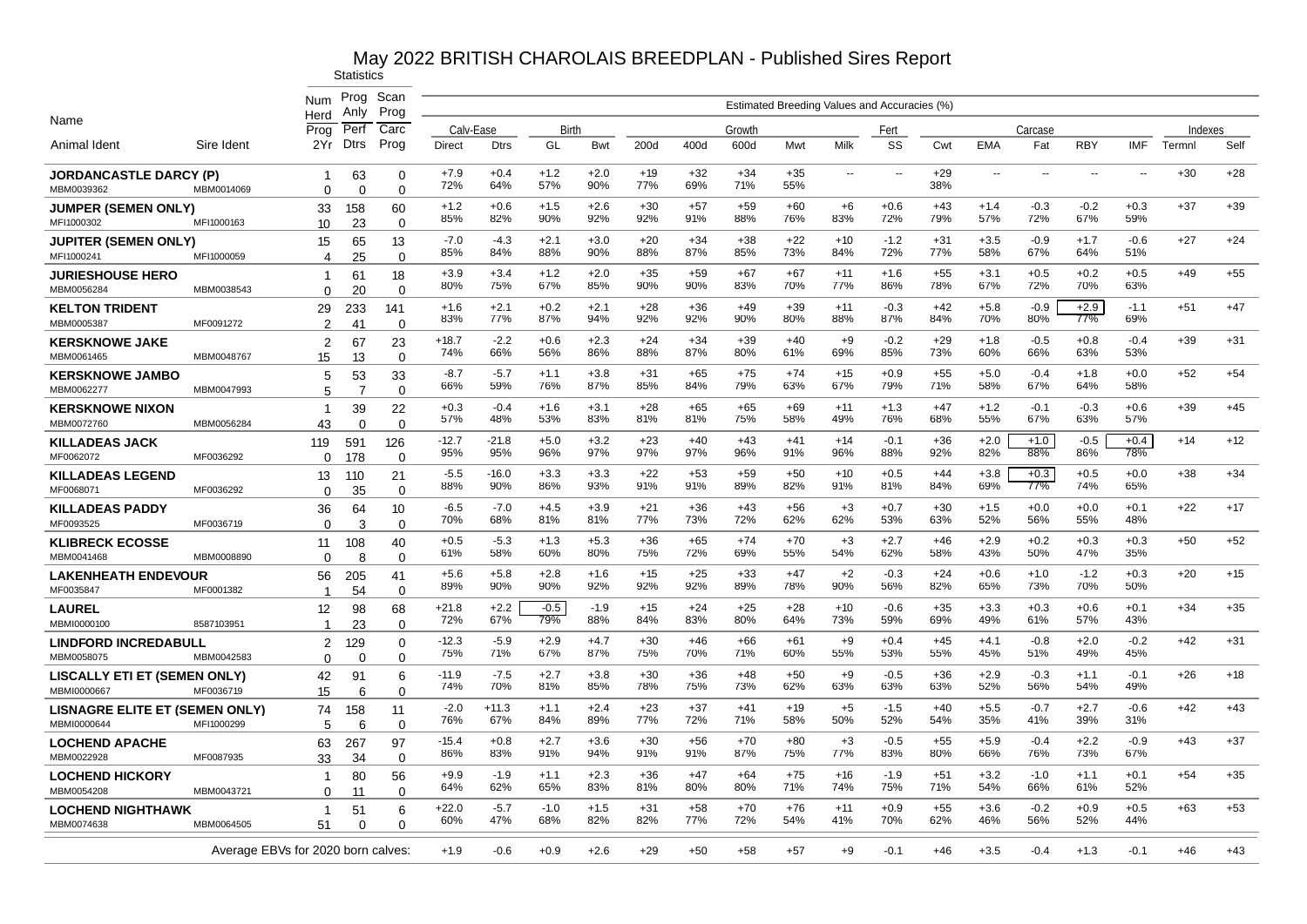|                                                             |                            | Num                                | Prog<br>Anlv    | Scan<br>Prog                  |                |                |               |               |              |              |              |              | Estimated Breeding Values and Accuracies (%) |               |              |               |               |               |               |         |       |
|-------------------------------------------------------------|----------------------------|------------------------------------|-----------------|-------------------------------|----------------|----------------|---------------|---------------|--------------|--------------|--------------|--------------|----------------------------------------------|---------------|--------------|---------------|---------------|---------------|---------------|---------|-------|
| Name                                                        |                            | Herd<br>Prog                       | Per             | Carc                          | Calv-Ease      |                | Birth         |               |              |              | Growth       |              |                                              | Fert          |              |               | Carcase       |               |               | Indexes |       |
| Animal Ident                                                | Sire Ident                 | 2Yr                                | <b>Dtrs</b>     | Prog                          | Direct         | <b>Dtrs</b>    | GL            | Bwt           | 200d         | 400d         | 600d         | Mwt          | Milk                                         | SS            | Cwt          | <b>EMA</b>    | Fat           | <b>RBY</b>    | <b>IMF</b>    | Termnl  | Self  |
| <b>LOCHEND PIRATE (ET)</b><br>MFET0016002                   | MF0018188                  | 13<br>$\mathfrak{p}$               | 68<br>20        | 25<br>$\Omega$                | $+4.8$<br>77%  | $-13.3$<br>78% | $+2.0$<br>75% | $+1.3$<br>87% | $+14$<br>85% | $+10$<br>84% | $+10$<br>82% | $+8$<br>71%  | $+5$<br>82%                                  | $-1.4$<br>69% | $+17$<br>75% | $+2.8$<br>55% | $-0.8$<br>66% | $+1.2$<br>62% | $-0.4$<br>51% | $+17$   | $+8$  |
| <b>LOGANBAR GORAN</b><br>MBM0051720                         | MBM0019125                 | 4<br>$\Omega$                      | 68<br>7         | 40<br>$\Omega$                | $-1.8$<br>66%  | $+10.2$<br>62% | $+1.4$<br>72% | $+3.4$<br>85% | $+21$<br>83% | $+39$<br>83% | $+50$<br>80% | $+56$<br>65% | $+9$<br>64%                                  | $-0.3$<br>77% | $+35$<br>70% | $+3.0$<br>55% | $-0.8$<br>66% | $+1.3$<br>62% | $+0.0$<br>56% | $+38$   | $+31$ |
| <b>LOGANBAR HERDSMAN</b><br>MF0053477                       | MFET0014313                | 53<br>-1                           | 173<br>37       | 49<br>$\Omega$                | $+8.0$<br>87%  | $+4.6$<br>86%  | $+1.0$<br>90% | $+0.8$<br>93% | $+17$<br>92% | $+28$<br>90% | $+35$<br>87% | $+37$<br>74% | $+12$<br>86%                                 | $-0.6$<br>67% | $+36$<br>79% | $+4.7$<br>58% | $+0.3$<br>68% | $+1.6$<br>64% | $-0.1$<br>49% | $+41$   | $+40$ |
| <b>LOVISTONE FREDDIE</b><br>MBM0045213                      | MBM0026865                 | 1                                  | 85<br>$\Omega$  | $\Omega$                      | $-8.9$<br>77%  | $-1.0$<br>71%  | $+2.3$<br>62% | $+4.6$<br>91% | $+34$<br>76% | $+54$<br>70% | $+60$<br>71% | $+47$<br>57% | $+8$<br>42%                                  | $+0.4$<br>43% | $+46$<br>50% | $+4.2$<br>32% | $-0.3$<br>42% | $+1.5$<br>39% | $-0.2$<br>34% | $+40$   | $+42$ |
| <b>LOVISTONE GASPAR</b>                                     |                            | $\Omega$<br>$\mathbf{1}$           | 170             | $\Omega$<br>0                 | $-0.8$<br>76%  | $+12.0$<br>64% | $+1.8$<br>56% | $+1.4$<br>92% | $+22$<br>78% | $+35$<br>74% | $+36$<br>73% | $+32$<br>58% | $+5$<br>52%                                  | $-0.8$<br>63% | $+40$<br>57% | $+4.6$<br>41% | $-1.1$<br>49% | $+2.4$<br>46% | $-0.4$<br>40% | $+37$   | $+39$ |
| MBM0048707<br><b>LOVISTONE HANDSOME</b>                     | MBM0024144                 | $\Omega$<br>-1                     | $\Omega$<br>10  | $\Omega$<br>3                 | $+2.4$<br>57%  | $+4.3$<br>55%  | $+1.1$<br>63% | $+3.5$<br>76% | $+38$<br>75% | $+60$<br>75% | $+82$<br>72% | $+84$<br>63% | $+9$<br>59%                                  | $+0.6$<br>69% | $+58$<br>66% | $+4.5$<br>54% | $-0.2$<br>62% | $+1.6$<br>59% | $-0.1$<br>55% | $+65$   | $+56$ |
| MBM0053366<br><b>LOWERFFRYDD BENHURR (ET)</b><br>MBM0024501 | MBM0038543<br>MFI1000312   | $\Omega$<br>29                     | 75              | $\Omega$<br>6                 | -4.8<br>74%    | $-2.3$<br>69%  | $-2.2$<br>78% | $+4.3$<br>85% | $+33$<br>76% | $+57$<br>72% | $+74$<br>72% | $+60$<br>62% | +3<br>62%                                    | $-1.6$<br>56% | $+47$<br>60% | $+4.4$<br>49% | $-1.2$<br>55% | $+2.6$<br>52% | $-0.5$<br>47% | $+57$   | $+43$ |
| <b>LYONSDEMESNE TZAR</b>                                    |                            | -1<br>36                           | 5<br>95         | $\mathbf 0$<br>20<br>$\Omega$ | $+3.2$<br>75%  | $+9.8$<br>73%  | $+1.2$<br>83% | $+2.7$<br>87% | +28<br>80%   | $+40$<br>78% | $+55$<br>76% | $+42$<br>61% | $+5$<br>70%                                  | -0.7<br>56%   | $+45$<br>64% | $+5.5$<br>45% | $-0.4$<br>60% | $+2.3$<br>55% | $-0.3$<br>48% | $+53$   | $+47$ |
| MBMI0000268<br><b>MAERDY BARBICAN</b><br>MBM0026183         | MFI1000299<br>MBMI0000108  | 5<br>4                             | 14<br>39<br>5   | 29<br>$\Omega$                | $+1.1$<br>67%  | $-14.6$<br>62% | $+1.5$<br>61% | $+3.6$<br>82% | $+32$<br>78% | $+50$<br>78% | $+64$<br>73% | $+66$<br>59% | $+2$<br>62%                                  | $+0.4$<br>65% | $+46$<br>65% | $+2.9$<br>49% | $-0.5$<br>56% | $+1.3$<br>53% | $+0.3$<br>43% | $+49$   | $+37$ |
| <b>MAERDY DEINIOL</b><br>MBM0035179                         | MBMI0000449                | O<br>5<br>3                        | 151<br>35       | 125<br>$\Omega$               | $+8.1$<br>74%  | $-1.4$<br>71%  | $+0.4$<br>81% | $+3.8$<br>89% | $+38$<br>89% | $+63$<br>89% | $+78$<br>88% | $+67$<br>82% | $+15$<br>79%                                 | $+1.0$<br>85% | $+53$<br>80% | $+3.9$<br>66% | $-0.6$<br>77% | $+1.8$<br>72% | $-0.4$<br>60% | $+66$   | $+61$ |
| <b>MAERDY DUBLIN</b><br>MBM0036035                          |                            | 28                                 | 196             | 62                            | $-13.1$<br>82% | $-19.2$<br>79% | $+3.2$<br>83% | $+3.8$<br>93% | $+22$<br>92% | $+35$<br>91% | $+50$<br>87% | $+47$<br>75% | $+14$<br>82%                                 | $-1.2$<br>89% | $+32$<br>81% | $+1.9$<br>70% | $+0.0$<br>77% | $+0.2$<br>73% | $+0.2$<br>61% | $+20$   | $+4$  |
| <b>MAERDY DYNAMITE</b><br>MBM0037770                        | MBM0017225                 | 3<br>8<br>$\mathfrak{p}$           | 31<br>192       | $\mathbf 0$<br>74             | $+2.1$<br>87%  | $-4.0$<br>81%  | $+1.5$<br>94% | $+4.2$<br>96% | $+22$<br>93% | $+34$<br>94% | $+47$<br>89% | $+57$<br>77% | $+12$<br>78%                                 | $-0.8$<br>93% | $+29$<br>83% | $+2.0$<br>75% | $-1.5$<br>81% | $+2.0$<br>79% | $-0.6$<br>73% | $+40$   | $+25$ |
| <b>MAERDY EGRET</b><br>MBM0044107                           | MBMI0000449<br>MBMI0000577 | 8                                  | 34<br>65        | $\mathbf 0$<br>44             | $-5.9$<br>76%  | $-4.8$<br>73%  | $+0.2$<br>78% | $+4.1$<br>89% | $+43$<br>88% | $+91$<br>88% | $+98$<br>86% | $+86$<br>73% | $+17$<br>82%                                 | $-0.5$<br>77% | $+80$<br>77% | $+6.0$<br>58% | $-1.7$<br>72% | $+3.5$<br>68% | $-0.5$<br>61% | $+76$   | $+74$ |
| <b>MAERDY FID</b>                                           |                            | 4<br>$\overline{2}$                | 18<br>309       | $\Omega$<br>0                 | $+13.6$<br>62% | $+4.6$<br>50%  | $+0.4$<br>59% | $+2.2$<br>94% | $+29$<br>78% | $+47$<br>75% | $+53$<br>73% | $+53$<br>57% | $+10$<br>41%                                 | $-1.1$<br>66% | $+47$<br>56% | $+4.5$<br>44% | $+0.6$<br>49% | $+1.1$<br>47% | $+0.0$<br>39% | $+52$   | $+50$ |
| MBM0048838<br><b>MAERDY FIEND</b><br>MBM0048106             | MBM0036732<br>7916720488   | 39<br>25                           | 0<br>143        | $\mathbf 0$<br>35             | $+3.6$<br>74%  | $-7.0$<br>67%  | $+0.8$<br>79% | $+1.1$<br>89% | $+16$<br>86% | $+25$<br>85% | $+38$<br>82% | $+34$<br>65% | $+7$<br>60%                                  | $+2.3$<br>78% | $+29$<br>71% | $+3.5$<br>53% | $-1.2$<br>64% | $+1.6$<br>59% | $-0.3$<br>52% | $+36$   | $+32$ |
| <b>MAERDY FIGARO-W</b><br>MBMI0000890                       | MBMI0000599                | $\mathfrak{p}$<br>2                | 9<br>98         | $\Omega$<br>29                | $+12.4$<br>66% | $-8.9$<br>50%  | $-0.8$<br>57% | $+2.2$<br>92% | $+34$<br>83% | $+48$<br>84% | $+58$<br>75% | $+55$<br>55% | $+7$<br>36%                                  | $+0.5$<br>82% | $+40$<br>66% | $+1.2$<br>55% | $-0.2$<br>62% | $+0.1$<br>59% | $+0.3$<br>51% | $+45$   | $+37$ |
| <b>MAERDY FLAMBEAU</b>                                      |                            | 37<br>1                            | $\Omega$<br>100 | $\mathbf 0$<br>14             | $-11.9$<br>82% | $-17.5$<br>77% | $+1.5$<br>74% | $+6.3$<br>94% | $+36$<br>90% | $+39$<br>89% | $+55$<br>88% | $+58$<br>74% | $+14$<br>78%                                 | $+0.1$<br>80% | $+25$<br>76% | $-0.8$<br>57% | $+0.1$<br>63% | $-0.5$<br>60% | $+0.3$<br>49% | $+18$   | $+6$  |
| MBM0048299<br><b>MAERDY GOUVERNEUR</b>                      | MBMI0000599                | $\Omega$<br>5                      | 19<br>143       | $\Omega$<br>62                | $+10.9$<br>76% | $-7.2$<br>60%  | $-0.5$<br>70% | $-0.8$<br>92% | $+13$<br>88% | $+48$<br>86% | $+60$<br>81% | $+70$<br>61% | $+7$<br>42%                                  | $+0.1$<br>81% | $+51$<br>70% | $+3.9$<br>54% | $+0.4$<br>63% | $+0.7$<br>60% | $+0.4$<br>51% | $+53$   | $+45$ |
| MBMI0000758<br><b>MAERDY GRENADIER</b>                      | 1822543214                 | 45<br>$\overline{7}$               | 5<br>196        | $\mathbf 0$<br>140            | $-3.5$<br>83%  | $-10.1$<br>76% | $-0.7$<br>89% | $+5.1$<br>95% | $+34$<br>93% | $+51$<br>93% | $+63$<br>91% | $+67$<br>78% | $+10$<br>78%                                 | $+0.0$<br>89% | $+37$<br>82% | $+2.0$<br>70% | $-1.2$<br>79% | $+1.9$<br>77% | $-0.7$<br>72% | $+45$   | $+35$ |
| MBM0053963<br><b>MAERDY GRIMALDI</b>                        | MBM0037770                 | R<br>23                            | 42<br>250       | $\Omega$<br>66                | $+7.0$         | $-13.7$        | $+1.0$        | $+3.2$        | $+26$        | $+35$        | $+43$        | $+39$        | $+8$                                         | $-1.5$        | $+36$        | $+3.3$        | $-1.7$        | $+2.7$        | $-0.4$        | $+46$   | $+29$ |
| MFI1000119                                                  | 7186114315                 | 4                                  | 122             | $\Omega$                      | 95%            | 95%            | 96%           | 95%           | 96%          | 96%          | 94%          | 90%          | 95%                                          | 90%           | 92%          | 86%           | 89%           | 88%           | 78%           |         |       |
|                                                             |                            | Average EBVs for 2020 born calves: |                 |                               | $+1.9$         | $-0.6$         | $+0.9$        | $+2.6$        | $+29$        | +50          | +58          | +57          | $+9$                                         | $-0.1$        | $+46$        | $+3.5$        | $-0.4$        | $+1.3$        | $-0.1$        | $+46$   | $+43$ |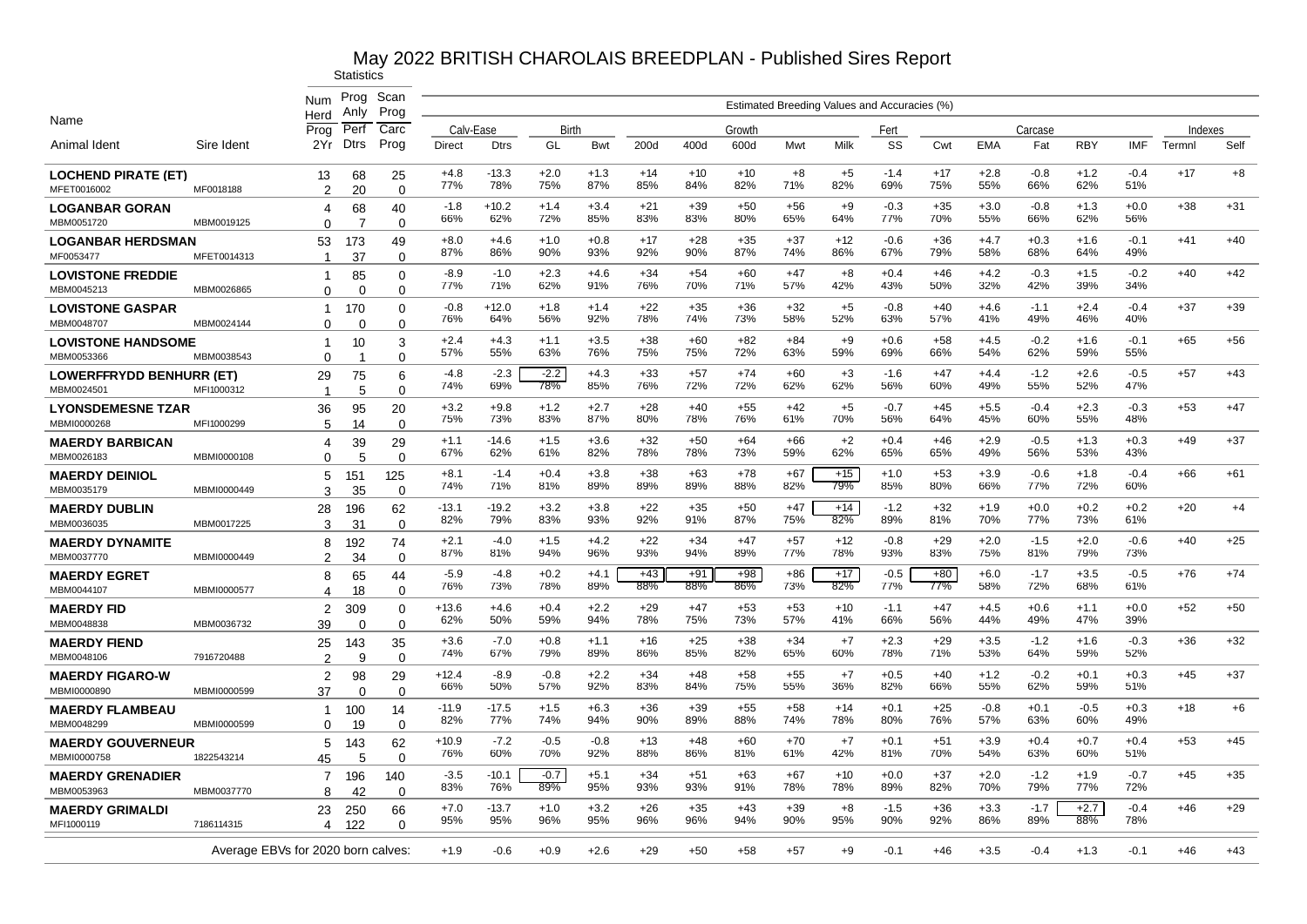|                                         |             | Num                                | Prog<br>Anlv   | Scan<br>Prog    |                |                |               |               |              |              |              |              | Estimated Breeding Values and Accuracies (%) |               |              |               |               |               |               |         |       |
|-----------------------------------------|-------------|------------------------------------|----------------|-----------------|----------------|----------------|---------------|---------------|--------------|--------------|--------------|--------------|----------------------------------------------|---------------|--------------|---------------|---------------|---------------|---------------|---------|-------|
| Name                                    |             | Herd<br>Prog                       | Per            | Carc            | Calv-Ease      |                | Birth         |               |              |              | Growth       |              |                                              | Fert          |              |               | Carcase       |               |               | Indexes |       |
| Animal Ident                            | Sire Ident  | 2Yr                                | <b>Dtrs</b>    | Prog            | Direct         | <b>Dtrs</b>    | GL            | Bwt           | 200d         | 400d         | 600d         | Mwt          | Milk                                         | SS            | Cwt          | <b>EMA</b>    | Fat           | <b>RBY</b>    | IMF           | Termnl  | Self  |
| <b>MAERDY HARRYPOTTER</b><br>MBM0055415 | MBM0005387  | $\mathbf 1$<br>5                   | 70<br>$\Omega$ | -1<br>$\Omega$  | $+1.1$<br>65%  | $+3.1$<br>55%  | $+0.4$<br>70% | $+3.8$<br>85% | $+36$<br>77% | $+65$<br>77% | $+74$<br>74% | $+69$<br>60% | $+9$<br>53%                                  | $-0.4$<br>72% | +55<br>62%   | $+4.0$<br>51% | $-1.3$<br>58% | $+2.2$<br>55% | $-0.6$<br>47% | $+59$   | $+55$ |
| <b>MAERDY HASSE</b><br>MBM0055638       | MBMI0000706 | 7<br>1                             | 58<br>4        | 33              | $-11.5$<br>62% | $+3.3$<br>51%  | $+0.6$<br>68% | $+3.3$<br>85% | $+35$<br>81% | $+59$<br>81% | $+73$<br>78% | $+78$<br>62% | $+18$<br>52%                                 | $+0.6$<br>75% | $+52$<br>67% | $+3.0$<br>51% | $+0.0$<br>61% | $+1.0$<br>56% | $+0.1$<br>49% | $+42$   | $+43$ |
| <b>MAERDY HEARTHROB</b>                 |             | 7                                  | 131            | $\Omega$<br>66  | $+0.3$<br>80%  | $-2.0$<br>72%  | $-1.1$<br>87% | $+3.7$<br>94% | $+30$<br>90% | $+56$<br>90% | $+53$<br>88% | $+59$<br>75% | $+17$<br>72%                                 | $+0.2$<br>88% | $+38$<br>78% | $+1.5$<br>67% | $-1.0$<br>75% | $+1.1$<br>72% | $+0.0$<br>66% | $+38$   | $+42$ |
| MBM0055445                              | MBM0037770  | 6                                  | 23             | $\Omega$        | $+11.3$        | $+2.0$         | $+1.5$        | $+4.2$        | $+39$        | $+44$        | $+55$        | $+42$        | $+12$                                        | $+0.1$        | $+43$        | $+2.8$        | $-0.7$        | $+1.8$        | $-0.3$        | $+52$   | $+46$ |
| <b>MAERDY HENLEY</b><br>MBM0055875      | MBMI0000639 | 9<br>$\Omega$                      | 108<br>9       | 59<br>$\Omega$  | 68%            | 60%            | 69%           | 85%           | 80%          | 81%          | 77%          | 61%          | 55%                                          | 78%           | 68%          | 55%           | 65%           | 61%           | 52%           |         |       |
| <b>MAERDY HERACLES</b><br>MBMI0000862   | 0313369824  | 3<br>$\Omega$                      | 47<br>6        | 20<br>$\Omega$  | $-10.1$<br>57% | $+0.3$<br>43%  | $+0.7$<br>71% | $+1.9$<br>86% | $+17$<br>79% | $+29$<br>76% | $+59$<br>71% | $+70$<br>49% | $+16$<br>29%                                 | $-1.0$<br>72% | $+37$<br>56% | $+2.6$<br>42% | $-0.2$<br>53% | $+0.8$<br>49% | $+0.1$<br>43% | $+34$   | $+15$ |
| <b>MAERDY HWRE</b><br>MBM0056316        | MBM0037770  | 8<br>5                             | 82<br>25       | 56<br>$\Omega$  | $-3.3$<br>72%  | $-7.9$<br>69%  | $+2.6$<br>76% | $+5.9$<br>89% | $+31$<br>87% | $+55$<br>88% | $+65$<br>85% | $+66$<br>72% | $+14$<br>78%                                 | $-0.9$<br>82% | $+45$<br>77% | $+3.7$<br>62% | $-1.2$<br>73% | $+2.5$<br>69% | $-0.7$<br>64% | $+51$   | $+41$ |
| <b>MAERDY IGNITION</b><br>MBM0057756    | MBM0045343  | 24<br>78                           | 137<br>5       | 32<br>$\Omega$  | $+4.5$<br>74%  | $-3.8$<br>62%  | $-1.0$<br>81% | $+2.8$<br>91% | $+30$<br>87% | $+79$<br>85% | $+90$<br>82% | $+84$<br>65% | $+6$<br>50%                                  | $-0.1$<br>80% | $+67$<br>71% | $+6.3$<br>56% | $-0.6$<br>67% | $+2.3$<br>63% | $-0.2$<br>58% | $+76$   | $+70$ |
| <b>MAERDY IMPECCABLE</b><br>MF0057527   | MF0001382   | 110<br>5                           | 690<br>170     | 144<br>$\Omega$ | $-15.5$<br>95% | $+0.5$<br>95%  | $+2.3$<br>96% | $+4.1$<br>97% | $+23$<br>97% | $+32$<br>96% | $+46$<br>95% | $+54$<br>91% | $+3$<br>96%                                  | $+0.1$<br>87% | +28<br>92%   | $+1.8$<br>82% | $-0.5$<br>88% | $+0.8$<br>86% | $+0.1$<br>77% | $+16$   | $+10$ |
| <b>MAERDY JAMAICA</b><br>MBM0060932     | MBM0037770  | 4<br>4                             | 14<br>$\Omega$ | 3<br>$\Omega$   | $+4.6$<br>58%  | $-6.1$<br>52%  | $+0.4$<br>73% | $+3.2$<br>79% | $+28$<br>77% | $+48$<br>74% | $+57$<br>70% | $+59$<br>54% | $+12$<br>49%                                 | $-0.5$<br>72% | $+41$<br>60% | $+2.1$<br>50% | $-2.2$<br>55% | $+2.2$<br>53% | $-0.5$<br>46% | $+48$   | $+35$ |
| <b>MAERDY JERUSALEM</b>                 |             | 4                                  | 218            | 92              | $-0.9$<br>81%  | $-2.7$<br>71%  | $-1.1$<br>75% | $+1.8$<br>94% | $+29$<br>91% | $+67$<br>90% | $+91$<br>85% | $+92$<br>72% | $+9$<br>62%                                  | $+1.3$<br>88% | $+67$<br>77% | $+7.8$<br>65% | $+0.5$<br>74% | $+2.4$<br>71% | $-0.2$<br>65% | $+77$   | $+73$ |
| MBM0063311<br><b>MAERDY JUMBUCK</b>     | MBM0045343  | 60<br>-1                           | 16<br>69       | $\Omega$<br>5   | $-11.8$<br>75% | $-10.0$<br>55% | $+1.3$<br>61% | $+3.1$<br>92% | $+26$<br>87% | $+51$<br>82% | $+61$<br>79% | $+65$<br>60% | $+9$<br>31%                                  | $+0.6$<br>70% | $+45$<br>66% | $+3.1$<br>44% | $+0.6$<br>51% | $+0.4$<br>47% | $+0.4$<br>38% | $+32$   | $+32$ |
| MBM0063905                              | MBMI0000758 | 20                                 | $\Omega$       | $\Omega$        | $-6.9$         | $+10.3$        | $-0.8$        | $+2.1$        | $+34$        | $+63$        | $+72$        | $+60$        | $+8$                                         | $+0.9$        | $+51$        | $+2.6$        | $-0.2$        | $+0.5$        | $+0.1$        | $+43$   | $+49$ |
| <b>MAERDY LUSTY</b><br>MF0069883        | MFI1000047  | 48<br>$\Omega$                     | 111<br>13      | 3<br>$\Omega$   | 82%            | 80%            | 86%           | 87%           | 84%          | 81%          | 80%          | 69%          | 81%                                          | 55%           | 69%          | 45%           | 54%           | 51%           | 36%           |         |       |
| <b>MAERDY MAGESTIC</b><br>MBM0070253    | MBM0053963  | 1<br>24                            | 48<br>$\Omega$ | 24<br>$\Omega$  | $-1.2$<br>58%  | $-9.5$<br>49%  | $-0.5$<br>68% | $+4.6$<br>85% | $+35$<br>78% | $+65$<br>76% | $+85$<br>75% | $+90$<br>60% | $+6$<br>48%                                  | $+0.9$<br>73% | $+52$<br>64% | $+2.4$<br>52% | $-1.5$<br>62% | $+1.9$<br>58% | $-0.4$<br>52% | $+61$   | $+45$ |
| <b>MAERDY MONTYPYTHON</b><br>MBM0073917 | MBM0045343  | 4<br>24                            | 49<br>0        | 22<br>0         | $+0.7$<br>65%  | $-2.3$<br>51%  | $-0.6$<br>76% | $+3.3$<br>85% | $+32$<br>79% | $+62$<br>77% | $+75$<br>73% | $+76$<br>57% | $+11$<br>42%                                 | $+2.0$<br>75% | $+53$<br>63% | $+4.8$<br>52% | $+0.5$<br>59% | $+1.3$<br>56% | $+0.1$<br>50% | $+59$   | $+62$ |
| <b>MAERDY MORWR</b><br>MBM0071077       | MBM0037770  | $\mathbf 1$<br>38                  | 57<br>0        | 44<br>$\Omega$  | $+0.4$<br>57%  | $-1.3$<br>49%  | $+1.4$<br>69% | $+3.5$<br>83% | $+23$<br>79% | $+34$<br>78% | $+48$<br>74% | $+53$<br>58% | $+7$<br>48%                                  | $-0.4$<br>74% | $+35$<br>65% | $+3.4$<br>54% | $-0.6$<br>64% | $+1.8$<br>60% | $-0.3$<br>54% | $+42$   | $+31$ |
| <b>MAERDY NASER (ET)</b><br>MFET0015901 | MFI1000119  | 27                                 | 166            | 70              | $-3.3$<br>89%  | $-10.7$<br>88% | $-0.9$<br>93% | $+1.9$<br>93% | $+24$<br>93% | $+38$<br>92% | $+40$<br>90% | $+36$<br>83% | $+7$<br>92%                                  | $-0.3$<br>87% | $+40$<br>86% | $+5.1$<br>77% | $-0.9$<br>83% | $+3.0$<br>81% | $-0.5$<br>74% | $+41$   | $+42$ |
| <b>MAERDY NEPTUNE</b>                   |             | $\Omega$<br>10                     | 47<br>215      | 0<br>41         | $+0.9$<br>88%  | $-13.2$<br>88% | $+0.9$<br>80% | $+2.7$<br>94% | $+22$<br>94% | $+43$<br>93% | $+54$<br>91% | $+55$<br>81% | $+18$<br>92%                                 | $-0.5$<br>79% | $+42$<br>85% | $+3.0$<br>72% | $-1.6$<br>78% | $+2.3$<br>75% | $-0.3$<br>63% | $+46$   | $+33$ |
| MF0080075<br><b>MAERDY NEWMAN</b>       | MFI1000119  | -1<br>$\overline{c}$               | 48<br>38       | $\Omega$<br>8   | $+7.1$<br>60%  | $-1.0$<br>48%  | $+0.0$<br>65% | $+2.5$<br>84% | $+21$<br>78% | $+46$<br>75% | $+56$<br>73% | $+53$<br>57% | +8<br>41%                                    | $+0.3$<br>68% | $+44$<br>62% | $+5.5$<br>49% | $-0.8$<br>57% | $+2.6$<br>54% | $-0.3$<br>47% | $+57$   | $+52$ |
| MBM0074507<br><b>MAERDY NORTHERNBOY</b> | MBM0045343  | 42<br>$\overline{2}$               | $\Omega$<br>37 | $\Omega$<br>11  | $+2.3$         | -8.2           | $-0.4$        | $+4.0$        | $+49$        | $+72$        | $+87$        | $+84$        | $+13$                                        | $-1.0$        | $+59$        | $+1.8$        | $-0.5$        | $+0.5$        | $+0.3$        | $+59$   | $+46$ |
| MBM0075245                              | MBMI0000890 | 37                                 | $\Omega$       | $\Omega$        | 54%            | 39%            | 53%           | 85%           | 78%          | 76%          | 72%          | 54%          | 29%                                          | 75%           | 61%          | 48%           | 56%           | 52%           | 45%           |         |       |
| <b>MAERDY NORWEGIAN</b><br>MBM0075438   | MBMI0000890 | -1<br>44                           | 37<br>O        | 0<br>$\Omega$   | $+11.7$<br>61% | $-11.4$<br>44% | $+0.0$<br>55% | $+2.7$<br>88% | $+31$<br>81% | $+50$<br>77% | $+58$<br>72% | $+58$<br>52% | $+6$<br>32%                                  | $+0.5$<br>71% | $+38$<br>61% | $+0.8$<br>44% | $+0.1$<br>50% | $-0.4$<br>47% | $+0.3$<br>37% | $+41$   | $+33$ |
|                                         |             | Average EBVs for 2020 born calves: |                |                 | $+1.9$         | $-0.6$         | $+0.9$        | $+2.6$        | $+29$        | $+50$        | $+58$        | $+57$        | $+9$                                         | $-0.1$        | $+46$        | $+3.5$        | $-0.4$        | $+1.3$        | $-0.1$        | $+46$   | $+43$ |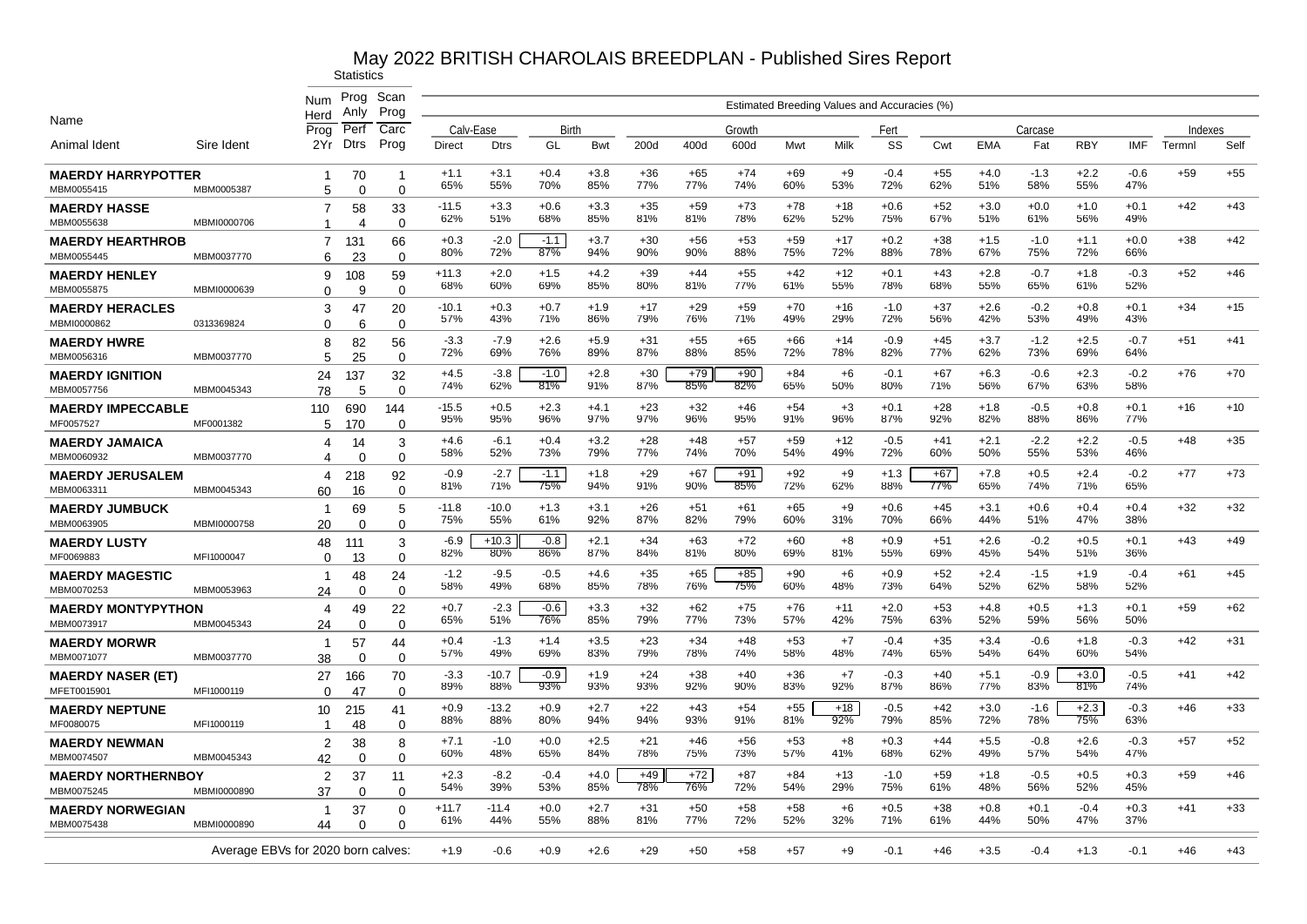|                                              |             |                                    | Prog           | Scan                |                |                |               |               |              |              |              |              |              |                                              |              |               |               |               |               |         |       |
|----------------------------------------------|-------------|------------------------------------|----------------|---------------------|----------------|----------------|---------------|---------------|--------------|--------------|--------------|--------------|--------------|----------------------------------------------|--------------|---------------|---------------|---------------|---------------|---------|-------|
|                                              |             | Num<br>Herd                        | Anly           | Prog                |                |                |               |               |              |              |              |              |              | Estimated Breeding Values and Accuracies (%) |              |               |               |               |               |         |       |
| Name                                         |             | Prog                               | Perf           | Carc                | Calv-Ease      |                | Birth         |               |              |              | Growth       |              |              | Fert                                         |              |               | Carcase       |               |               | Indexes |       |
| Animal Ident                                 | Sire Ident  | 2Yr                                | <b>Dtrs</b>    | Prog                | <b>Direct</b>  | <b>Dtrs</b>    | GL            | Bwt           | 200d         | 400d         | 600d         | Mwt          | Milk         | SS                                           | Cwt          | <b>EMA</b>    | Fat           | <b>RBY</b>    | <b>IMF</b>    | Termnl  | Self  |
| <b>MAERDY ONEDIRECTION</b><br>MBM0077937     | MBM0045343  | -1<br>20                           | 20<br>$\Omega$ | 3<br>$\Omega$       | $+4.1$<br>57%  | $-0.7$<br>48%  | $-0.6$<br>59% | $+2.9$<br>81% | $+31$<br>79% | $+62$<br>77% | $+76$<br>72% | $+73$<br>56% | $+8$<br>43%  | $+1.6$<br>71%                                | $+56$<br>64% | $+5.9$<br>51% | $+0.2$<br>59% | $+2.1$<br>56% | $-0.2$<br>49% | $+67$   | $+68$ |
| <b>MAERDY ORPHEUS</b><br>MBM0081470          | MBM0045343  | 3<br>56                            | 53<br>$\Omega$ | 13<br>$\Omega$      | $+5.3$<br>59%  | $-1.3$<br>47%  | $-0.4$<br>63% | $+2.8$<br>86% | $+29$<br>79% | $+52$<br>76% | $+60$<br>72% | $+60$<br>56% | $+12$<br>41% | $+0.9$<br>69%                                | $+45$<br>62% | $+3.9$<br>50% | $+0.0$<br>60% | $+1.2$<br>57% | $+0.2$<br>51% | $+51$   | $+52$ |
| <b>MAERDY OSGOOD</b><br>MBM0077950           | MBM0045343  | 2<br>32                            | 31<br>$\Omega$ | $\overline{2}$<br>0 | $+4.9$<br>54%  | $-0.9$<br>44%  | $-1.3$<br>56% | $+3.6$<br>79% | $+41$<br>77% | $+80$<br>73% | $+90$<br>69% | $+83$<br>53% | $+5$<br>38%  | $+0.4$<br>70%                                | $+69$<br>60% | $+5.8$<br>48% | $-0.7$<br>55% | $+2.6$<br>52% | $-0.1$<br>45% | $+77$   | $+75$ |
| <b>MAERDY OTHELLO</b><br>MF0087855           | MFI1000119  | 18<br>6                            | 232<br>77      | 149<br>$\mathbf 0$  | $-11.5$<br>91% | $+15.4$<br>91% | $+2.3$<br>92% | $+3.5$<br>96% | $+18$<br>95% | $+21$<br>95% | $+12$<br>94% | +16<br>87%   | $+5$<br>94%  | $-1.6$<br>87%                                | $+17$<br>89% | $+2.6$<br>79% | $-0.5$<br>87% | $+1.1$<br>85% | $-0.2$<br>78% | $+3$    | $+9$  |
| <b>MAERDY OXO</b><br>MF0086422               | MFI1000119  | 5<br>3                             | 128<br>39      | 34<br>$\mathbf 0$   | $+24.1$<br>83% | $-10.2$<br>82% | $+0.9$<br>78% | $+2.8$<br>88% | $+30$<br>91% | $+54$<br>90% | $+73$<br>87% | $+79$<br>75% | $+8$<br>87%  | $+0.5$<br>69%                                | $+53$<br>79% | $+3.2$<br>65% | $-1.4$<br>71% | $+2.0$<br>68% | $-0.1$<br>52% | $+69$   | $+46$ |
| <b>MAERDY PADIRAC</b><br>MBMI0000208         | 5892104418  | 14<br>$\overline{\mathbf{1}}$      | 338<br>80      | 149<br>$\Omega$     | $-5.0$<br>91%  | $+1.3$<br>90%  | $+2.8$<br>95% | $+5.3$<br>95% | $+33$<br>95% | $+37$<br>95% | $+46$<br>91% | $+32$<br>82% | $+10$<br>89% | $-1.5$<br>93%                                | $+32$<br>86% | $+2.4$<br>76% | $-0.4$<br>83% | $+1.1$<br>80% | $-0.1$<br>71% | $+31$   | $+24$ |
| <b>MAERDY RESTFUL</b><br>MF0097424           | MF0048570   | $\overline{1}$<br>$\overline{2}$   | 54<br>17       | 6<br>$\Omega$       | $+3.0$<br>79%  | $-15.0$<br>79% | $-0.2$<br>83% | $+2.4$<br>86% | $+23$<br>85% | $+24$<br>83% | $+30$<br>82% | $+19$<br>72% | $+4$<br>81%  | $-1.5$<br>78%                                | $+27$<br>74% | $+5.2$<br>62% | $+0.4$<br>67% | $+1.4$<br>64% | $+0.1$<br>53% | $+34$   | $+24$ |
| <b>MAERDY ROCK</b><br>MF0094233              | MFI1000284  | 18<br>7                            | 177<br>33      | 88<br>$\mathbf 0$   | $+10.4$<br>82% | $-4.7$<br>81%  | $+2.3$<br>81% | $+1.4$<br>88% | $+22$<br>90% | $+20$<br>89% | $+28$<br>86% | $+32$<br>73% | $+5$<br>82%  | $-1.0$<br>73%                                | $+27$<br>78% | $+2.2$<br>61% | $+0.2$<br>73% | $+0.2$<br>69% | $+0.0$<br>58% | $+27$   | $+19$ |
| <b>MAERDY SINNDAR</b><br>MBMI0000108         | MFI1000252  | 10<br>$\overline{\mathbf{1}}$      | 109<br>21      | 55<br>$\Omega$      | $+3.9$<br>84%  | $-22.6$<br>82% | $+0.4$<br>83% | $+3.2$<br>88% | $+27$<br>91% | $+34$<br>91% | $+46$<br>84% | $+40$<br>70% | $+4$<br>75%  | $-0.4$<br>78%                                | $+34$<br>77% | $+2.8$<br>66% | $-0.7$<br>72% | $+1.6$<br>69% | $+0.0$<br>51% | $+42$   | $+22$ |
| <b>MAERDY ULM</b><br>MBMI0000210             | 5816500315  | 8<br>0                             | 40<br>12       | 14<br>$\Omega$      | $+8.6$<br>74%  | $-3.0$<br>69%  | $+0.4$<br>76% | $+2.3$<br>83% | $+29$<br>80% | $+44$<br>80% | $+47$<br>75% | $+40$<br>57% | $+11$<br>64% | $-1.6$<br>74%                                | $+43$<br>65% | $+3.5$<br>52% | $-1.0$<br>60% | $+2.1$<br>57% | $-0.6$<br>46% | $+47$   | $+41$ |
| <b>MAERDY UNITED (ET)</b><br>MFET0013882     | MF0001382   | 43<br>$\Omega$                     | 262<br>45      | 6<br>$\Omega$       | $-1.6$<br>93%  | $-3.4$<br>94%  | $+1.1$<br>95% | $+2.4$<br>93% | $+17$<br>92% | $+30$<br>91% | $+39$<br>89% | $+46$<br>81% | $+8$<br>91%  | $+0.8$<br>67%                                | $+25$<br>83% | $+2.3$<br>66% | $+1.4$<br>70% | $-0.5$<br>68% | $+0.2$<br>53% | $+24$   | $+24$ |
| <b>MAERDY VAMP</b><br>MBM0016125             | MBMI0000091 | 8<br>6                             | 70<br>10       | 13<br>$\mathbf 0$   | -4.9<br>74%    | $-12.4$<br>70% | $+2.5$<br>85% | $+4.3$<br>89% | $+26$<br>86% | +34<br>82%   | $+51$<br>78% | $+42$<br>62% | $+10$<br>70% | $-0.2$<br>65%                                | $+37$<br>67% | +4.5<br>44%   | $+0.1$<br>53% | $+1.5$<br>49% | $+0.0$<br>41% | $+40$   | $+28$ |
| <b>MAERDY VICTORIOUS (ET)</b><br>MFET0013965 | MF0001382   | 207<br>3                           | 951<br>249     | 34<br>$\Omega$      | $-9.3$<br>97%  | $+9.7$<br>97%  | $+2.5$<br>97% | $+3.7$<br>98% | $+28$<br>97% | $+49$<br>97% | $+57$<br>96% | $+56$<br>92% | $-1$<br>97%  | $+0.5$<br>81%                                | $+40$<br>94% | $+3.1$<br>84% | $+0.8$<br>87% | $+0.0$<br>86% | $+0.2$<br>70% | $+30$   | $+32$ |
| <b>MAJOR (SEMEN ONLY)</b><br>MFI1000252      | 7186114315  | 70<br>28                           | 358<br>81      | 107<br>$\Omega$     | $-8.0$<br>93%  | $-23.5$<br>93% | $+1.7$<br>94% | $+4.4$<br>96% | $+35$<br>95% | +46<br>95%   | $+59$<br>94% | $+47$<br>88% | $+13$<br>94% | $-1.1$<br>90%                                | $+45$<br>90% | $+4.1$<br>81% | $-1.6$<br>87% | $+2.9$<br>85% | $-0.6$<br>79% | $+46$   | $+28$ |
| <b>MARWOOD FLYER</b><br>MBM0048233           | MF0074422   | -1<br>$\Omega$                     | 44<br>9        | 18<br>$\Omega$      | $+4.1$<br>69%  | $-4.4$<br>65%  | $+0.0$<br>78% | $+4.1$<br>88% | $+42$<br>85% | $+63$<br>82% | $+77$<br>79% | $+77$<br>64% | $+12$<br>65% | $+0.8$<br>67%                                | $+52$<br>69% | $+2.8$<br>53% | $-0.3$<br>66% | $+1.0$<br>61% | $-0.3$<br>52% | $+57$   | $+53$ |
| <b>MARWOOD GRANDSLAM</b><br>MBM0051502       | MF0084901   | -1<br>$\Omega$                     | 57<br>5        | 23<br>$\Omega$      | $-10.3$<br>71% | $-7.3$<br>63%  | $+2.5$<br>75% | $+4.6$<br>91% | $+27$<br>85% | $+38$<br>84% | $+51$<br>79% | $+54$<br>65% | $+8$<br>62%  | $-1.5$<br>76%                                | $+29$<br>71% | $+1.1$<br>59% | $+0.5$<br>67% | $-1.0$<br>65% | $+1.1$<br>60% | $+18$   | $+6$  |
| <b>MEARNS IGNITION</b><br>MF000124           | MFI0000095  | 97<br>6                            | 290<br>53      | 6<br>$\mathbf 0$    | $+6.2$<br>91%  | $-2.9$<br>93%  | $+2.9$<br>93% | $-0.3$<br>93% | $+9$<br>92%  | $+6$<br>91%  | $+5$<br>89%  | $+8$<br>77%  | -6<br>90%    | $-1.0$<br>44%                                | $+17$<br>81% | $+2.0$<br>43% | $+0.2$<br>50% | $+0.1$<br>47% | $+0.2$<br>28% | $+11$   | $+7$  |
| <b>MEILLARD (SEMEN ONLY)</b><br>MFI1000276   | MFI1000255  | 31<br>$\mathcal{P}$                | 124<br>37      | 30<br>$\Omega$      | $-4.0$<br>89%  | $-21.1$<br>89% | $-0.7$<br>92% | $+3.6$<br>94% | $+35$<br>93% | +55<br>92%   | $+61$<br>90% | $+60$<br>82% | $+0$<br>88%  | $-1.6$<br>77%                                | $+45$<br>84% | $+2.3$<br>70% | $-1.1$<br>77% | $+1.6$<br>74% | $-0.4$<br>63% | $+43$   | $+25$ |
| <b>MMB APOLLON</b><br>MFI0000036             | 58034 R07   | 333 1457<br>0                      | 406            | 28<br>$\Omega$      | $-0.7$<br>98%  | $+6.7$<br>98%  | $+2.8$<br>98% | $+0.9$<br>98% | $+13$<br>98% | $+20$<br>97% | $+13$<br>97% | $+8$<br>93%  | $+4$<br>97%  | $+1.0$<br>71%                                | $+24$<br>94% | $+2.8$<br>70% | $-0.3$<br>76% | $+1.1$<br>74% | $-0.3$<br>52% | $+15$   | $+27$ |
| <b>MOELFRE AMBASSADOR (ET)</b><br>MBM0022743 | MFET0016056 | 7<br>U                             | 104<br>5       | 36<br>$\Omega$      | $+1.5$<br>76%  | $-18.5$<br>72% | $+0.7$<br>69% | $+3.4$<br>88% | $+30$<br>84% | $+43$<br>81% | $+60$<br>77% | $+40$<br>63% | $+12$<br>59% | $+0.0$<br>73%                                | $+47$<br>67% | $+6.9$<br>55% | $-0.5$<br>63% | $+3.2$<br>60% | $-1.0$<br>53% | $+61$   | $+47$ |
|                                              |             | Average EBVs for 2020 born calves: |                |                     | $+1.9$         | $-0.6$         | $+0.9$        | $+2.6$        | $+29$        | $+50$        | $+58$        | $+57$        | +9           | $-0.1$                                       | +46          | $+3.5$        | $-0.4$        | $+1.3$        | $-0.1$        | $+46$   | $+43$ |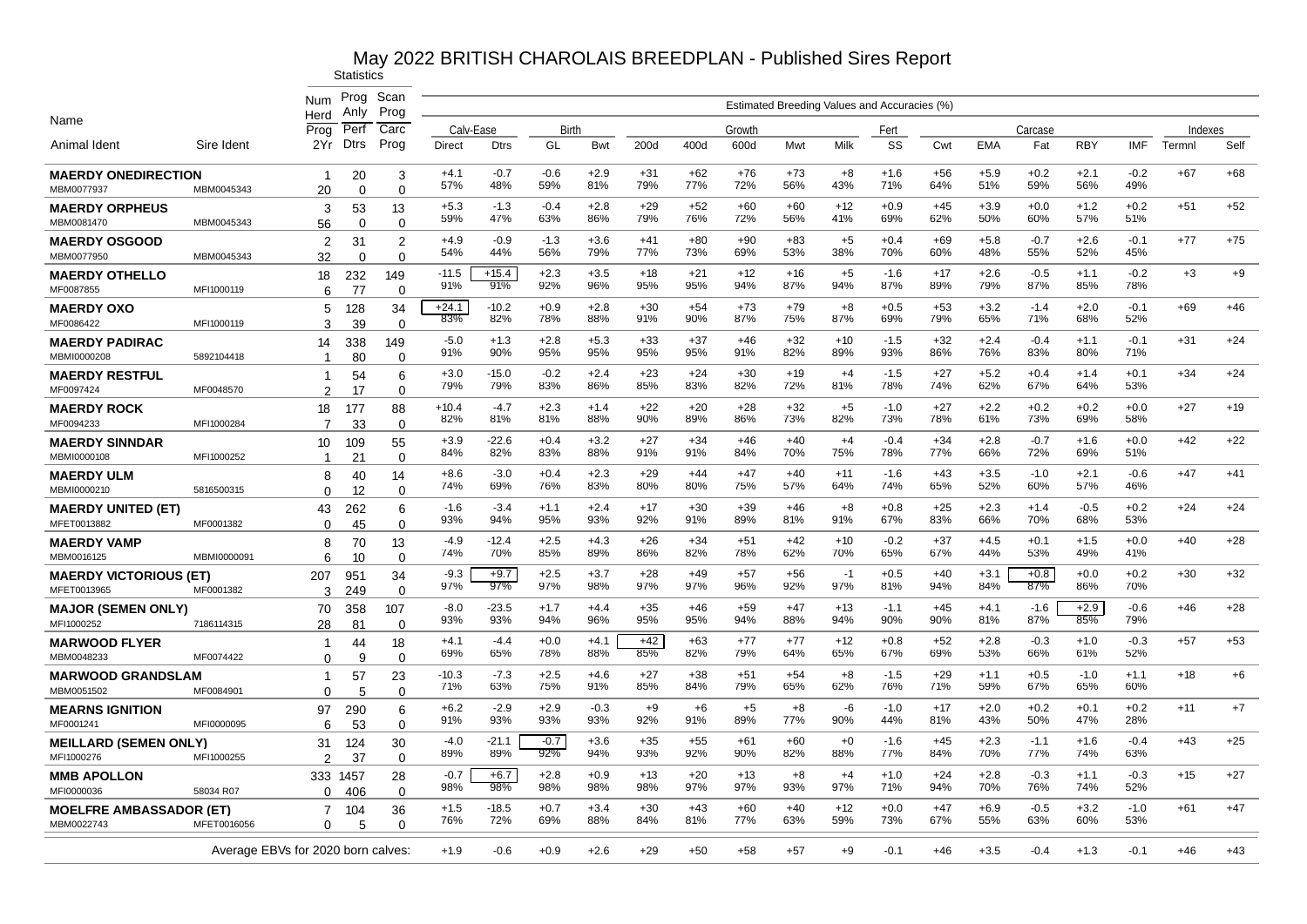|                                              |             | Num                                | Prog<br>Anly   | Scan<br>Prog               |                |                |               |               |              |              |              |              | Estimated Breeding Values and Accuracies (%) |               |              |               |               |               |               |         |       |
|----------------------------------------------|-------------|------------------------------------|----------------|----------------------------|----------------|----------------|---------------|---------------|--------------|--------------|--------------|--------------|----------------------------------------------|---------------|--------------|---------------|---------------|---------------|---------------|---------|-------|
| Name                                         |             | Herd<br>Proa                       | Perf           | Carc                       | Calv-Ease      |                | Birth         |               |              |              | Growth       |              |                                              | Fert          |              |               | Carcase       |               |               | Indexes |       |
| Animal Ident                                 | Sire Ident  | 2Yr                                | <b>Dtrs</b>    | Prog                       | <b>Direct</b>  | <b>Dtrs</b>    | GL            | Bwt           | 200d         | 400d         | 600d         | Mwt          | Milk                                         | SS            | Cwt          | <b>EMA</b>    | Fat           | <b>RBY</b>    | <b>IMF</b>    | Termnl  | Self  |
| <b>MOELFRE MOROCO (ET)</b><br>MFET0015581    | MF0030170   | 9<br>$\Omega$                      | 58<br>14       | 16<br>$\Omega$             | $-23.8$<br>77% | $-0.4$<br>75%  | $+8.2$<br>77% | $+4.4$<br>85% | $+15$<br>82% | $+39$<br>81% | $+37$<br>79% | $+46$<br>68% | $-4$<br>77%                                  | $-0.3$<br>59% | $+34$<br>72% | $+1.9$<br>59% | $-0.1$<br>66% | $+0.2$<br>63% | $+0.2$<br>50% | -8      | $-3$  |
| <b>MOGADOR (SEMEN ONLY)</b><br>MFI1000272    | 8588103870  | 60<br>2                            | 112<br>13      | 21<br>$\mathbf 0$          | $+10.1$<br>77% | $-9.8$<br>75%  | $-1.3$<br>84% | $+3.8$<br>84% | $+32$<br>79% | $+33$<br>76% | $+39$<br>73% | $+30$<br>57% | $-2$<br>68%                                  | $-1.5$<br>43% | $+29$<br>60% | $+2.7$<br>39% | $-0.6$<br>46% | $+1.7$<br>43% | $-0.2$<br>29% | $+41$   | $+28$ |
| <b>MONCUR GENERAL</b><br>MF0045670           | MF0030278   | 58<br>16                           | 318<br>70      | 74<br>$\Omega$             | $-3.4$<br>92%  | $+7.0$<br>92%  | $-1.0$<br>94% | $+2.8$<br>97% | $+37$<br>95% | $+56$<br>95% | $+75$<br>93% | $+88$<br>87% | $+20$<br>95%                                 | $+1.3$<br>90% | $+43$<br>89% | $-1.1$<br>78% | $+0.7$<br>84% | $-1.7$<br>82% | $+1.2$<br>75% | $+35$   | $+31$ |
| <b>MONTGOMERY GENERAL</b><br>MBM0050653      | MBM0038543  | 1<br>$\Omega$                      | 79<br>$\Omega$ | $\mathbf 0$<br>$\mathbf 0$ | $+1.1$<br>59%  | $+5.2$<br>57%  | $+1.5$<br>67% | $+3.6$<br>79% | $+36$<br>75% | $+50$<br>72% | $+68$<br>70% | $+67$<br>60% | $+9$<br>58%                                  | $+0.7$<br>69% | $+47$<br>61% | $+3.3$<br>52% | $+0.1$<br>57% | $+0.7$<br>55% | $+0.0$<br>50% | $+50$   | $+45$ |
| <b>MONTGOMERY IANTO</b><br>MBM0056736        | MF0054531   | 9<br>5                             | 71<br>2        | 19<br>$\mathbf 0$          | $+0.0$<br>68%  | $+9.1$<br>61%  | $+2.0$<br>78% | $+4.1$<br>82% | $+31$<br>81% | $+59$<br>79% | $+64$<br>79% | $+63$<br>68% | $+4$<br>59%                                  | $-0.3$<br>69% | $+52$<br>69% | $+5.4$<br>56% | $-0.4$<br>63% | $+2.2$<br>60% | $-0.5$<br>56% | $+55$   | $+55$ |
| <b>MOOREFIELD VIPER</b><br>MBMI0000453       | MFI1000301  | $\overline{2}$<br>$\overline{1}$   | 52<br>24       | 42<br>$\Omega$             | $+0.6$<br>71%  | $-11.8$<br>70% | $+0.9$<br>80% | $+2.9$<br>83% | $+29$<br>79% | $+47$<br>80% | $+51$<br>78% | $+46$<br>65% | $+4$<br>62%                                  | $-0.6$<br>64% | $+45$<br>67% | $+3.9$<br>50% | $-0.9$<br>64% | $+2.1$<br>59% | $-0.3$<br>54% | $+45$   | $+38$ |
| <b>MOORLOUGH PALO</b><br>MF0091370           | MF0074422   | 38<br>4                            | 168<br>31      | 102<br>$\Omega$            | $-1.4$<br>81%  | $+3.4$<br>80%  | $+2.4$<br>88% | $+3.1$<br>89% | $+21$<br>88% | $+42$<br>86% | $+53$<br>85% | $+62$<br>71% | $+11$<br>78%                                 | $+1.0$<br>54% | $+37$<br>75% | $+2.7$<br>55% | $+0.8$<br>66% | $+0.1$<br>62% | $+0.3$<br>47% | $+36$   | $+37$ |
| <b>MORNITY NUGGET</b><br>MBM0073097          | MBM0053095  | $\mathbf 1$<br>71                  | 58<br>$\Omega$ | 0<br>$\Omega$              | $+9.4$<br>65%  | $+4.8$<br>53%  | $+2.5$<br>61% | $+2.0$<br>87% | $+27$<br>82% | $+43$<br>82% | $+47$<br>76% | $+46$<br>61% | $+11$<br>53%                                 | $-0.6$<br>52% | $+45$<br>66% | $+4.0$<br>41% | $+0.1$<br>50% | $+0.8$<br>47% | $+0.5$<br>40% | $+44$   | $+44$ |
| <b>MORTIMERS ECHO</b><br>MBM0043721          | MBM0018273  | 5<br>$\Omega$                      | 121<br>33      | 104<br>$\Omega$            | $+18.8$<br>77% | -4.5<br>75%    | $+0.8$<br>79% | $+0.7$<br>87% | $+36$<br>86% | $+57$<br>85% | $+54$<br>83% | $+57$<br>72% | $+11$<br>80%                                 | $-1.5$<br>79% | $+57$<br>76% | $+3.4$<br>61% | $-0.8$<br>71% | $+1.2$<br>68% | $+0.1$<br>61% | $+52$   | $+48$ |
| <b>MORTIMERS ELVIS</b><br>MBM0041079         | MBM0019739  | 2<br>14                            | 112<br>∩       | 0<br>$\Omega$              | $+6.4$<br>80%  | $-10.3$<br>78% | $+2.6$<br>63% | $+3.3$<br>92% | $+29$<br>81% | $+55$<br>77% | $+56$<br>77% | $+69$<br>63% | $+6$<br>50%                                  | $+1.2$<br>59% | +43<br>59%   | $+0.9$<br>39% | $-0.7$<br>49% | $+0.4$<br>45% | $+0.3$<br>36% | $+40$   | $+37$ |
| <b>MORTIMERS FESTIVAL</b><br>MF0043643       | MF0027672   | 11<br>$\Omega$                     | 108<br>23      | 20<br>$\mathbf 0$          | $+8.8$<br>85%  | $+3.7$<br>83%  | $-0.3$<br>87% | $+2.1$<br>93% | $+25$<br>90% | $+34$<br>88% | $+37$<br>86% | $+30$<br>75% | $-7$<br>86%                                  | $-0.1$<br>51% | $+27$<br>78% | $+1.4$<br>57% | $+0.1$<br>66% | $+0.0$<br>62% | $+0.1$<br>44% | $+30$   | $+28$ |
| <b>MORTIMERS HIGHLANDFLING</b><br>MBM0053782 | MBM0041108  | 3<br>$\Omega$                      | 86<br>16       | 61<br>$\mathbf 0$          | $+7.1$<br>64%  | $-5.7$<br>58%  | $+1.7$<br>63% | $+2.8$<br>83% | $+22$<br>81% | $+40$<br>80% | $+44$<br>77% | $+48$<br>61% | $+12$<br>65%                                 | $-0.7$<br>74% | $+33$<br>67% | $+1.7$<br>50% | $-0.6$<br>61% | $+0.7$<br>57% | $-0.2$<br>50% | $+36$   | $+28$ |
| <b>MORTIMERS HURRICANE</b><br>MBM0053784     | MBMI0000495 | 8                                  | 46             | 30                         | $-8.3$<br>64%  | $-0.6$<br>60%  | $+0.9$<br>68% | $+5.0$<br>84% | $+38$<br>81% | $+56$<br>79% | $+66$<br>76% | $+65$<br>60% | $+10$<br>52%                                 | $-0.9$<br>69% | $+46$<br>65% | $+2.6$<br>49% | $-1.0$<br>63% | $+1.5$<br>58% | $+0.0$<br>50% | $+42$   | $+34$ |
| <b>MORTIMERS INFINITY</b>                    |             | $\Omega$<br>$\mathbf 1$            | 10<br>8        | $\mathbf 0$<br>6           | $+2.4$<br>54%  | $-6.8$<br>49%  | $+0.2$<br>63% | $+1.2$<br>76% | $+27$<br>75% | $+44$<br>73% | $+45$<br>70% | $+39$<br>55% | $+4$<br>48%                                  | $-1.6$<br>68% | $+44$<br>61% | $+3.8$<br>46% | $-0.8$<br>55% | $+1.7$<br>51% | $-0.4$<br>44% | $+41$   | $+37$ |
| MBM0057027<br><b>MORTIMERS INVINCIBLE</b>    | MBM0018273  | $\mathcal{P}$<br>4                 | $\Omega$<br>19 | $\Omega$<br>9              | $+1.6$<br>64%  | $+5.7$<br>60%  | $+0.8$<br>66% | $+2.7$<br>80% | $+26$<br>78% | $+43$<br>77% | $+51$<br>74% | $+47$<br>62% | $+1$<br>59%                                  | $-1.0$<br>68% | $+44$<br>67% | $+4.1$<br>53% | $-2.2$<br>65% | $+2.9$<br>61% | $-0.4$<br>52% | $+49$   | $+38$ |
| MBM0057137<br><b>MORTIMERS JAGUAR</b>        | MFI0003266  | $\Omega$<br>6                      | 3<br>50        | $\Omega$<br>$\overline{4}$ | $+3.1$<br>74%  | $+12.2$<br>74% | $+2.4$<br>79% | $+2.0$<br>85% | $+20$<br>81% | $+33$<br>77% | $+29$<br>75% | $+25$<br>62% | -1<br>74%                                    | $+1.1$<br>46% | $+27$<br>64% | $+1.7$<br>42% | $-0.1$<br>48% | $+0.3$<br>46% | $-0.1$<br>34% | $+23$   | $+33$ |
| MF0061605<br><b>MORTIMERS JOSH</b>           | MF0043643   | 1<br>16                            | 10<br>191      | $\mathbf 0$<br>55          | $+5.1$         | $+2.1$         | $+2.5$        | $+2.7$        | $+20$        | $+40$        | $+47$        | $+49$        | -1                                           | $-0.3$        | $+38$        | $+2.3$        | $-1.7$        | $+1.7$        | $-0.2$        | $+41$   | $+30$ |
| MF0060638<br><b>MORTIMERS ROSELIER</b>       | MF0040069   | $\Omega$<br>53                     | 45<br>170      | $\Omega$<br>40             | 86%<br>$+2.3$  | 84%<br>$+10.4$ | 81%<br>$-1.0$ | 93%<br>$+1.5$ | 92%<br>$+33$ | 90%<br>$+31$ | 89%<br>$+22$ | 78%<br>$+17$ | 89%<br>$+12$                                 | 55%<br>$+0.1$ | 81%<br>$+23$ | 57%<br>$+0.2$ | 70%<br>$-0.9$ | 66%<br>$+0.4$ | 52%<br>$-0.2$ | $+16$   | $+28$ |
| MF0098578<br><b>MORTIMERS TEBAY (ET)</b>     | MF0079956   | -1<br>4                            | 31<br>29       | $\mathbf 0$<br>17          | 85%<br>$+0.9$  | 83%<br>$-1.0$  | 87%<br>$-1.3$ | 92%<br>$+1.5$ | 91%<br>$+34$ | 90%<br>$+45$ | 87%<br>$+34$ | 76%<br>$+23$ | 86%<br>$+6$                                  | 72%<br>$-0.5$ | 79%<br>$+36$ | 61%<br>$+2.5$ | 72%<br>$-0.7$ | 68%<br>$+1.0$ | 56%<br>$-0.3$ | $+28$   | $+38$ |
| MBM0010162                                   | MBMI0000015 | $\Omega$                           | 8              | $\Omega$                   | 70%            | 68%            | 67%           | 80%           | 77%          | 75%          | 73%          | 61%          | 71%                                          | 65%           | 64%          | 48%           | 57%           | 53%           | 44%           |         |       |
| <b>MORTIMERS VANQUISH (ET)</b><br>MBM0018273 | MF0080113   | 19<br>$\Omega$                     | 87<br>14       | 53<br>$\Omega$             | $+8.9$<br>79%  | $-0.6$<br>74%  | $-0.1$<br>83% | $-0.1$<br>89% | $+31$<br>88% | $+47$<br>87% | $+42$<br>86% | $+40$<br>74% | $+8$<br>76%                                  | $-1.8$<br>75% | $+53$<br>77% | $+4.9$<br>61% | $-0.2$<br>72% | $+1.9$<br>68% | $-0.3$<br>62% | $+46$   | $+50$ |
|                                              |             | Average EBVs for 2020 born calves: |                |                            | $+1.9$         | $-0.6$         | $+0.9$        | $+2.6$        | $+29$        | $+50$        | $+58$        | $+57$        | $+9$                                         | $-0.1$        | $+46$        | $+3.5$        | $-0.4$        | $+1.3$        | $-0.1$        | $+46$   | $+43$ |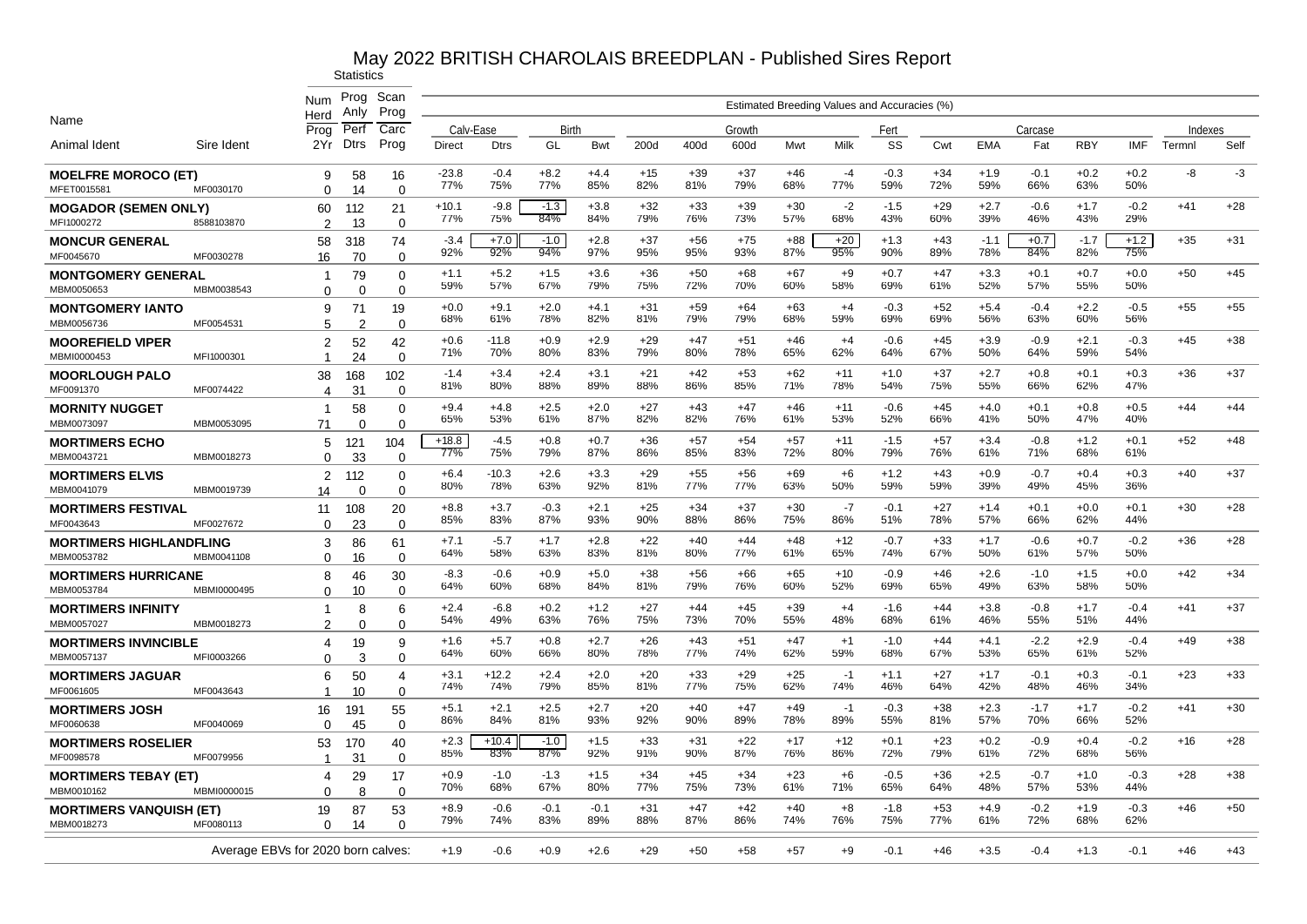|                                              |                                    | Num<br>Herd             | Prog<br>Anly   | Scan<br>Prog      |                |                |                      |               |              |              |              |               | Estimated Breeding Values and Accuracies (%) |               |              |               |               |               |               |         |       |
|----------------------------------------------|------------------------------------|-------------------------|----------------|-------------------|----------------|----------------|----------------------|---------------|--------------|--------------|--------------|---------------|----------------------------------------------|---------------|--------------|---------------|---------------|---------------|---------------|---------|-------|
| Name                                         |                                    | Proa                    | Perf           | Carc              | Calv-Ease      |                | Birth                |               |              |              | Growth       |               |                                              | Fert          |              |               | Carcase       |               |               | Indexes |       |
| Animal Ident                                 | Sire Ident                         | 2Yr                     | <b>Dtrs</b>    | Prog              | Direct         | <b>Dtrs</b>    | GL                   | Bwt           | 200d         | 400d         | 600d         | Mwt           | Milk                                         | SS            | Cwt          | <b>EMA</b>    | Fat           | <b>RBY</b>    | <b>IMF</b>    | Termnl  | Self  |
| <b>MOUNTJOY ICEBERG (ET)</b><br>MBM0060412   | MBM0038543                         | -1<br>$\Omega$          | 5<br>-1        | 0<br>$\Omega$     | $+5.7$<br>60%  | $+0.4$<br>58%  | $+0.3$<br>66%        | $+2.6$<br>76% | $+36$<br>75% | $+76$<br>74% | $+97$<br>74% | $+102$<br>65% | $+11$<br>59%                                 | $+1.1$<br>71% | $+71$<br>66% | $+4.4$<br>55% | $-1.3$<br>60% | $+2.1$<br>58% | $+0.1$<br>53% | $+77$   | $+67$ |
| <b>MOUNTPLEASANT SABRE</b><br>MF0013107      | MFI0005714                         | 26<br>-1                | 116<br>20      | 14<br>$\Omega$    | $+1.4$<br>83%  | $+1.7$<br>85%  | $+1.7$<br>83%        | $+0.1$<br>89% | $+9$<br>88%  | $+25$<br>85% | $+24$<br>83% | $+26$<br>70%  | $-4$<br>82%                                  | $-0.3$<br>47% | $+27$<br>74% | $+1.7$<br>47% | $-0.7$<br>52% | $+0.6$<br>50% | $+0.1$<br>36% | $+20$   | $+19$ |
| <b>MOWBRAYPARK ORLANDO</b><br>MF0084901      | MF0062072                          | 46                      | 422<br>104     | 112<br>$\Omega$   | $-19.8$<br>93% | $-13.6$<br>94% | $+4.5$<br>95%        | $+6.2$<br>97% | $+39$<br>96% | $+71$<br>96% | $+82$<br>95% | $+80$<br>90%  | $+18$<br>95%                                 | $+0.6$<br>92% | $+50$<br>92% | $+1.1$<br>84% | $+0.2$<br>89% | $-0.6$<br>87% | $+0.7$<br>81% | $+24$   | $+24$ |
| <b>MOWBRAYPARK PARAMOUNT (ET)</b>            | MF0062072                          | 4<br>68                 | 525            | 240               | $+9.6$<br>92%  | $-21.6$<br>91% | $-0.4$<br>95%        | $+1.7$<br>97% | $+20$<br>96% | $+24$<br>96% | $+35$<br>94% | $+21$<br>88%  | $+11$<br>93%                                 | $-0.3$<br>91% | $+31$<br>89% | $+4.9$<br>77% | $+0.5$<br>86% | $+1.6$<br>83% | $-0.4$<br>78% | $+42$   | $+29$ |
| MFET0016056<br><b>MOWBRAYPARK TORPEDO</b>    |                                    | 4<br>22                 | 101<br>237     | $\Omega$<br>71    | $+4.8$<br>89%  | $-29.6$<br>89% | $+1.7$<br>87%        | $+2.7$<br>96% | $+15$<br>94% | $+10$<br>93% | $+24$<br>92% | $+27$<br>85%  | $+3$<br>91%                                  | $-0.7$<br>85% | $+11$<br>86% | $+0.0$<br>72% | $-0.1$<br>80% | $-0.5$<br>77% | $-0.1$<br>70% | $+15$   | $-17$ |
| MBM0007424<br><b>MOYNESS MARS</b>            | MFET0016056                        | 2<br>9                  | 56<br>119      | 0<br>37           | $-25.6$<br>83% | $+3.3$<br>80%  | $+1.2$<br>78%        | $+4.7$<br>91% | $+31$<br>89% | $+44$<br>87% | $+57$<br>86% | $+60$<br>74%  | $+5$<br>80%                                  | $+0.3$<br>56% | $+33$<br>76% | $+1.2$<br>55% | $-0.6$<br>64% | $+0.4$<br>61% | $+0.3$<br>48% | $+0$    | $+1$  |
| MF0073779<br><b>MOYNESS VIVACIOUS</b>        | MF0057527                          | $\Omega$<br>11          | 21<br>116      | $\Omega$<br>57    | $+1.9$<br>77%  | $-11.4$<br>75% | $+1.5$<br>75%        | $+3.4$<br>87% | $+33$<br>84% | $+55$<br>82% | $+59$<br>81% | $+58$<br>69%  | $+0$<br>73%                                  | $+0.3$<br>69% | $+42$<br>70% | $+0.8$<br>52% | $-0.8$<br>62% | $+0.2$<br>58% | $+0.7$<br>50% | $+38$   | $+31$ |
| MBM0017187<br><b>MULLAGHBANE TOPLINE</b>     | MBM0004412                         | 5<br>9                  | 9<br>64        | $\mathbf 0$<br>15 | $-5.3$<br>72%  | $-0.3$<br>68%  | $+0.0$<br>78%        | $+3.4$<br>80% | $+24$<br>75% | $+39$<br>71% | $+56$<br>71% | $+51$<br>60%  | $+9$<br>60%                                  | $-0.8$<br>61% | $+35$<br>60% | $+3.2$<br>48% | $-0.6$<br>54% | $+1.6$<br>51% | $-0.3$<br>45% | $+40$   | $+30$ |
| MBM0008339<br><b>NECTARGERC (SEMEN ONLY)</b> | MFI1000312                         | $\Omega$<br>36          | 8<br>126       | $\Omega$<br>46    | $+7.3$<br>83%  | $-17.2$<br>80% | $+0.3$<br>89%        | $+4.2$<br>91% | $+41$<br>91% | $+60$<br>89% | $+79$<br>86% | $+72$<br>72%  | $+8$<br>81%                                  | $-1.1$<br>68% | $+61$<br>77% | $+5.4$<br>58% | $-0.4$<br>69% | $+2.3$<br>65% | $+0.2$<br>54% | $+71$   | $+49$ |
| MBMI0000091<br><b>NELSON (SEMEN ONLY)</b>    | MFI1000255                         | -1<br>20                | 22<br>53       | $\Omega$<br>10    | $+14.3$<br>69% | $+6.7$<br>63%  | $-1.9$<br><b>77%</b> | $-0.1$<br>83% | $+16$<br>80% | $+18$<br>76% | $+25$<br>73% | $+18$<br>54%  | -1<br>56%                                    | $-1.7$<br>38% | $+25$<br>59% | $+3.4$<br>36% | $-0.1$<br>48% | $+0.9$<br>44% | $+0.1$<br>29% | $+32$   | $+25$ |
| MBMI0000076<br><b>NEWHOUSE BIGAL</b>         | 5893113049                         | $\Omega$<br>63          | 9<br>438       | $\Omega$<br>151   | $+2.4$<br>92%  | $-15.4$<br>90% | $-0.1$<br>94%        | $+2.7$<br>97% | $+36$<br>95% | $+43$<br>95% | $+55$<br>92% | $+63$<br>85%  | $+21$<br>89%                                 | $+0.1$<br>93% | $+37$<br>86% | $-0.1$<br>76% | $-0.7$<br>83% | $+0.1$<br>81% | $+0.0$<br>76% | $+35$   | $+24$ |
| MBM0023764<br><b>NEWHOUSE DELBOY</b>         | MBM0007424                         | 33<br>-1                | 59<br>13       | $\Omega$<br>6     | $-5.5$<br>58%  | $-1.7$<br>52%  | $+1.6$<br>66%        | $+4.5$<br>78% | $+37$<br>75% | $+58$<br>74% | $+75$<br>71% | $+82$<br>58%  | $+7$<br>56%                                  | $+1.1$<br>71% | $+50$<br>62% | $+3.3$<br>50% | $+0.1$<br>58% | $+0.7$<br>55% | $+0.3$<br>47% | $+49$   | $+43$ |
| MBM0038805<br><b>NEWHOUSE DIABLO</b>         | MBM0019186                         | 5<br>12                 | $\Omega$<br>53 | $\Omega$<br>11    | $-2.4$<br>70%  | $+10.0$<br>65% | $+1.1$<br>79%        | $+3.1$<br>86% | $+34$<br>83% | $+63$<br>81% | $+70$<br>78% | $+63$<br>65%  | $+6$<br>67%                                  | $+1.6$<br>73% | $+53$<br>69% | $+3.8$<br>53% | $-0.9$<br>63% | $+1.7$<br>59% | $-0.4$<br>50% | $+52$   | $+59$ |
| MBM0038348<br><b>NEWHOUSE EMPEROR</b>        | MF0063739                          | $\overline{1}$<br>3     | 6<br>132       | $\Omega$<br>68    | $-3.5$<br>79%  | $+12.8$<br>75% | $+0.2$<br>74%        | $+3.0$<br>94% | $+37$<br>92% | $+62$<br>92% | $+73$<br>88% | $+73$<br>75%  | $+11$<br>82%                                 | $-0.2$<br>83% | $+57$<br>80% | $+4.6$<br>67% | $-0.4$<br>79% | $+1.6$<br>76% | $-0.1$<br>71% | $+54$   | $+54$ |
| MBM0042710<br><b>NEWHOUSE VOODOO</b>         | MBM0022053                         | $\Omega$<br>$\mathbf 1$ | 23<br>36       | $\Omega$<br>4     | $+5.4$         | $-13.7$        | $+1.2$               | $+2.6$        | $+26$        | $+32$        | $+46$        | $+46$         | $+8$                                         | -0.4          | $+31$        | $+1.8$        | $-0.4$        | $+0.4$        | $-0.1$        | $+35$   | $+19$ |
| MBM0018808<br><b>NIBHEATH UNIQUE</b>         | MBM0007424                         | $\Omega$<br>78          | 346            | $\Omega$<br>10    | 66%<br>$-1.3$  | 65%<br>$+17.0$ | 61%<br>$+0.9$        | 82%<br>$+1.9$ | 75%<br>$+11$ | 70%<br>$+14$ | 69%<br>$+2$  | 59%<br>$+2$   | 57%<br>$-14$                                 | 56%<br>$-0.5$ | 58%<br>$+11$ | 45%<br>$+2.8$ | 50%<br>$-0.3$ | 49%<br>$+1.1$ | 43%<br>$-0.6$ | $+8$    | $+15$ |
| MF0018659<br><b>NUTHAMPSTEAD JUDAS</b>       | MF0003659                          | $\Omega$<br>12          | 75<br>112      | $\mathbf 0$<br>57 | 92%<br>$+12.0$ | 93%<br>$-5.5$  | 93%<br>$-1.3$        | 96%<br>$+3.3$ | 95%<br>$+40$ | 94%<br>$+63$ | 92%<br>$+77$ | 82%<br>$+73$  | 92%<br>$+9$                                  | 51%<br>$+0.5$ | 85%<br>$+53$ | 57%<br>$+3.0$ | 64%<br>$-0.1$ | 61%<br>$+1.1$ | 38%<br>$-0.4$ | $+63$   | $+55$ |
| MBM0064505                                   | MBM0051765                         | 41                      | 2              | $\Omega$          | 62%            | 54%            | 72%                  | 80%           | 77%          | 74%          | 70%          | 54%           | 52%                                          | 64%           | 61%          | 47%           | 56%           | 52%           | 48%           |         |       |
| NYNAS VIRIL AV SEMEN ONLY (P)<br>MBMI0000562 | SWE18906-9116                      | 13<br>2                 | 43<br>6        | 17<br>$\mathbf 0$ | $+16.3$<br>65% | $-1.8$<br>58%  | $+0.4$<br>75%        | $+0.9$<br>81% | $+39$<br>80% | $+90$<br>78% | $+91$<br>76% | $+94$<br>59%  | $+21$<br>60%                                 | $+1.3$<br>68% | $+74$<br>63% | $+2.0$<br>43% | $-0.8$<br>57% | $+0.5$<br>52% | $+0.0$<br>48% | $+68$   | $+73$ |
| <b>OAKCHURCH IGOR (ET)</b><br>MBM0056865     | MBM0042583                         | 21<br>22                | 114<br>5       | 29<br>$\Omega$    | $-9.9$<br>73%  | $-7.8$<br>68%  | $+2.9$<br>68%        | $+5.5$<br>87% | $+32$<br>80% | $+61$<br>77% | $+80$<br>75% | $+74$<br>64%  | $+6$<br>70%                                  | $+1.2$<br>69% | $+52$<br>65% | $+4.3$<br>53% | $-0.9$<br>60% | $+1.9$<br>58% | $-0.2$<br>53% | $+52$   | $+41$ |
| <b>OAKCHURCH MAXIMUS</b><br>MBM0071703       | MBM0038543                         | 3<br>60                 | 67<br>$\Omega$ | 23<br>$\Omega$    | $+5.9$<br>68%  | $-7.4$<br>61%  | $-0.3$<br>73%        | $+2.5$<br>80% | $+41$<br>77% | $+69$<br>75% | $+86$<br>72% | $+81$<br>62%  | $+14$<br>60%                                 | $+1.3$<br>64% | $+64$<br>65% | $+4.5$<br>55% | $-0.5$<br>64% | $+1.6$<br>61% | $+0.0$<br>58% | $+69$   | $+63$ |
|                                              | Average EBVs for 2020 born calves: |                         |                |                   | $+1.9$         | $-0.6$         | $+0.9$               | $+2.6$        | $+29$        | $+50$        | $+58$        | +57           | $+9$                                         | $-0.1$        | $+46$        | $+3.5$        | $-0.4$        | $+1.3$        | $-0.1$        | $+46$   | $+43$ |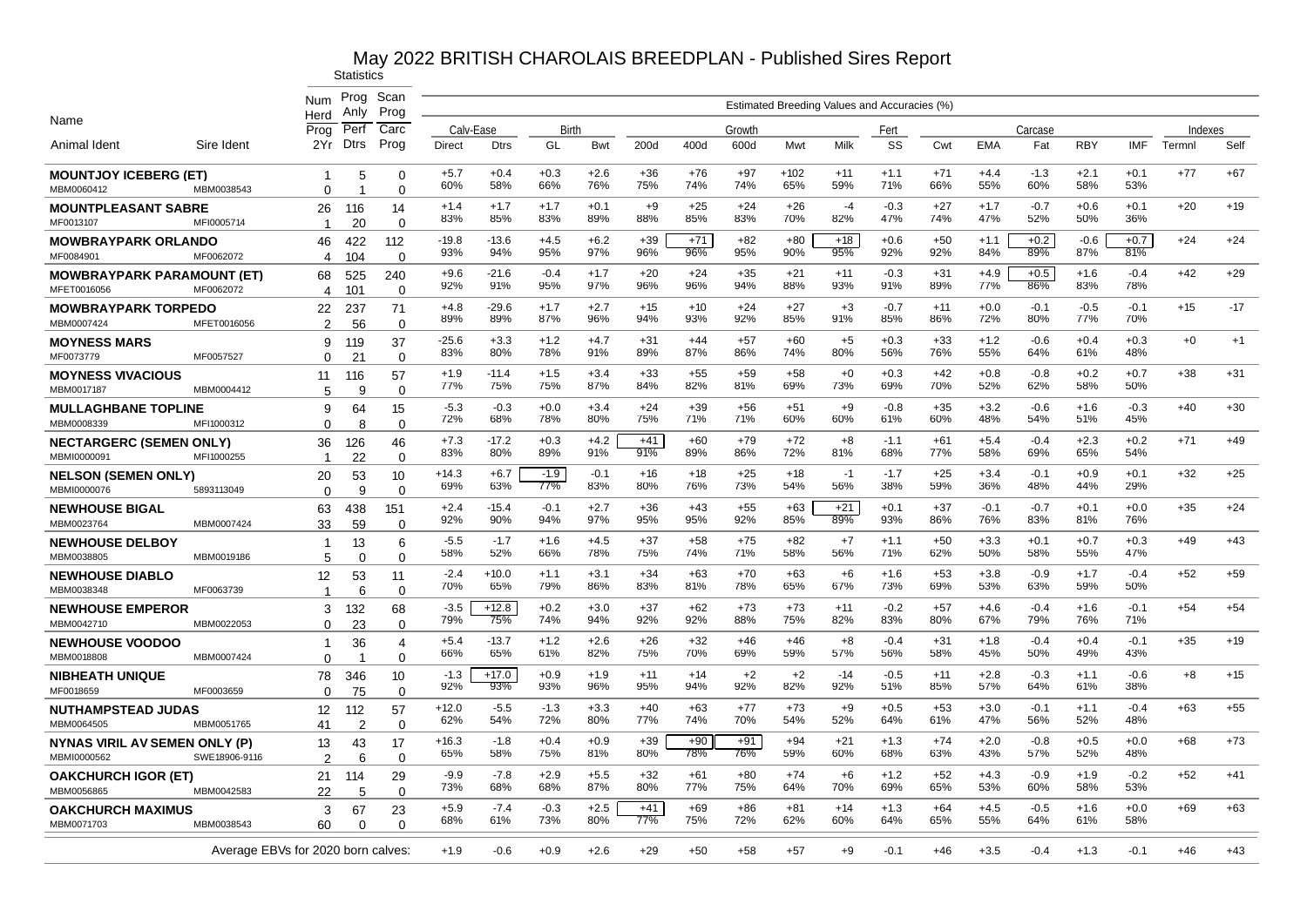|                                              |             | Num<br>Herd                        | Prog<br>Anly          | Scan<br>Prog                  |                |                |               |               |              |              |              |              |              | Estimated Breeding Values and Accuracies (%) |              |               |               |                          |                          |         |       |
|----------------------------------------------|-------------|------------------------------------|-----------------------|-------------------------------|----------------|----------------|---------------|---------------|--------------|--------------|--------------|--------------|--------------|----------------------------------------------|--------------|---------------|---------------|--------------------------|--------------------------|---------|-------|
| Name                                         |             | Prog                               | Perf                  | Carc                          | Calv-Ease      |                | Birth         |               |              |              | Growth       |              |              | Fert                                         |              |               | Carcase       |                          |                          | Indexes |       |
| Animal Ident                                 | Sire Ident  | 2Yr                                | <b>Dtrs</b>           | Prog                          | <b>Direct</b>  | <b>Dtrs</b>    | GL            | Bwt           | 200d         | 400d         | 600d         | Mwt          | Milk         | SS                                           | Cwt          | <b>EMA</b>    | Fat           | <b>RBY</b>               | <b>IMF</b>               | Termnl  | Self  |
| <b>OLDSTONE EGBERT</b><br>MF0036719          | MF0028043   | 9                                  | 236 1500<br>308       | 367<br>$\Omega$               | $-9.5$<br>97%  | $-2.0$<br>97%  | $+4.1$<br>98% | $+3.4$<br>98% | $+26$<br>98% | $+39$<br>97% | $+50$<br>97% | $+65$<br>93% | $+4$<br>97%  | $+1.4$<br>92%                                | $+39$<br>94% | $+2.8$<br>87% | $-0.4$<br>92% | $+1.0$<br>90%            | $-0.2$<br>84%            | $+29$   | $+26$ |
| <b>ORGANDI (SEMEN ONLY)</b><br>MBMI0000048   | MFI1000276  | 46<br>2                            | 97<br>17              | 36<br>$\Omega$                | $-10.0$<br>76% | $-10.9$<br>73% | $-0.2$<br>83% | $+2.9$<br>85% | $+30$<br>80% | $+45$<br>76% | $+57$<br>75% | $+53$<br>60% | $+6$<br>62%  | $-1.5$<br>46%                                | $+43$<br>62% | $+3.3$<br>44% | $-1.1$<br>54% | $+1.9$<br>51%            | $-0.4$<br>37%            | $+37$   | $+24$ |
| <b>OSCAR (SEMEN ONLY)</b><br>MBMI0000042     | MFI1000252  | 101<br>3                           | 362<br>68             | 105<br>$\Omega$               | $-10.7$<br>91% | $-15.4$<br>91% | $+2.0$<br>94% | $+4.1$<br>96% | $+27$<br>95% | $+36$<br>94% | $+51$<br>92% | $+56$<br>83% | $+5$<br>91%  | $-1.6$<br>84%                                | $+35$<br>86% | $+2.6$<br>70% | $-0.3$<br>80% | $+0.8$<br>77%            | $+0.2$<br>67%            | $+27$   | $+11$ |
| <b>OVILL LENNON (ET)</b><br>MBM0067439       | MBM0010405  | 4<br>15                            | 47<br>$\overline{4}$  | 34<br>$\Omega$                | $-6.8$<br>67%  | $+1.2$<br>56%  | $+2.4$<br>62% | $+4.8$<br>86% | $+37$<br>85% | $+73$<br>84% | $+86$<br>81% | $+84$<br>66% | $+9$<br>57%  | $+0.6$<br>76%                                | $+64$<br>71% | $+6.3$<br>56% | $+0.1$<br>67% | $+2.1$<br>63%            | $-0.3$<br>59%            | $+64$   | $+63$ |
| <b>PENTERVIN UNIVERSE (P)</b><br>MBM0010732  | MP0014062   | 13<br>-1                           | 73<br>3               | -1<br>$\Omega$                | $+19.6$<br>75% | $+9.5$<br>72%  | $-2.5$<br>80% | $-0.7$<br>87% | +16<br>79%   | $+35$<br>74% | $+34$<br>74% | $+32$<br>57% | -3<br>47%    | $-0.3$<br>39%                                | $+35$<br>53% | $\sim$        | $-0.7$<br>27% | $+1.3$<br>26%            | $\sim$                   | $+41$   | $+41$ |
| <b>PINAY (SEMEN ONLY)</b><br>MBMI0000486     | 1893102983  | 24<br>-1                           | 66<br>6               | 17<br>$\Omega$                | $+31.2$<br>71% | $+5.6$<br>66%  | $-3.1$<br>77% | $-0.9$<br>86% | $+20$<br>80% | $+32$<br>76% | $+34$<br>75% | $+29$<br>57% | $+3$<br>52%  | $-0.9$<br>46%                                | $+37$<br>58% | $+4.0$<br>31% | $+0.3$<br>49% | $+1.1$<br>43%            | $-0.1$<br>39%            | $+45$   | $+42$ |
| <b>PIPERHAYWOOD BRUTUS (P</b><br>MBM0025937  | MBM001085   | 3<br>3                             | 105<br>0              | $\Omega$<br>$\mathbf 0$       | $+8.4$<br>78%  | $-6.7$<br>74%  | $+1.8$<br>68% | $+1.5$<br>92% | $+15$<br>80% | $+28$<br>73% | $+29$<br>75% | $+27$<br>59% | $+0$<br>32%  | $+0.1$<br>28%                                | $+26$<br>43% | $\sim$        | $\sim$        | $\overline{\phantom{a}}$ | $\overline{\phantom{a}}$ | $+26$   | $+23$ |
| PIRATE (SEMEN ONLY)<br>MBMI0000018           | MFI1000276  | 192<br>19                          | 556<br>28             | 64<br>$\Omega$                | $+14.3$<br>90% | $+3.9$<br>88%  | $-0.1$<br>92% | $+1.5$<br>94% | $+28$<br>90% | $+40$<br>89% | $+39$<br>86% | $+36$<br>72% | $+0$<br>75%  | $-1.4$<br>72%                                | $+37$<br>74% | $+2.1$<br>55% | $-0.9$<br>65% | $+1.3$<br>61%            | $-0.3$<br>53%            | $+40$   | $+37$ |
| PLEXUS (SEMEN ONLY)<br>MBMI0000051           | MFI1000299  | 56<br>5                            | 129<br>13             | 24<br>$\mathbf 0$             | $-1.7$<br>79%  | $+0.7$<br>74%  | $-0.2$<br>86% | $+2.6$<br>90% | $+29$<br>86% | $+30$<br>83% | $+29$<br>81% | $+11$<br>64% | $+11$<br>66% | $-1.6$<br>57%                                | $+32$<br>67% | $+4.6$<br>40% | $-0.3$<br>52% | $+2.3$<br>48%            | $-0.7$<br>36%            | $+32$   | $+37$ |
| <b>PRIME ROBERTO</b><br>MBMI0000082          | MFI1000183  | 45<br>2                            | 103<br>12             | 26<br>$\Omega$                | $+7.8$<br>77%  | $-9.5$<br>75%  | $+0.4$<br>83% | $+1.4$<br>90% | $+12$<br>85% | $+21$<br>84% | $+20$<br>81% | $+18$<br>66% | $+10$<br>80% | $-0.9$<br>67%                                | $+20$<br>70% | $+1.8$<br>50% | $-1.0$<br>61% | $+1.1$<br>57%            | $-0.1$<br>49%            | $+23$   | $+16$ |
| <b>PTIPRINCE (SEMEN ONLY)</b><br>MFI1000301  | MFI1000276  | 41<br>11                           | 141<br>28             | 24<br>$\Omega$                | $-11.1$<br>87% | $-8.8$<br>86%  | $+1.2$<br>91% | $+3.6$<br>94% | $+33$<br>92% | $+55$<br>90% | $+66$<br>89% | $+68$<br>79% | $-2$<br>83%  | $-0.9$<br>76%                                | $+52$<br>81% | $+3.5$<br>63% | $-1.0$<br>72% | $+2.1$<br>69%            | $-0.1$<br>60%            | $+43$   | $+33$ |
| <b>PUNTABRAVA FEDERICO</b><br>MBM0045002     | MF0054531   | 2<br>$\Omega$                      | 100<br>34             | 55<br>$\mathbf 0$             | $+14.4$<br>78% | $+1.8$<br>78%  | $+0.5$<br>81% | $+1.5$<br>89% | $+26$<br>88% | $+41$<br>88% | $+44$<br>87% | $+42$<br>79% | $+5$<br>84%  | $-1.2$<br>81%                                | $+42$<br>80% | $+4.3$<br>66% | $+0.2$<br>74% | $+1.2$<br>71%            | $-0.1$<br>67%            | $+47$   | $+43$ |
| <b>RAMSES (SEMEN ONLY)</b><br>MBMI0000648    | 8587103951  | 37<br>$\overline{1}$               | 111<br>$\overline{2}$ | 23<br>$\Omega$                | $+44.7$<br>77% | $+0.4$<br>73%  | $-2.1$<br>84% | $-2.9$<br>90% | $+3$<br>84%  | $-2$<br>82%  | $+2$<br>81%  | $+7$<br>65%  | $+9$<br>53%  | $-0.8$<br>68%                                | $+16$<br>64% | $+2.9$<br>41% | $+0.9$<br>57% | $+0.0$<br>52%            | $+0.5$<br>47%            | $+23$   | $+10$ |
| <b>RATOARY FERGUSON (ET)</b><br>MBM0045322   | MF0036719   | 16<br>4                            | 166<br>23             | 75<br>$\Omega$                | $+11.7$<br>81% | $+3.7$<br>77%  | $-1.5$<br>89% | $+1.2$<br>93% | $+26$<br>90% | $+39$<br>88% | $+49$<br>86% | $+55$<br>74% | $+4$<br>75%  | $+0.8$<br>77%                                | $+36$<br>77% | $+2.0$<br>62% | $-0.9$<br>71% | $+1.2$<br>68%            | $-0.5$<br>61%            | $+44$   | $+40$ |
| <b>RATOARY ICEBREAKER (ET)</b><br>MBM0060877 | MF0036719   | 2<br>$\Omega$                      | 25<br>$\Omega$        | $\overline{4}$<br>$\Omega$    | $+14.6$<br>66% | $+3.3$<br>61%  | $+0.2$<br>65% | $+2.2$<br>82% | $+26$<br>76% | $+51$<br>74% | $+66$<br>75% | $+70$<br>65% | $+6$<br>58%  | $+2.5$<br>72%                                | $+45$<br>66% | $+3.0$<br>56% | $-1.1$<br>61% | $+1.6$<br>59%            | $-0.4$<br>52%            | $+59$   | $+55$ |
| <b>RAVENSWORTH GRAND</b><br>MBM0053211       | MBMI0000604 | -1<br>$\Omega$                     | 42<br>7               | $\overline{7}$<br>$\mathbf 0$ | $-9.3$<br>59%  | $-1.2$<br>50%  | $+3.6$<br>67% | $+4.1$<br>86% | $+31$<br>83% | $+58$<br>82% | $+72$<br>78% | $+74$<br>62% | $+9$<br>55%  | $-0.4$<br>76%                                | $+50$<br>68% | $+3.2$<br>50% | $-0.1$<br>58% | $+0.3$<br>54%            | $+0.4$<br>44%            | $+40$   | $+33$ |
| <b>RAVENSWORTH MAX</b><br>MBM0069476         | MFI1000312  | $\mathbf 1$<br>5                   | 13<br>$\Omega$        | 3<br>$\mathbf 0$              | $-6.9$<br>59%  | $-4.9$<br>55%  | $-0.2$<br>59% | $+4.3$<br>79% | $+30$<br>75% | $+45$<br>75% | $+61$<br>71% | $+44$<br>60% | $+11$<br>57% | $-1.5$<br>72%                                | $+40$<br>65% | $+4.8$<br>53% | $-1.2$<br>59% | $+2.8$<br>56%            | $-0.6$<br>49%            | $+49$   | $+37$ |
| <b>ROSANNA JUPITER</b><br>MBMI0000803        | MBMI0000785 | $\mathbf{1}$<br>29                 | 96<br>12              | 35<br>0                       | $+12.5$<br>75% | $+5.2$<br>66%  | $+0.1$<br>85% | $+2.2$<br>90% | $+35$<br>87% | $+63$<br>87% | $+70$<br>84% | $+65$<br>67% | $+12$<br>57% | $+0.9$<br>76%                                | $+57$<br>73% | $+4.0$<br>52% | $-1.0$<br>66% | $+1.8$<br>62%            | $-0.2$<br>57%            | $+62$   | $+63$ |
| <b>ROSEBROUGH NAPOLEON</b><br>MBM0073028     | MBM0023764  | $\overline{2}$<br>36               | 42<br>$\Omega$        | 0<br>0                        | $-1.4$<br>67%  | $-11.1$<br>59% | $+0.5$<br>65% | $+4.0$<br>81% | $+38$<br>76% | $+50$<br>73% | $+69$<br>71% | $+74$<br>59% | $+16$<br>55% | $+0.4$<br>64%                                | $+42$<br>61% | $+1.1$<br>45% | $-0.5$<br>49% | $+0.4$<br>48%            | $+0.0$<br>44%            | $+44$   | $+30$ |
| <b>ROSTHERNE PACHA</b><br>MFI0008935         | 7176124669  | 53<br>$\mathcal{P}$                | 291                   | $\overline{7}$                | $+8.9$<br>91%  | $+6.9$<br>91%  | $+2.3$<br>92% | $-0.2$<br>95% | $+2$<br>94%  | $+10$<br>93% | $+6$<br>90%  | $+8$<br>78%  | $+4$<br>91%  | $-1.0$<br>51%                                | $+18$<br>82% | $+2.9$<br>42% | $+0.0$<br>51% | $+0.8$<br>47%            | $-0.2$<br>31%            | $+17$   | $+18$ |
|                                              |             |                                    | 56                    | $\Omega$                      |                |                |               |               |              |              |              |              |              |                                              |              |               |               |                          |                          |         |       |
|                                              |             | Average EBVs for 2020 born calves: |                       |                               | $+1.9$         | $-0.6$         | $+0.9$        | $+2.6$        | $+29$        | $+50$        | $+58$        | $+57$        | $+9$         | $-0.1$                                       | $+46$        | $+3.5$        | $-0.4$        | $+1.3$                   | $-0.1$                   | $+46$   | $+43$ |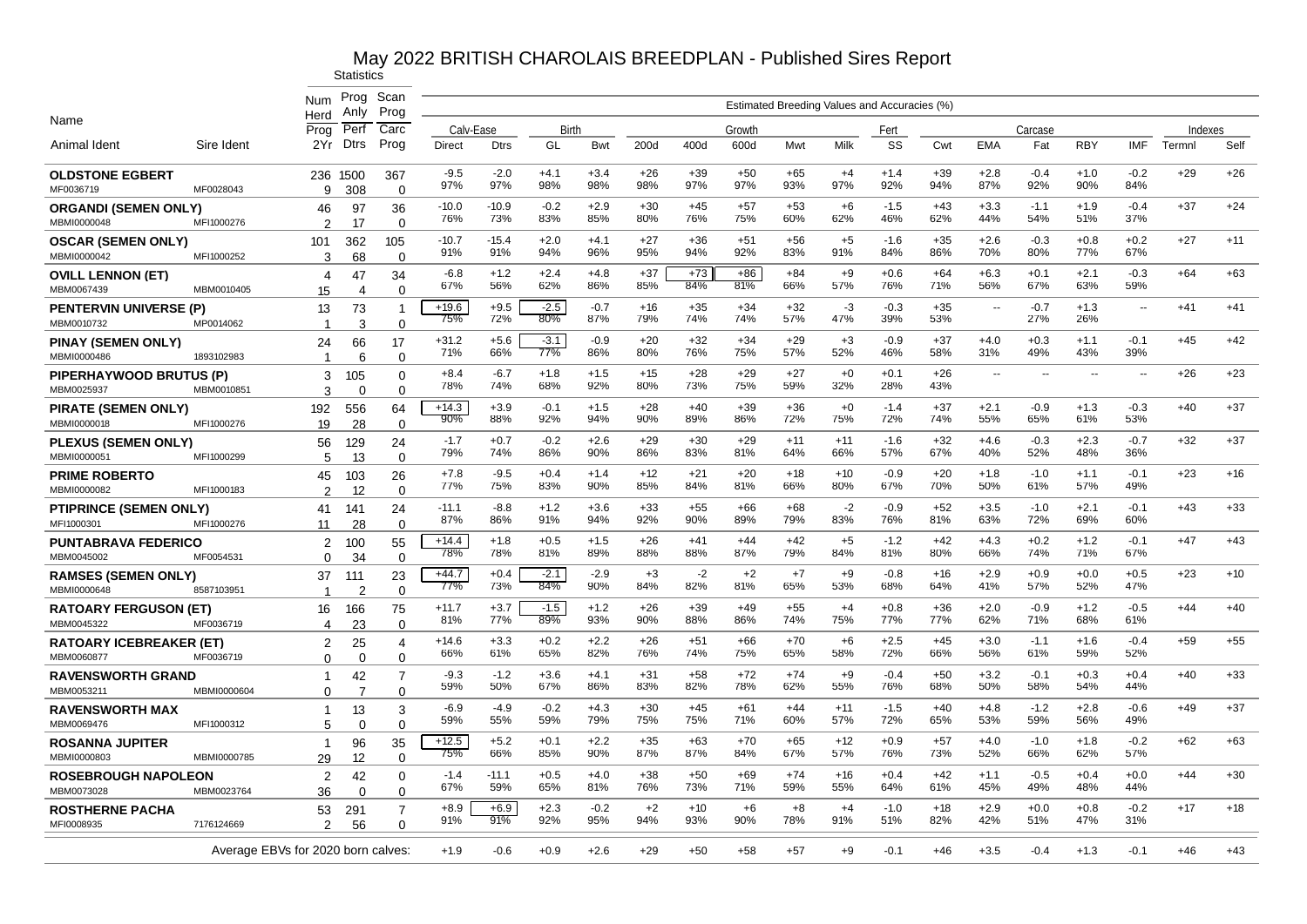|                                                 |                                    | Num<br>Herd                      | Prog<br>Anly   | Scan<br>Prog                  |                |                |               |               |              |              |              |               | Estimated Breeding Values and Accuracies (%) |               |              |               |               |               |                          |         |       |
|-------------------------------------------------|------------------------------------|----------------------------------|----------------|-------------------------------|----------------|----------------|---------------|---------------|--------------|--------------|--------------|---------------|----------------------------------------------|---------------|--------------|---------------|---------------|---------------|--------------------------|---------|-------|
| Name                                            |                                    | Prog                             | Perf           | Carc                          | Calv-Ease      |                | Birth         |               |              |              | Growth       |               |                                              | Fert          |              |               | Carcase       |               |                          | Indexes |       |
| Animal Ident                                    | Sire Ident                         | 2Yr                              | Dtrs           | Prog                          | <b>Direct</b>  | <b>Dtrs</b>    | GL            | <b>Bwt</b>    | 200d         | 400d         | 600d         | Mwt           | Milk                                         | SS            | Cwt          | <b>EMA</b>    | Fat           | <b>RBY</b>    | <b>IMF</b>               | Termnl  | Self  |
| <b>ROUGHDYKE PREMIUM</b><br>MF0008095           | MF0000922                          | 135<br>2                         | 369<br>39      | 7<br>$\Omega$                 | $+2.4$<br>90%  | $-0.9$<br>91%  | $+0.1$<br>94% | $+0.7$<br>92% | $+12$<br>90% | $+22$<br>88% | $+28$<br>86% | $+29$<br>73%  | $+2$<br>86%                                  | $+0.7$<br>46% | $+23$<br>77% | $+2.3$<br>47% | $+0.8$<br>56% | $-0.2$<br>52% | $+0.1$<br>33%            | $+22$   | $+22$ |
| ROUNDHILL OHOH<br>MFI1000271                    | MFI1000241                         | 38<br>$\overline{1}$             | 99<br>26       | 33<br>$\Omega$                | $-7.2$<br>83%  | $-3.7$<br>83%  | $+0.8$<br>84% | $+4.3$<br>88% | $+31$<br>87% | $+46$<br>85% | $+56$<br>83% | $+49$<br>70%  | $+3$<br>81%                                  | $-1.0$<br>60% | $+38$<br>73% | $+3.2$<br>52% | $-0.8$<br>64% | $+1.6$<br>60% | $-0.4$<br>46%            | $+38$   | $+29$ |
| <b>ROUNDHILL ROCKY (ET)</b><br>MBMI0000078      | MFI1000276                         | 56<br>2                          | 146<br>22      | 39<br>$\mathbf 0$             | $-10.2$<br>83% | $-21.2$<br>81% | $+0.1$<br>88% | $+6.0$<br>91% | $+37$<br>89% | $+43$<br>87% | $+57$<br>85% | $+61$<br>73%  | -6<br>80%                                    | $-1.3$<br>68% | $+29$<br>77% | $+0.6$<br>59% | $-0.6$<br>69% | $+0.4$<br>65% | $+0.2$<br>54%            | $+27$   | $+3$  |
| <b>ROWANDALE DANCER</b><br>MBM0036768           | MBMI0000274                        | 1<br>$\overline{7}$              | 53<br>3        | 27<br>$\mathbf 0$             | $+10.8$<br>59% | $+3.6$<br>50%  | $+0.0$<br>65% | $+1.4$<br>80% | $+22$<br>77% | $+31$<br>75% | $+32$<br>72% | $+24$<br>54%  | $+5$<br>39%                                  | $-1.1$<br>45% | $+29$<br>59% | $+2.2$<br>32% | $-0.4$<br>42% | $+0.9$<br>38% | $-0.4$<br>31%            | $+33$   | $+31$ |
| <b>RUMSDEN FAWKES</b>                           |                                    | 48                               | 130            | 21                            | $-11.6$<br>75% | -4.7<br>68%    | $+4.3$<br>85% | $+4.4$<br>90% | $+25$<br>86% | $+48$<br>83% | $+53$<br>80% | $+42$<br>67%  | $+19$<br>68%                                 | $-1.1$<br>71% | $+41$<br>69% | $+3.2$<br>54% | $-0.1$<br>61% | $+0.8$<br>59% | $+0.2$<br>52%            | $+28$   | $+28$ |
| MBM0045962<br><b>RUMSDEN SAMURAI</b>            | MBM0017225                         | 11<br>17                         | 8<br>174       | $\Omega$<br>56                | $-5.6$<br>87%  | $-5.1$<br>87%  | $+1.6$<br>85% | $+2.9$<br>94% | $+26$<br>93% | $+45$<br>92% | $+54$<br>89% | $+60$<br>78%  | $+7$<br>88%                                  | $-0.2$<br>81% | $+41$<br>82% | $+3.1$<br>67% | $-0.7$<br>76% | $+1.0$<br>73% | $+0.2$<br>66%            | $+36$   | $+30$ |
| MBM0001651<br><b>RUMSDEN UDIMORE</b>            | MF0022774                          | -1<br>20                         | 45<br>91       | $\Omega$<br>6                 | $+4.7$<br>76%  | $+12.0$<br>74% | $-1.8$<br>85% | $+2.5$<br>90% | $+29$<br>86% | $+61$<br>84% | $+66$<br>81% | $+49$<br>70%  | $+10$<br>72%                                 | $-1.3$<br>59% | $+51$<br>71% | $+4.3$<br>54% | $-1.3$<br>61% | $+2.7$<br>58% | $-0.7$<br>50%            | $+60$   | $+59$ |
| MBM0012871<br><b>SACKVILLE CLAUDIUS</b>         | MFI1000312                         | 3<br>2                           | 9<br>43        | $\mathbf 0$<br>33             | $+2.3$<br>70%  | $-2.2$<br>64%  | $-0.3$<br>77% | $+3.6$<br>88% | $+36$<br>86% | $+63$<br>85% | $+96$<br>81% | $+105$<br>67% | $+21$<br>71%                                 | $-0.1$<br>74% | $+63$<br>72% | $+5.2$<br>52% | $-1.2$<br>65% | $+2.6$<br>61% | $-0.7$<br>55%            | $+78$   | $+54$ |
| MBM0034173<br><b>SACKVILLE FELIX</b>            | MBMI0000063                        | $\Omega$<br>19                   | 8<br>31        | $\mathbf 0$<br>$\overline{4}$ | $+4.5$<br>65%  | $-11.7$<br>61% | $+0.3$<br>76% | $+3.8$<br>81% | $+31$<br>78% | $+54$<br>75% | $+66$<br>73% | $+51$<br>62%  | $+1$<br>63%                                  | $+0.3$<br>62% | $+52$<br>62% | $+6.1$<br>44% | $+0.7$<br>54% | $+2.0$<br>50% | $+0.0$<br>41%            | $+62$   | $+55$ |
| MBM0045676<br><b>SANDELFORD HARRISON (ET)</b>   | MF0010523                          | $\mathfrak{p}$<br>27             | 3<br>109       | $\mathbf 0$<br>28             | $-1.7$<br>74%  | $-0.1$<br>69%  | $+1.4$<br>78% | $+2.0$<br>86% | $+23$<br>82% | $+44$<br>78% | $+49$<br>77% | $+53$<br>64%  | $+8$<br>68%                                  | $+0.8$<br>58% | $+44$<br>65% | $+4.6$<br>45% | $-0.7$<br>54% | $+2.1$<br>51% | $-0.3$<br>45%            | $+43$   | $+45$ |
| MBM0055942<br><b>SANG-D'OR (SEMEN ONLY)</b>     | MBM0010405                         | 9<br>44                          | 13<br>107      | $\Omega$<br>24                | $-7.5$<br>70%  | $+3.4$<br>65%  | $+0.5$<br>82% | $+5.2$<br>87% | $+35$<br>81% | $+47$<br>76% | $+56$<br>72% | $+35$<br>52%  | $+1$<br>65%                                  | $+0.6$<br>61% | $+34$<br>57% | $+3.9$<br>36% | $+0.5$<br>49% | $+0.5$<br>44% | $+0.6$<br>39%            | $+35$   | $+37$ |
| MBMI0000436<br><b>SEAWELL GLAIEUL</b>           | 0001187                            | $\overline{1}$<br>-1             | 14<br>70       | $\Omega$<br>7                 | +15.2<br>69%   | $+5.1$<br>48%  | -1.3<br>51%   | $-0.6$<br>89% | $+27$<br>84% | +48<br>78%   | $+51$<br>76% | $+45$<br>56%  | ٠.                                           | $-0.1$<br>51% | $+50$<br>59% | $+3.3$<br>29% | $-1.1$<br>35% | $+1.6$<br>32% | $\overline{\phantom{a}}$ | $+51$   | $+52$ |
| MBMI0000814<br><b>SEAWELL ORLY</b>              | MBMI0000545                        | 6<br>12                          | 2<br>125       | $\mathbf 0$<br>50             | -4.7<br>82%    | $-1.3$<br>77%  | $+2.5$<br>80% | $+4.4$<br>93% | $+37$<br>90% | $+45$<br>91% | $+61$<br>84% | $+51$<br>67%  | +16<br>79%                                   | $-0.7$<br>80% | $+45$<br>77% | $+4.2$<br>60% | $-0.2$<br>71% | $+1.5$<br>67% | $+0.3$<br>54%            | $+46$   | $+39$ |
| MBMI0000204<br><b>SHAMLEYS EXPLOSION (ET)</b>   | 7996102857                         | $\mathcal{P}$<br>5               | 19<br>74       | $\mathbf 0$<br>$\overline{2}$ | $+6.1$<br>81%  | $+7.4$<br>81%  | $+2.1$<br>83% | $+2.7$<br>91% | $+20$<br>90% | $+33$<br>89% | $+34$<br>85% | $+45$<br>73%  | $+4$<br>85%                                  | $+0.3$<br>54% | $+24$<br>77% | $+0.5$<br>52% | $+1.3$<br>57% | $-1.2$<br>55% | $+0.3$<br>47%            | $+21$   | $+25$ |
| MFET0014427<br><b>SHAMLEYS LAUREL</b>           | MF0001382                          | $\overline{7}$<br>$\overline{2}$ | 20<br>51       | $\Omega$<br>39                | $+17.7$<br>61% | $-0.2$<br>56%  | $+0.3$<br>62% | $-0.4$<br>78% | $+10$<br>77% | $+11$<br>78% | $+12$<br>72% | $+1$<br>56%   | -5<br>51%                                    | $-1.0$<br>71% | $+23$<br>64% | $+4.5$<br>48% | $-1.8$<br>60% | $+2.9$<br>55% | $-0.9$<br>49%            | $+34$   | $+25$ |
| MBM0065948<br><b>SHAMROCK AMBASSADEUR (64F)</b> | MFI1000051                         | 23<br>20                         | $\Omega$<br>44 | $\Omega$<br>$\Omega$          | $+14.7$        | $-1.6$         | $+0.9$        | $+2.0$        | $+12$        | $+13$        | $+15$        | $+15$         | $-3$                                         | $-0.6$        | $+15$        | $+2.7$        | $+0.3$        | $+0.6$        | $\overline{\phantom{a}}$ | $+24$   | $+18$ |
| MFI0999990<br><b>SHRADEN GEORGIO</b>            | 42028 U21                          | -1<br>7                          | 13<br>25       | $\Omega$<br>$\Omega$          | 79%<br>$+16.5$ | 83%<br>$-1.7$  | 81%<br>$-0.4$ | 79%<br>$+0.7$ | 76%<br>$+20$ | 74%<br>$+30$ | 71%<br>$+32$ | 56%<br>$+27$  | 79%<br>$+4$                                  | 27%<br>$-0.4$ | 60%<br>$+32$ | 29%<br>$+3.2$ | 36%<br>$+0.2$ | 33%<br>$+1.0$ | $-0.1$                   | $+38$   | $+36$ |
| MBM0050287<br><b>SHRADEN OSRAM</b>              | MBM0032356                         | $\Omega$<br>7                    | 0<br>173       | $\mathbf 0$<br>63             | 59%<br>$+23.0$ | 53%<br>$+3.2$  | 73%<br>$-0.8$ | 80%<br>$-0.6$ | 76%<br>$+9$  | 73%<br>$+13$ | 75%<br>$+21$ | 60%<br>$+30$  | 44%<br>-9                                    | 67%<br>$-0.5$ | 60%<br>$+21$ | 44%<br>$+1.2$ | 50%<br>$-1.2$ | 47%<br>$+1.0$ | 38%<br>$+0.0$            | $+30$   | $+14$ |
| MF0087525<br><b>SHRADEN TALISMAN</b>            | MF0057527                          | З<br>105                         | 34<br>315      | $\Omega$<br>35                | 88%<br>$+11.8$ | 86%<br>$-8.4$  | 92%<br>$+0.0$ | 93%<br>$+0.0$ | 93%<br>+9    | 92%<br>$+5$  | 88%<br>$+9$  | 76%<br>$+14$  | 85%<br>$-7$                                  | 76%<br>$-2.0$ | 81%<br>$+19$ | 62%<br>$+2.9$ | 70%<br>$+0.0$ | 67%<br>$+1.3$ | 54%<br>$+0.0$            | $+23$   | $+10$ |
| MBM0005550<br><b>SILVER JAHA</b>                | MF0087525                          | 1                                | 24<br>13       | $\Omega$<br>$\overline{2}$    | 88%<br>$+9.5$  | 86%<br>$-5.7$  | 92%<br>$-1.3$ | 94%<br>$+2.3$ | 92%<br>$+43$ | 91%<br>$+63$ | 88%<br>$+79$ | 76%<br>$+72$  | 79%<br>$+9$                                  | 77%<br>$-1.3$ | 79%<br>$+58$ | 59%<br>$+2.6$ | 68%<br>$-1.5$ | 64%<br>$+1.5$ | 52%<br>$-0.2$            | $+63$   | $+45$ |
| MBM0062521                                      | MBM0047633                         | 5                                |                | $\Omega$                      | 59%            | 54%            | 58%           | 79%           | 78%          | 75%          | 74%          | 61%           | 56%                                          | 71%           | 63%          | 48%           | 56%           | 52%           | 45%                      |         |       |
|                                                 | Average EBVs for 2020 born calves: |                                  |                |                               | $+1.9$         | $-0.6$         | $+0.9$        | $+2.6$        | $+29$        | $+50$        | $+58$        | +57           | $+9$                                         | $-0.1$        | $+46$        | $+3.5$        | $-0.4$        | $+1.3$        | $-0.1$                   | $+46$   | $+43$ |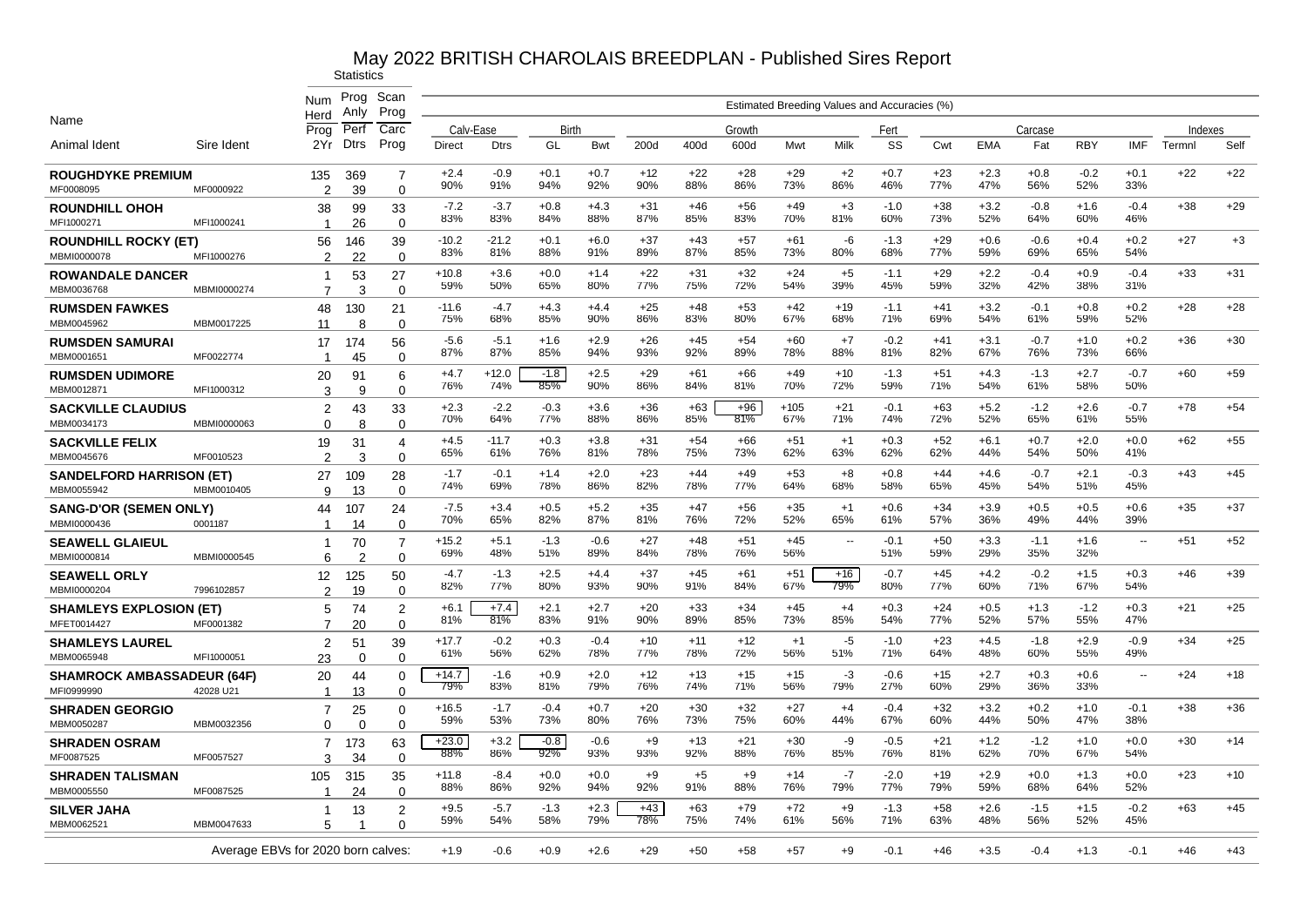|                                               |                                    | Num<br>Herd          | Prog<br>Anly         | Scan<br>Prog         |                |                |               |               |              |              |               |               | Estimated Breeding Values and Accuracies (%) |               |                 |               |               |               |               |         |       |
|-----------------------------------------------|------------------------------------|----------------------|----------------------|----------------------|----------------|----------------|---------------|---------------|--------------|--------------|---------------|---------------|----------------------------------------------|---------------|-----------------|---------------|---------------|---------------|---------------|---------|-------|
| Name                                          |                                    | Prog                 | Perf                 | Carc                 | Calv-Ease      |                | Birth         |               |              |              | Growth        |               |                                              | Fert          |                 |               | Carcase       |               |               | Indexes |       |
| Animal Ident                                  | Sire Ident                         | 2Yr                  | <b>Dtrs</b>          | Prog                 | <b>Direct</b>  | <b>Dtrs</b>    | GL            | Bwt           | 200d         | 400d         | 600d          | Mwt           | Milk                                         | SS            | Cwt             | <b>EMA</b>    | Fat           | <b>RBY</b>    | <b>IMF</b>    | Termnl  | Self  |
| <b>SILVER JOSS</b><br>MF0063739               | MF0029061                          | 9<br>-1              | 121<br>51            | 59<br>$\Omega$       | $-2.8$<br>86%  | $+7.0$<br>87%  | $+1.8$<br>86% | $+3.4$<br>93% | $+31$<br>92% | $+46$<br>91% | $+52$<br>90%  | $+52$<br>80%  | $+7$<br>91%                                  | $+0.6$<br>71% | $+42$<br>83%    | $+2.8$<br>62% | $+0.1$<br>73% | $+0.9$<br>69% | $+0.1$<br>56% | $+37$   | $+44$ |
| <b>SILVER OAKMAN</b><br>MBM0076214            | MBM0045343                         | $\overline{1}$<br>25 | 25<br>$\Omega$       | 5<br>$\Omega$        | $+17.9$<br>54% | $+0.4$<br>46%  | $-1.4$<br>63% | $+0.9$<br>76% | $+31$<br>75% | $+74$<br>74% | $+85$<br>70%  | $+80$<br>55%  | $+11$<br>44%                                 | $+1.5$<br>73% | $+68$<br>61%    | $+6.0$<br>51% | $-0.7$<br>57% | $+2.2$<br>54% | $-0.1$<br>47% | $+79$   | $+79$ |
| <b>SIMONTORP HOUDINI AV</b><br>MBMI0000772    | 903001214                          | 4<br>12              | 241<br>31            | 150<br>$\Omega$      | $+7.9$<br>68%  | $+2.4$<br>50%  | $+0.7$<br>64% | $+0.3$<br>94% | $+17$<br>93% | $+40$<br>93% | $+63$<br>86%  | $+82$<br>79%  | $+9$<br>75%                                  | $+0.9$<br>83% | $+43$<br>78%    | $+2.7$<br>56% | $-0.4$<br>72% | $+0.3$<br>68% | $+0.1$<br>64% | $+48$   | $+33$ |
| <b>SIMONTORP MARABOU AV</b><br>MBMI0000911    | 35202-2747                         | 2<br>57              | 71<br>$\Omega$       | $\Omega$<br>$\Omega$ | $+6.1$<br>39%  | $\sim$         | $-0.7$<br>39% | $+1.0$<br>76% | $+35$<br>76% | $+62$<br>76% | $+82$<br>65%  | $+85$<br>43%  | $\overline{\phantom{a}}$                     | $\ddotsc$     | $+61$<br>54%    |               |               |               |               | $+62$   | $+51$ |
| <b>SIMONTORP NANOOK AV</b><br>MBMI0000907     | 85266-7480                         | $\mathbf{1}$<br>103  | 101<br>$\Omega$      | $\Omega$<br>$\Omega$ | $+5.2$<br>37%  | $\sim$         | $-0.7$<br>44% | $+0.0$<br>88% | $+31$<br>83% | $+73$<br>83% | $+81$<br>70%  | $+83$<br>45%  | $\sim$                                       | $\ddotsc$     | $+67$<br>59%    | $\sim$        |               |               |               | $+61$   | $+58$ |
| <b>SIMPSONS GREGG</b><br>MF0048570            | MF0032988                          | 119<br>-1            | 516<br>136           | 125<br>$\Omega$      | $-4.3$<br>94%  | $-18.0$<br>95% | $+0.3$<br>95% | $+2.3$<br>97% | $+17$<br>96% | $+24$<br>96% | $+21$<br>94%  | $+18$<br>88%  | $+12$<br>95%                                 | $-0.9$<br>85% | $+22$<br>90%    | $+4.3$<br>78% | $+0.2$<br>85% | $+1.1$<br>82% | $-0.1$<br>70% | $+20$   | $+19$ |
| <b>SOLITUDE ATTABOY</b><br>MBM0022053         | MBM0002476                         | 4<br>$\Omega$        | 109<br>33            | 90<br>$\mathbf 0$    | $-9.7$<br>82%  | $-8.0$<br>81%  | $+0.5$<br>85% | $+3.2$<br>92% | $+28$<br>91% | $+35$<br>90% | $+48$<br>88%  | $+57$<br>80%  | $+7$<br>87%                                  | $-0.7$<br>84% | $+35$<br>82%    | $+3.1$<br>69% | $-0.1$<br>79% | $+1.1$<br>76% | $-0.1$<br>68% | $+29$   | $+19$ |
| <b>SOLWAYFIRTH HANNIBAL</b><br>MBM0054410     | MBM0016120                         | -1<br>$\Omega$       | 60<br>10             | 23<br>$\Omega$       | $-19.9$<br>63% | $+0.2$<br>59%  | $+1.9$<br>74% | $+4.5$<br>80% | $+36$<br>77% | $+59$<br>76% | $+62$<br>72%  | $+64$<br>58%  | $+8$<br>61%                                  | $-1.0$<br>70% | $+46$<br>62%    | $+2.7$<br>49% | $-0.3$<br>56% | $+0.9$<br>53% | $-0.1$<br>41% | $+20$   | $+23$ |
| <b>SOLWAYFIRTH ONEAL</b><br>MBM0078831        | MBM0070422                         | $\mathbf{1}$<br>11   | 10<br>$\Omega$       | $\Omega$<br>$\Omega$ | $+18.7$<br>47% | $+2.4$<br>39%  | $-1.1$<br>61% | $+0.4$<br>77% | $+30$<br>75% | $+54$<br>71% | $+58$<br>67%  | $+54$<br>50%  | $+11$<br>40%                                 | $-0.8$<br>69% | $+56$<br>56%    | $+5.1$<br>43% | $-1.2$<br>49% | $+2.5$<br>46% | $-0.3$<br>37% | $+63$   | $+59$ |
| <b>SOLWAYFIRTH UNION</b><br>MBM0013603        | MF0097424                          | 5<br>4               | 102<br>21            | 33<br>$\Omega$       | $-14.9$<br>81% | $-11.3$<br>80% | $+1.8$<br>83% | $+4.7$<br>91% | $+30$<br>90% | $+31$<br>90% | $+45$<br>85%  | $+35$<br>71%  | $+5$<br>77%                                  | $-0.7$<br>83% | $+32$<br>77%    | $+5.3$<br>61% | $+0.3$<br>68% | $+1.4$<br>65% | $+0.2$<br>56% | $+25$   | $+17$ |
| <b>SPORTSMANS COLUMBO</b><br>MBM0033416       | MBM0017225                         | 140<br>2             | 469<br>61            | 79<br>$\Omega$       | $-34.0$<br>90% | $-13.6$<br>88% | $+6.2$<br>93% | $+6.5$<br>96% | $+30$<br>93% | $+77$<br>92% | $+84$<br>90%  | $+84$<br>79%  | $+25$<br>84%                                 | $-1.1$<br>87% | $+58$<br>82%    | $+2.1$<br>68% | $-0.5$<br>78% | $+0.9$<br>74% | $+0.0$<br>67% | $-11$   | $-3$  |
| <b>STRANAGONE JONES</b><br>MBM0062547         | MBM0038543                         | 4<br>26              | 51<br>2              | 25<br>$\Omega$       | $+27.1$<br>70% | $+3.1$<br>65%  | $-2.8$<br>78% | $+0.5$<br>86% | $+42$<br>81% | $+71$<br>80% | $+92$<br>77%  | $+91$<br>66%  | $+14$<br>59%                                 | $+0.1$<br>66% | $+76$<br>67%    | $+6.5$<br>55% | $-1.1$<br>62% | $+2.8$<br>59% | $+0.1$<br>57% | $+90$   | $+75$ |
| <b>SUZERINGIE (SEMEN ONLY)</b><br>MBMI0000346 | MFI1000088                         | 41<br>$\mathcal{P}$  | 140<br>21            | 24<br>$\Omega$       | $-28.2$<br>79% | $+1.2$<br>75%  | $+3.9$<br>86% | $+4.9$<br>92% | $+37$<br>87% | $+49$<br>85% | $+58$<br>82%  | $+60$<br>66%  | $+3$<br>76%                                  | $-0.7$<br>69% | $+44$<br>69%    | $+2.0$<br>45% | $-0.1$<br>57% | $+0.6$<br>53% | $+0.4$<br>46% | $-4$    | $+0$  |
| <b>SWALESMOOR CRACKER</b><br>MBM0033299       | MBM0014139                         | 15<br>20             | 152<br>36            | 114<br>$\Omega$      | $-10.7$<br>84% | $-3.3$<br>82%  | $+0.3$<br>85% | $+6.2$<br>95% | $+57$<br>94% | $+97$<br>94% | $+115$<br>92% | $+111$<br>83% | $+24$<br>91%                                 | $-0.7$<br>91% | $+81$<br>$86\%$ | $+5.8$<br>76% | $-0.3$<br>85% | $+2.2$<br>82% | $-0.1$<br>77% | $+77$   | $+72$ |
| <b>TATTENHALL HUBLOT</b><br>MF0000922         | MFI0000036                         | -1                   | 323 1339<br>388      | 56<br>$\Omega$       | $+7.8$<br>98%  | $-6.6$<br>98%  | $+3.4$<br>98% | $+1.4$<br>98% | $+15$<br>98% | $+28$<br>98% | $+28$<br>97%  | $+32$<br>94%  | $+2$<br>98%                                  | $+1.3$<br>74% | $+28$<br>95%    | $+1.3$<br>75% | $+0.5$<br>81% | $-0.3$<br>79% | $+0.2$<br>56% | $+23$   | $+24$ |
| <b>TATTENHALL IMPECCABLE</b><br>MF0001382     | MF0000126                          | 4                    | 334 2020<br>597      | 91<br>$\mathbf 0$    | $-14.6$<br>99% | $+7.0$<br>99%  | $+4.9$<br>98% | $+3.4$<br>98% | $+16$<br>98% | $+35$<br>98% | $+51$<br>98%  | $+76$<br>97%  | $+9$<br>98%                                  | $+1.3$<br>91% | $+28$<br>97%    | $+0.0$<br>91% | $+1.0$<br>93% | $-1.7$<br>92% | $+0.5$<br>84% | $+8$    | $+6$  |
| <b>TATTENHALL SYLVAIN (ET)</b><br>MFET0012751 | MF0001131                          | 149<br>-1            | 558<br>143           | 11<br>0              | $+10.5$<br>95% | $+14.7$<br>96% | $+1.9$<br>96% | $+1.0$<br>97% | $+7$<br>96%  | $+9$<br>96%  | $-1$<br>94%   | $+6$<br>88%   | $+1$<br>96%                                  | $+0.1$<br>63% | $+8$<br>90%     | $+1.0$<br>65% | $+1.5$<br>71% | $-1.2$<br>69% | $+0.6$<br>47% | $+3$    | $+16$ |
| <b>TAVY LIONHEART</b><br>MF0002829            | MFI0000222                         | 17<br>$\Omega$       | 42<br>$\overline{7}$ | $\Omega$<br>0        | $+10.5$<br>84% | $+0.1$<br>86%  | $+0.8$<br>80% | $+0.2$<br>80% | $+5$<br>77%  | $+5$<br>73%  | $+6$<br>70%   | $+5$<br>55%   | $+2$<br>67%                                  | $-0.6$<br>25% | $+15$<br>59%    | $\sim$        | $+0.9$<br>27% | $+0.6$<br>26% |               | $+19$   | $+18$ |
| <b>TEIGLUM EDGAR</b><br>MBM0041419            | MBM0004745                         | 3<br>0               | 62                   | 12<br>$\Omega$       | $-18.3$<br>69% | $-6.2$<br>63%  | $+1.5$<br>72% | $+4.6$<br>84% | $+38$<br>77% | $+56$<br>76% | $+60$<br>73%  | $+51$<br>61%  | $+9$<br>55%                                  | $+0.6$<br>71% | $+42$<br>64%    | $+2.0$<br>53% | $+0.4$<br>59% | $+0.3$<br>57% | $+0.0$<br>52% | $+19$   | $+28$ |
| <b>TEXAN (SEMEN ONLY)</b><br>MBMI0000603      | 5810599534                         | 10<br>$\mathcal{P}$  | 21<br>6              | 10<br>$\Omega$       | $-7.1$<br>67%  | $+7.9$<br>64%  | $+1.5$<br>71% | $+4.4$<br>79% | $+36$<br>76% | $+51$<br>72% | $+64$<br>73%  | $+54$<br>60%  | $+5$<br>61%                                  | $-0.5$<br>55% | $+44$<br>60%    | $+3.7$<br>38% | $-0.4$<br>52% | $+1.2$<br>47% | $+0.2$<br>43% | $+43$   | $+38$ |
|                                               | Average EBVs for 2020 born calves: |                      |                      |                      | $+1.9$         | $-0.6$         | $+0.9$        | $+2.6$        | $+29$        | $+50$        | $+58$         | $+57$         | +9                                           | $-0.1$        | $+46$           | $+3.5$        | $-0.4$        | $+1.3$        | $-0.1$        | $+46$   | $+43$ |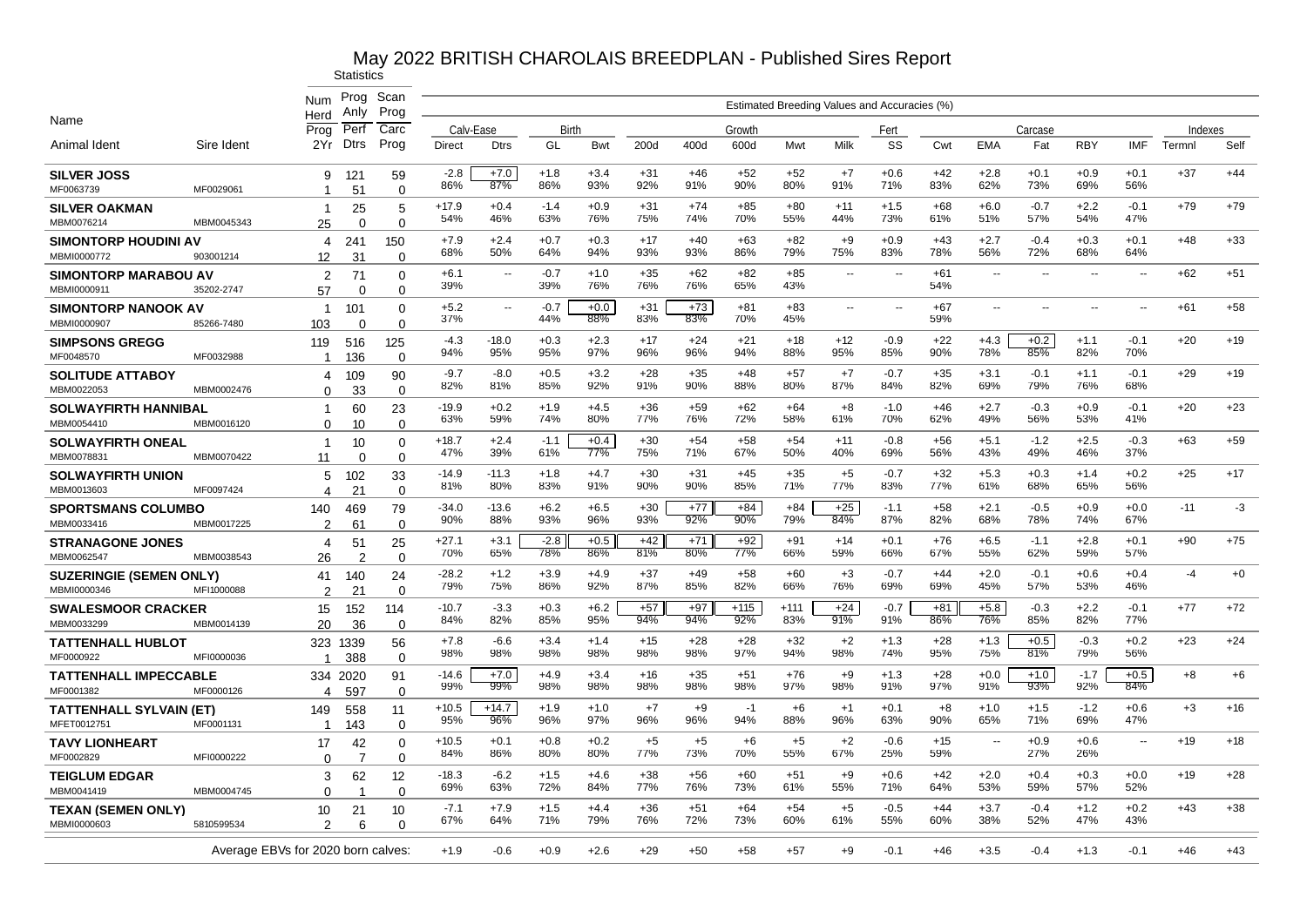|                                              |             | Num<br>Herd                        | Prog<br>Anly                 | Scan<br>Prog               |                |                |               |               |              |              |              |              | Estimated Breeding Values and Accuracies (%) |               |              |               |               |               |               |         |       |
|----------------------------------------------|-------------|------------------------------------|------------------------------|----------------------------|----------------|----------------|---------------|---------------|--------------|--------------|--------------|--------------|----------------------------------------------|---------------|--------------|---------------|---------------|---------------|---------------|---------|-------|
| Name                                         |             | Prog                               | Perf                         | Carc                       | Calv-Ease      |                | Birth         |               |              |              | Growth       |              |                                              | Fert          |              |               | Carcase       |               |               | Indexes |       |
| Animal Ident                                 | Sire Ident  | 2Yr                                | Dtrs                         | Prog                       | <b>Direct</b>  | <b>Dtrs</b>    | GL            | <b>Bwt</b>    | 200d         | 400d         | 600d         | Mwt          | Milk                                         | SS            | Cwt          | <b>EMA</b>    | Fat           | <b>RBY</b>    | <b>IMF</b>    | Termnl  | Self  |
| <b>THRUNTON ALPHA</b><br>MBM0021683          | MBM0004745  | 14<br>$\Omega$                     | 80<br>12                     | 41<br>$\Omega$             | $-8.4$<br>76%  | $-0.8$<br>73%  | $+3.6$<br>78% | $+5.0$<br>89% | $+34$<br>86% | $+48$<br>85% | $+62$<br>81% | $+46$<br>69% | $+21$<br>79%                                 | $+0.7$<br>77% | $+44$<br>74% | $+4.3$<br>61% | $+0.7$<br>69% | $+1.2$<br>66% | $-0.4$<br>63% | $+42$   | $+45$ |
| <b>THRUNTON BONJOVI</b><br>MBM0025905        | MBM0013603  | 67<br>10 <sup>10</sup>             | 254<br>32                    | 54<br>$\mathbf 0$          | $+7.2$<br>84%  | $-0.7$<br>82%  | $-0.6$<br>90% | $+2.2$<br>93% | $+24$<br>88% | $+22$<br>86% | $+33$<br>83% | $+32$<br>69% | $+4$<br>74%                                  | $+0.1$<br>74% | $+23$<br>72% | $+2.7$<br>53% | $-0.2$<br>64% | $+0.8$<br>60% | $+0.0$<br>54% | $+32$   | $+24$ |
| <b>THRUNTON CAMELOT</b>                      |             | 8                                  | 138                          | 88                         | -24.3<br>84%   | $-12.3$<br>83% | $+4.6$<br>90% | $+7.3$<br>93% | +28<br>92%   | $+53$<br>92% | $+68$<br>90% | $+73$<br>83% | $+13$<br>88%                                 | $+0.9$<br>87% | $+33$<br>84% | $+0.8$<br>72% | $-0.2$<br>81% | $-0.4$<br>78% | $+0.4$<br>72% | $+5$    | $-2$  |
| MBM0028330<br><b>THRUNTON CLASSIC</b>        | MF0084901   | $\Omega$<br>5                      | 33<br>120                    | $\Omega$<br>56             | $+0.2$<br>70%  | $+0.4$<br>65%  | $+2.7$<br>71% | $+2.3$<br>86% | $+31$<br>81% | $+42$<br>81% | $+42$<br>79% | $+28$<br>67% | $+12$<br>58%                                 | $-0.8$<br>76% | $+42$<br>70% | $+3.1$<br>60% | $-0.4$<br>68% | $+1.4$<br>65% | $-0.6$<br>61% | $+35$   | $+39$ |
| MBM0032768<br><b>THRUNTON CROWNPRINCE</b>    | MBM0004745  | $\Omega$<br>2                      | 4<br>129                     | $\Omega$<br>$\mathbf 0$    | $-28.4$        | $-2.0$         | $+3.5$        | $+4.6$        | $+42$        | $+77$        | $+79$        | $+69$        | $+19$                                        | $-0.3$        | $+61$        | $+2.9$        | $+0.2$        | $+0.4$        | $+0.4$        | $+8$    | $+23$ |
| MBM0032196<br><b>THRUNTON ELTON</b>          | MBM0004745  | $\Omega$<br>1                      | 15<br>34                     | $\Omega$<br>$\mathbf 0$    | 85%<br>$+1.2$  | 85%<br>$-5.5$  | 75%<br>$+1.2$ | 92%<br>$+1.7$ | 86%<br>$+22$ | 83%<br>$+46$ | 83%<br>$+52$ | 73%<br>$+62$ | 62%<br>$+17$                                 | 78%<br>$+1.5$ | 72%<br>$+36$ | 62%<br>$+0.4$ | 69%<br>$+0.4$ | 67%<br>$-0.9$ | 61%<br>$+0.5$ | $+29$   | $+32$ |
| MBM0043905<br><b>THRUNTON FAIRFAX</b>        | MBM0023764  | $\Omega$<br>148                    | $\Omega$<br>618              | $\Omega$<br>167            | 63%<br>$+12.0$ | 60%<br>$-5.8$  | 69%<br>$-1.0$ | 80%<br>$+3.3$ | 77%<br>$+46$ | 75%<br>$+85$ | 72%<br>$+97$ | 60%<br>$+99$ | 58%<br>$+12$                                 | 73%<br>$+0.6$ | 63%<br>$+68$ | 54%<br>$+2.6$ | 59%<br>$-0.6$ | 56%<br>$+0.7$ | 50%<br>$+0.1$ | $+72$   | $+64$ |
| MBM0047633                                   | MBM0023764  | 65                                 | 70                           | $\mathbf 0$                | 90%            | 85%            | 94%           | 96%           | 94%          | 94%          | 93%          | 83%          | 86%                                          | 88%           | 84%          | 70%           | 80%           | 77%           | 72%           |         |       |
| <b>THRUNTON FEARLESS</b><br>MBM0046310       | MBM0004745  | 3<br>З                             | 175<br>37                    | 82<br>$\Omega$             | $-18.1$<br>78% | $+6.0$<br>76%  | $+2.9$<br>79% | $+3.9$<br>93% | $+40$<br>91% | $+75$<br>90% | $+81$<br>88% | $+70$<br>78% | $+27$<br>79%                                 | $+0.1$<br>87% | $+60$<br>81% | $+2.4$<br>70% | $-0.5$<br>78% | $+0.5$<br>75% | $+0.0$<br>68% | $+32$   | $+41$ |
| <b>THRUNTON FLORIDA</b><br>MBM0048090        | MBM0035934  | 1<br>1                             | 87<br>15                     | 34<br>$\Omega$             | $+11.0$<br>69% | $-2.7$<br>63%  | $-0.3$<br>68% | $+1.9$<br>90% | $+37$<br>87% | $+58$<br>85% | $+65$<br>82% | $+60$<br>69% | $+18$<br>69%                                 | $-0.3$<br>81% | $+51$<br>74% | $+2.5$<br>60% | $-0.7$<br>65% | $+0.9$<br>62% | $-0.2$<br>54% | $+53$   | $+48$ |
| <b>THRUNTON FLYINGSCOTSMAN</b><br>MBM0047658 | MBM0023764  | 51<br>15                           | 139<br>4                     | 15<br>$\Omega$             | $-20.5$<br>76% | $-10.8$<br>69% | $+4.4$<br>85% | $+6.3$<br>91% | $+35$<br>85% | $+51$<br>79% | $+62$<br>78% | $+66$<br>66% | $+16$<br>61%                                 | $-0.2$<br>62% | $+38$<br>65% | $+0.8$<br>49% | $-0.3$<br>54% | $+0.3$<br>52% | $+0.0$<br>47% | $+14$   | $+10$ |
| <b>THRUNTON GALVISTON</b><br>MBM0051571      | MBM0035934  | 1<br>$\Omega$                      | 10<br>-1                     | $\overline{2}$<br>$\Omega$ | $+9.3$<br>57%  | $-0.2$<br>55%  | $-1.8$<br>67% | $+2.2$<br>76% | $+43$<br>76% | $+66$<br>74% | $+82$<br>70% | $+77$<br>58% | $+11$<br>57%                                 | $-1.4$<br>73% | $+58$<br>63% | $+2.3$<br>52% | $-0.7$<br>57% | $+0.7$<br>55% | $+0.1$<br>47% | $+62$   | $+47$ |
| <b>THRUNTON GLADIATOR</b><br>MBM0051202      | MBM0035934  | 3<br>8                             | 199<br>35                    | 67<br>$\Omega$             | +23.6<br>86%   | $-6.2$<br>81%  | $-1.4$<br>79% | $+3.3$<br>96% | $+53$<br>94% | $+81$<br>92% | $+90$<br>88% | $+73$<br>83% | $+14$<br>81%                                 | $-0.1$<br>90% | +66<br>81%   | $+2.7$<br>70% | $-0.9$<br>75% | $+1.4$<br>72% | $-0.5$<br>65% | $+75$   | $+66$ |
| <b>THRUNTON GLENCOE</b><br>MBM0050194        | MBM0023764  | 1<br>$\Omega$                      | 153<br>13                    | 95<br>$\Omega$             | $+3.5$<br>78%  | $-4.4$<br>69%  | $-0.2$<br>73% | $+2.5$<br>93% | $+34$<br>92% | $+48$<br>91% | $+62$<br>87% | $+61$<br>72% | $+10$<br>71%                                 | $+0.8$<br>84% | $+47$<br>79% | $+3.5$<br>66% | $-1.1$<br>77% | $+2.2$<br>74% | $-0.4$<br>69% | $+54$   | $+49$ |
| <b>THRUNTON HERMES</b>                       |             | 1                                  | 22                           | 15                         | -5.6<br>59%    | $-10.1$<br>57% | $+0.9$<br>67% | $+3.3$<br>77% | $+39$<br>74% | $+57$<br>75% | $+64$<br>71% | $+60$<br>60% | $+25$<br>66%                                 | $+0.6$<br>73% | $+45$<br>64% | $+1.0$<br>55% | $+0.1$<br>61% | $-0.2$<br>59% | $+0.2$<br>53% | $+34$   | $+37$ |
| MBM0054479<br><b>THRUNTON IDEAL</b>          | MBM0023764  | $\Omega$<br>15                     | $\boldsymbol{\Delta}$<br>256 | $\Omega$<br>58             | $+21.9$<br>85% | $-2.2$<br>84%  | $+1.6$<br>86% | $+2.6$<br>93% | $+19$<br>91% | $+36$<br>90% | $+35$<br>89% | $+41$<br>79% | -4<br>86%                                    | $+0.2$<br>53% | $+28$<br>80% | $+1.6$<br>56% | $-0.5$<br>66% | $+0.5$<br>63% | $-0.1$<br>44% | $+36$   | $+29$ |
| MF0055023<br><b>THRUNTON NEVADA</b>          | MF0041907   | 3<br>-1                            | 40<br>48                     | $\Omega$<br>10             | +19.8          | $+2.1$         | $-0.2$        | $+1.3$        | $+40$        | $+76$        | $+88$        | $+81$        | +13                                          | $+0.5$        | $+73$        | $+5.0$        | $-1.3$        | $+2.4$        | $-0.4$        | $+80$   | $+75$ |
| MBM0074922<br><b>THRUNTON NOSTRDAMUS</b>     | MBM0038543  | 46<br>61                           | 0<br>102                     | $\mathbf 0$<br>6           | 71%<br>$-4.3$  | 62%<br>$+4.8$  | 70%<br>$-1.0$ | 89%<br>$+2.3$ | 84%<br>$+35$ | 79%<br>$+69$ | 76%<br>$+82$ | 64%<br>$+88$ | 59%<br>$+15$                                 | 74%<br>$+0.3$ | 68%<br>$+58$ | 57%<br>$+2.3$ | 62%<br>$-0.9$ | 60%<br>$+0.8$ | 55%<br>$+0.2$ | $+52$   | $+48$ |
| MF0081667                                    | MFET0015561 | 6                                  | 5                            | $\Omega$                   | 77%<br>$-15.3$ | 74%<br>$-1.2$  | 82%<br>$+1.8$ | 86%<br>$+4.5$ | 80%<br>$+40$ | 77%<br>$+86$ | 77%<br>$+93$ | 65%<br>$+95$ | 64%<br>$+15$                                 | 53%<br>$+0.1$ | 65%<br>$+64$ | 46%<br>$+1.6$ | 50%<br>$-0.6$ | 48%<br>$+0.2$ | 37%<br>$+0.5$ | $+42$   | $+43$ |
| <b>THRUNTON SCANIA</b><br>MBM0003919         | MF0084901   | $\overline{7}$<br>1                | 110<br>26                    | 57<br>$\mathbf 0$          | 78%            | 77%            | 72%           | 86%           | 87%          | $86\%$       | 84%          | 73%          | $80\%$                                       | 64%           | 76%          | 58%           | 66%           | 63%           | 55%           |         |       |
| <b>THRUNTON SOCRATES</b><br>MBM0000631       | MF0084901   | 15<br>-1                           | 294<br>72                    | 125<br>$\Omega$            | $+5.8$<br>90%  | $-13.4$<br>90% | $+2.4$<br>89% | $+5.2$<br>96% | $+37$<br>96% | $+64$<br>95% | $+83$<br>93% | $+94$<br>86% | $+19$<br>92%                                 | $+0.6$<br>92% | $+49$<br>88% | $+0.7$<br>80% | $+0.8$<br>86% | $-1.1$<br>84% | $+0.8$<br>78% | $+51$   | $+35$ |
| <b>THRUNTON UNSTOPABLE</b><br>MBM0011479     | MF0097937   | 93<br>$\mathcal{P}$                | 218<br>18                    | 22<br>0                    | $+7.1$<br>82%  | $-2.1$<br>80%  | $+1.3$<br>87% | $+1.8$<br>93% | $+33$<br>90% | $+47$<br>88% | $+47$<br>86% | $+46$<br>74% | $+10$<br>80%                                 | $+1.5$<br>69% | $+40$<br>76% | $+1.7$<br>56% | $+0.7$<br>63% | $-0.4$<br>60% | $+0.3$<br>49% | $+34$   | $+43$ |
|                                              |             | Average EBVs for 2020 born calves: |                              |                            | $+1.9$         | $-0.6$         | $+0.9$        | $+2.6$        | $+29$        | $+50$        | $+58$        | +57          | $+9$                                         | $-0.1$        | $+46$        | $+3.5$        | $-0.4$        | $+1.3$        | $-0.1$        | $+46$   | $+43$ |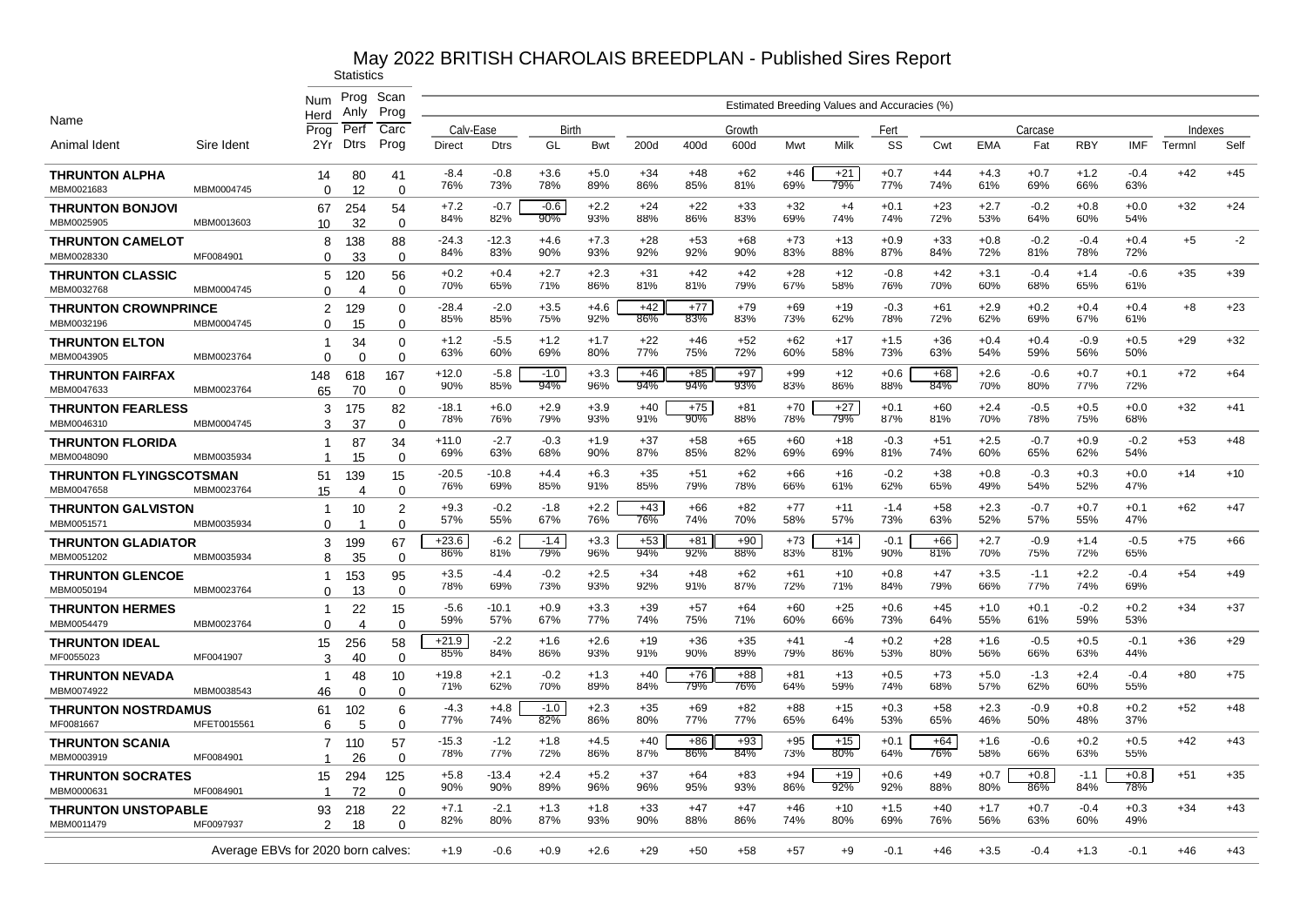|                                                   |                                    | Num                           | Prog<br>Anly    | Scan<br>Prog            | Estimated Breeding Values and Accuracies (%) |                |               |               |              |              |              |              |              |               |              |                |               |               |               |        |       |
|---------------------------------------------------|------------------------------------|-------------------------------|-----------------|-------------------------|----------------------------------------------|----------------|---------------|---------------|--------------|--------------|--------------|--------------|--------------|---------------|--------------|----------------|---------------|---------------|---------------|--------|-------|
| Name                                              | Herd<br>Prog                       | Perf                          | Carc            | Calv-Ease               |                                              | Birth          |               |               |              | Growth       |              |              | Fert         |               |              | Carcase        |               |               | Indexes       |        |       |
| Animal Ident                                      | Sire Ident                         | 2Yr                           | Dtrs            | Prog                    | Direct                                       | <b>Dtrs</b>    | GL            | <b>Bwt</b>    | 200d         | 400d         | 600d         | Mwt          | Milk         | SS            | Cwt          | <b>EMA</b>     | Fat           | <b>RBY</b>    | <b>IMF</b>    | Termnl | Self  |
| <b>THRUNTON VOLDEMORT</b><br>MBM0017225           | MBM0004745                         | 95<br>-1                      | 474<br>75       | 159<br>$\Omega$         | -29.8<br>92%                                 | $-17.4$<br>90% | $+5.3$<br>95% | $+6.8$<br>97% | $+41$<br>95% | $+74$<br>95% | $+86$<br>93% | $+73$<br>86% | $+22$<br>90% | $-0.3$<br>94% | $+58$<br>88% | $+3.1$<br>79%  | $+0.2$<br>85% | $+0.3$<br>83% | $+0.5$<br>78% | $+8$   | $+10$ |
| <b>THRUNTON VOLTAGE</b><br>MBM0017717             | MBM0004745                         | 3<br>$\overline{\phantom{a}}$ | 158<br>44       | 63<br>$\mathbf 0$       | $+1.4$<br>88%                                | $+1.5$<br>86%  | $+1.7$<br>81% | $+3.8$<br>95% | $+41$<br>93% | $+76$<br>94% | $+82$<br>91% | $+75$<br>81% | $+15$<br>88% | $+0.5$<br>89% | $+57$<br>84% | $+1.2$<br>72%  | $-0.8$<br>80% | $+0.2$<br>77% | $+0.1$<br>69% | $+52$  | $+52$ |
| TULLYGARLEY ALIBABA<br>MBM0020806                 | MF0098135                          | 29<br>$\mathfrak{p}$          | 86              | 18                      | $-16.3$<br>75%                               | $+2.6$<br>70%  | $+2.7$<br>81% | $+2.5$<br>88% | $+15$<br>81% | $+22$<br>78% | $+15$<br>77% | $+16$<br>64% | $+8$<br>72%  | $-0.9$<br>56% | $+22$<br>64% | $+3.1$<br>42%  | $+0.4$<br>55% | $+0.7$<br>50% | $+0.1$<br>44% | $-2$   | $+10$ |
| <b>TULLYGARLEY BERMUDA</b>                        |                                    | 50                            | 9<br>287        | $\mathbf 0$<br>5        | $+3.8$                                       | $+18.3$        | $+5.8$        | $+2.8$        | $+15$        | $+33$        | $+30$        | $+47$        | $+0$         | $+0.8$        | $+25$        | $+0.3$         | $+0.5$        | $-0.9$        | $+0.2$        | $+17$  | $+23$ |
| MF0028775                                         | MFET0013866                        | $\Omega$                      | 51              | $\mathbf 0$             | 90%                                          | 91%            | 91%           | 93%           | 91%          | 90%          | 88%          | 78%          | 90%          | 57%           | 81%          | 59%            | 63%           | 61%           | 44%           |        |       |
| <b>TULLYGARLEY ROLLERBALL</b><br>MF0098135        | MF0060782                          | 16<br>1                       | 143<br>22       | 48<br>0                 | $-1.0$<br>83%                                | $+5.4$<br>80%  | $+2.3$<br>86% | $+1.9$<br>92% | $+14$<br>90% | $+21$<br>89% | $+22$<br>86% | $+29$<br>74% | $+4$<br>78%  | $-0.2$<br>67% | $+23$<br>77% | $+2.9$<br>55%  | $+0.3$<br>65% | $+0.6$<br>61% | $+0.1$<br>51% | $+19$  | $+22$ |
| <b>TWEEDDALE LOOKOUT (ET)</b>                     |                                    | 68                            | 147             | 5                       | $-8.6$                                       | $-0.2$         | $+2.3$        | $+3.6$        | $+37$        | $+75$        | $+89$        | $+86$        | $+12$        | $+1.1$        | $+69$        | $+5.8$         | $-0.9$        | $+2.2$        | $-0.1$        | $+63$  | $+61$ |
| MBM0067163                                        | MBM0053402                         | 34                            | 2               | $\Omega$                | 72%                                          | 60%            | 81%           | 88%           | 75%          | 68%          | 69%          | 57%          | 52%          | 54%           | 54%          | 43%            | 51%           | 49%           | 46%           |        |       |
| <b>TWEEDDALE MATADOR</b><br>MBM0069623            | MBM0026850                         | 2<br>43                       | 73<br>3         | 45<br>$\Omega$          | $+4.8$<br>66%                                | $-6.2$<br>58%  | $-0.3$<br>70% | $+3.3$<br>90% | $+51$<br>88% | $+86$<br>87% | $+97$<br>83% | $+84$<br>69% | $+16$<br>62% | $+2.0$<br>85% | $+75$<br>75% | $+5.5$<br>65%  | $-0.2$<br>73% | $+1.8$<br>70% | $+0.0$<br>65% | $+78$  | $+82$ |
| <b>UGIE ECHO</b><br>MBM0042762                    | MBM0025550                         | 4<br>4                        | 191<br>55       | 147<br>$\Omega$         | $+9.8$<br>84%                                | $-2.2$<br>82%  | $+1.3$<br>87% | $+1.7$<br>95% | $+31$<br>94% | $+60$<br>94% | $+63$<br>93% | $+81$<br>83% | $+15$<br>90% | $+0.2$<br>91% | $+46$<br>86% | $-1.2$<br>75%  | $+0.7$<br>84% | $-1.3$<br>82% | $+0.1$<br>77% | $+37$  | $+39$ |
| <b>UGIE GOLDCUP</b><br>MBM0050841                 | MBM0025550                         | 1<br>$\Omega$                 | 82<br>6         | 63<br>$\Omega$          | $-0.5$<br>63%                                | $-5.6$<br>56%  | $+1.6$<br>65% | $+3.6$<br>90% | $+37$<br>88% | $+57$<br>87% | $+73$<br>86% | $+91$<br>73% | $+16$<br>64% | $+0.9$<br>82% | $+47$<br>75% | $-0.5$<br>62%  | $+0.1$<br>73% | $-0.9$<br>69% | $+0.9$<br>65% | $+40$  | $+32$ |
| <b>UGIE LEGEND</b><br>MF0071671                   | MFET0014590                        | 22<br>$\Omega$                | 112<br>47       | 14<br>$\Omega$          | $+3.4$<br>84%                                | -16.5<br>82%   | $-0.8$<br>83% | $+1.3$<br>92% | $+24$<br>90% | $+47$<br>89% | $+58$<br>87% | $+64$<br>77% | $+7$<br>86%  | $+0.1$<br>68% | $+38$<br>80% | $+0.8$<br>60%  | $+0.4$<br>68% | $-0.5$<br>65% | $+0.2$<br>51% | $+37$  | $+27$ |
| UNICO SC (SEMEN ONLY)<br>MBMI0000583              | 8541876919                         | 28<br>-1                      | 210<br>11       | 42<br>$\Omega$          | $+5.5$<br>80%                                | $+1.5$<br>72%  | $+1.6$<br>86% | $+0.3$<br>92% | $+20$<br>88% | $+52$<br>85% | $+62$<br>84% | $+68$<br>66% | $+10$<br>59% | $+0.1$<br>72% | $+53$<br>68% | $+3.2$<br>45%  | $+0.3$<br>61% | $+0.6$<br>55% | $+0.3$<br>45% | $+49$  | $+49$ |
| <b>VALD'OR-RA (SEMEN ONLY)</b>                    |                                    | 7                             | 133             | 61                      | $+4.6$<br>86%                                | $+3.6$<br>81%  | $+0.7$<br>93% | $+3.1$<br>95% | $+29$<br>92% | $+59$<br>92% | $+75$<br>88% | $+84$<br>76% | $+12$<br>82% | $+0.7$<br>91% | $+53$<br>82% | $+4.1$<br>72%  | $-0.2$<br>79% | $+1.5$<br>76% | $-0.2$<br>69% | $+61$  | $+55$ |
| MBMI0000449<br><b>VEXOUR FREDDY</b>               | 5895110877                         | $\Omega$<br>55                | 31<br>176       | $\mathbf 0$<br>33       | $-9.2$<br>80%                                | $+7.7$<br>75%  | $+1.8$<br>89% | $+3.6$<br>92% | $+25$<br>88% | $+48$<br>87% | $+55$<br>84% | $+41$<br>71% | $+10$<br>71% | $-0.3$<br>82% | $+54$<br>76% | $+10.2$<br>64% | $+0.1$<br>72% | $+4.0$<br>69% | $-0.5$<br>65% | $+57$  | $+63$ |
| MBM0045885                                        | MF0054531                          | 15                            | 16              | $\mathbf 0$             | $+0.7$                                       | $-1.3$         | $+0.8$        | $+4.9$        | $+36$        | $+71$        | $+90$        | $+85$        | +11          | $+0.5$        | $+62$        | $+6.1$         | $-1.7$        | $+3.2$        | $-0.5$        | $+76$  | $+64$ |
| <b>VEXOUR GARTH</b><br>MBM0049224                 | MF0054531                          | 8<br>$\overline{2}$           | 78<br>10        | 32<br>$\Omega$          | 77%                                          | 71%            | 75%           | 92%           | 90%          | 89%          | 85%          | 72%          | 70%          | 81%           | 78%          | 67%            | 77%           | 74%           | 69%           |        |       |
| <b>VEXOUR JETHRO</b><br>MBM0062037                | MBM0049224                         | 2<br>11                       | 59<br>$\Omega$  | 13<br>$\Omega$          | $-4.3$<br>61%                                | $-0.1$<br>54%  | $+1.2$<br>59% | $+6.2$<br>83% | $+44$<br>81% | $+64$<br>80% | $+81$<br>76% | $+77$<br>62% | $+10$<br>52% | $-0.3$<br>76% | $+53$<br>68% | $+4.0$<br>55%  | $-1.3$<br>62% | $+2.3$<br>59% | $-0.2$<br>52% | $+60$  | $+49$ |
| <b>WESC HICKS REVOLVER 14R (P)</b><br>MBMI0000630 | PMC263827                          | 12<br>$\mathbf{1}$            | 49<br>3         | 13<br>$\mathbf 0$       | $+5.9$<br>63%                                | $-3.5$<br>52%  | $-1.0$<br>73% | $+0.2$<br>83% | $+25$<br>76% | $+28$<br>73% | $+36$<br>70% | $+41$<br>50% | $+4$<br>36%  | $+0.2$<br>35% | $+28$<br>55% | $+0.4$<br>35%  | $+0.2$<br>54% | $-0.4$<br>49% | $+0.2$<br>43% | $+25$  | $+21$ |
| <b>WESLEY DOMINANT</b><br>MBM0036972              | MBM0021294                         | -1<br>$\Omega$                | 214<br>$\Omega$ | $\mathbf 0$<br>$\Omega$ | $+25.8$<br>81%                               | $-11.7$<br>76% | $-0.1$<br>81% | $+1.9$<br>94% | $+27$<br>81% | $+25$<br>77% | $+28$<br>77% | $+25$<br>63% | $+4$<br>56%  | $+0.2$<br>50% | $+26$<br>60% | $+2.2$<br>40%  | $-0.2$<br>46% | $+0.8$<br>45% | $+0.0$<br>38% | $+36$  | $+25$ |
| <b>WESLEY EQUINOX</b><br>MBM0043457               | MF0071403                          | 98<br>113                     | 623<br>76       | 301<br>$\mathbf 0$      | $+22.2$<br>91%                               | $+3.6$<br>86%  | $+2.0$<br>95% | $+2.6$<br>97% | $+34$<br>96% | $+55$<br>96% | $+61$<br>94% | $+55$<br>86% | $+10$<br>87% | $+1.2$<br>94% | $+50$<br>86% | $+3.7$<br>75%  | $-0.3$<br>84% | $+1.1$<br>82% | $-0.3$<br>77% | $+58$  | $+58$ |
| <b>WESLEY EVOLUTION</b><br>MBM0043378             | MBM0021294                         | 10<br>$\Omega$                | 92<br>20        | 16<br>$\mathbf 0$       | $+17.8$<br>68%                               | $-3.0$<br>64%  | $+0.2$<br>66% | $+0.7$<br>86% | $+26$<br>83% | $+38$<br>81% | $+39$<br>79% | $+39$<br>66% | $+13$<br>73% | $-0.7$<br>69% | $+40$<br>70% | $+3.0$<br>50%  | $-0.7$<br>58% | $+1.3$<br>55% | $-0.3$<br>47% | $+43$  | $+40$ |
| <b>WESLEY FORCEFUL</b>                            |                                    | 3                             | 48              | 34                      | $+4.6$                                       | $+10.1$        | $+1.4$        | $+3.7$        | $+31$        | $+64$        | $+67$        | $+73$        | $+12$        | $+0.0$        | $+52$        | $+3.5$         | $-0.5$        | $+1.2$        | $+0.1$        | $+53$  | $+54$ |
| MBM0047575                                        | MF0072049                          | $\overline{7}$                | 7               | $\Omega$                | 64%                                          | 62%            | 64%           | 80%           | 77%          | 74%          | 73%          | 62%          | 63%          | 59%           | 63%          | 47%            | 57%           | 53%           | 46%           |        |       |
|                                                   | Average EBVs for 2020 born calves: |                               |                 |                         | $+1.9$                                       | $-0.6$         | $+0.9$        | $+2.6$        | $+29$        | $+50$        | $+58$        | +57          | $+9$         | $-0.1$        | $+46$        | $+3.5$         | $-0.4$        | $+1.3$        | $-0.1$        | $+46$  | $+43$ |